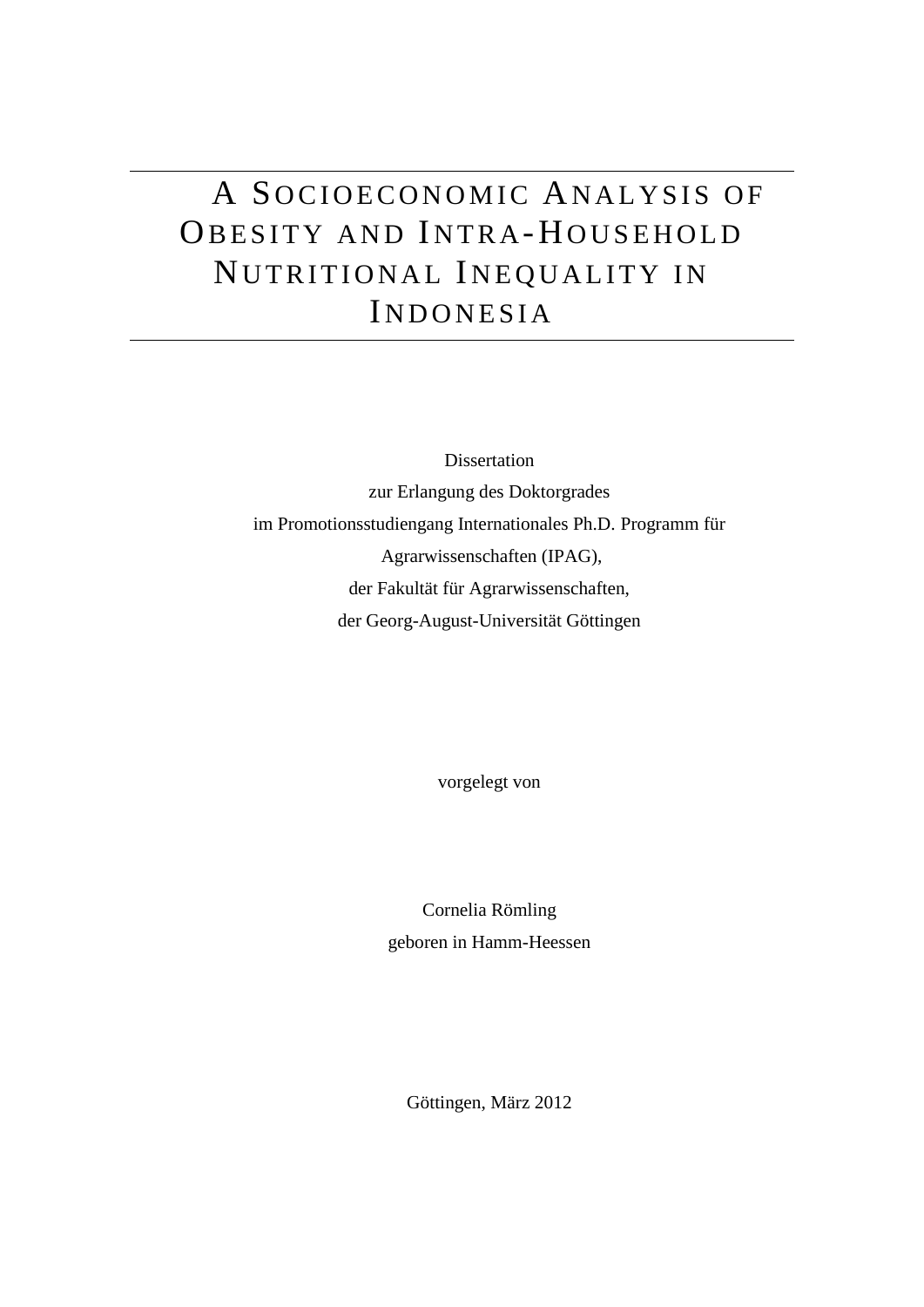## **D7**

- 1. Name of supervisor: Prof. Dr. Matin Qaim
- 2. Name of co-supervisor: Prof. Stephan Klasen, PhD

Date of dissertation: 31. May 2012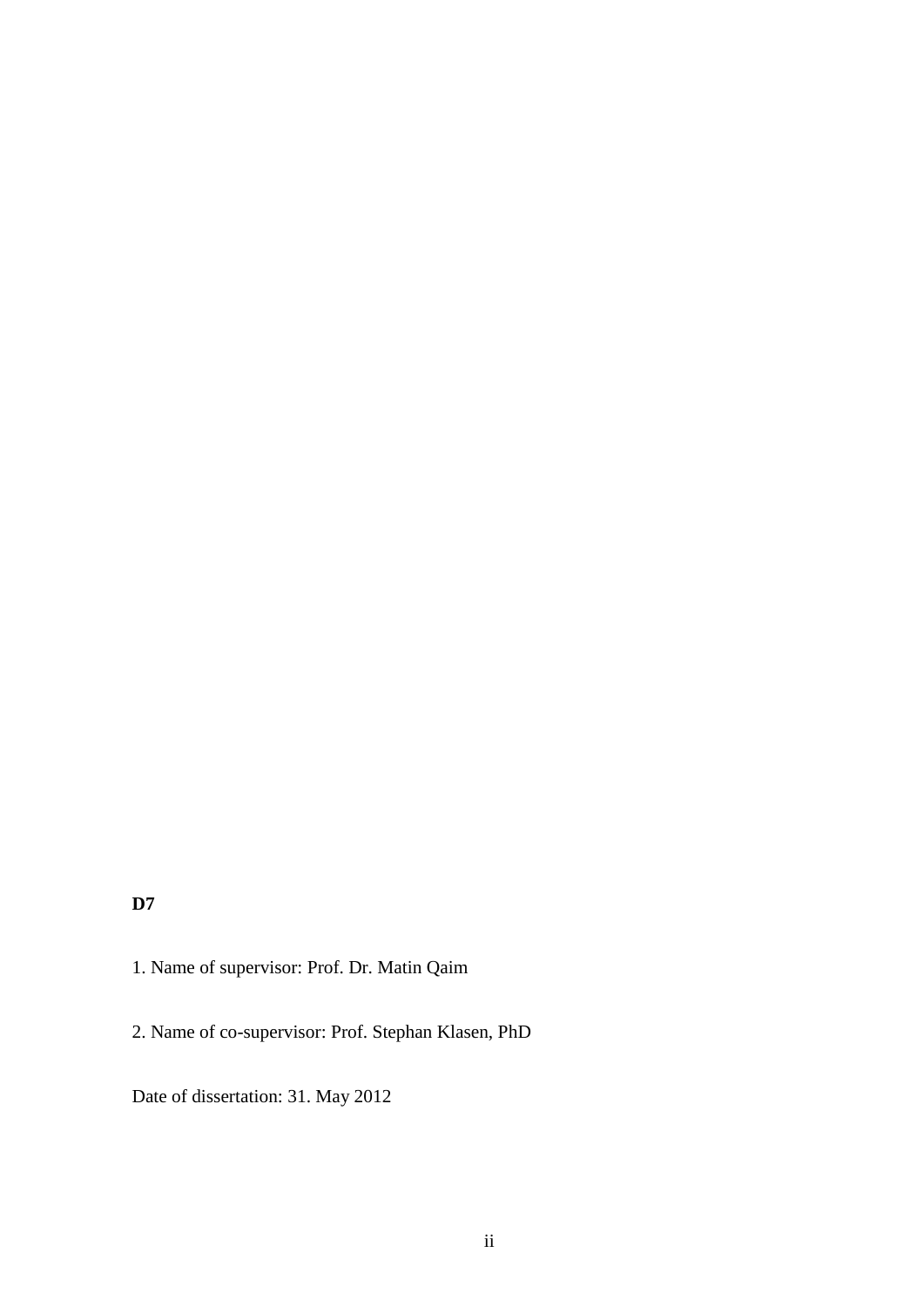# **SUMMARY**

While underweight has always been a challenge in developing countries, many poorer countries are today increasingly affected by overweight and obesity. Leading causes for this development are changes in food consumption and lifestyle patterns. Consumption patterns change from traditional diets to diets high in fats and sugar. Meat and dairy products are increasingly consumed. In addition, the availability of processed meals from newly emerging supermarkets and eating out also change diets. Moreover, other parts of life undergo transition processes with increasing income and urbanization. While work becomes more sedentary, life gets more comfortable with appliances as helping hands in households and increased motorized transportation. Leisure time is spent to a greater extent with television, internet and video games, even in poorer households. In the developed world, these aspects have been part of the normal way of life for years. This so-called nutrition transition progressively penetrates developing countries today. Developments started in Latin America, North Africa, the Middle East and Central Europe and recently even arrived in Asia and Sub-Saharan Africa.

Owing to these changes, the nutritional status of the populations improves. Sufficient calorie input is affordable for large parts of the population and energy expenditure due to lower activity burdens is not so high anymore. Accordingly, undernutrition is going down. However, there is an almost immediate increase in overweight and obesity which limits again productivity and leads to high cost noncommunicable diseases. Even worse, in most countries underweight did not completely vanish but coexists now with the new challenge of obesity. Furthermore, this dual

iii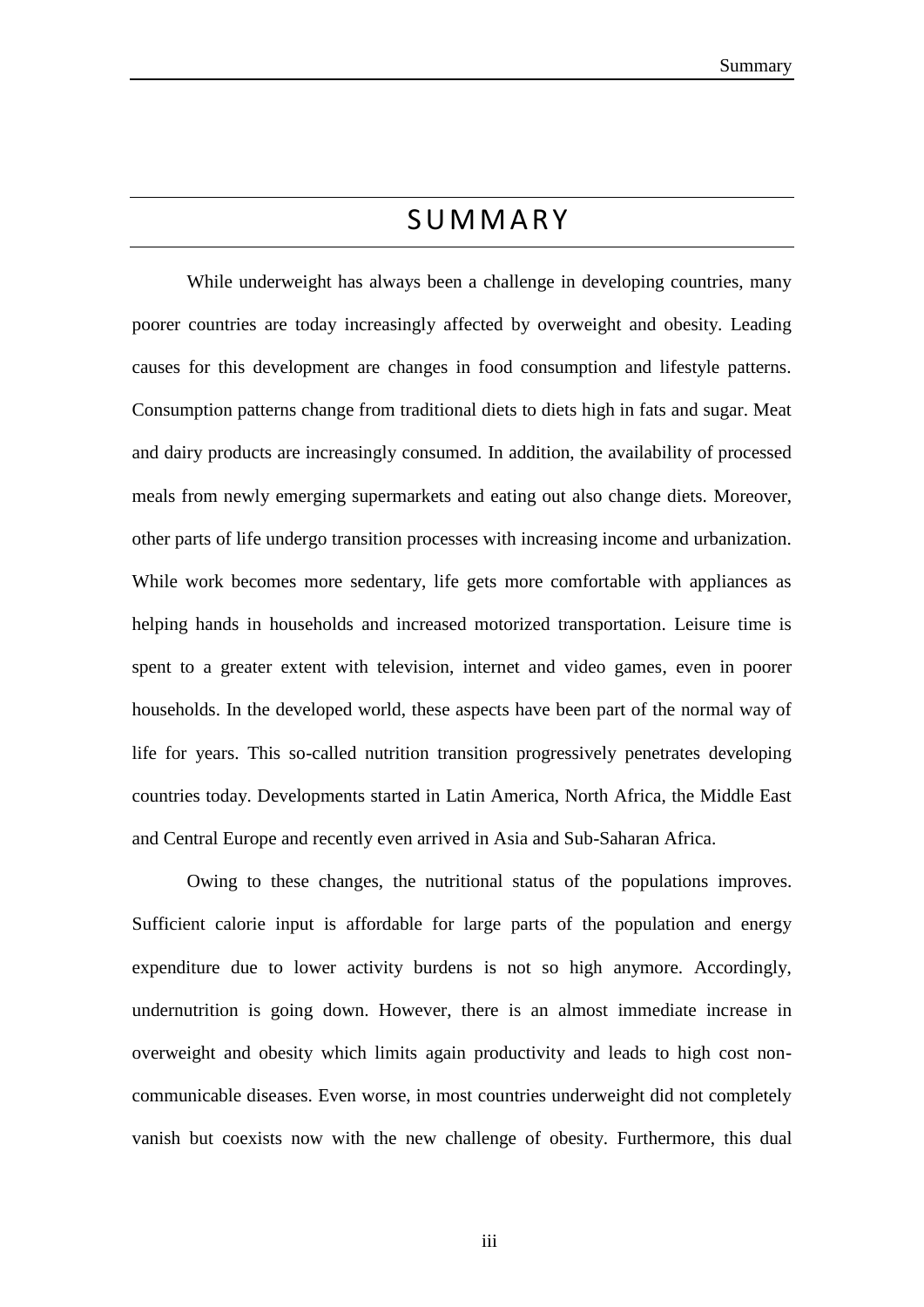burden of nutrition, evident in most developing countries, can even be found at the household level. Underweight children and overweight mothers is the most prevalent paradoxical combination in developing countries. These different nutritional outcomes challenge policy approaches even more, since selection and targeting of strategies to address overweight and obesity at the same time is complex.

With Indonesia as an example, this study sheds light on nutritional changes and nutritional inequality at the household level over time. While previous micro level studies on obesity have mostly used cross-sectional data, we analyze trends and determinants with panel data from Indonesian households. Our analysis among adults confirms that Indonesia is in the process of a fast and profound nutrition transition, with constantly rising obesity rates. The overweight problem in Indonesia is especially pronounced among females. Unlike often cited believes, rising obesity is not confined to urban and relatively richer households, but is increasingly observed in rural areas and low income segments. Panel regressions show that changes in food consumption and physical activity levels are important determinants of Body Mass Index (BMI) in Indonesia. Moreover, the results suggest an additional increase in extent and severity in the obesity pandemic in Indonesia, unless significant remedial action is taken in the near future.

In the second part of our study, we incorporate for the first time a panel data approach into research of intra-household inequality of nutrition. The categorization of households shows that 20 percent of all Indonesian households are dual burden households. While children comprise a high share of the underweight household members, female adults are often the ones with overweight. Trends over time indicate that dual burden households are households in transition that will develop to a large

iv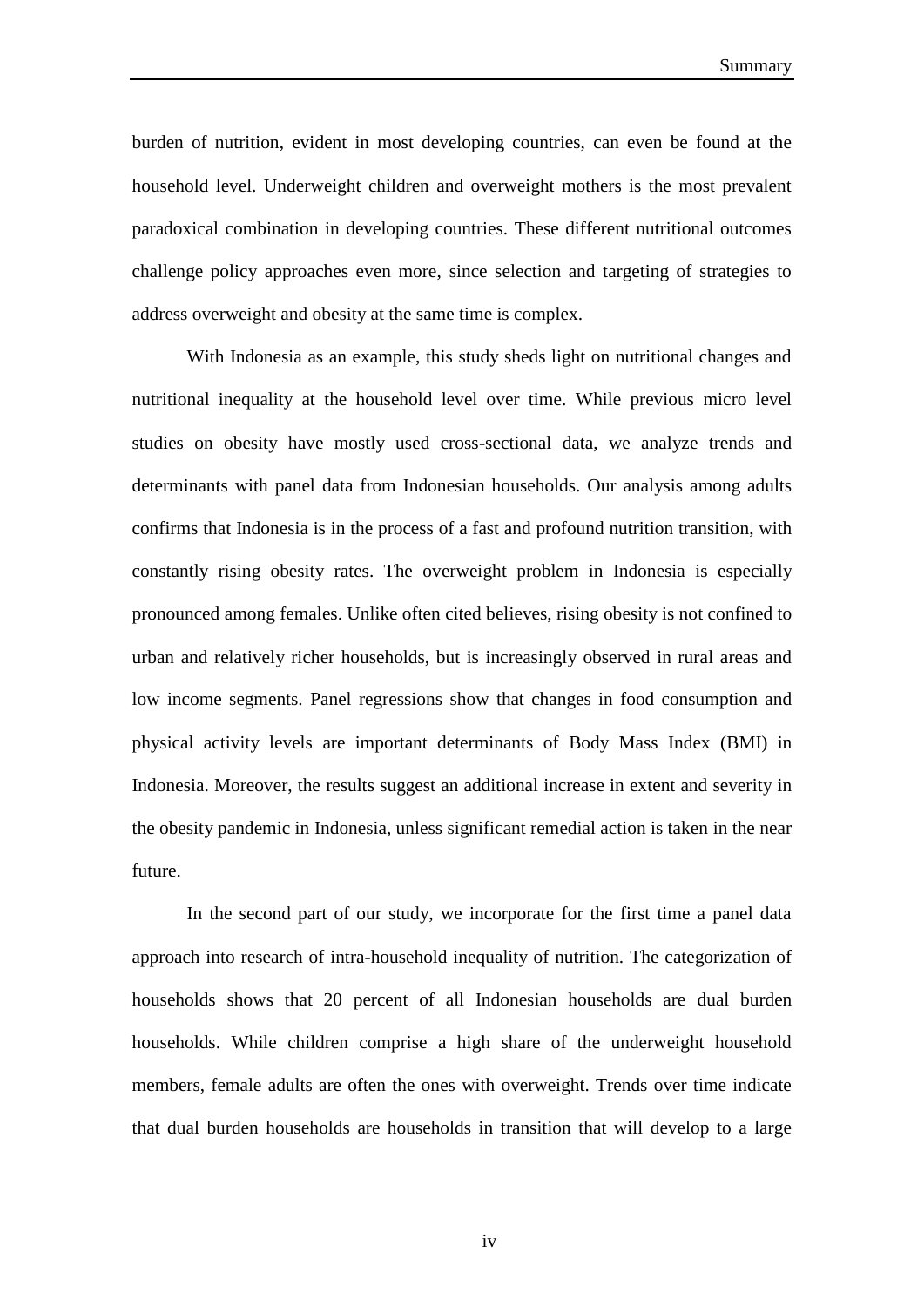Summary

extent to overweight households in the future. Still, high vulnerability of households falling back into underweight also seems to prevail.

Our second measure, the intra-household Theil index, is newly introduced by us into this research. This continuous measure is an exact measurement of differences in nutritional outcome at the household level. We find that the Theil index increases significantly over time and is also high in overweight households. Similar to obesity, intra-household nutritional inequality becomes a problem of the poor strata over time. Furthermore, households with high inequality, measured by both the categorization as well as the Theil index, tend to share features of the nutrition transition and belong most probably to the generation of households just involved in changing consumption patterns and behavior. Panel regressions provide support for a further increase of nutritional inequality since factors positively associated with the Theil index in regression analysis will increase in the future. Female decision-making supports a more equal distribution and/or better adaption to personal needs, lowering inequality.

The results from our two empirical studies bring up important policy implications. A crucial precondition is that policymakers recognize obesity as a serious health and development issue. For this, an important starting point is the use of BMI cut-off values for Asian populations in national health and nutrition statistics as the use of international cut-offs leads to an underestimation of the obesity problem in Asia. Policy approaches need to raise awareness for the obesity problem and its costs in terms of lost health and life quality.

To improve the situation, broad-based education and information campaigns towards more balanced diets and physical exercises should be considered, also clearly explaining the health risks associated with excess weight. They need to be accompanied

v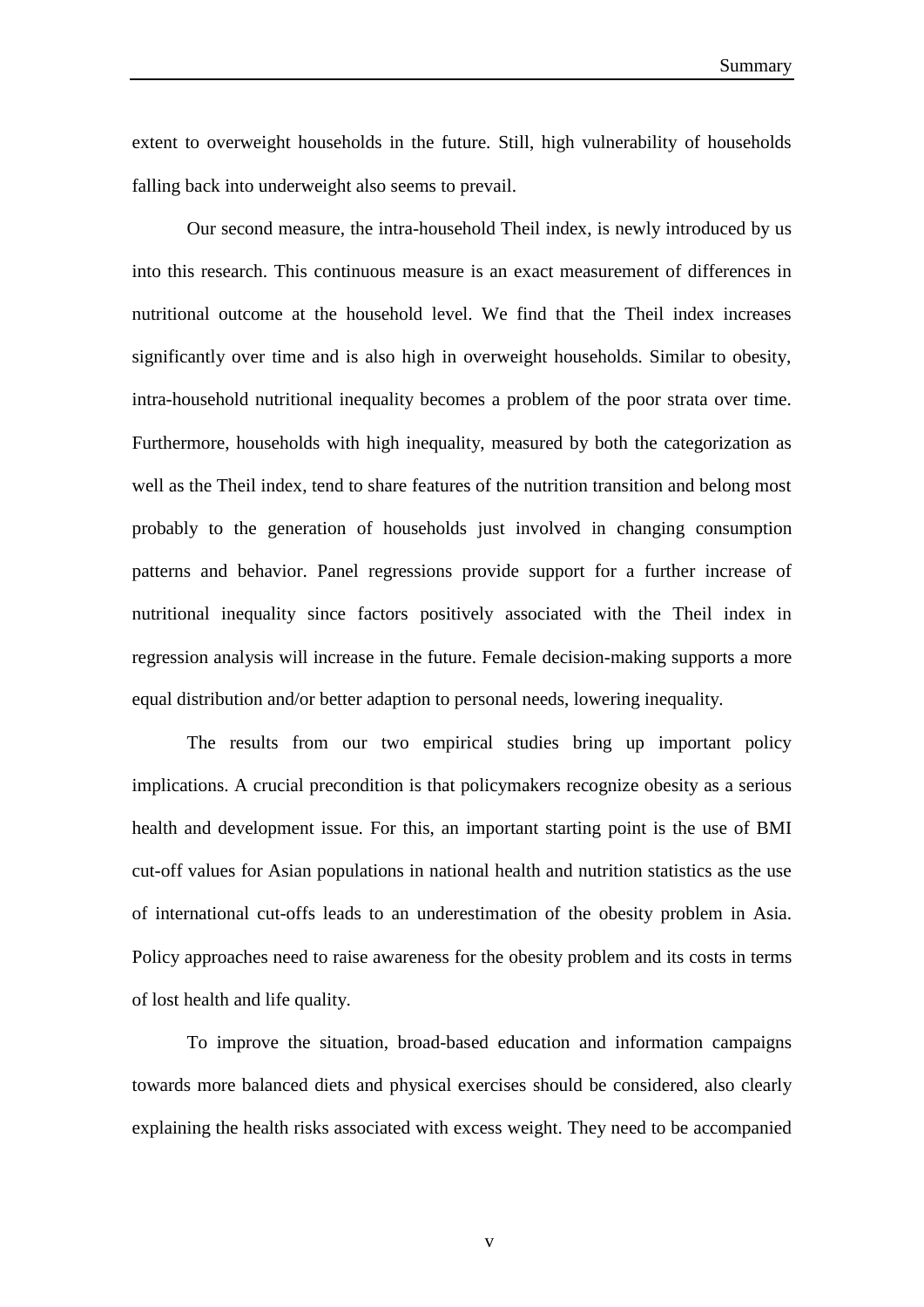by actions promoting the different needs of children e.g., in micronutrients to reduce intra-household inequality. Women should be in the center of educational campaigns because of their high obesity levels as well as for their crucial role in intra-household distribution. Private–public partnerships may be important when it comes to measures in the food industry to reduce the usage and consumption of sugar, fat, and salt. Moreover, the improvement of the healthcare system is important to increase the monitoring of nutrition in individuals and detect reliably micronutrient deficiencies that increase inequalities at household level.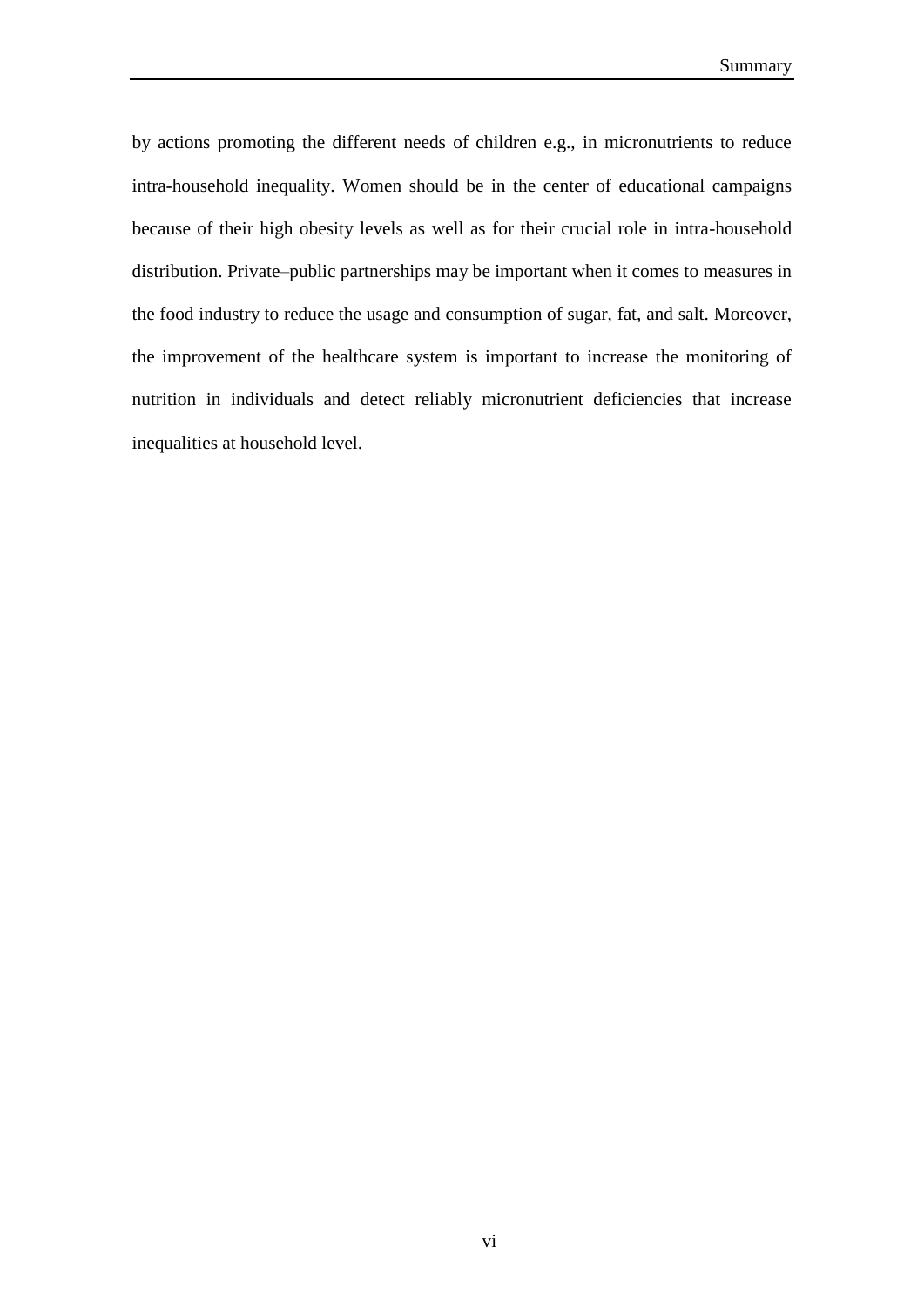# Z U S A M M E N F A S S U N G

Unterernährung ist schon immer ein großes Problem in Entwicklungsländern. Heutzutage sind jedoch viele dieser ärmeren Länder zudem auch mit Übergewicht in der Bevölkerung konfrontiert. Als Hauptfaktoren für diese Entwicklung können Veränderungen der Ernährungsgewohnheiten und des Lebensstils im Allgemeinen gesehen werden. Die Ernährungsgewohnheiten ändern sich rapide: der Fett und Zuckerkonsum steigt und Fleisch und Milchprodukte stehen vermehrt auf dem Speiseplan. Außerdem verändern das steigende Angebot an Fertiggerichten durch die sich rasant in Entwicklungsländern verbreitenden Supermärkte sowie das vermehrte außer Haus essen die Essensgewohnheiten.

Desweiteren führen steigende Einkommen und die fortschreitende Urbanisierung zu einer Veränderung des Lebensumfeldes. Während Arbeitsstellen zunehmend sitzende Tätigkeiten beinhalten, wird die tägliche Haushaltsarbeit durch das vermehrte Vorhandensein von Haushaltsgeräten weniger belastend. Darüber hinaus nimmt die Bewegung im Alltag durch den Ausbau der öffentlichen Verkehrsmittel und einem vermehrten Aufkommen von Autos zu. Bei den Freizeitaktivitäten sieht man ebenfalls eine wichtige Veränderung. Fernsehen, Internet und Videospiele werden zu Hauptbeschäftigungen und tragen so zu einer starken Verminderung des Kalorienverbrauchs auch in ärmeren Bevölkerungsschichten bei.

Dieser Prozess, im Englischen "Nutrition Transition" genannt, der neben den Veränderungen der Ernährungsgewohnheiten auch die anderen oben genannten Veränderungen des Lebensstils beinhaltet, findet zunehmend in Entwicklungsländern statt.

vii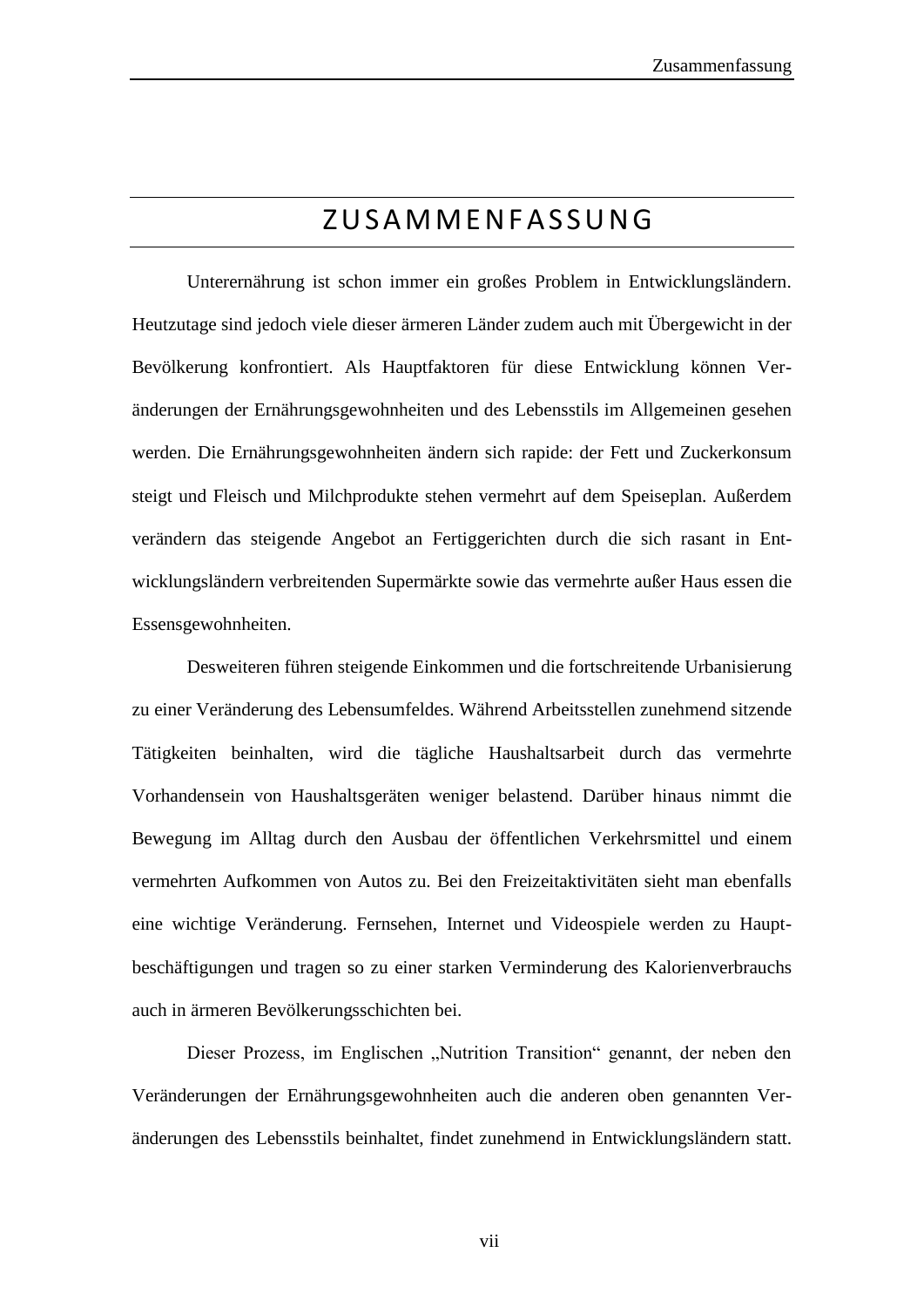Den Prozess der "Nutrition Transition" konnte man zunächst in Lateinamerika, Nordafrika, dem mittleren Osten und Zentraleuropa beobachten und jetzt erreicht er auch Sub-Sahara Afrika und Asien.

Auf der einen Seite sind die Veränderungen der Lebensgewohnheiten mit einer Verbesserung des Gesundheits- und Ernährungszustandes verbunden. Weite Teile der Bevölkerung können sich ausreichend Nahrung leisten und der Kalorienverbrauch ist geringer durch eine weniger hohe Anstrengung in allen Lebensbereichen. Dadurch kommt es zu einer Reduzierung der Unterernährung. Fast gleichzeitig nimmt aber auch das Aufkommen von Übergewicht zu, welches zu Einschränkungen in der Produktivität und zu sehr kostenintensiven chronischen Krankheiten wie Herz-Kreislauf-Erkrankungen, Bluthochdruck und Diabetes führt. Zusätzlich kann die Unterernährung meist nicht ganz ausgemerzt werden und bildet zusammen mit dem Aufkommen von Übergewichtigkeit eine doppelte Last für die finanzschwachen Entwicklungsländer. Diese doppelte Bürde ist nicht nur auf Länderebene ein Problem, sondern besteht teilweise sogar innerhalb eines Haushaltes. Die häufigste paradoxe Kombination von Unterschieden im Ernährungszustand ist die Existenz von untergewichtigen Kindern und übergewichtigen Müttern in ein und demselben Haushalt. Die Formulierung und Umsetzung politischer Strategien für dieses Problem sind eine große Herausforderung, da sowohl die Auswahl der Strategien als auch die Bestimmung der Empfänger von politischen Maßnahmen sehr komplex ist.

Unsere Studie untersucht am Beispiel von Indonesien die Veränderungen des Ernährungszustands und der Ungleichheit auf der Haushaltsebene über die Zeit. Solche Studien wurden bis jetzt meist nur mithilfe von Querschnittsdaten durchgeführt, wir dagegen haben Paneldaten, um Trends und Determinanten in indonesischen Haushalten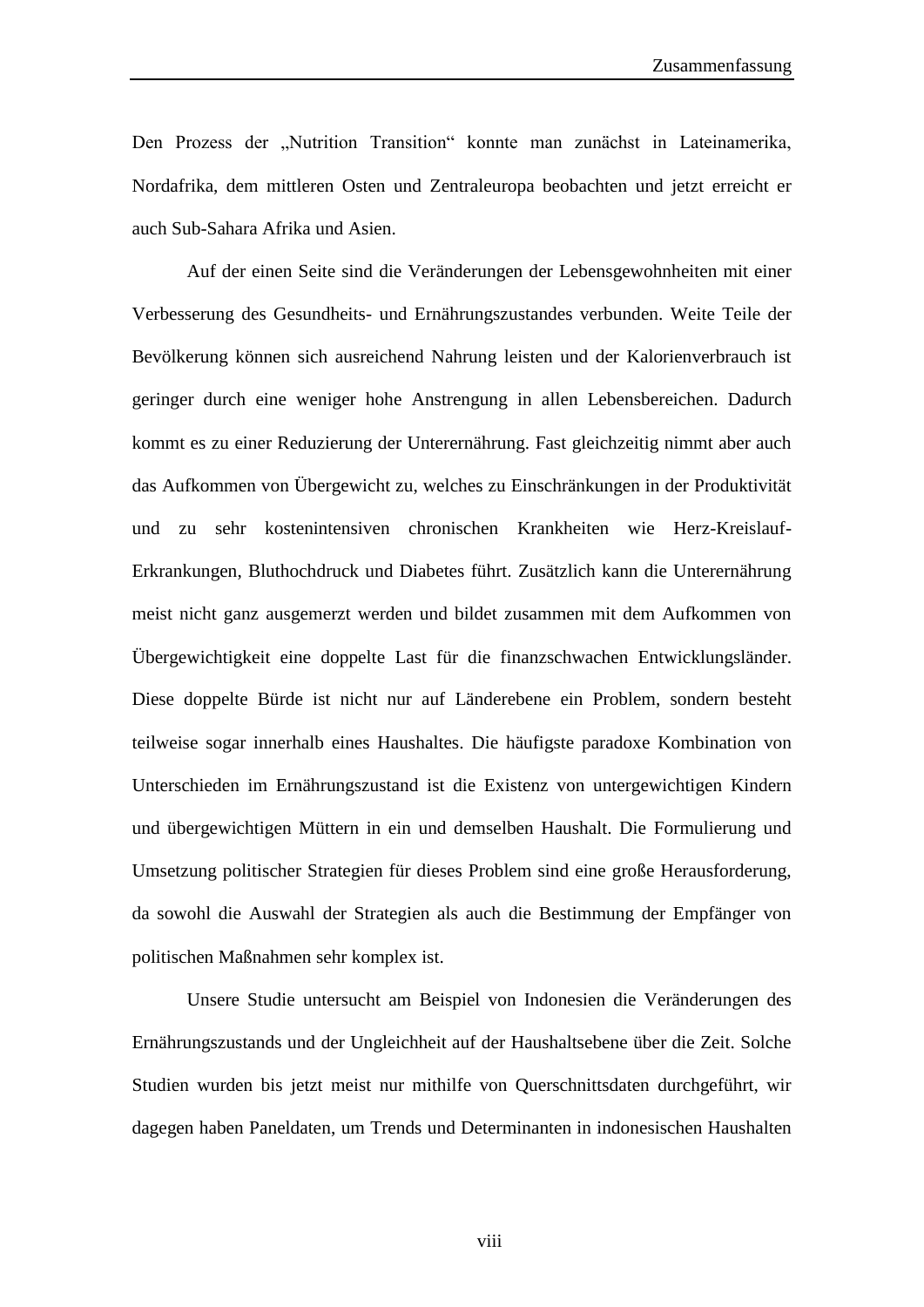zu untersuchen. Bei der Untersuchung der Erwachsenen stellen wir fest, dass sich Indonesien in einer schnellen und umfassenden "Nutrition Transition" befindet. Die Übergewichts- und Fettleibigkeitsraten steigen beständig, wobei das Problem besonders bei den Frauen stark ausgeprägt ist. Außerdem sind nicht nur städtische und reiche Haushalte betroffen, sondern auch in ländlichen Gebieten und unteren Einkommenssegmenten sind steigende Raten zu finden. Die Ergebnisse der Panelregressionen zeigen, dass Veränderungen der Ernährungsweise und der körperlichen Aktivität wichtige Determinanten des Body Mass Index in Indonesien sind. Zusätzlich zeigen unsere Resultate, dass das Ausmaß und die Schwere des Problems weiter ansteigen werden, wenn nicht bald bedeutende Abhilfe geschaffen wird.

Im zweiten Teil unserer Studie benutzen wir einen Paneldatenansatz und untersuchen die Ungleichheit im Ernährungszustand innerhalb von Haushalten. Die Verwendung von Paneldaten stellt eine wichtige Neuerung in diesem Forschungsbereich dar. Die Kategorisierung von Haushalten zeigt, dass Haushalte mit untergewichtigen und übergewichtigen Mitgliedern etwa 20 Prozent aller Haushalte ausmachen. Während Kinder einen großen Teil der untergewichtigen Mitglieder stellen, sind erwachsene Frauen diejenigen, die am häufigsten übergewichtig sind. Der Trend über die Jahre zeigt, dass sich besonders die Haushalte mit sowohl unter- als auch übergewichtigen Mitgliedern in einer Umbruchphase befinden, wobei sich ein großer Anteil dieser mit der Zeit zu übergewichtigen Haushalten entwickelt. Gleichzeitig haben viele dieser Haushalte in späteren Perioden erneut mit Unterernährung zu kämpfen.

Neben der Kategorisierung von Haushalten nutzen wir ein zweites Maß, den Theil Index auf der Haushaltsebene, den wir in diesen Bereich der Forschung neu einführen. Der Index ist ein stetiges Maß und kann so exakt die Unterschiede in

ix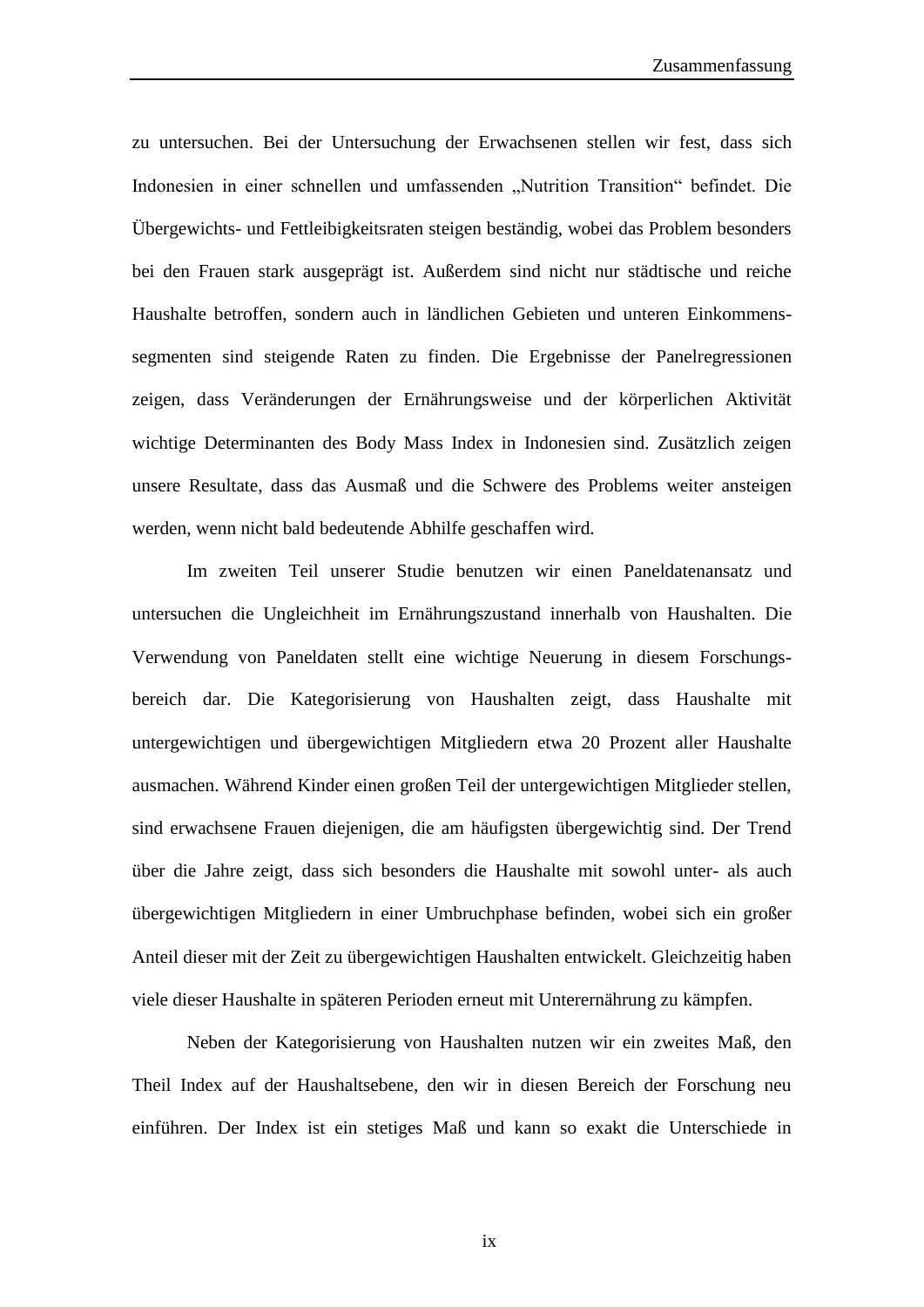Ernährungsresultaten auf der Haushaltsebene messen. Wir finden heraus, dass der Theil Index signifikant ansteigt im Laufe der Zeit, und dass er in übergewichtigen Haushalten relativ hoch ist. Wie auch Fettleibigkeit wird Ungleichheit innerhalb des Haushalts verstärkt zu einem Problem der ärmeren Bevölkerungsschichten. Haushalte mit hoher Ungleichheit sind denjenigen Haushalten ähnlich, die sich in der "Nutrition Transition" befinden, und zeigen veränderte Ernährungs- und Verhaltensgewohnheiten.

Unsere Panelregressionen zeigen auch hier, dass das Problem der Ungleichheit des Ernährungszustands weiter wachsen wird, da Faktoren, die mit steigender Ungleichheit verbunden sind, erwartungsgemäß auch in der Zukunft weiter zunehmen werden. Die Ergebnisse der Studie zeigen, dass eine stärkere Position der Frau im Haushalt, wie zum Beispiel als Familienvorstand, zu einer ausgeglicheneren Verteilung und einer verbesserten Anpassung an individuelle Bedürfnisse innerhalb eines Haushaltes führt, so dass die Ungleichheit verringert werden kann.

Die Ergebnisse der zwei empirischen Studien bringen wichtige politische Handlungsempfehlungen hervor. Eine wichtige Vorbedingung ist, dass politische Entscheidungsträger Fettleibigkeit als ein wichtiges Gesundheits- und Entwicklungsproblem anerkennen. Dafür ist auch die Verwendung der angepassten Klassifizierungen des BMI für asiatische Bevölkerungsgruppen ein sehr wichtiger Ansatzpunkt, um das Problem in den Ländern Asiens nicht zu unterschätzen. Politische Herangehensweisen müssen für das Problem der Fettleibigkeit sowie die damit verbundenen Gesundheitskosten und Verluste in Lebensqualität ein Bewusstsein bilden.

Großangelegte Bildungs- und Informationskampagnen, die eine ausgewogene Ernährung sowie Sport und Bewegung propagieren und die Gesundheitsrisiken, die durch Übergewicht entstehen, erklären, sollten in Betracht gezogen werden. Dabei

x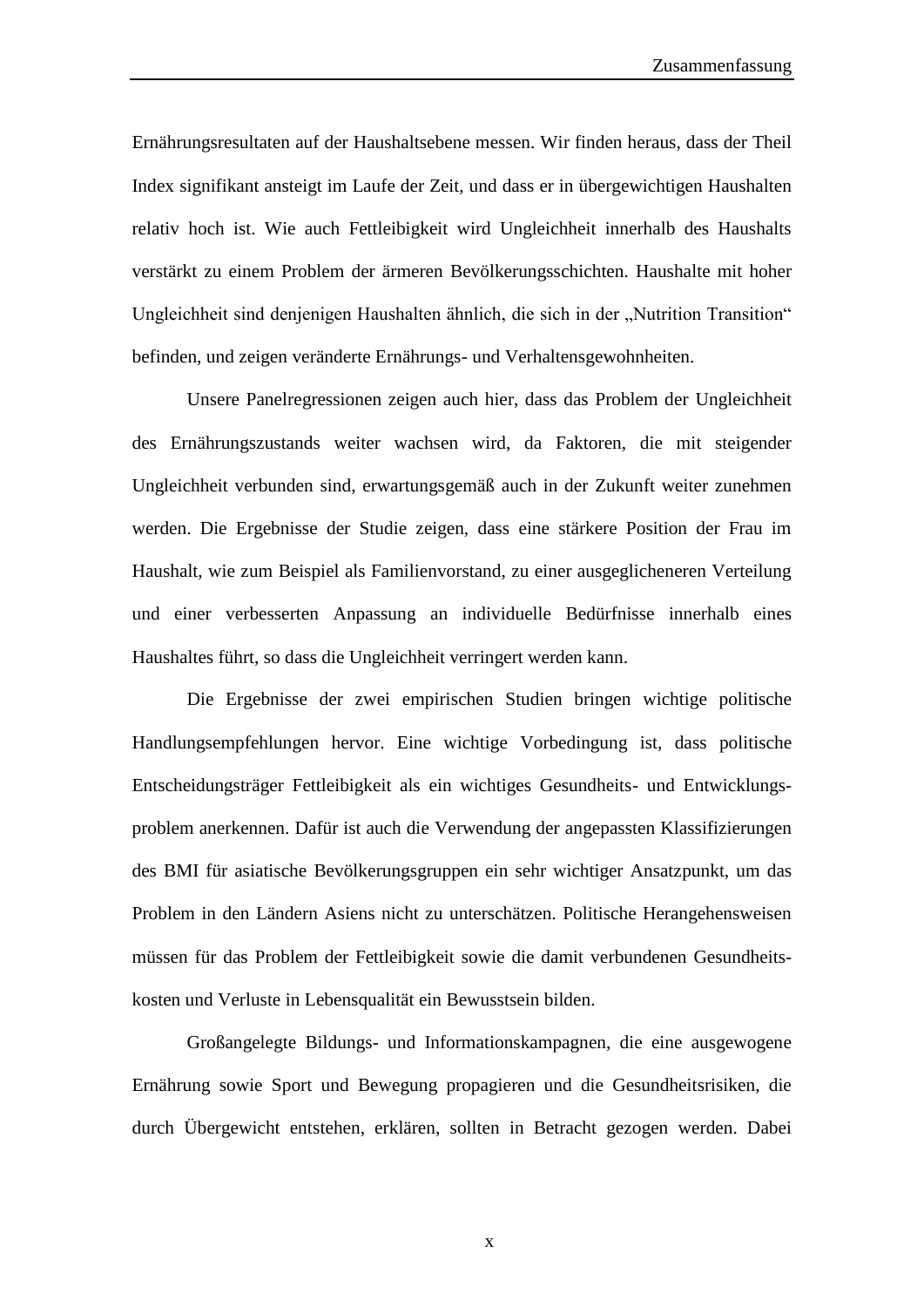müssen aber auch immer die verschiedenen Bedürfnisse einzelner Bevölkerungsgruppen, wie zum Beispiel die Wichtigkeit von Vitaminen und Mineralstoffen in der Ernährung von Kindern, hervorgehoben werden, um die Ungleichheit innerhalb des Haushaltes zu verringern. Frauen sollten aufgrund ihrer hohen Übergewichtsraten im Zentrum dieser Kampagnen stehen. Darüber hinaus sollte ihre Position als Entscheidungsträger wegen ihrer wichtigen Rolle für die bessere Verteilung von Ressourcen innerhalb des Haushaltes weiter gestärkt werden.

Partnerschaften zwischen dem öffentlichen und dem privaten Sektor können wichtig sein, wenn Maßnahmen in der Nahrungsmittelindustrie zur Verminderung des Konsums von Zucker, Fetten und Salz in Betracht gezogen werden. Außerdem ist die Verbesserung des Gesundheitssystems wichtig, damit der Gesundheitszustand besser überwacht werden kann und auch versteckte Mangelernährung besser diagnostiziert werden kann, die die Ungleichheit auf Haushaltsebene verstärkt.

xi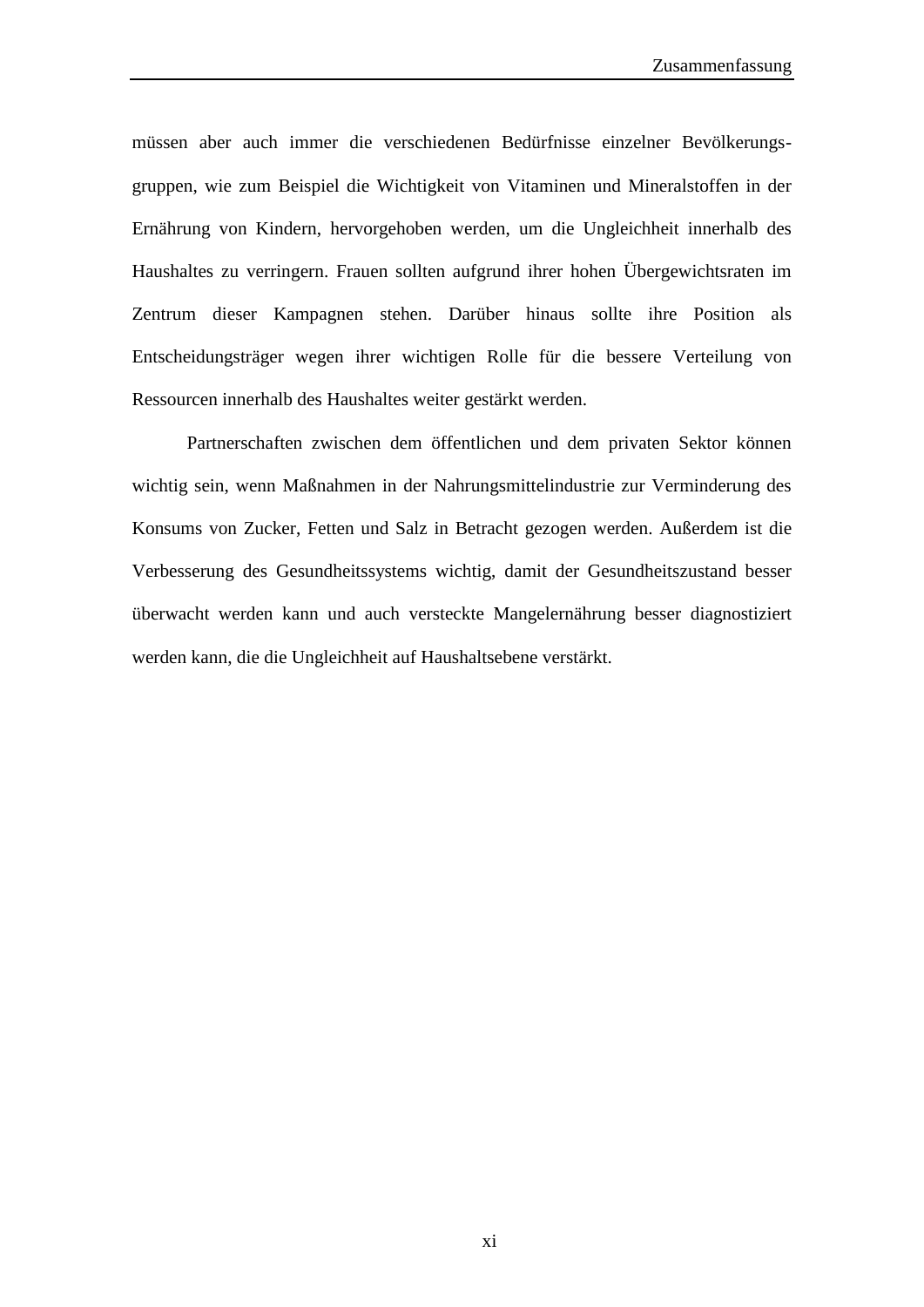# **A C K N O W L E D G E M E N T S**

Several people accompanied and supported me during the work on my dissertation. First and foremost, I am thankful to Professor Dr. Matin Qaim to giving me the opportunity to conduct research at his chair and in this field. Further, I am grateful to Dr. Holger Seebens who first assisted in supervising me at the chair. I thank also Professor Stephan Klasen, PhD for being my second supervisor and Junior-Professor Dr. Meike Wollni to be the third member of my examination committee. Moreover, I thank all people at the chair that always helped me out in all relevant questions and spent lots of time with me. Special thanks in this regard go to Christin, Christoph, Sarah, Summer, Shahzad and Lisa.

I am very thankful to all my very good friends from Göttingen that had their everyday life with me. Thank you: Malte, Matthias, Nora, Martin, Alexandra, Friederike and Iris. Special thanks go to my best friends that always pushed me, supported me and helped me out, thank you Elke, Inga and Maya. I thank also my family (my sister Stefanie, my mother and my father) and my family from home: Meike, Anna, Anita, Sandra, Millena, Michaela, Frauke and Sarah. You all always supported me, followed every (career-) step in my life and I always found patient listeners in you for any problem. Finally, I thank Timo for being there for me and planning his life with me.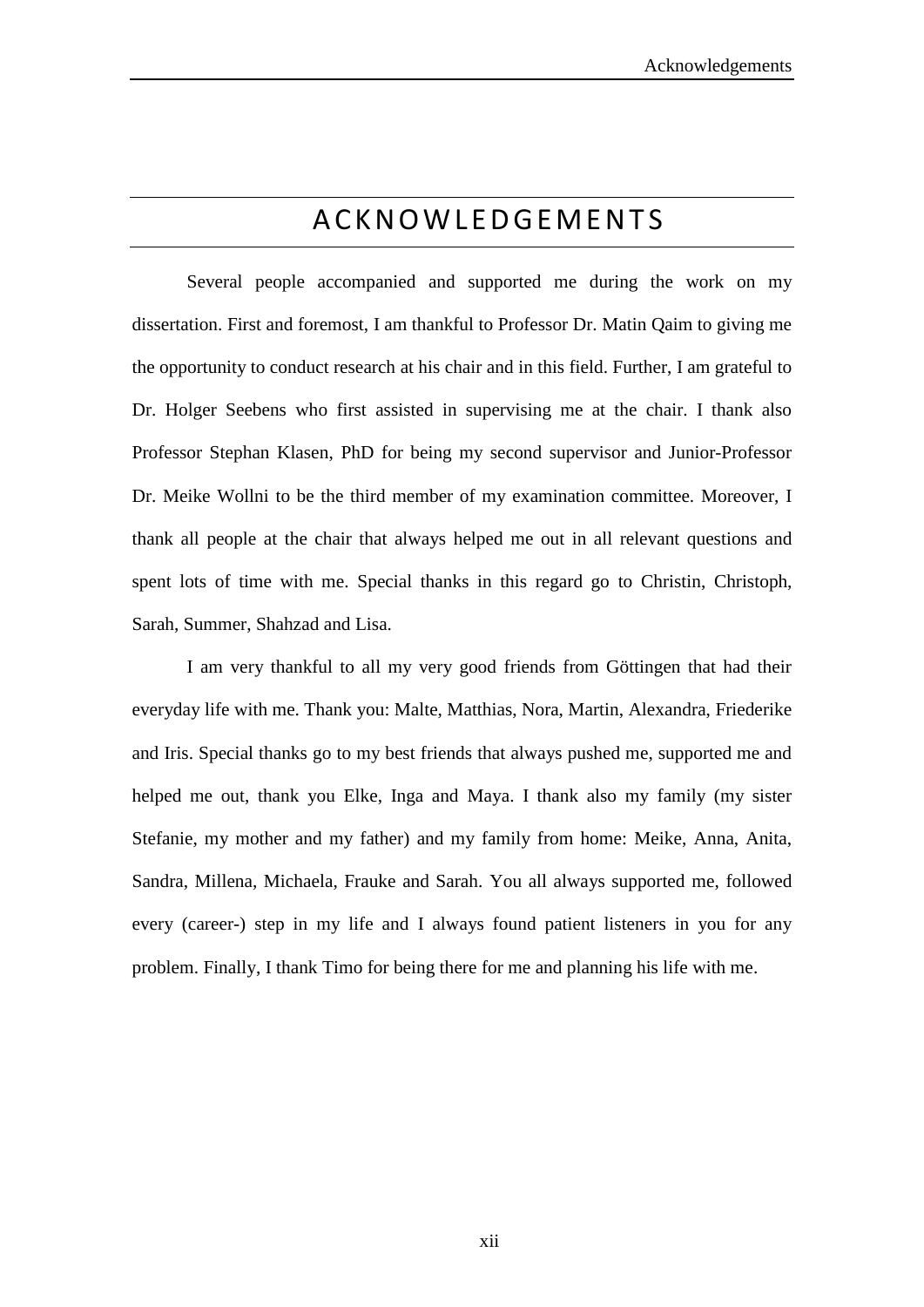# TABLE OF CONTENTS

| 1                |  |  |  |  |  |  |
|------------------|--|--|--|--|--|--|
| 1.1              |  |  |  |  |  |  |
| 1.2              |  |  |  |  |  |  |
| 1.3              |  |  |  |  |  |  |
| 1.4              |  |  |  |  |  |  |
| 1.5              |  |  |  |  |  |  |
| 1.6              |  |  |  |  |  |  |
| 1.7              |  |  |  |  |  |  |
| $\boldsymbol{2}$ |  |  |  |  |  |  |
| 11               |  |  |  |  |  |  |
| 2.2              |  |  |  |  |  |  |
| 2.2.1            |  |  |  |  |  |  |
| 2.2.2            |  |  |  |  |  |  |
| 2.2.3            |  |  |  |  |  |  |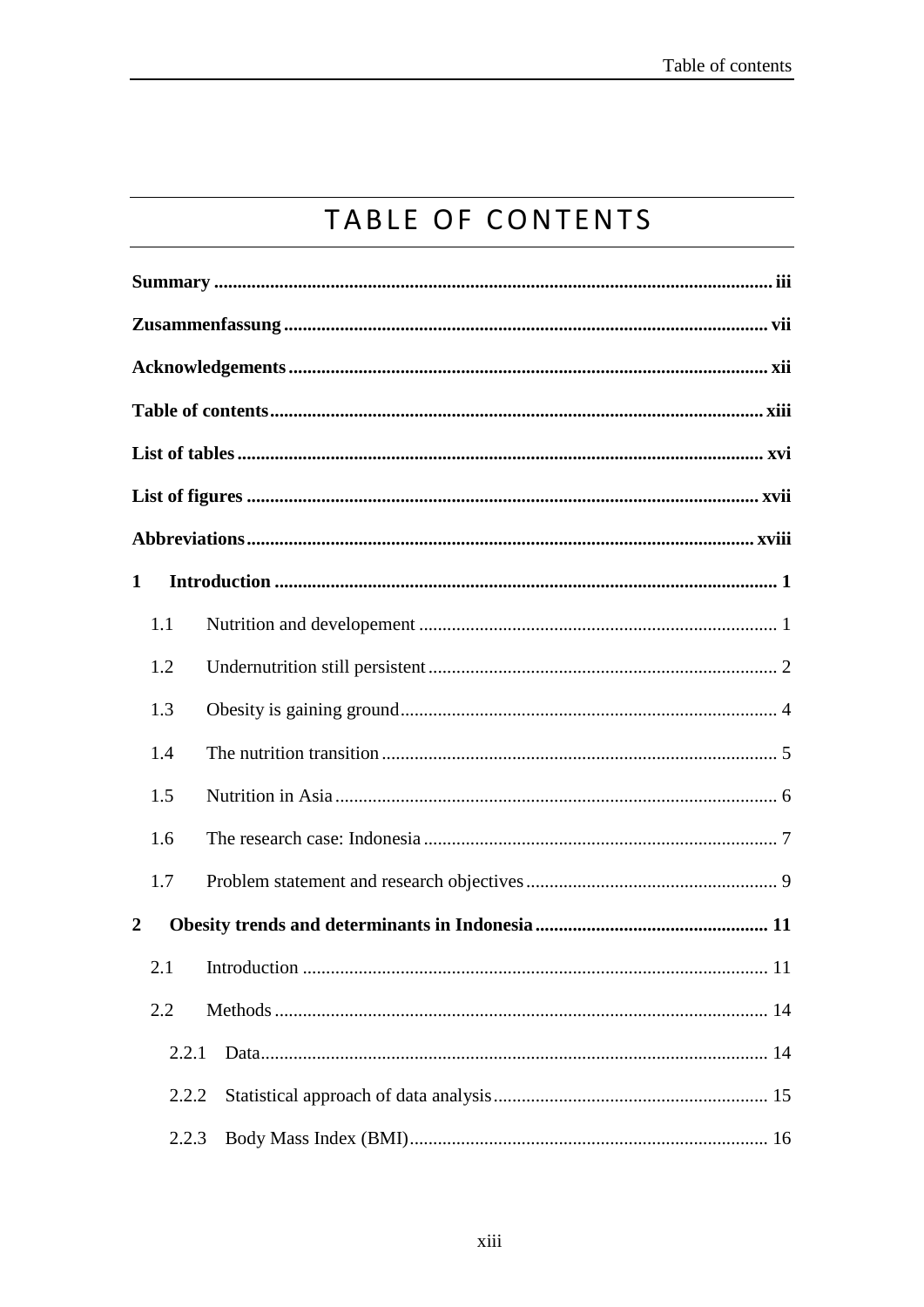|   | 2.2.4   |                                                                   |  |
|---|---------|-------------------------------------------------------------------|--|
|   | 2.2.5   |                                                                   |  |
|   | 2.2.6   |                                                                   |  |
|   | 2.3     |                                                                   |  |
|   | 2.3.1   |                                                                   |  |
|   | 2.3.2   |                                                                   |  |
|   | 2.3.3   |                                                                   |  |
|   | 2.4     |                                                                   |  |
| 3 |         | Dual burden households and nutritional inequality in Indonesia 32 |  |
|   | 3.1     |                                                                   |  |
|   | 3.2     |                                                                   |  |
|   | 3.2.1   |                                                                   |  |
|   | 3.2.2   |                                                                   |  |
|   | 3.2.2.1 |                                                                   |  |
|   | 3.2.2.2 |                                                                   |  |
|   | 3.2.2.3 |                                                                   |  |
|   |         |                                                                   |  |
|   | 3.2.4   |                                                                   |  |
|   | 3.3     |                                                                   |  |
|   | 3.3.1   |                                                                   |  |
|   | 3.3.2   |                                                                   |  |
|   | 3.3.3   |                                                                   |  |
|   | 3.3.4   |                                                                   |  |
|   | 3.4     |                                                                   |  |
| 4 |         |                                                                   |  |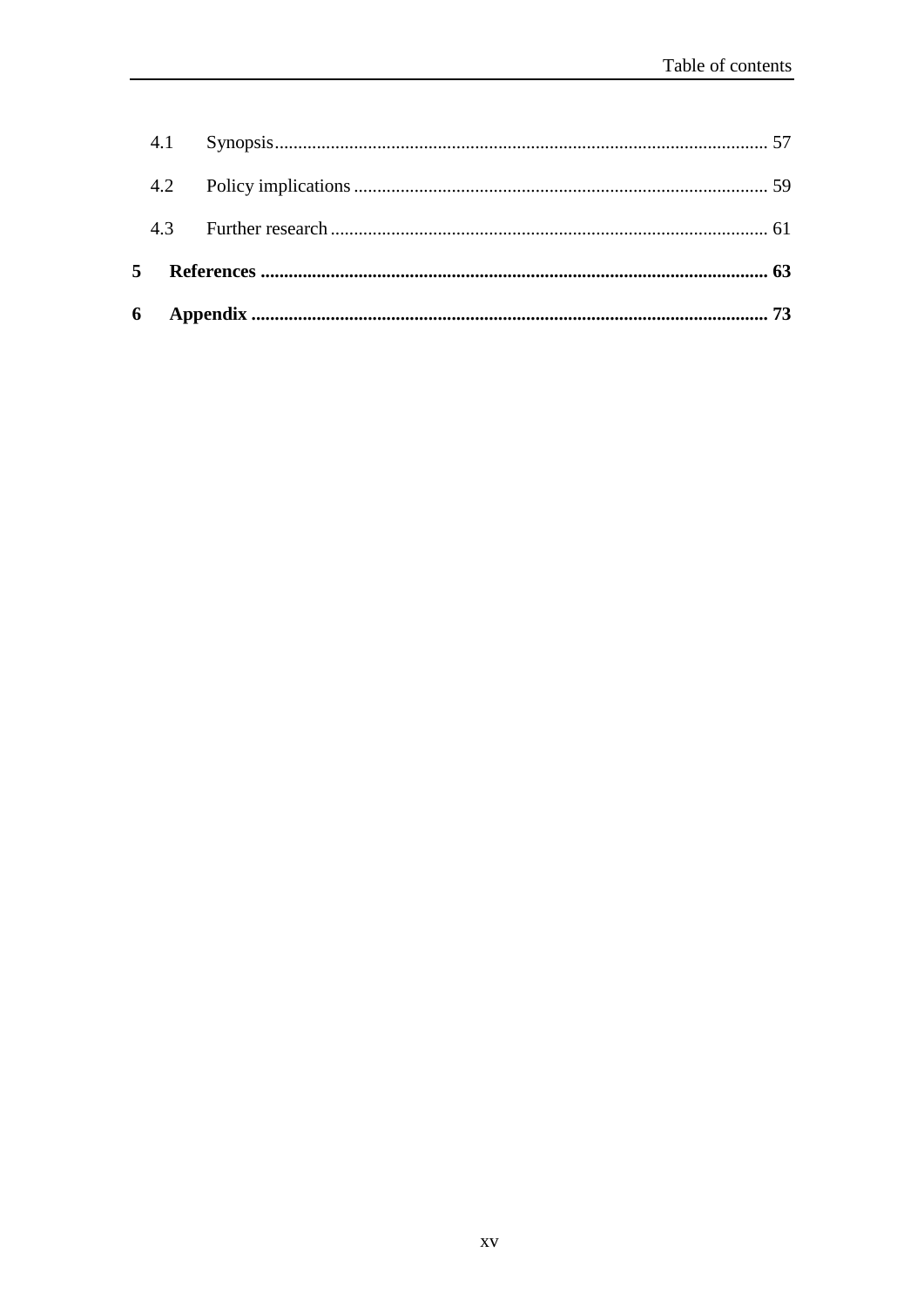# LIST OF TABLES

| Table 1: Sample size for adult individuals and percentages by gender and location (20 to  |
|-------------------------------------------------------------------------------------------|
|                                                                                           |
|                                                                                           |
|                                                                                           |
| Table 4: Food expenditures, household appliances, and television ownership by             |
|                                                                                           |
|                                                                                           |
|                                                                                           |
| Table 7: Nutritional Theil index at household level over time and rural/urban location 42 |
| Table 8: Transition matrix: Transition over time between the BMI household categories     |
|                                                                                           |
| Table 9: Mean number of underweight and overweight household members by age               |
|                                                                                           |
|                                                                                           |
| Table 11: Intra-household nutritional inequality and gender of household head 48          |
|                                                                                           |
| Table 12: Panel random effects probit estimation for household categories (marginal       |
|                                                                                           |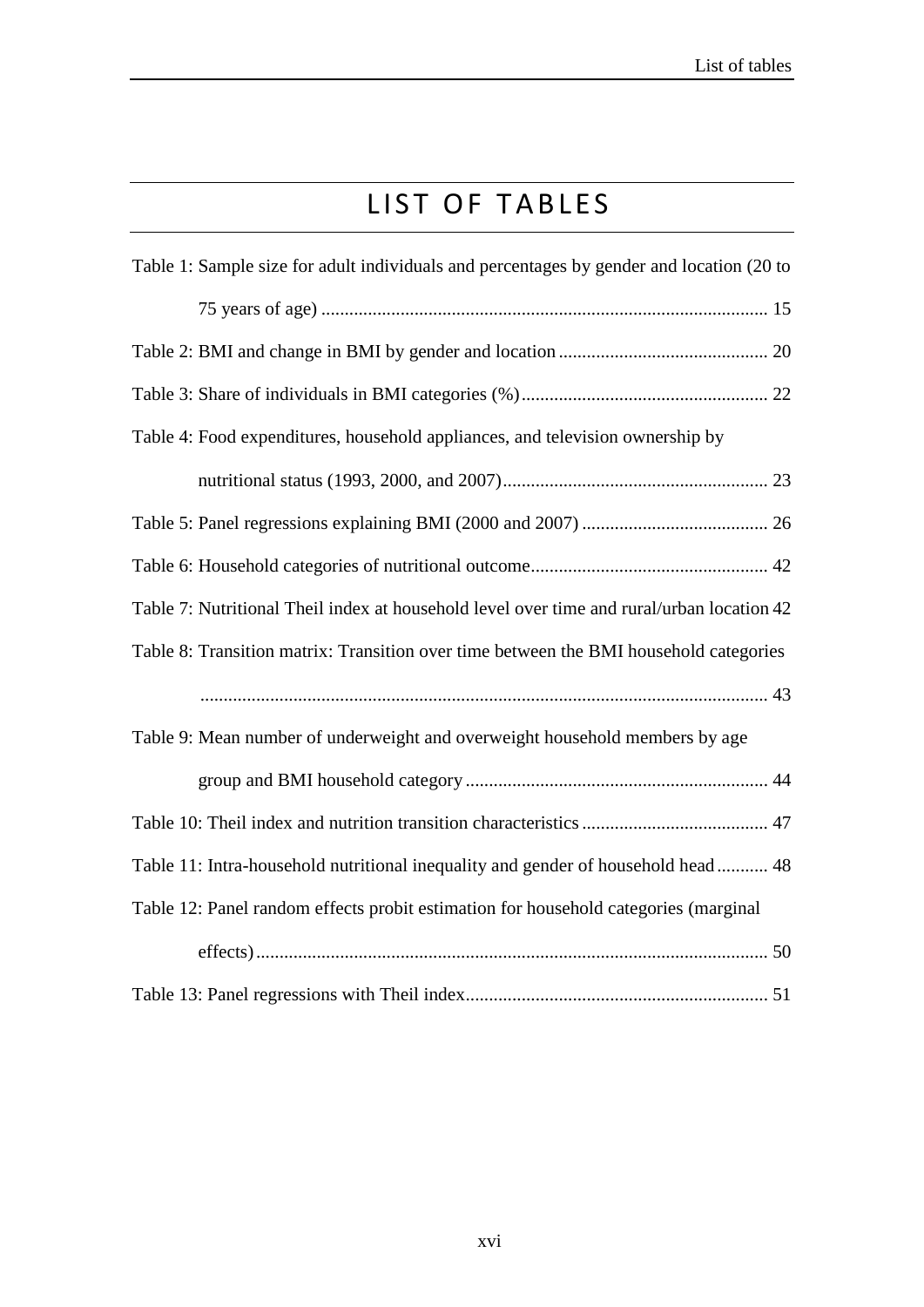# LIST OF FIGURES

| Figure 3: Work-related physical activity and BMI category (1993, 2000, and 2007)  24   |
|----------------------------------------------------------------------------------------|
| Figure 4: Intra-household nutritional Theil index over time and household BMI category |
|                                                                                        |
|                                                                                        |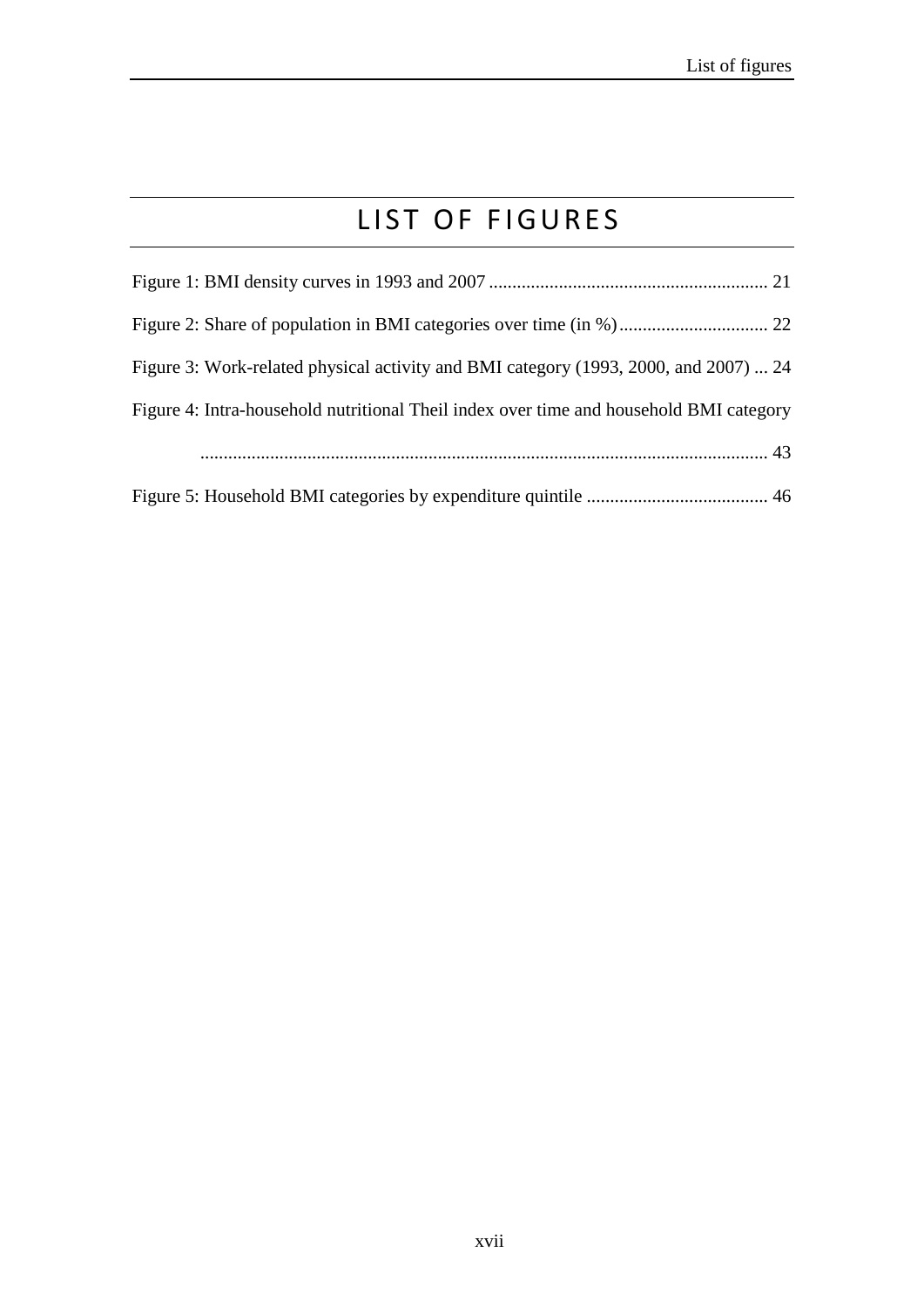# **ABBREVIATIONS**

| <b>BAPPENAS</b>                                            |                                                         |  | Indonesian National Development Planning Agency (Badan  |  |  |  |  |
|------------------------------------------------------------|---------------------------------------------------------|--|---------------------------------------------------------|--|--|--|--|
|                                                            | Perencanaan dan Pembangunan Nasional)                   |  |                                                         |  |  |  |  |
| <b>BMI</b><br><b>Body Mass Index</b>                       |                                                         |  |                                                         |  |  |  |  |
| <b>BPS</b>                                                 | Indonesian Bureau of Statistics (Badan Pusat Statistik) |  |                                                         |  |  |  |  |
| <b>FAO</b>                                                 | Food and Agriculture Organization                       |  |                                                         |  |  |  |  |
| HDI                                                        | Human Development Index                                 |  |                                                         |  |  |  |  |
| <b>IFLS</b>                                                | Indonesian Family and Life Survey                       |  |                                                         |  |  |  |  |
| <b>IFPRI</b>                                               | <b>International Food Policy Research Institute</b>     |  |                                                         |  |  |  |  |
| <b>MDG</b><br>Millennium Development Goals                 |                                                         |  |                                                         |  |  |  |  |
| <b>SUSENAS</b>                                             |                                                         |  | Indonesian National Socioeconomic Survey (Survei Sosial |  |  |  |  |
|                                                            | Ekonomi Nasional)                                       |  |                                                         |  |  |  |  |
| <b>UNDP</b><br><b>United Nations Development Programme</b> |                                                         |  |                                                         |  |  |  |  |
| United Nations Children's Fund<br><b>UNICEF</b>            |                                                         |  |                                                         |  |  |  |  |
| World Health Organization<br><b>WHO</b>                    |                                                         |  |                                                         |  |  |  |  |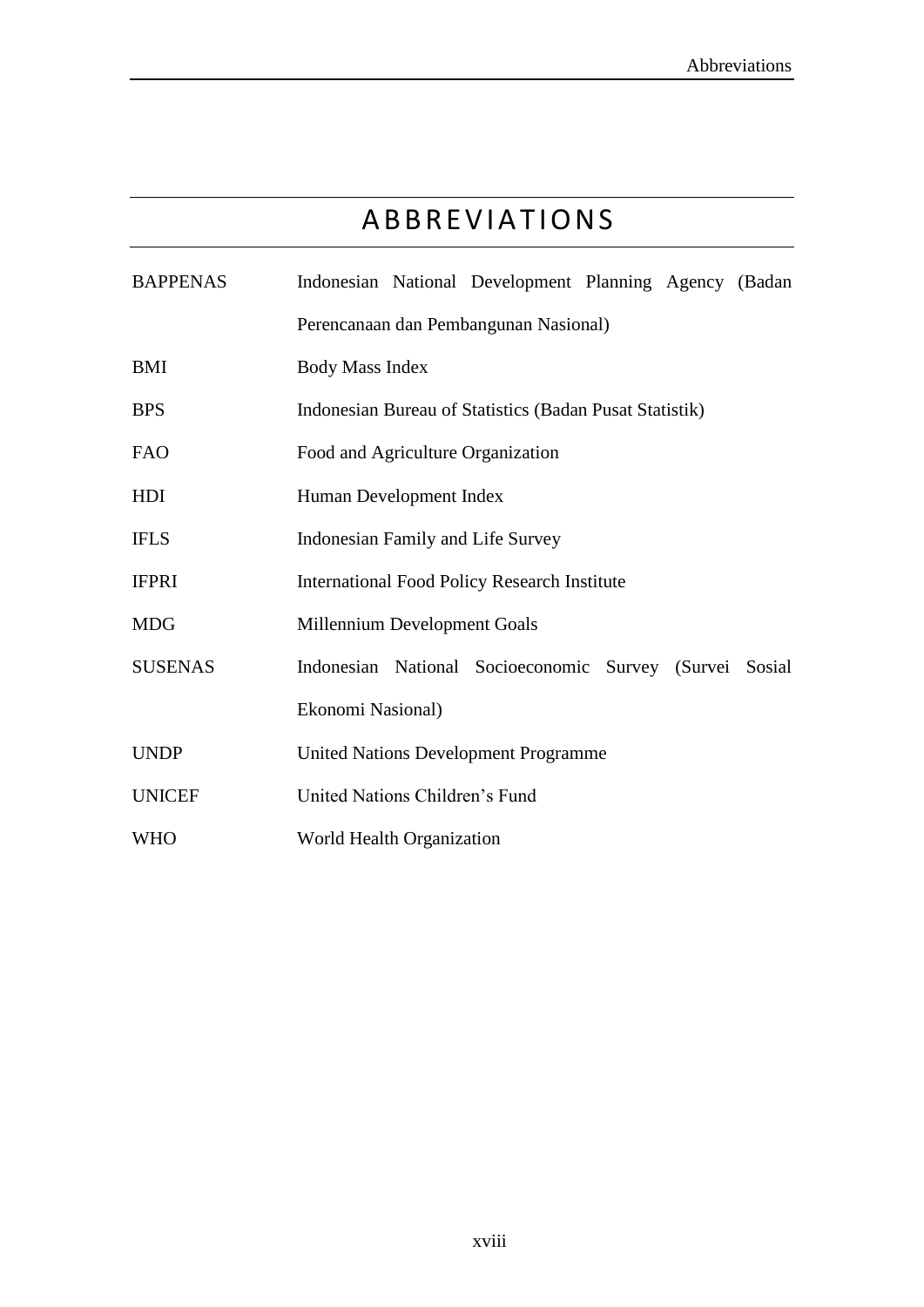## 1 INTRODUCTION

The world is facing the challenge of providing decent living conditions for the population in all countries. In particular, the developing world is still struggling with many problems in terms of health, education and earning opportunities of their populations. More than 22 percent of the global population lives on less than \$1.25, the poverty line for extreme poverty (World Bank, 2012). While progress has been made in recent years, many challenges remain. Overweight and obesity are new concerns of developing countries leading to changing disease burdens and new policy challenges. Because undernutrition is still a concern, countries are faced by a dual burden of nutrition, sometimes even at household level. This study conducts a detailed country study to gain new insights about the nature of the problem. Trends and determinants are carefully investigated to derive possible policy strategies to cushion negative consequences.

### 1.1 NUTRITION AND DEVELOPEMENT

Good nutrition, is one cornerstone determining health but it also influences education and earning opportunities (Glewwe and Miguel, 2007). Malnutrition creates losses in cognitive ability, schooling outcomes, and work productivity, in addition to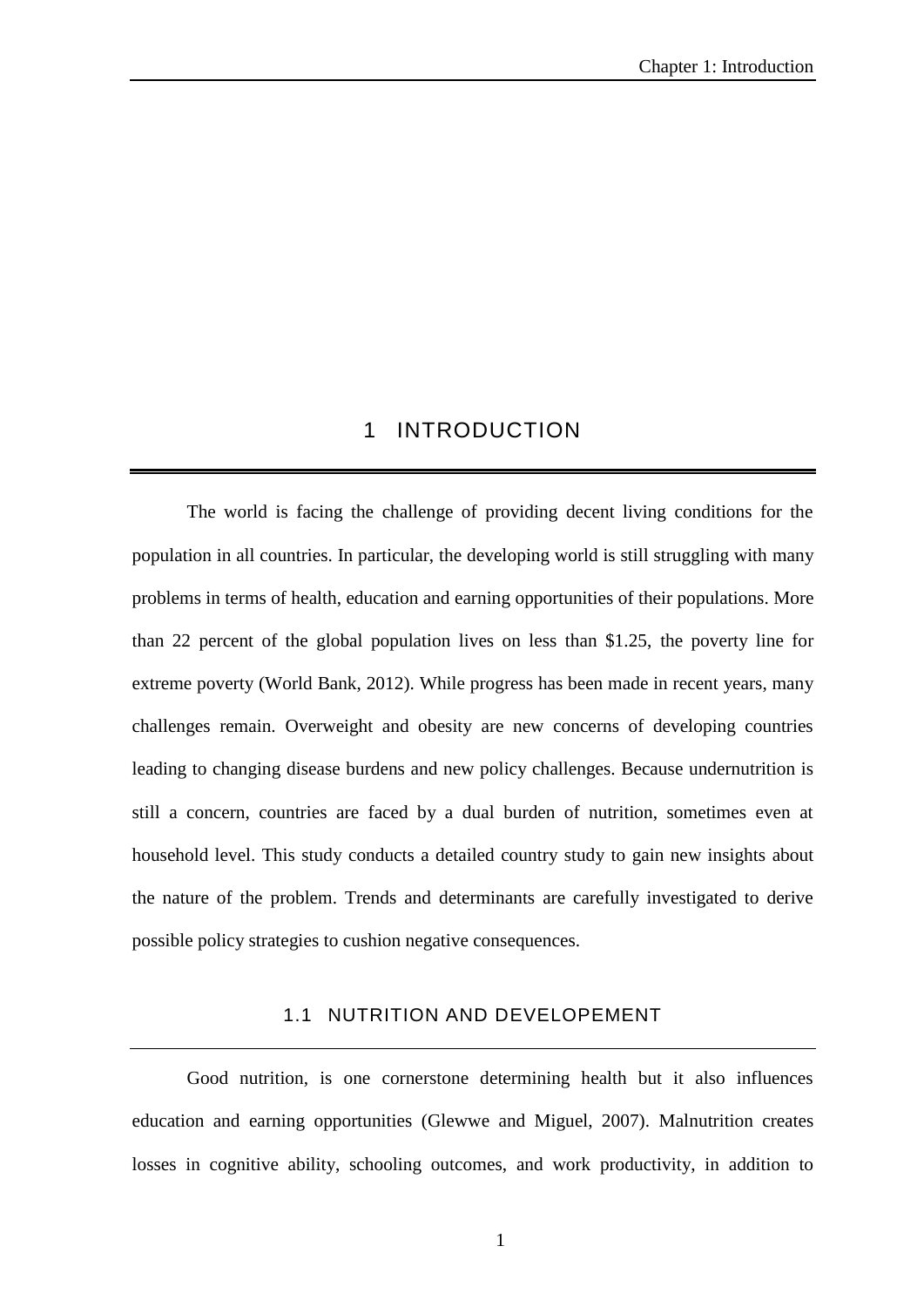causing significant health costs (World Bank, 2006). This can lead to a vicious cycle where high health costs and diminished productivity trap individuals in poverty.

Nutrition is crucial since malnutrition is assumed to be responsible for 60 percent of deaths and 47 percent of diseases all over the world (World Bank, 2006). Malnutrition can exist in the form of underweight, overweight and hidden hunger (lack in micronutrients). In total about two billion people are affected by either underweight or overweight (FAO, 2012; Kelly et al., 2008). Micronutrient deficiencies are often undetected and can only hardly be estimated. Black et al. (2008) calculate one million deaths among children under five only from vitamin A and zinc deficiency in 2004. While micronutrient deficiencies and underweight are associated with growth retardation and higher vulnerability to communicable diseases, overweight is often connected with non-communicable diseases like cardio-vascular diseases or diabetes.

Many global institutions like World Bank, World Health Organization (WHO), Food and Agriculture Organization (FAO), International Food Policy Research Institute (IFPRI) and mandates such as the Millennium Development Goals emphasize the importance of nutrition (e.g., FAO, 2012; UN, 2006; WHO, 2000; World Bank, 2006). The focus on nutrition is also interesting since returns to investment in nutrition improvement are high in comparison with other policy actions (CCC, 2004).

#### 1.2 UNDERNUTRITION STILL PERSISTENT

Undernutrition has long been one main topic in development strategies. It is the most visible sign for development deficits. Underweight has been a problem in all developing countries for a long time. More than 1 billion people suffered from hunger or undernourishment in 2009 (FAO, 2011). Still, undernourishment has been reduced gradually since the 1960s and only in recent decades have we seen a slow increase in total numbers (but less so in relative numbers). The most recent figure of 2010 shows again a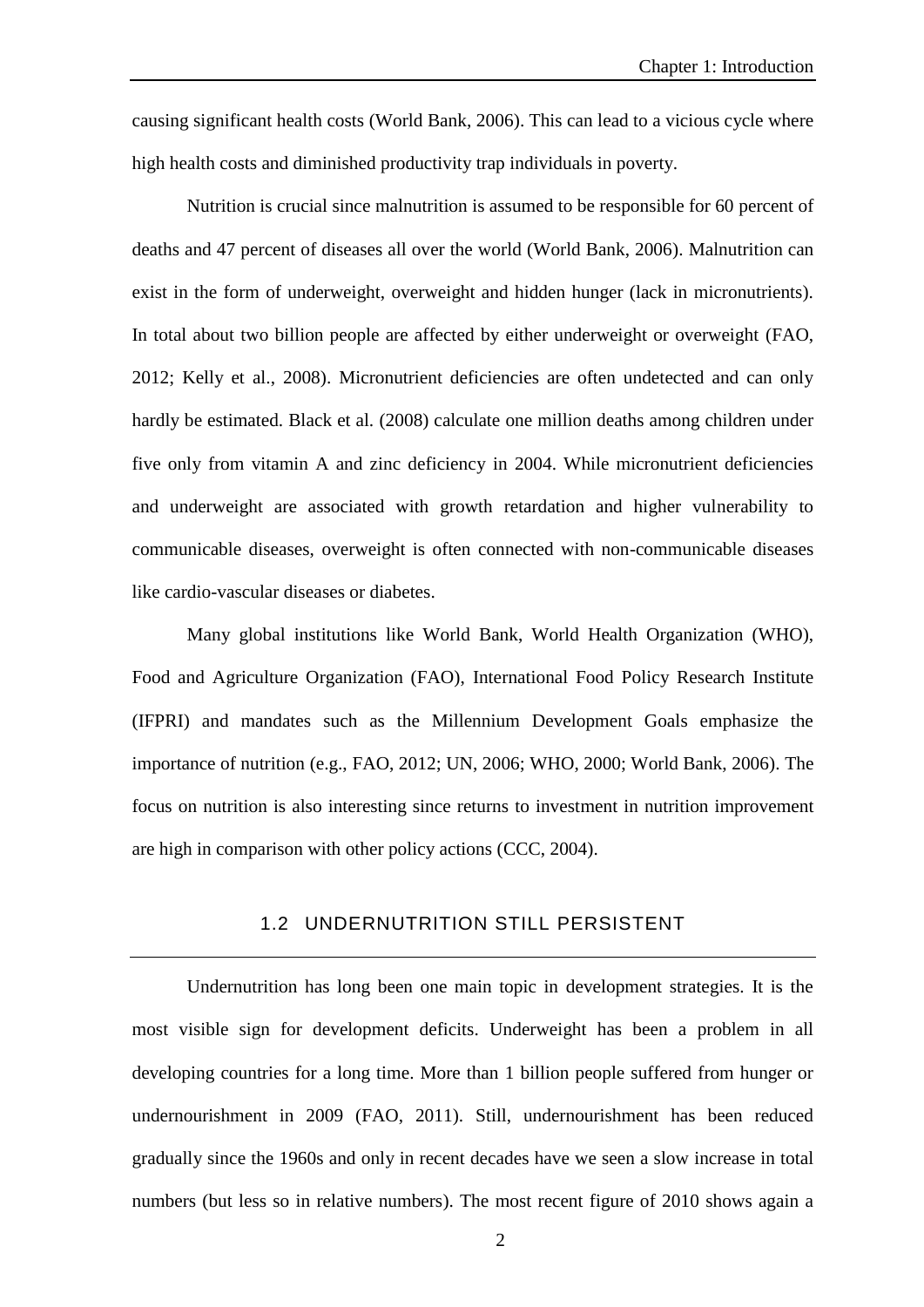reduction since 2009 and states that 16 percent in developing countries are undernourished (FAO, 2011). In the developed world the underweight rate is under 2 percent (de Onis et al., 2004).

Asia and Africa are the continents with highest undernutrition rates in children. The most recent rates show Southeast and South Central Asia at about 28 percent and 18 percent, respectively (de Onis et al., 2004). In Africa, the prevalence rates among children have been twice as high. There, progress is not so dynamic; the prevalence rates even increased from 1980 to 2005, mainly because of rising rates in East Africa (de Onis et al., 2004; World Bank, 2006).

Increasing incomes can help to lower malnutrition especially in adults but children often remain underweight or stunted even if the household is food secure (World Bank, 2006). Lacking knowledge about proper infant feeding and care as well as poor healthcare and sanitation are main factors (World Bank, 2006). While in the past, the main focus was on protein and energy deficiencies, over time it has become obvious that micronutrient deficiency is a major factor crucial for development and productivity (Allen, 2003). Even mild micronutrient deficiencies in underweight and also in overweight individuals can be harmful (Asfaw, 2007b). In addition, higher obesity rates can be connected with higher levels of micronutrient deficiencies (García et al., 2009).

Vitamin A, iodine and iron deficiency are the nutrient deficiencies that are most widely spread and with severe consequences (Allen, 2003). Weakened immune systems, blindness, children's or mothers' death during pregnancy and mental impairments are connected with these deficiencies. This damage often occurs in pregnancy or in the first years of life and is irreversible. Direct losses are seen in productivity from poor physical status and additional health care costs; indirect losses result from cognitive and schooling problems (World Bank, 2006). Malnutrition helps promote the spread of diseases since the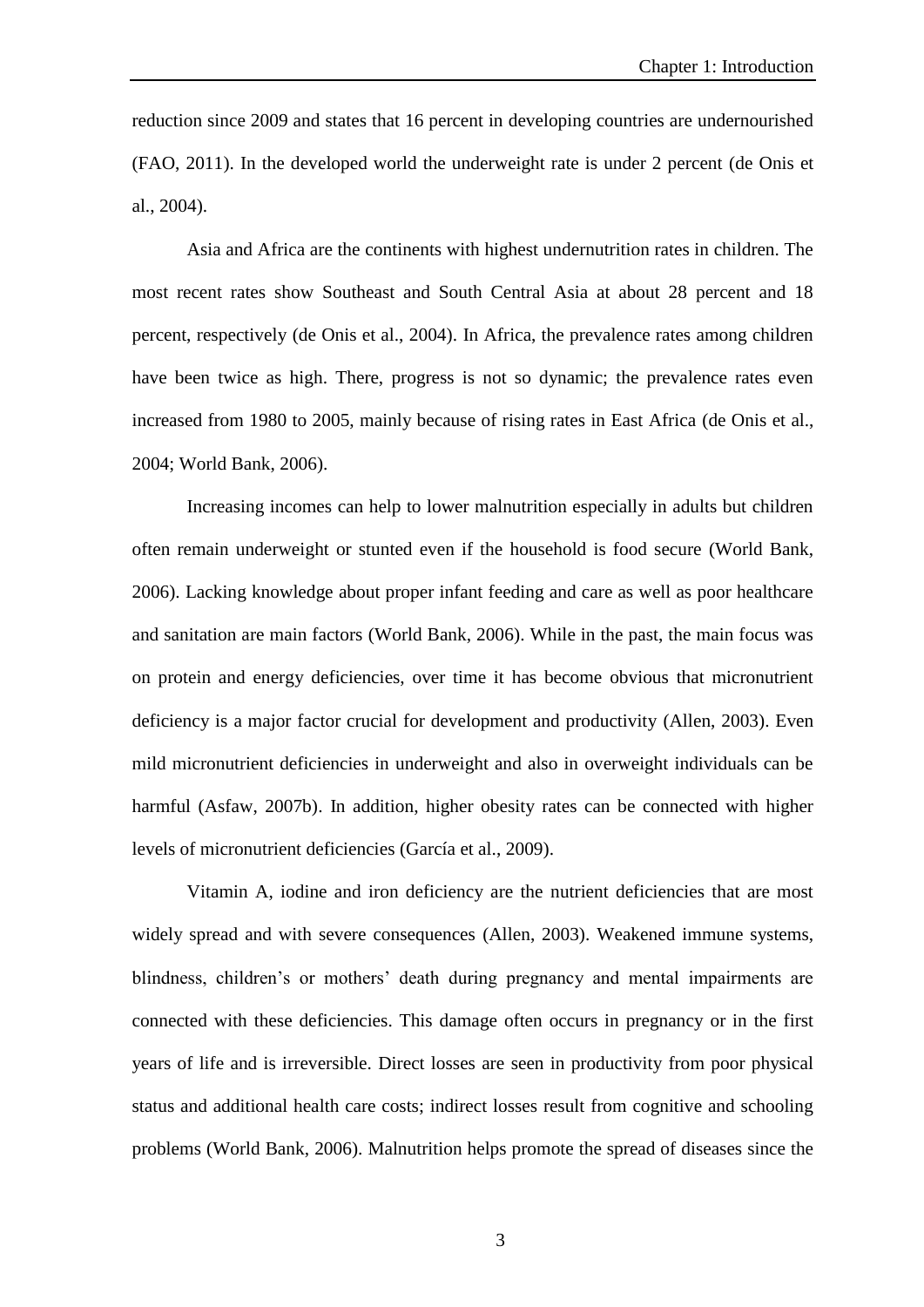body cannot fight infections such as HIV/AIDS, malaria, tuberculosis, among others (World Bank, 2006). This leads to lower productivity and makes poverty more persistent.

To further fight this problem, it is not only important to supply enough food in the country but also to support the entitlement of individuals and households. Individuals need to earn enough income to buy adequate food or have enough resources to produce their food. This is also one main point raised and developed by nobel laureate Amartya Sen. His concept of entitlements highlights the importance of not only availability of food but also accessibility (Sen, 1981). Together with Jean Drèze, he elaborates that hunger is not the lack of affluence in countries but rather the unequal distribution of income (Drèze and Sen, 1989). This is where development strategies have to adapt so that supply is ensured and individuals can earn enough income to afford the food needed. However, the newly emerging problem of obesity in developing countries (even in the lower income strata) challenges the sufficiency of this approach alone.

### 1.3 OBESITY IS GAINING GROUND

There is an increase in overweight and obesity all over the developing world. As with many transitions seen in development, Latin America is the continent where the shift to overweight has first been found and still exists side by side with undernourished children and stunted children (Rivera et al., 2004; Uauy et al., 2001). Also North African countries and the Middle-East region show highest obesity rates at levels comparable with Europe or the United States (Galal, 2003; Mokhtar et al., 2001). Now overweight is higher than underweight in many developing countries especially with respect to women (Mendez et al., 2005; WHO, 2000). Even in many African countries overweight exceeds underweight especially in urban areas (Mendez et al., 2005). In African children one can see a dramatic increase over the years especially connecting maternal overweight to child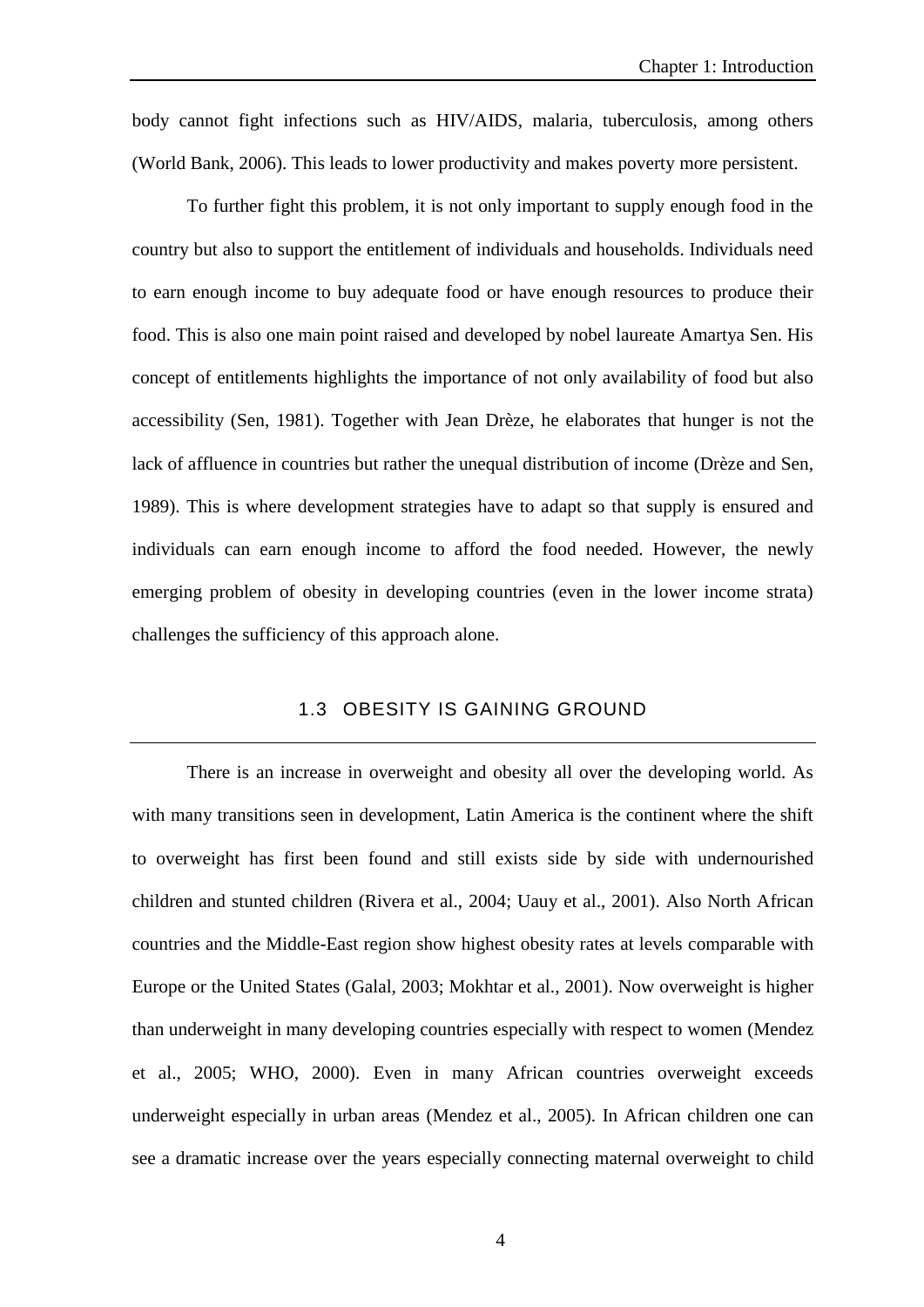overweight (de Onis et al., 2010). It has become clear that obesity is not only limited to developed countries (James et al., 2001; Popkin and Doak, 1998; Prentice, 2006).

This new problem of obesity, at a time when underweight has not yet been eradicated, creates a new challenge for policymakers in developing countries. They have a dual burden at the country level and strategies may act counter-effective when only considering one of these problems. For example we see in Northern Africa and Central America equally high overweight and wasting (weight-for-height) rates among children but also in other countries both problems exist even though to a lesser extent (de Onis et al., 2010). Also for the adult population similar outcomes can be found. For example in countries like Ghana, Kenya or Ivory Coast the prevalence rates of overweight and underweight for women are both about 10 percent in rural areas (Mendez et al., 2005). This makes policy strategies extremely difficult.

Another problem is that this dual burden is not only found at the country level but also at the household level (Doak et al., 2005; Doak et al., 2000). That is, some households have members who are overweight, while other members are underweight. This underlines that there is substantial intra-household nutritional inequality, the determinants of which are not yet fully understood. Intra-household inequality certainly also complicates targeting of policies and interventions. Better understanding the trends and determinants is important from research and policy perspectives.

### 1.4 THE NUTRITION TRANSITION

These newly emerging problems seem to be associated with changes in consumption and physical activity that are often referred to as the 'nutrition transition' (Popkin et al., 2012). Rising incomes, urbanization and globalization lead to a change in lifestyle. While food availability is improving and diets get more diverse, the content of fat and sugar is increasing in food consumption. Meat and dairy products as well as processed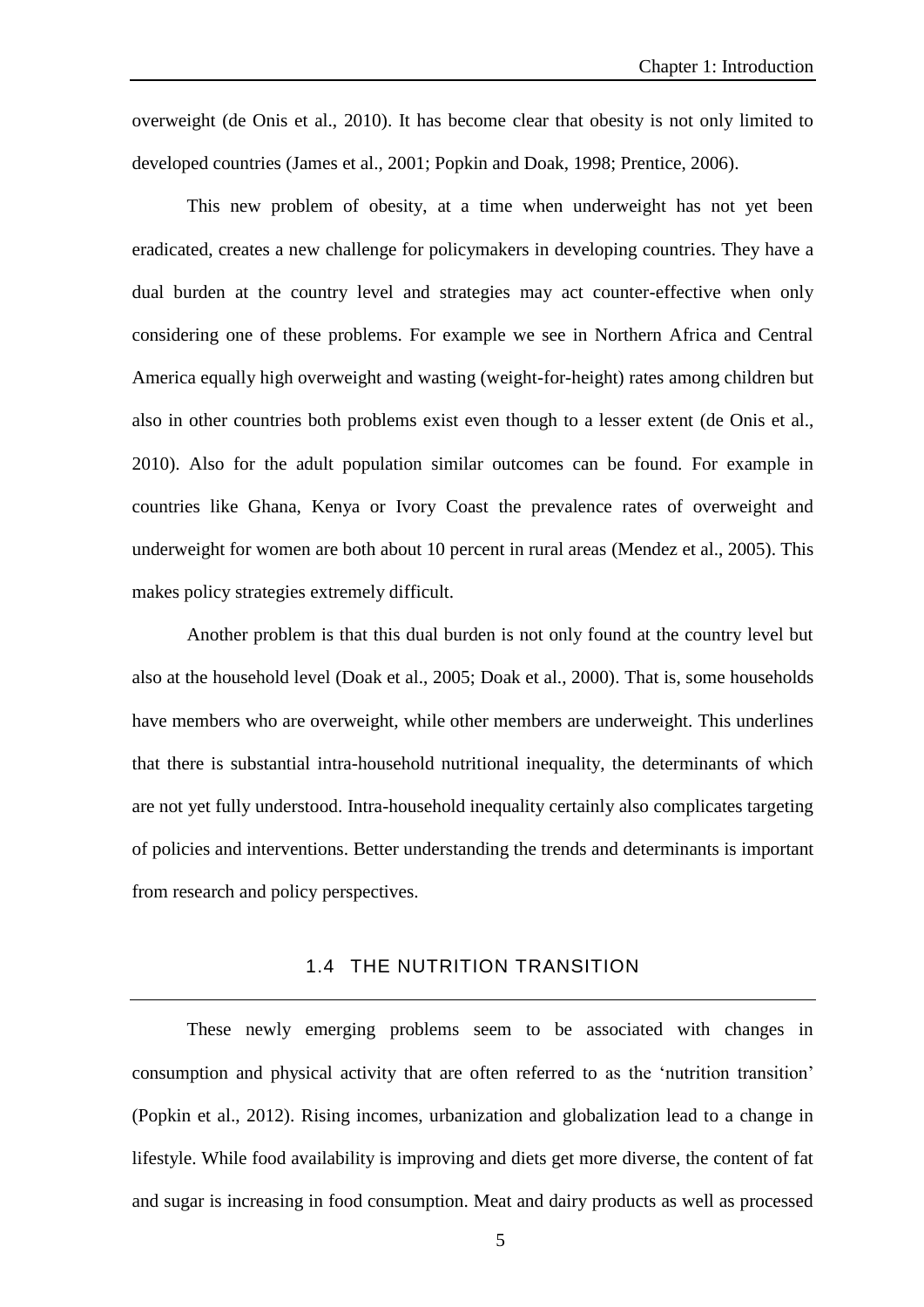foods are becoming part of the daily diet (Delgado, 2003). To some extent, these developments may be driven by the spread of supermarkets, although the evidence is not yet conclusive. Supermarkets are playing a more important role in developing countries, changing the availability and price structure of food (Reardon et al., 2003). It is also becoming more common to eat away from home in canteens, restaurants, and fast-food outlets, which often serve calorie-dense but otherwise less nutritious foods.

Physical activity also changes dramatically in several regards. On the one hand, occupations are less strenuous given that many are employed in the service sector in sedentary jobs. Additionally, leisure time activities change. Internet, video games and television are gaining popularity and are becoming more affordable for large parts of the populations, including poorer income segments. Moreover, physical activity associated with household chores and transport is getting more and more comfortable. Appliances like washing machines, vacuum cleaners and mixers are helping in the household. Improvements of transport systems and ownership of motorbike and cars are easing transport to work or school. This is especially supported by migration into urban areas and urbanization of former rural areas.

#### 1.5 NUTRITION IN ASIA

Many Asian countries show extraordinary economic development, which goes side by side with reduction in poverty rates and increases in living standards as well as signs of nutrition transition. Economic development helps to improve nutrition in these areas with high levels of underweight. This is found in several studies (Dearth-Wesley et al., 2008; Kosulwat, 2002; Lee et al., 2007; Popkin et al., 2001).

The number of underweight children is decreasing in Asia and is estimated to keep falling (de Onis et al., 2004). However, within Asia there are large differences in nutrition levels. In South Asia (India, Bangladesh, Nepal and Pakistan), the rates of undernutrition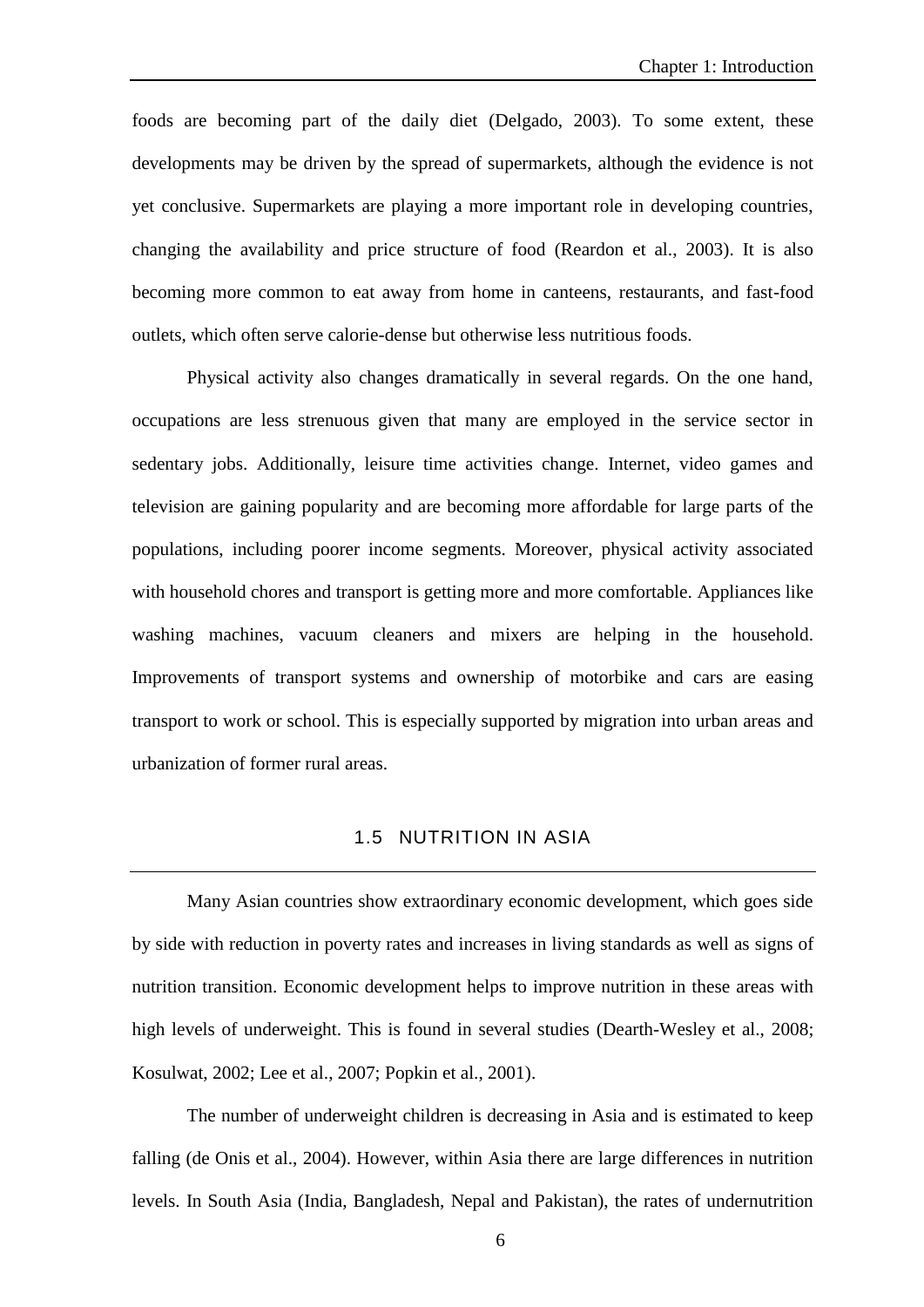are even higher than in Africa. In contrast, in East Asia, especially China, prevalence rates are much lower and consistently declining. This is also true in Cambodia, Indonesia, Lao DRP, the Philippines and Vietnam (de Onis et al., 2010). Malaysia and Thailand are very advanced for the region in terms of nutrition. Still, most of the improvements in global undernutrition rates are driven by China's extreme reduction. In addition, even though countries like India, Bangladesh and Nepal are characterized by underweight in general, overweight and obesity are increasing (Balarajan and Villamor, 2009).

### 1.6 THE RESEARCH CASE: INDONESIA

Indonesia is one of the most populous countries in the world and the third populous developing country following India and China (World Bank, 2010). The development of Indonesia in recent decades has been characterized by the beginning of a democratic society and by a financial crisis in 1997, which greatly impacted the country. The process of the country into democracy is still ongoing. While elections have been held, political corruption is still a big problem. Further, Indonesia shows increasing incomes and poverty reduced to 13 percent in 2010 (World Bank, 2012). The general trend is a decrease in poverty, even though after the crisis and after 2005, because of soaring prices, poverty increased for a short time (BPS et al., 2004; World Bank, 2012).

A broader analysis of poverty using the Human Development Index (HDI), which also includes education and health indicators, shows significant improvements. From the 1970s to 2000, the HDI rose steadily from about 0.5 to just below 0.7 (BPS et al., 2004). Of course, improvements are not as large as seen with income, since indicators are not as volatile in the short-term. Although differences between provinces exist, there are more significant differences between major cities and rural areas. In general, child underweight measurements and mortality have decreased, life expectancy rose, literacy rates rose to about 99 percent and education levels increased (BPS et al., 2004).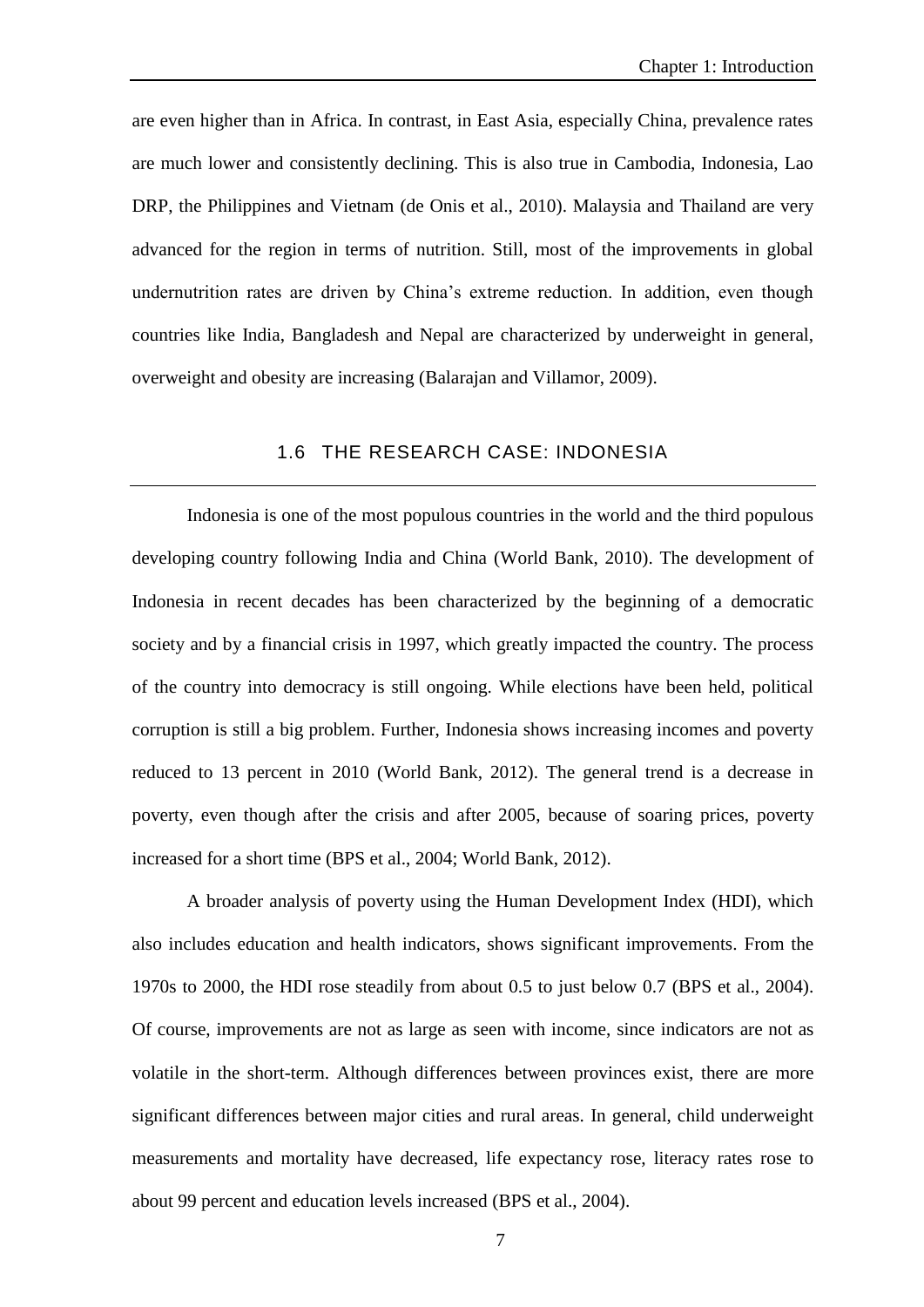However, underweight and stunting rates are high, maternal mortality is high and public healthcare quality is poor (BPS et al., 2004). One cause could be that public expenditures for health and education are much lower than in other developing countries (World Bank, 2010). The World Health Report 2011 notes that Indonesia is situated between China and India for most health indicators and has a higher share of the population that die from non-communicable diseases than India (WHO, 2011). China has seen extreme progress concerning malnutrition, while India has still extremely high undernutrition and stunting rates (UNICEF, 2012a, 2012b, 2012c). With regard to the newer nutrition issues, Indonesia is seeing increasing overweight and obesity rates (Collins et al., 2008; Usfar et al., 2010) as well as further changes in food consumption and dual burden households (Doak et al., 2005; Lipoeto et al., 2004).

As the role of women can play important roles for family nutritional outcomes, it is important to note that the role of women in Indonesia is relatively equal to that of men and equal by law. Education levels are about equal. For women, life expectancy is higher and labor market participation was at 38 percent in 2002 (BPS et al., 2004). However, maternal mortality is very high due to the problems in the healthcare system mentioned before.

The Indonesian government has implemented many policies to reduce nutritional and health problems leading to child and maternal mortality. For example, the government agreed to provide minimum healthcare to children and women. A nutrition intervention program was launched to decrease the four major nutrients that contribute to nutritional deficiency in Indonesia: protein, iron, vitamin A and iodine (Kurniawan, 2002). Even though progress has been made, Indonesia is spending less on these problems than other similar countries and the policies are not implemented very efficiently (OECD, 2010).

8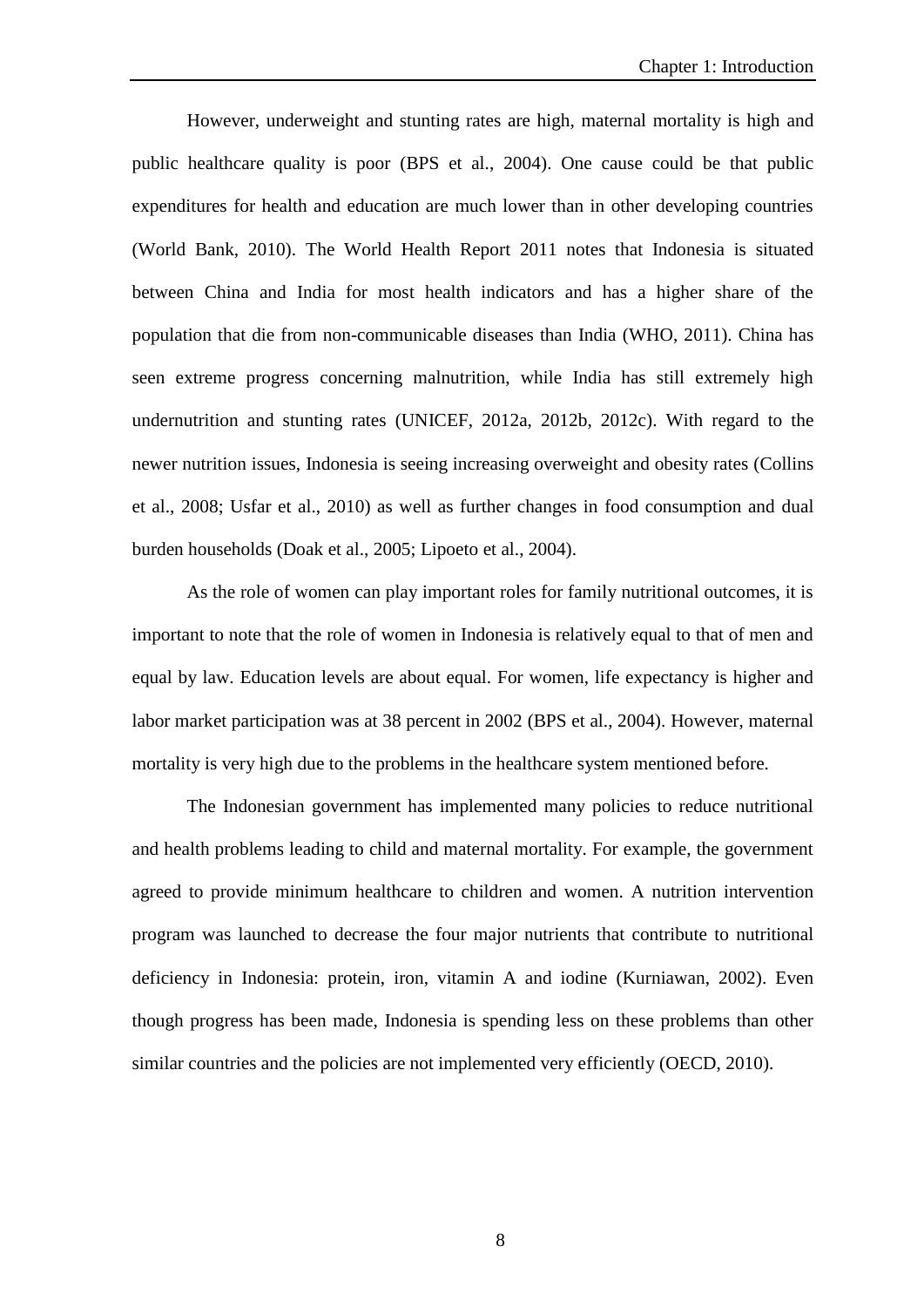### 1.7 PROBLEM STATEMENT AND RESEARCH OBJECTIVES

Incomes are increasing in developing countries and urbanization continues, while globalization spreads the availability of different types of food. At the same time, lifestyles are changing and overnutrition is becoming a serious issue in developing countries, with more and more countries seeing increasing rates. Policies in all countries mostly focus on undernutrition. Even though hunger is clearly a problem that needs to be cared for cautiously, nutrition education should accompany measures to increase calorie input. Policy strategies need to adapt to recent increases in overweight that also represents malnutrition.

Indonesia has not been much in the focus of research with respect to nutrition transition or obesity although it is one of the most populous developing countries. However, quite a bit of research has been conducted on China and India, the biggest and fastest growing countries in the region.

The first part of this study focuses on the development of nutrition in Indonesia over time. First, the following two research questions are analyzed:

- (1) Is overweight and obesity a problem in Indonesia?
- (2) What are the time trends and determinants of nutritional status?

While Indonesia has long been known for high undernutrition, stunting and poverty rates, a dual burden at the country level is evident and most probably also exists at the household level. Therefore, the second part of this research focuses on the overweight and underweight problem combined. The second set of questions is thus:

9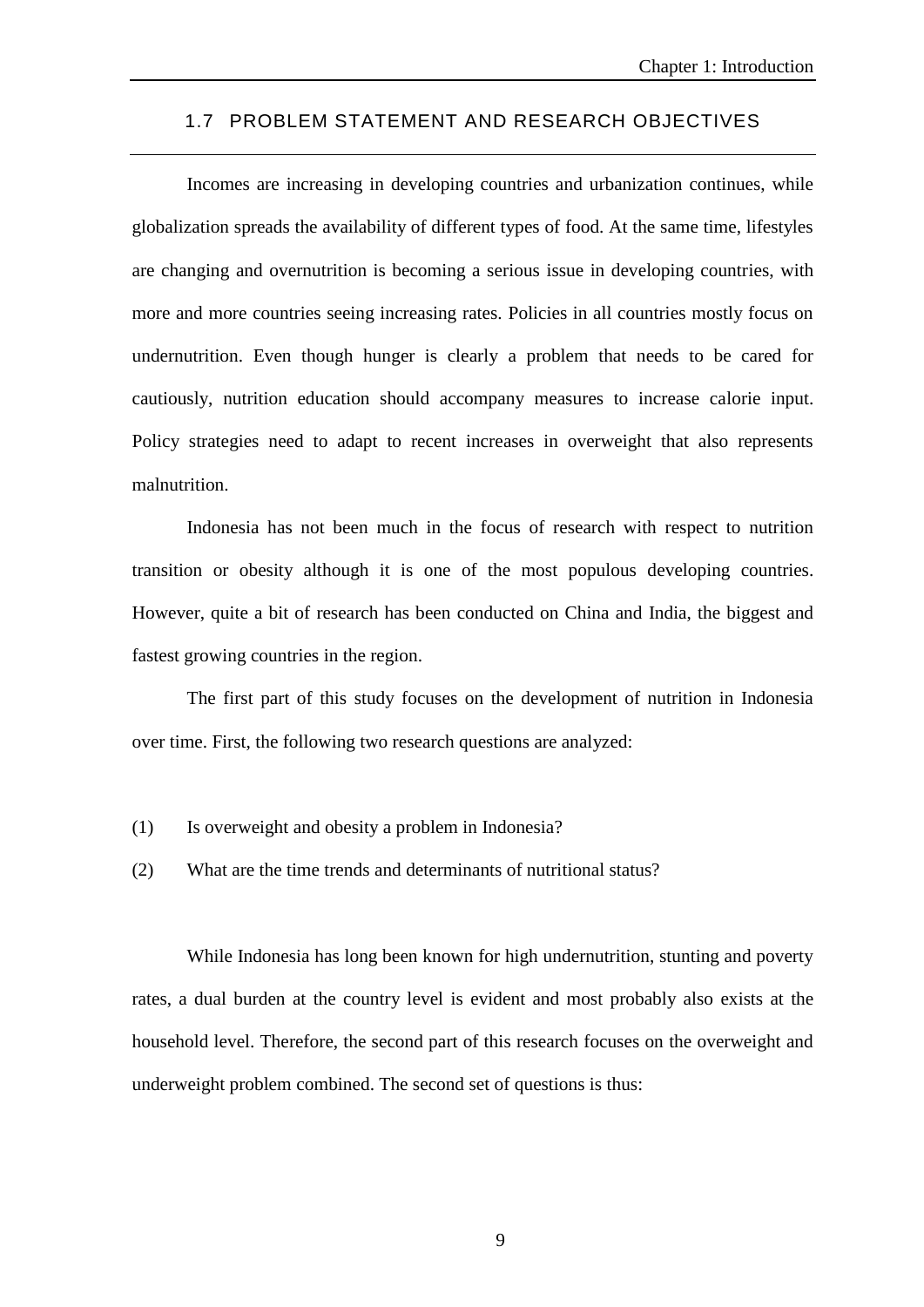- (3) What is a good measure for intra-household nutritional inequality?
- (4) What are the trends and determinants of intra-household nutritional inequality in Indonesia?

We use panel data from the Indonesian Family and Life Survey (IFLS) for elaborating these questions. The survey from the Rand institute has been conducted in 1993, 1997, 2000 and 2007. The data offers information on health, anthropometric measurements of adults and children, and detailed information on various socioeconomic characteristics, including household level assets and expenditures, and individual level employment. The combination of panel data and the rich information makes it very useful in our context. Especially for developing countries such rich datasets with panel structure do not often exist. For further information on the data see subchapters 2.3.1 and 3.2.1.

Our study is structured as follows: Chapter 2 analyzes the occurrence of overweight and obesity in Indonesia and sheds light on its determinants, looking at time trends and the relationship with expenditures. Several other socioeconomic variables are also included and tested in panel regressions for the association with the Body Mass Index (BMI).

Chapter 3 focuses on our second set of research questions, calculating and developing measures for intra-household nutritional inequality. We analyze in depth the occurrence of dual burden households and intra-household nutritional inequality with the Theil index. Furthermore, we focus on the determinants of inequality, especially expenditures and the gender of the household head. Panel regressions are also conducted to control for several covariates.

The last chapter draws conclusions from our research.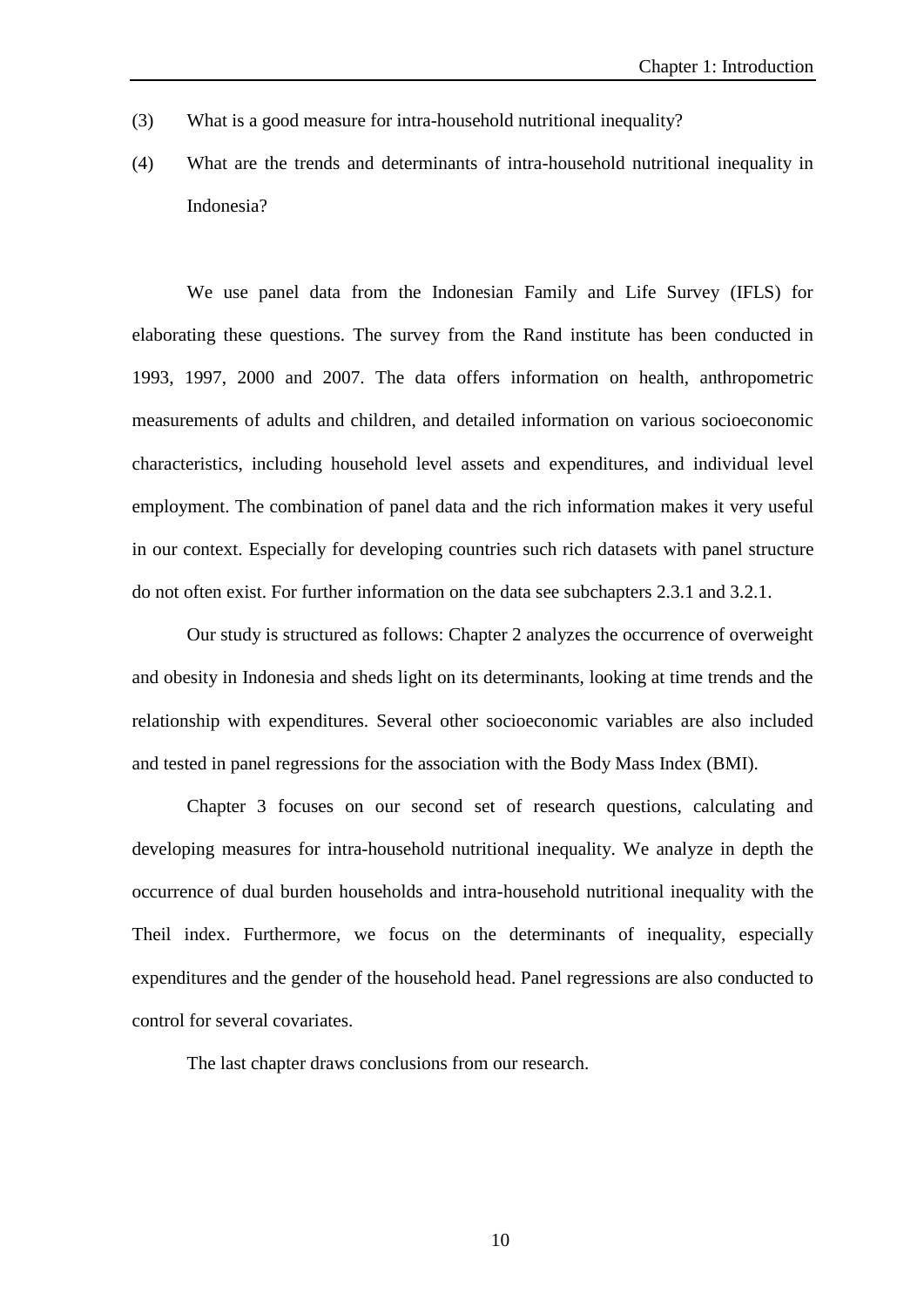## 2 OBESITY TRENDS AND DETERMINANTS IN INDONESIA<sup>1</sup>

### 2.1 INTRODUCTION

For quite some time, overweight and obesity were considered primarily problems of developed countries. However, with increasing incomes, urbanization, and changing lifestyles, it is obvious that developing countries are facing the same issues (e.g., Gerbens-Leenes et al., 2010; Jones-Smith et al., 2011b; Popkin, 2010). A major difference is that in developing countries relatively little attention is paid by policymakers to the problem of excessive weight gain; it is often still perceived rather positively and associated with higher social status. Given that obesity contributes to a variety of serious chronic diseases and thus to a large health burden (e.g., WHO, 2000), its spread hampers human welfare and economic development (Pinstrup-Andersen, 2007). Developing countries that already have high obesity prevalence rates are mainly found in Latin America (Lobato et al., 2009; Rivera et al., 2004; Vio et al., 2008), the Middle East, and North Africa (Mehio Sibai et al., 2010). But also in Asia and Sub-Saharan Africa, where undernutrition is still more prevalent, obesity is rising, causing a double burden of malnutrition. The emergence of this

 $\overline{a}$ 

<sup>1</sup> This chapter is published as a journal article in "Appetite" (2012), [http://dx.doi.org/10.1016/j.appet.2012.02.053.](http://dx.doi.org/10.1016/j.appet.2012.02.053) The co-author of the article is Matin Qaim, Prof. of the Department of Agricultural Economics and Rural Development, Georg-August-University of Göttingen, 37037 Göttingen, Germany.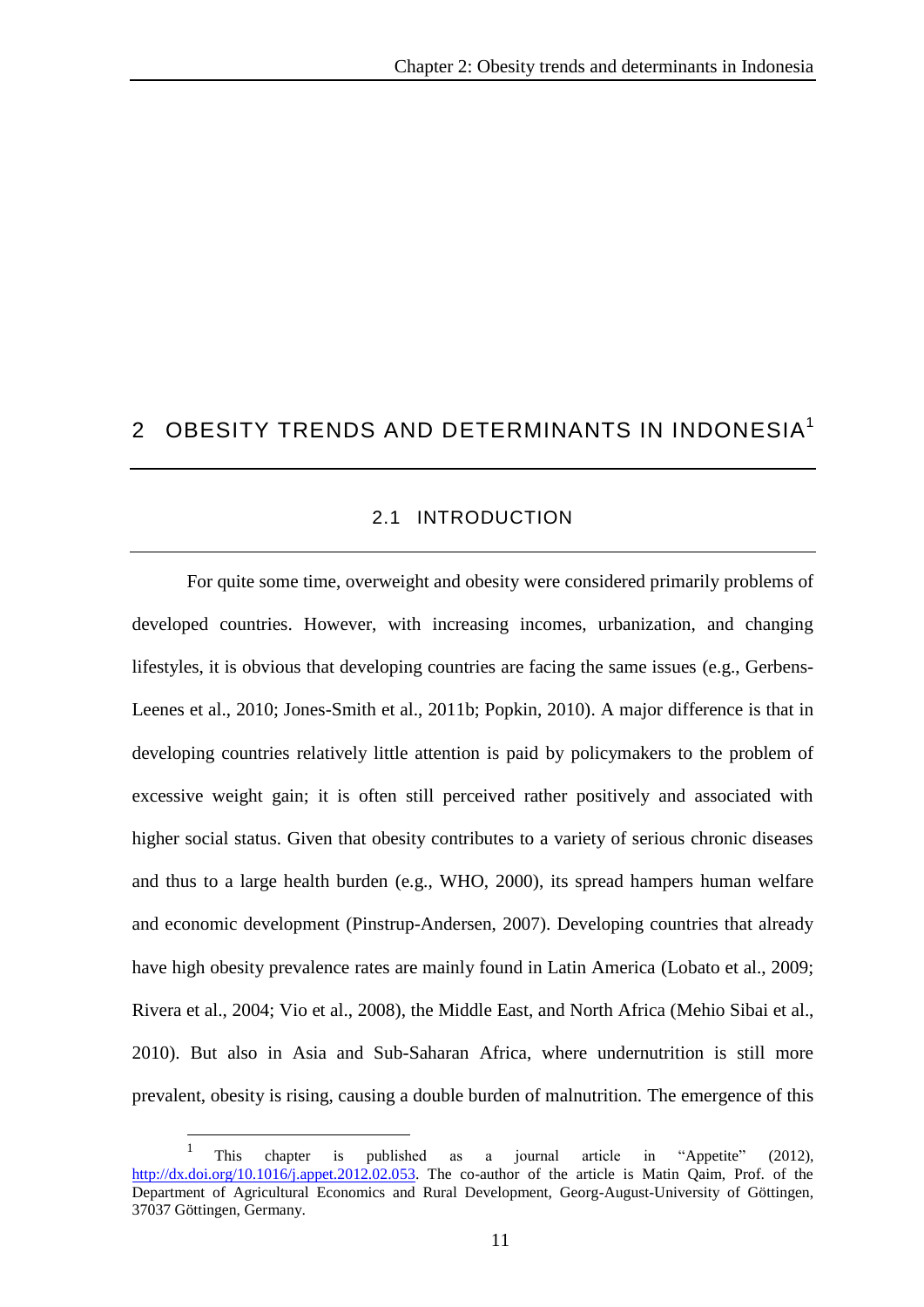paradox is reinforced by the so-called nutrition transition. This term comprises food consumption and physical activity changes that are associated with lifestyle transformations in modernizing societies (Popkin, 2003). Whereas in developed countries this process occurred gradually, in many developing countries it proceeds at a much faster rate. Further, childhood stunting was found to be positively associated with adult obesity (e.g., Hoffman et al., 2000; Olson et al., 2007), making developing countries especially vulnerable. Containing the obesity pandemic through appropriate policies requires a better understanding of the trends and their underlying determinants in particular settings.

The literature on socioeconomic aspects of obesity is growing, but many of the studies focus on developed countries (Chan and Sobal, 2011; Lakdawalla and Philipson, 2009; Offer et al., 2010; Penman and Johnson, 2006; Williams et al., 2011). These findings are also interesting for developing countries, but they cannot be extrapolated directly, because of very different framework conditions. Several recent studies have also focused on developing countries. Jones-Smith et al. (2011b) and Subramanian, Perkins, Oezaltin, & Davey-Smith (2011) have used Demographic and Health Surveys of various low and middle income countries to analyze the relationship between socioeconomic status and weight change. While obesity prevalence rates increase with wealth and education in low income countries, poorer and less educated people are also increasingly affected. Another study by Case and Menendez (2009) examined the importance of gender aspects for obesity prevalence rates in South Africa. Asfaw (2007a) and Asfaw (2008) looked at the role of food prices and location of food purchases for obesity and dietary practices in Egypt and Guatemala, respectively.

One problem with existing obesity research in developing countries is that most studies build on cross-section data, such that trends and nutritional shifts over time have rarely been analyzed. A second problem is the main focus on wealth and education, especially in those studies that build on large and representative data sets. While wealth

12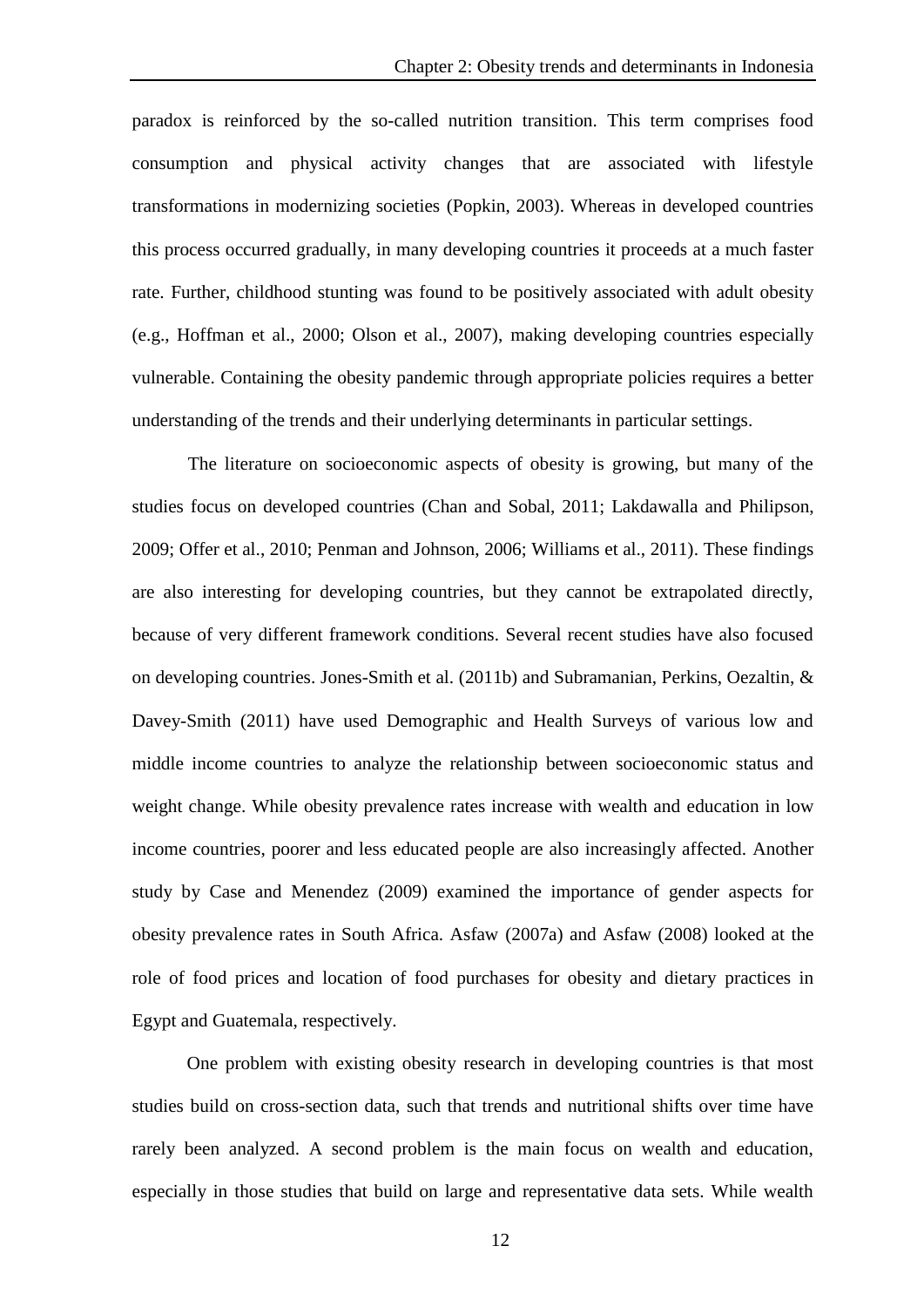and education are certainly important, there may be additional determinants, such as food consumption choices, physical activity, or related behavioral variables. When such additional determinants are correlated with wealth or education, omitting them in regression models may lead to biased results and conclusions. Unfortunately, representative surveys that contain anthropometric data needed for obesity analysis do usually not provide sufficient details on food consumption, physical activity levels, and other socioeconomic factors (de Haen et al., 2011). Notable exceptions for both problems include several studies for China, where the China Health and Nutrition Surveys provide a useful data base for analyzing obesity dynamics and behavioral determinants (Jones-Smith et al., 2011a; Ng et al., 2010; Ng et al., 2009).

We contribute to the literature by analyzing obesity trends and determinants in Indonesia, where suitable panel data are available. Indonesia is an interesting case to study also for several other reasons. First, Indonesia is a large and populous country and one of the economically fast growing nations of Asia, so that significant nutritional dynamics can be expected. Recent research suggests that obesity rates are increasing in the country (Usfar et al., 2010). Lipoeto (2004) revealed a notable shift in causes of death from infections to cardiovascular diseases. Second, rapid urbanization and a transformation of traditional food systems towards modern supply chains can be observed in Indonesia (World Bank, 2007). Third, unlike China and a few other countries, for which more research is already available, Indonesia is a country with a high share of Muslim population. This may play a role for the direction of lifestyle changes, especially when considering gender differences. Thus, Indonesia may offer interesting insights into developments that are likely to occur also in several other Muslim-dominated Asian countries that are still at earlier stages of economic development.

The rest of this article is structured as follows. The next section discusses the data from Indonesia and the analytical approach. Then, we present descriptive results, focusing

13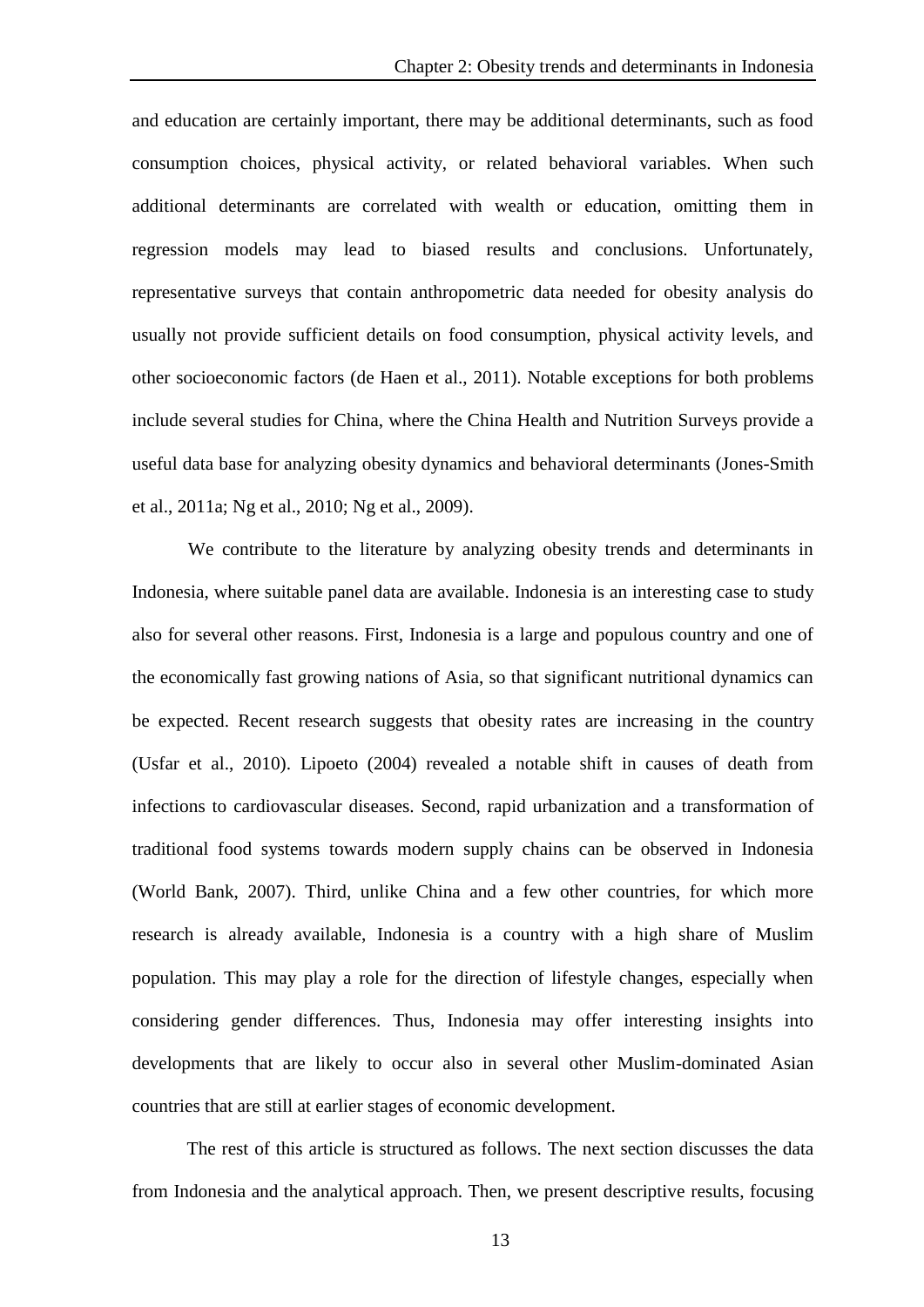on obesity trends in male and female adults. Subsequently, we estimate panel regression models to analyze obesity determinants. The last section concludes.

#### 2.2 METHODS

#### 2.2.1 DATA

Our analysis builds on data from the Indonesian Family and Life Survey (IFLS) of the RAND Corporation, an international public policy research institute headquartered in the USA. IFLS survey waves were conducted in 1993, 1997, 2000, and 2007, offering a panel structure. While in the sampling framework a few remote areas were not included, the data are representative for 83% of the Indonesian population. Out of a total of 27 provinces then, 13 were selected for the IFLS, including four provinces in Sumatra (North Sumatra, West Sumatra, South Sumatra, and Lampung), all five provinces in Java (DKI Jakarta, West Java, Central Java, DI Yogyakarta, and East Java) and the following four provinces: Bali, West Nusa Tenggara, South Kalimantan, and South Sulawesi. The choice of provinces was influenced by cost considerations for implementing the surveys, yet without compromising coverage of socioeconomic and ethnic diversity (Strauss et al., 2009). Within the selected provinces, villages and households were sampled building on the National Socioeconomic Survey (SUSENAS) sampling frame of the Indonesian Bureau of Statistics (BPS). The data are representative at province level. For more detailed information on the sampling frame, see Frankenberg and Karoly (1995), Strauss et al. (2004), and Strauss, Witoelar, Sikoki, & Wattie (2009). The survey includes data on health, anthropometric measurements of adults and children, and detailed information on various socioeconomic characteristics, including household level assets and expenditures, and individual level employment.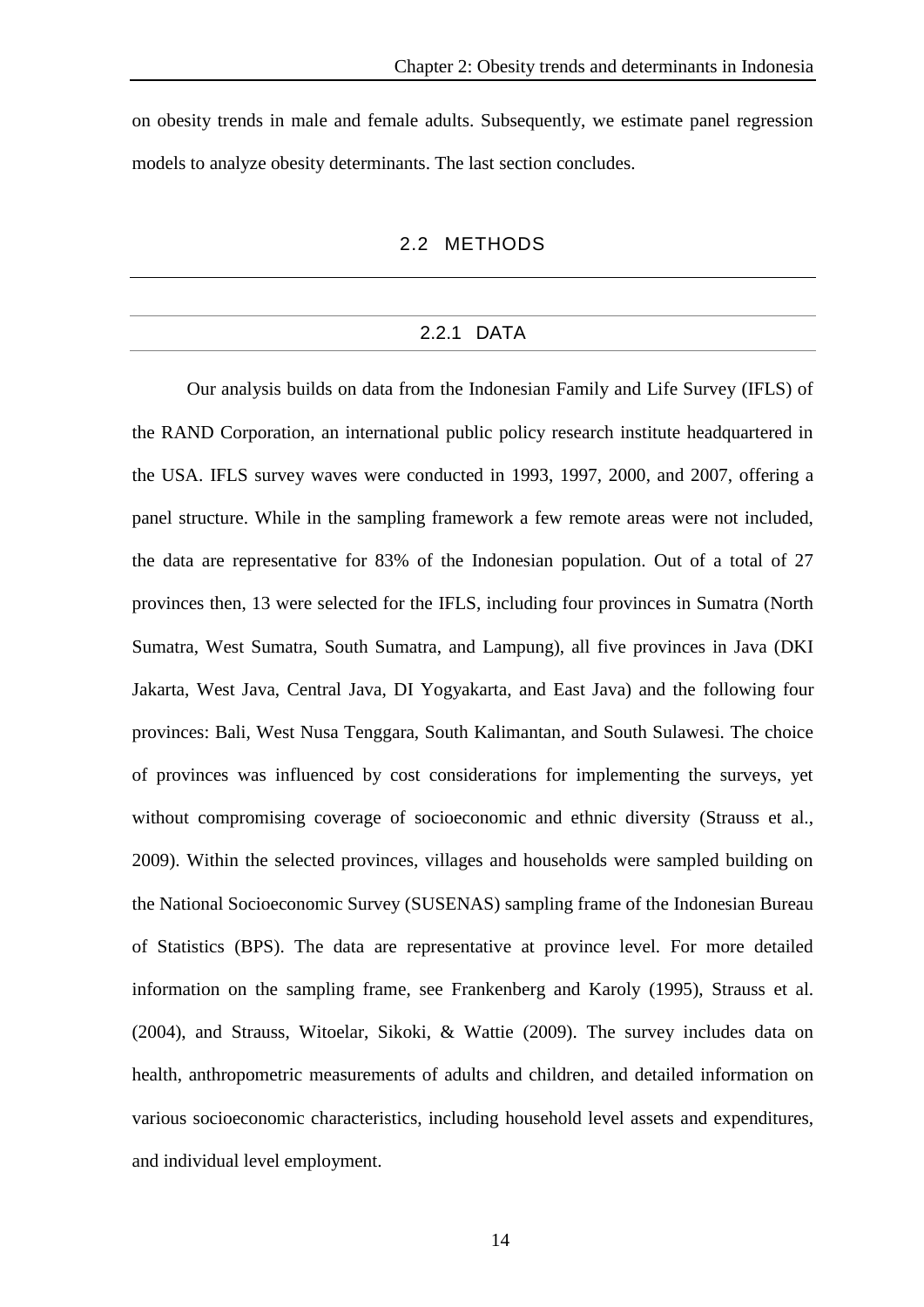| Year | <b>Total</b> | <b>Male</b>   | Female<br><b>Rural</b> |               | <b>Urban</b>  |
|------|--------------|---------------|------------------------|---------------|---------------|
|      |              | $\frac{0}{0}$ | $\frac{6}{9}$          | $\frac{6}{9}$ | $\frac{6}{9}$ |
| 1993 | 10,227       | 0.46          | 0.54                   | 0.55          | 0.45          |
| 2000 | 17,041       | 0.49          | 0.51                   | 0.52          | 0.48          |
| 2007 | 20,475       | 0.48          | 0.52                   | 0.48          | 0.52          |

**Table 1: Sample size for adult individuals and percentages by gender and location (20 to 75 years of age)**

Source: IFLS1, IFLS3, IFLS4

The analysis here concentrates on male and female adults aged 20 to 75. We do not include children and adolescents, because nutritional determinants can be quite different for these age groups. For example, we look at work-related physical activity, which is not relevant for most children. Moreover, the body mass index (BMI), which is the most widely used indicator of nutritional status among adults, is less appropriate for children (WHO, 1995). We use data from three of the four IFLS waves, namely 1993 (IFLS1), 2000 (IFLS3), and 2007 (IFLS4). We decided not to use the 1997 (IFLS2) data for two reasons. First, in 1997 Indonesia was undergoing a severe economic and financial crisis. This affected household living standards harshly (e.g., Suryahadi et al., 2003; Thomas and Frankenberg, 2007) and could thus lead to ambiguous results in the trend analysis. Second, focusing on 1993, 2000, and 2007 means having equal time intervals between the survey waves, which is advantageous when analyzing and interpreting nutritional dynamics.

The sample size has grown over time, because additional household members were born or interviewed, and split-off households were tracked in the survey (Table 1). The sample used for our analysis includes only individuals for whom complete data on all variables of interest are available.

#### 2.2.2 STATISTICAL APPROACH OF DATA ANALYSIS

This study investigates nutritional status of Indonesian working age adults as well as trends and determinants with descriptive analysis and panel regression models. We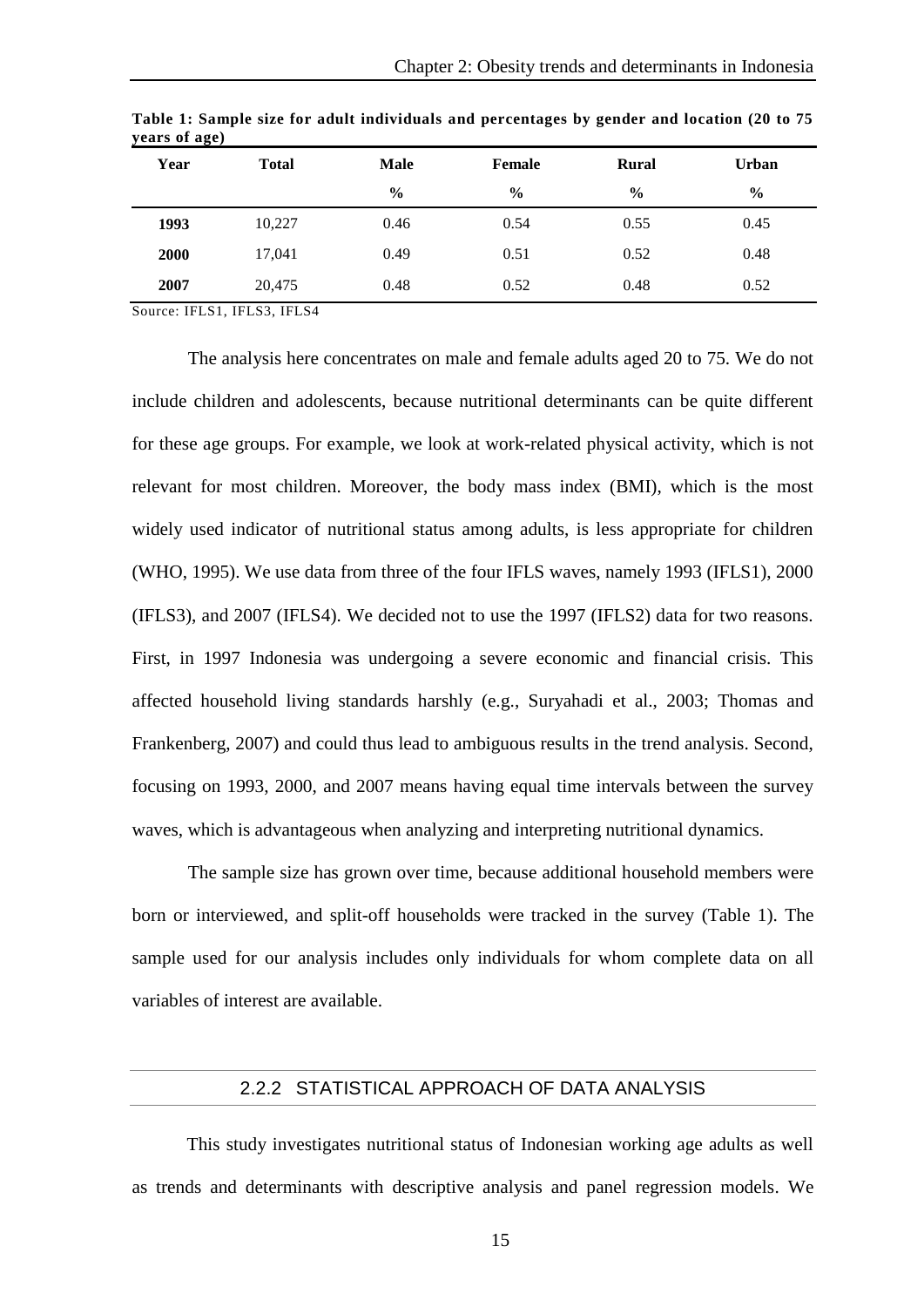consider food consumption, physical activity, and other socioeconomic variables to be the main influencing factors of nutritional outcome, measured in terms of the body mass index (BMI). Regression analysis may suffer from endogeneity bias, as nutritional outcomes and socioeconomic determinants might be jointly influenced by unobserved factors (Ng et al., 2010). Fixed effects models can control for unobserved heterogeneity, thus controlling for one possible cause of endogeneity (Baltagi, 2005). However, with fixed effects models one cannot efficiently estimate the influence of socioeconomic variables for which no or only very little variation is observed over time for individuals. Examples in our context include education, occupational characteristics, or household location. Hence we estimate both fixed and random effects models.

The variables employed in the analysis are explained below. For the regressions, we only use 2000 and 2007 data, because some explanatory variables of interest were not included in the 1993 survey. Sample mean values are shown in Appendix 1. We estimate separate models for male and female adults, as the descriptive analysis suggests that gender differences in the estimation coefficients may be expected. Robust and cluster corrected standard errors at individual level are used to correct for possible heteroskedasticity and error correlation.

#### 2.2.3 BODY MASS INDEX (BMI)

The BMI – defined as the body weight in kilograms divided by the squared body height in meters – is used here as the indicator of adult nutritional status. It should be mentioned that the BMI has some drawbacks in identifying body fat and obesity for people of certain stature; yet it is the most widely used indicator of adult nutritional status and the only one for which comparable data are usually available (WHO, 2000).

Part of the descriptive analysis requires classification of individuals by BMI categories. BMI categories and cut-off levels for undernourished, normal, and overweight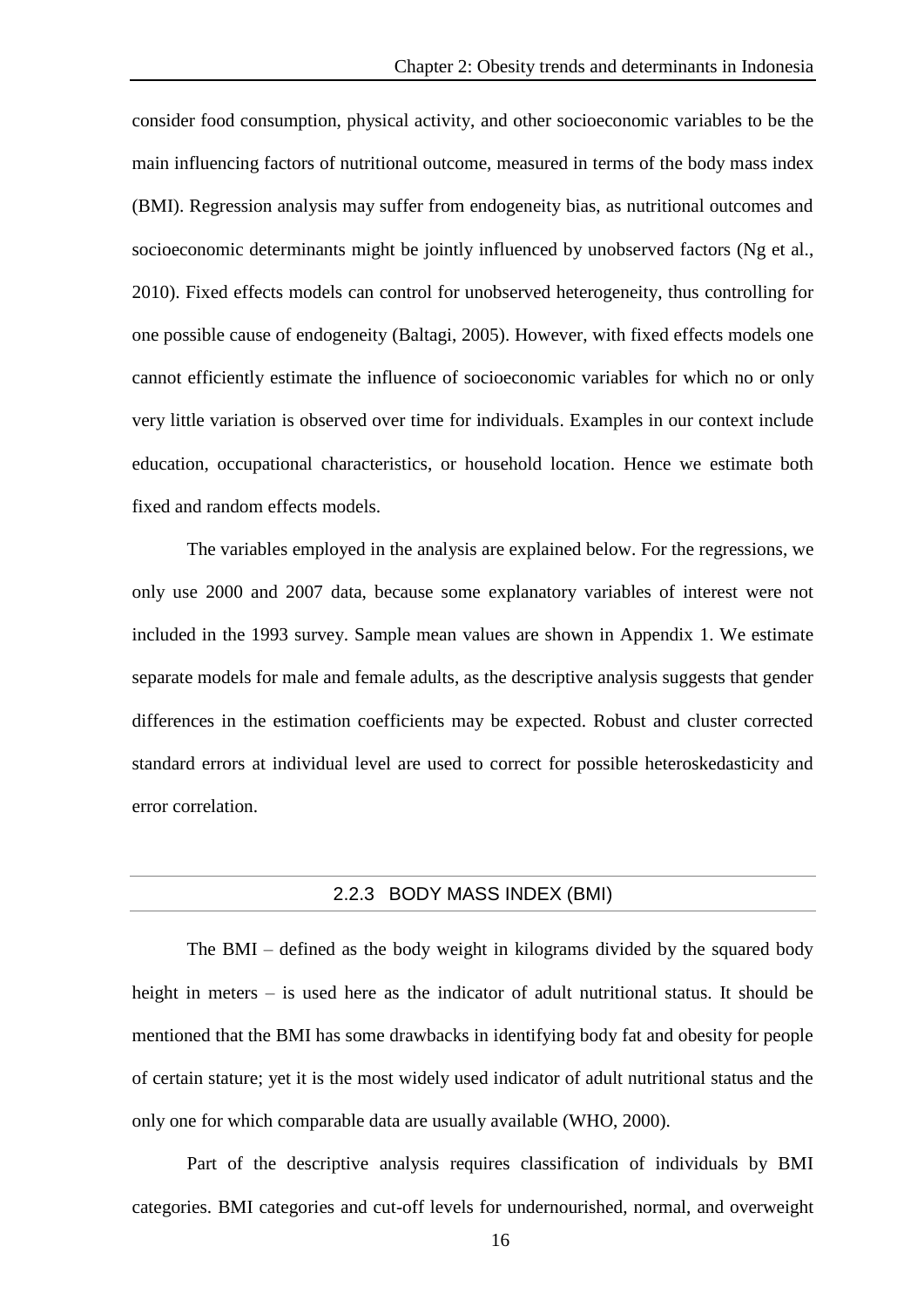individuals have been set internationally based on a Caucasian reference population. However, this Caucasian reference population may not properly reflect the situation for other ethnic groups. Research suggests that increased risk of chronic diseases and overweight-related mortality are associated with lower BMI levels in Asians than in other populations (WHO, 2004). Gurrici, Hartriyanti, Hautvast, & Deurenberg (1998) calculated the cut-off value for obesity in Indonesian adult populations at 27 (instead of 30). Using this in combination with data from WHO (2004), we categorize a BMI of higher than 27 as obese, and between 23 and 27 as preobese. These two categories together  $-$  i.e., the population with a BMI over 23 – are also referred to as overweight. Accordingly, a BMI between 18.5 and 23 is categorized as normal weight, whereas less than 18.5 is considered underweight. For comparison, we additionally use the international BMI cut-off values of 25 for overweight and 30 for obesity.

#### 2.2.4 FOOD CONSUMPTION VARIABLES

Food consumption patterns influence nutritional outcomes, but they are often not included in obesity research building on secondary surveys due to data constraints. Aspects of both food quantity and diet composition are expected to play a role. For instance, the more fat and sugar the diet contains, the higher is the risk of gaining excess weight. This is often associated with highly processed foods and beverages. With rising incomes, urbanization, global advertising, and the spread of supermarkets and fast-food outlets, an increasing number of households consumes meat, dairy products, and highly processed convenience and junk foods, replacing traditional foods with higher fiber contents (Hawkes, 2008; Popkin, 2003).

We proxy individual level food consumption with household per capita food expenditures. Unfortunately, physical quantities of food consumed are not available in IFLS. The surveys capture food expenditures in terms of the value of consumption during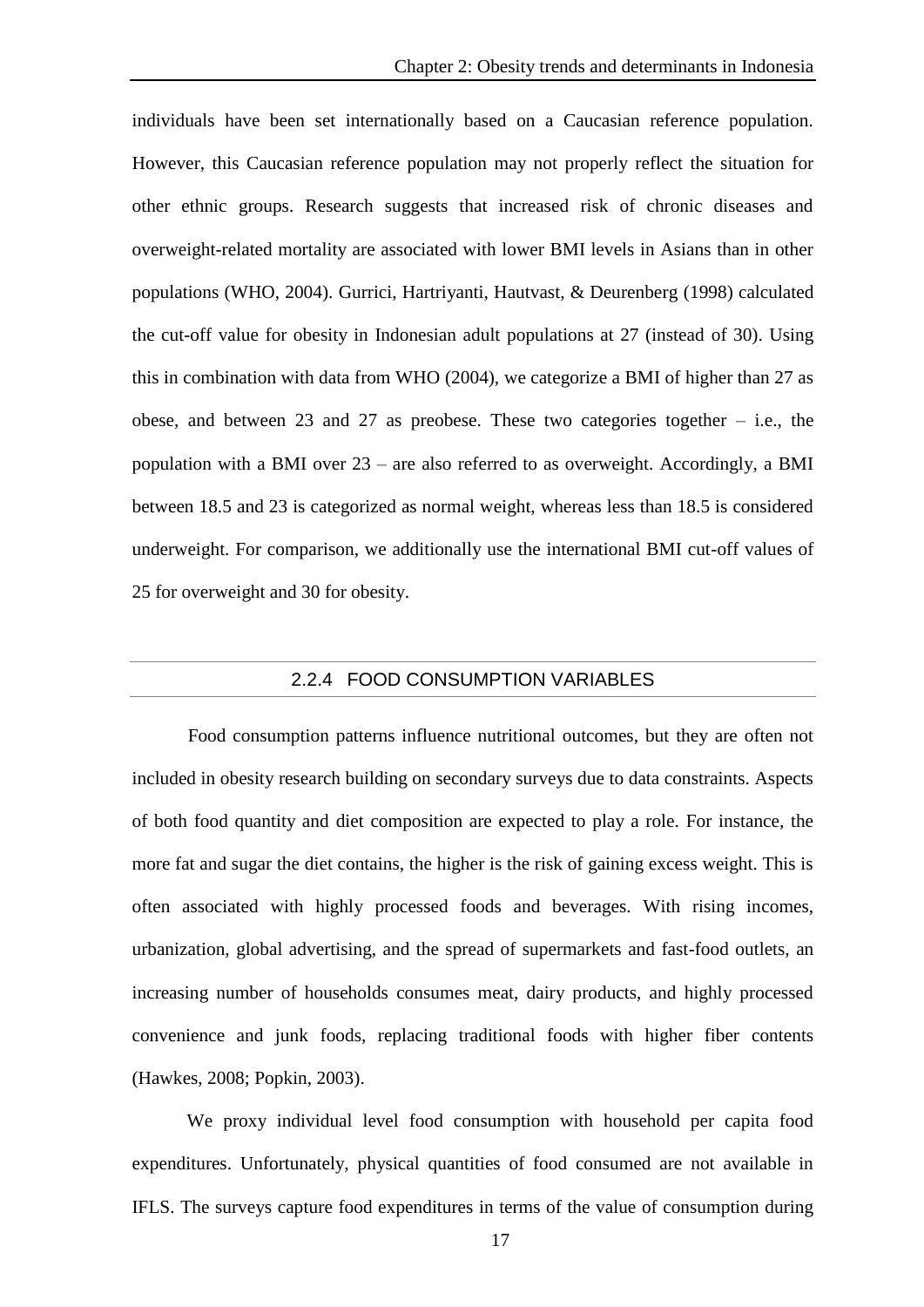one month measured in Indonesian rupiah. In addition to market purchases, the value of home-produced foods and food transfers is considered. To account for dietary composition, we also include the food expenditure share spent on meat and dairy products, expecting that a higher share is associated with higher BMI. Furthermore, we include the food expenditure share spent on traditional staple foods, such as rice, corn, flour, and root and tuber crops, but not further processed foods such as noodles and bread. Unprocessed staples play a bigger role in traditional diets and are expected to lose in relative importance during the nutrition transition. Information about the sugar, fat, and salt content of foods and diets, which is expected to increase in the course of the nutrition transition, is not available in the dataset. Because Indonesia is characterized by a high share of Muslim population, alcohol consumption is very low and not considered in this analysis.

#### 2.2.5 PHYSICAL ACTIVITY VARIABLES

In addition to food consumption, physical activity during work and leisure time is expected to influence BMI. Decreasing employment in agriculture, urbanization, and a general trend towards a service sector economy imply lower physical occupational activity, a process that occurs at high speed in many developing countries (Monda et al., 2007; Ng et al., 2009). To proxy work-related activity, we use information about the occupation of individuals included in IFLS. The data contain 100 different occupation codes, which we categorize into four physical activity groups, building on a classification system used previously (Lu and Goldman, 2010; Norman et al., 2002). These four groups are sedentary jobs, and jobs with light, medium, and heavy physical activity. As not all individuals are working, two additional categories for housekeeping and unemployed are used (Appendix 1).

Leisure-related physical activity includes household work and free time that can be used for hobbies and pleasure. Household work becomes easier in the process of economic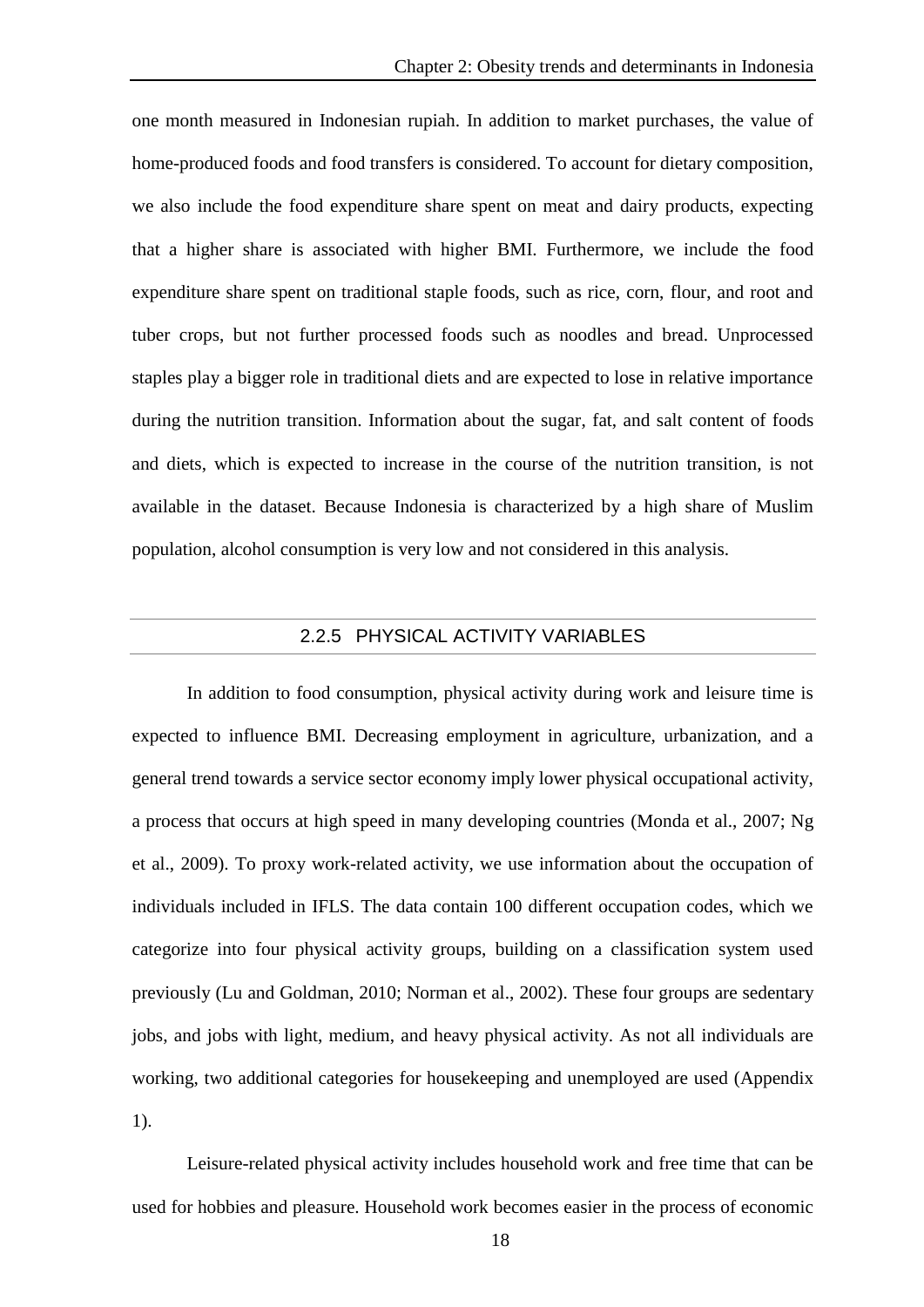development, due to wider availability of electricity, piped water, private means of transportation, and household appliances, such as washing machines, fridges, and vacuum cleaners. The value of such household appliances was captured in the survey and is used here as a proxy. Free time is sometimes used for sports and other physical exercise. However, this is not yet very widespread in Indonesia, which is partly due to climatic and cultural factors. Instead, the popularity of watching television, playing videogames, and using the internet is increasing. Unfortunately, pleasure activities are not properly captured in the IFLS. We use a dummy that measures whether or not a household possesses a television as a proxy for free time activities. While this is an imperfect measure, ownership of a television increases the tendency towards more sedentary lifestyles and may reduce the time spent on more active hobbies (Du et al., 2002). The variable is not used as a measure for household wealth or living standard, as nowadays television ownership is relatively widespread in Indonesia, and the correlation with income is relatively weak. Variables that capture living standard are described in the following.

#### 2.2.6 OTHER SOCIOECONOMIC VARIABLES

Income and socioeconomic status contribute to higher BMI in developing countries (Fernald, 2007; Jones-Smith et al., 2011b; Ma, 2010). This relationship may be multifaceted. Especially in countries with widespread undernutrition, higher incomes and better education are expected to contribute to more food consumption and higher dietary diversity. Furthermore, household living standard often influences physical activity levels. There may also be effects related to more frequent media use and other related factors. We use total expenditure levels per capita (for consumption of all food and non-food goods and services) as the main indicator of living standard. In addition, educational levels are measured in terms of four categories, from zero indicating no education, to 3 indicating completed university education. We also include a dummy for rural location. In spite of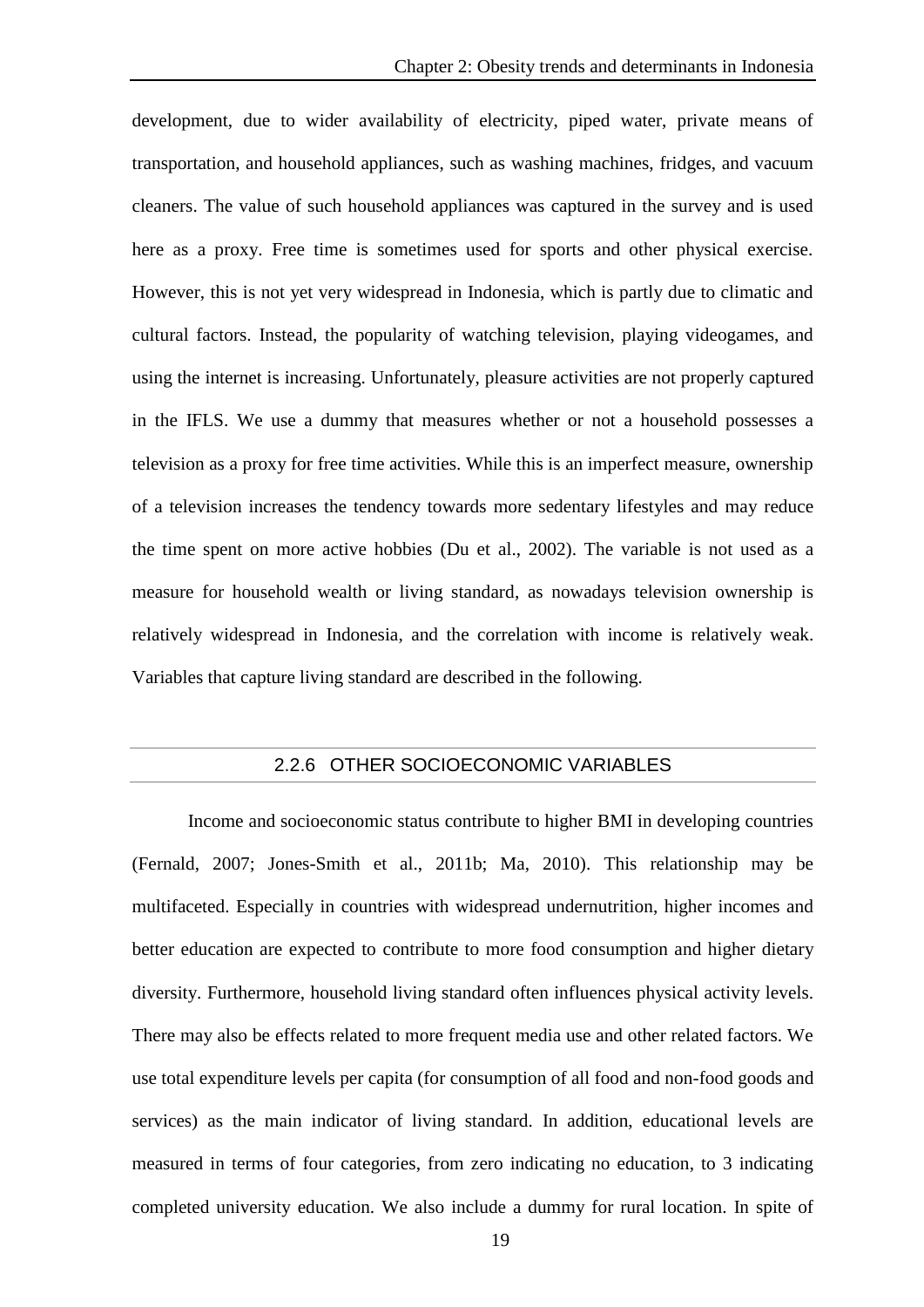ongoing urbanization processes in Indonesia, about half of the population still lives in rural areas. Finally, dummies for marital status and smoking are considered in the regression analysis. Smoking increases body metabolism and reduces appetite (Chiolero et al., 2008). Summary statistics of all variables described are shown in Appendix 1*.*

## 2.3 RESULTS

## 2.3.1 DESCRIPTIVE ANALYSIS

Mean BMI in Indonesian adults has increased notably since 1993 (Table 2). Women in Indonesia have a higher mean BMI than men, with the difference growing over time. This gender difference is more pronounced than in China. While rural men and women have a lower mean BMI, the increase over time is stronger than among the urban population. An increase in BMI may indicate either an improvement or a deterioration of nutrition status, depending on the starting point.

|                         |              |           | <b>Male</b>  |           |              |           | Female       |           |
|-------------------------|--------------|-----------|--------------|-----------|--------------|-----------|--------------|-----------|
|                         | <b>Urban</b> |           | <b>Rural</b> |           | <b>Urban</b> |           | <b>Rural</b> |           |
| Year                    | <b>Mean</b>  | <b>SD</b> | <b>Mean</b>  | <b>SD</b> | Mean         | <b>SD</b> | Mean         | <b>SD</b> |
| 1993                    | 21.80        | 3.21      | 20.48        | 2.48      | 22.77        | 3.92      | 21.05        | 3.21      |
| <b>2000</b>             | 21.84        | 3.47      | 20.81        | 2.76      | 23.20        | 4.24      | 21.79        | 3.69      |
| 2007                    | 22.48        | 3.75      | 21.43        | 3.20      | 23.90        | 4.49      | 22.89        | 4.18      |
| <b>Change 1993-2000</b> | 0.64         |           | 0.23         |           | 1.23         |           | 0.78         |           |
| <b>Change 2000-2007</b> | 1.19         |           | 0.72         |           | 1.41         |           | 1.15         |           |

**Table 2: BMI and change in BMI by gender and location**

Source: IFLS1, IFLS3, IFLS4

Note: Change signifies the average change in mean from 1993 to 2000 and from 2000 to 2007.

The lower part of Table 2 shows how BMI of individuals has changed over time, namely from 1993 to 2000 and from 2000 to 2007. Mean change was positive in rural and urban areas and in both time periods. Furthermore, BMI change increased from the first to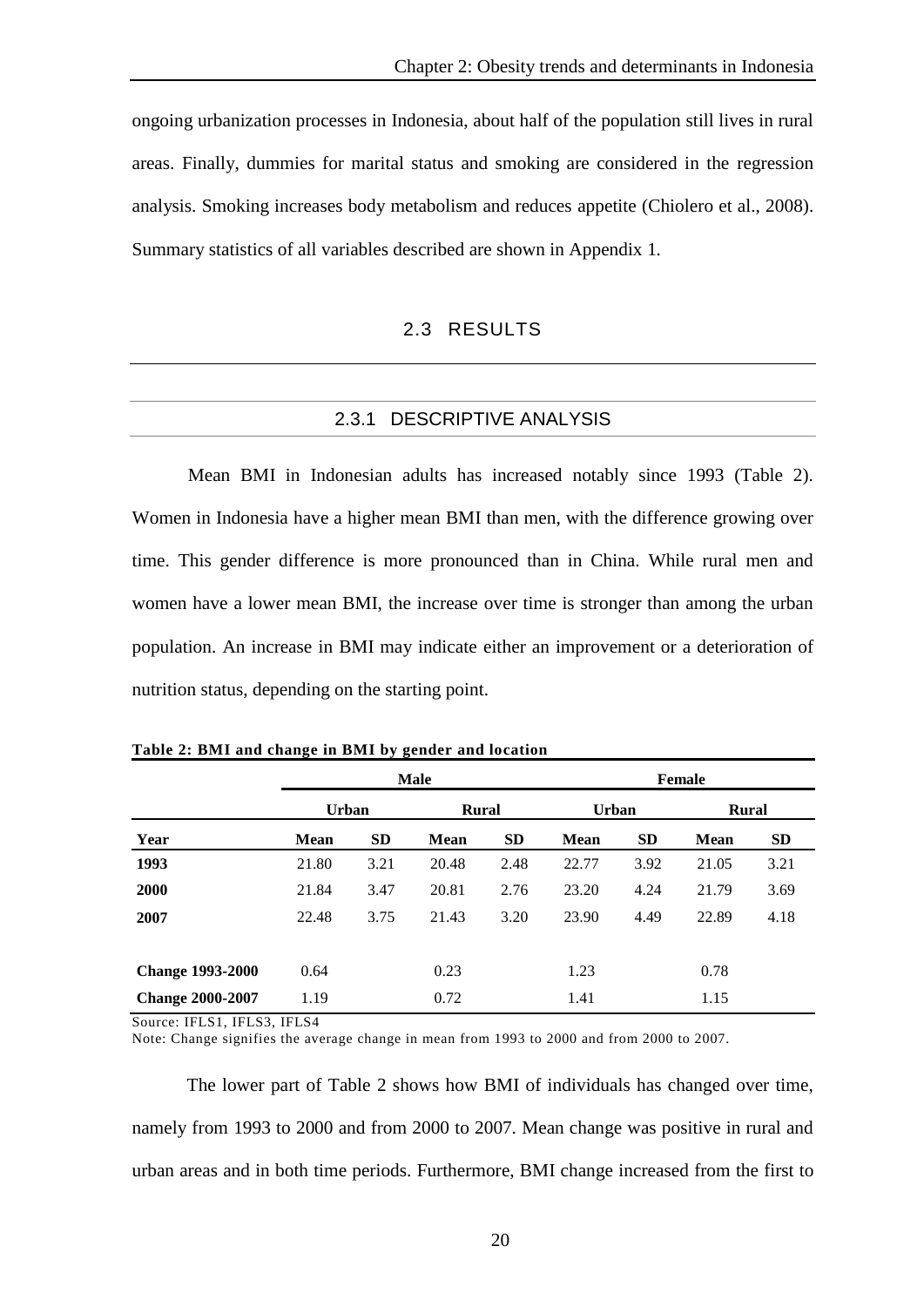the second time period, suggesting that the nutrition transition in Indonesia has accelerated after 2000. The change was bigger for women than for men. Figure 1 visualizes the changes over time. It reveals that BMI distributions have become flatter between 1993 and 2007 for both men and women; that is, the population spread of BMI values has grown over time. In particular, the spread towards the right side of the distributions has increased, suggesting that individuals who started with higher BMI in 1993 increased their weight over-proportionally.



**Figure 1: BMI density curves in 1993 and 2007**

In urban areas, where the nutrition transition usually starts, the BMI distributions are much flatter than in rural areas (Figure 1). Also, they are flatter for women than for men, which was true already in 1993. However, the most remarkable change between 1993 and 2007 is observed for women in rural areas, contradicting the widely held notion that the nutrition transition is confined to urban settings. In Indonesia, overweight and obesity are increasingly also becoming problems in rural areas. In Appendix 2 we show BMI distributions disaggregated by expenditure quintiles. The time trends discussed are clearly visible across all quintiles, underlining that also poorer population segments are increasingly affected by obesity.

Source: IFLS 1, IFLS 4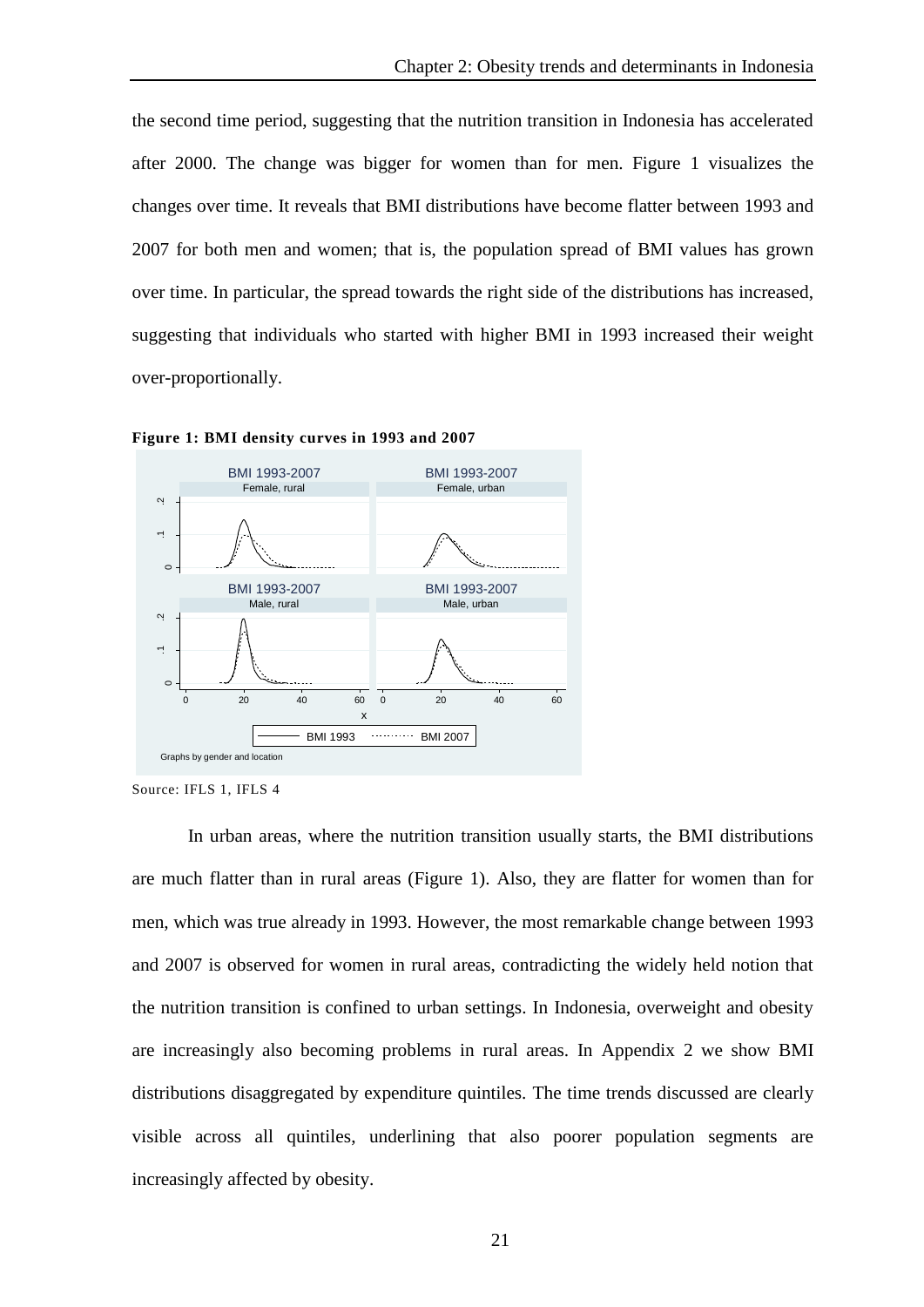Figure 2 (panel A, using Asian cut-off values for BMI) shows that the share of preobese and obese adults in Indonesia has increased remarkably since 1993. At the same time, the share of underweight people has decreased, yet at lower pace, so that a declining proportion is classified as normal weight. This clearly illustrates that a dual burden of malnutrition is emerging in Indonesia, where undernutrition coexists with overnutrition. When international BMI cut-off values are used (panel B of Figure 2), obesity prevalence rates are lower, as expected, but the time trend is similar. As mentioned above, international BMI cut-offs seem to underestimate obesity problems in Asian populations, so that use of the lower Asian cut-offs is more appropriate.

**Figure 2: Share of population in BMI categories over time (in %) Panel A: Asian cut-off values Panel B: International cut-off values**



Source: IFLS1, IFLS3, IFLS4

**Table 3: Share of individuals in BMI categories (%)**

|                              |             | 1993   |       | 2000          |             | 2007   |
|------------------------------|-------------|--------|-------|---------------|-------------|--------|
|                              | <b>Male</b> | Female | Male  | <b>Female</b> | <b>Male</b> | Female |
| Underweight<br><b>Normal</b> | 16.71       | 17.29  | 16.66 | 14.47         | 13.67       | 10.95  |
| weight                       | 62.45       | 50.71  | 58.78 | 45.91         | 54.95       | 40.31  |
| <b>Preobese</b>              | 16.79       | 22.33  | 18.73 | 26.4          | 22.48       | 29.11  |
| <b>Obese</b>                 | 4.05        | 9.67   | 5.83  | 13.22         | 8.9         | 19.64  |
| <b>Total</b>                 | 100         | 100    | 100   | 100           | 100         | 100    |

Source: IFLS1, IFLS3, IFLS4

Note: Asian cut-off values were used for BMI categories.

Table 3 provides a breakdown of the trends by gender. While the prevalence of underweight is similar for men and women, this is not the case for the other BMI categories. Already in 1993, overweight rates were significantly higher for women than for men, and this trend continued over time. In 2007, about 50% of all women were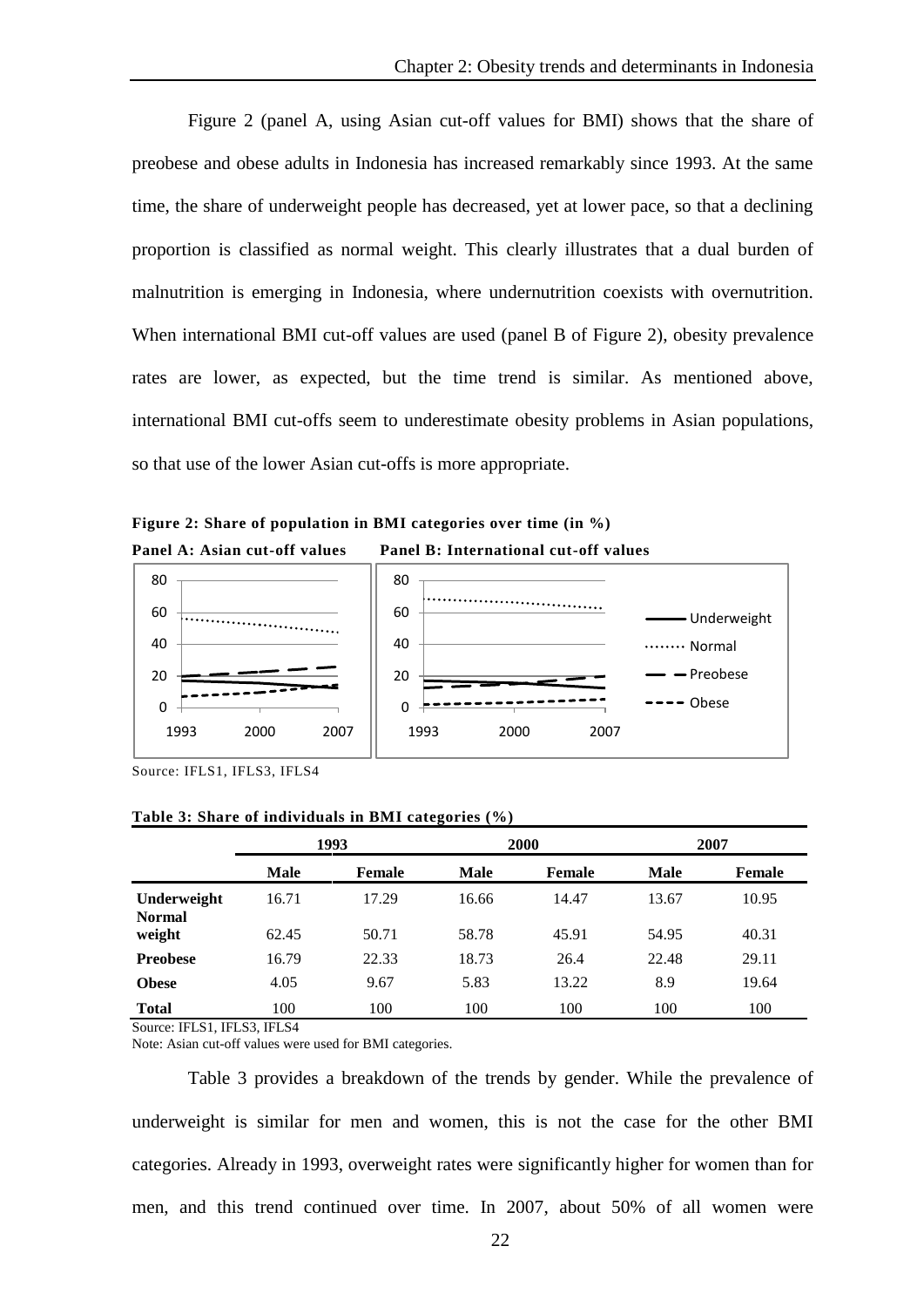overweight; 20% were obese. In comparison, around 30% of the adult men in Indonesia are classified as overweight and less than 10% as obese. Higher obesity rates among women are in line with data from many other countries and can partly be explained by biological factors. Women seem to have a higher propensity to store fat. Furthermore, after pregnancy women often have the problem of losing excess weight that they gained. But there are also cultural factors, related to the type of work and leisure activities acceptable for women in certain societies (Hansford, 2010). Especially in countries with a high Muslim population, women are sometimes less free to do sports and other physical exercises, which may raise the likelihood of accumulating excess weight. As women are often responsible for food choices and allocation in the household, higher female obesity prevalence rates may also increase the risk of children becoming overweight.

|                                                          |             | Non-overweight |        | Overweight |                   |
|----------------------------------------------------------|-------------|----------------|--------|------------|-------------------|
| <b>Variable</b>                                          | <b>Mean</b> | Std. Dev.      | Mean   | Std. Dev.  | Diff. in<br>means |
| Food expenditures per capita (in<br>100 thsd. rupiah)    | 1.563       | 1.830          | 2.101  | 2.211      | ***               |
| Meat and dairy share                                     | 0.149       | 0.116          | 0.175  | 0.121      | ***               |
| Staple food share<br>Household appliances (in 100 thsd.) | 0.236       | 0.161          | 0.197  | 0.148      | ***               |
| rupiah)                                                  | 13.076      | 8.433          | 26.868 | 17.800     | ***               |
| Television                                               | 0.651       | 0.477          | 0.811  | 0.391      | ***               |

**Table 4: Food expenditures, household appliances, and television ownership by nutritional status (1993, 2000, and 2007)**

Source: IFLS1, IFLS3, IFLS4

Note: \*\*\* significant difference between overweight and non -overweight individuals at the 1% level. Asian cut-off values were used for BMI categories. Monetary values were adjusted using the consumer price index. For 1993, no data for television ownership are available.

We now turn to the association between BMI and behavioral variables. Table 4 compares food expenditures for overweight and non-overweight individuals. Total food expenditures are significantly higher for the overweight population. Likewise, the meat and dairy expenditure share is significantly higher for overweight people, while the share spent on traditional staple foods is significantly lower. These patterns are as expected; they indicate that BMI is closely correlated with changing diets in the nutrition transition. The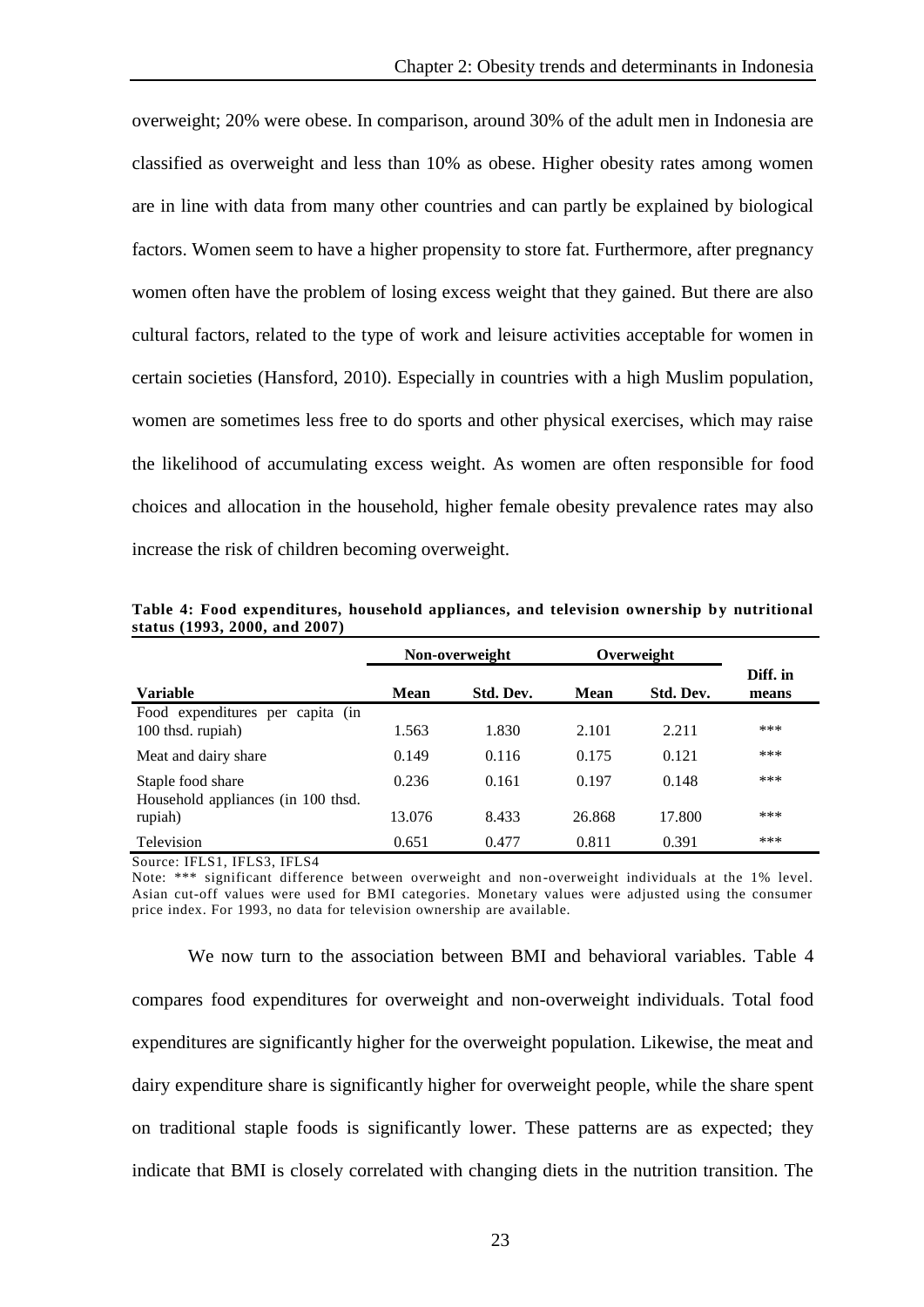lower part of Table 4 also confirms that the value of household appliances (e.g., washing machines, fridges, vacuum cleaners) and ownership of a television, which we use as proxies for lower physical activity during leisure time, are positively and significantly correlated with overweight. The association between work-related physical activity and BMI categories is shown in Figure 3. Individuals with sedentary jobs and those in housekeeping are more likely to be obese or preobese, whereas those who have higher physical activity levels in their work are more likely to be of normal weight or underweight.



**Figure 3: Work-related physical activity and BMI category (1993, 2000, and 2007)**

Source: IFLS1, IFLS3, IFLS4. Note: Asian cut-off values were used for BMI categories.

## 2.3.2 REGRESSION ANALYSIS

The results of the panel regression models for BMI are shown in Table 5. Positive coefficients indicate that the particular factor tends to increase BMI, while negative coefficients imply a decreasing effect. As expected, higher living standards (measured in terms of per capita expenditure in 100 thsd. rupiah) contribute to higher BMI. The coefficients of the fixed effects models show that an expenditure increase by 100 thousand rupiah (which is a 25% increase over mean expenditure levels) raises BMI by 0.02 and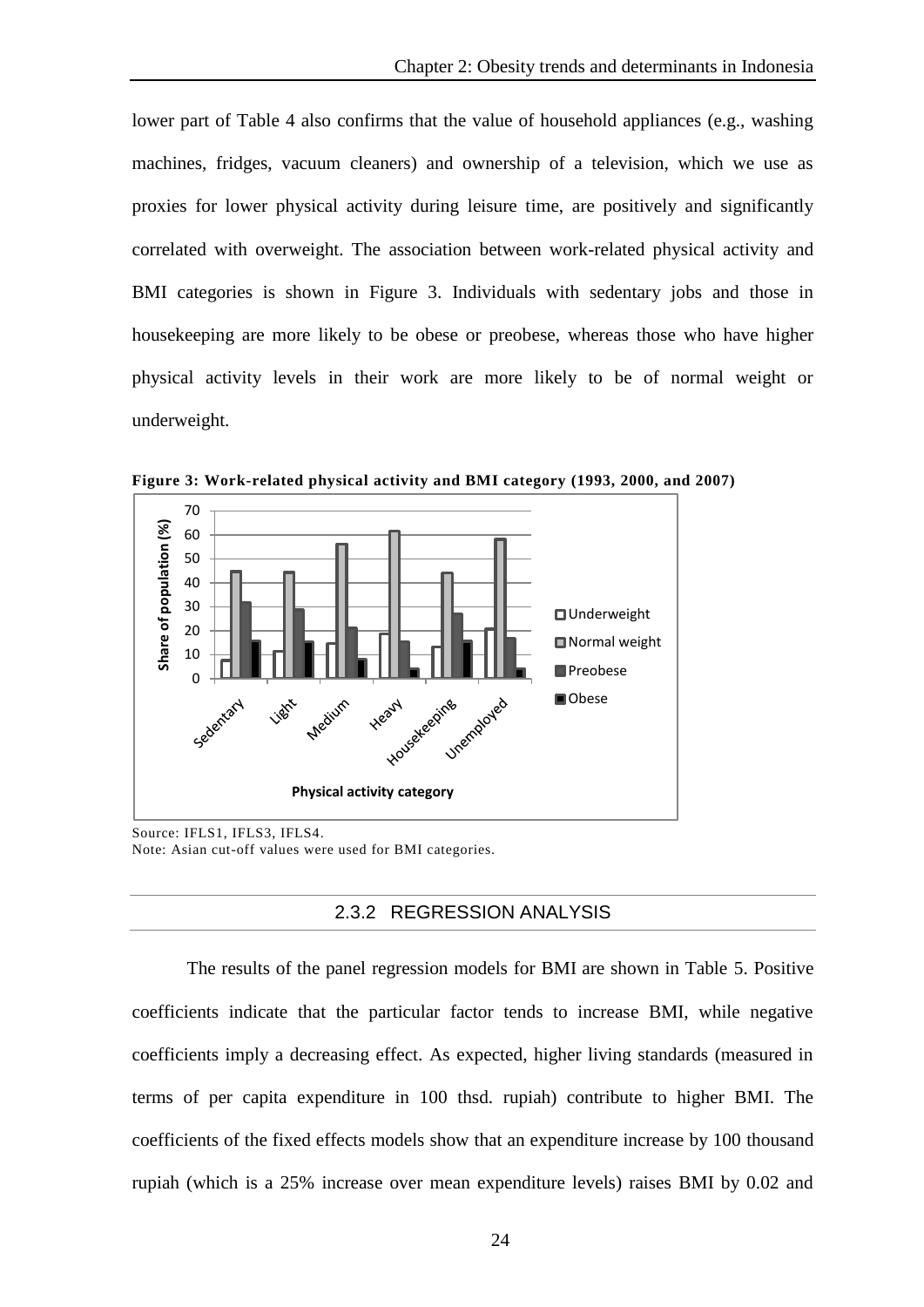0.03 among males and females, respectively. While these effects are highly significant, they are quite small, suggesting that there must be other important variables influencing nutritional outcomes. Education has a relatively strong positive effect on BMI for males but not for females. As educational levels of individuals at adult age hardly change over time, for this variable the random effects models provide more efficient estimates. Education is likely to increase nutritional awareness and health knowledge, so it should contribute to higher BMI for those at risk of underweight and to lower BMI for those at risk of overweight. Obesity rates in Indonesia are significantly higher among women; hence, the gender differences in education effects are plausible.

The random effects models show that rural location has a significantly negative effect on BMI for both males and females. This is probably related to higher physical activity levels in rural areas. While we control for work and leisure activities, these control variables do not fully account for infrastructure constraints in rural areas, which tend to increase walking and transportation distances and thus physical exercise. In contrast, being married has a large positive effect, significantly increasing the risk of overweight and obesity, especially for women. This is visible in both the fixed and random effects models. Interpreting the fixed effects coefficients, being married increases female BMI by 0.38. This effect is likely due to cultural factors and changing lifestyles after marriage. Smoking reduces BMI significantly among men and women.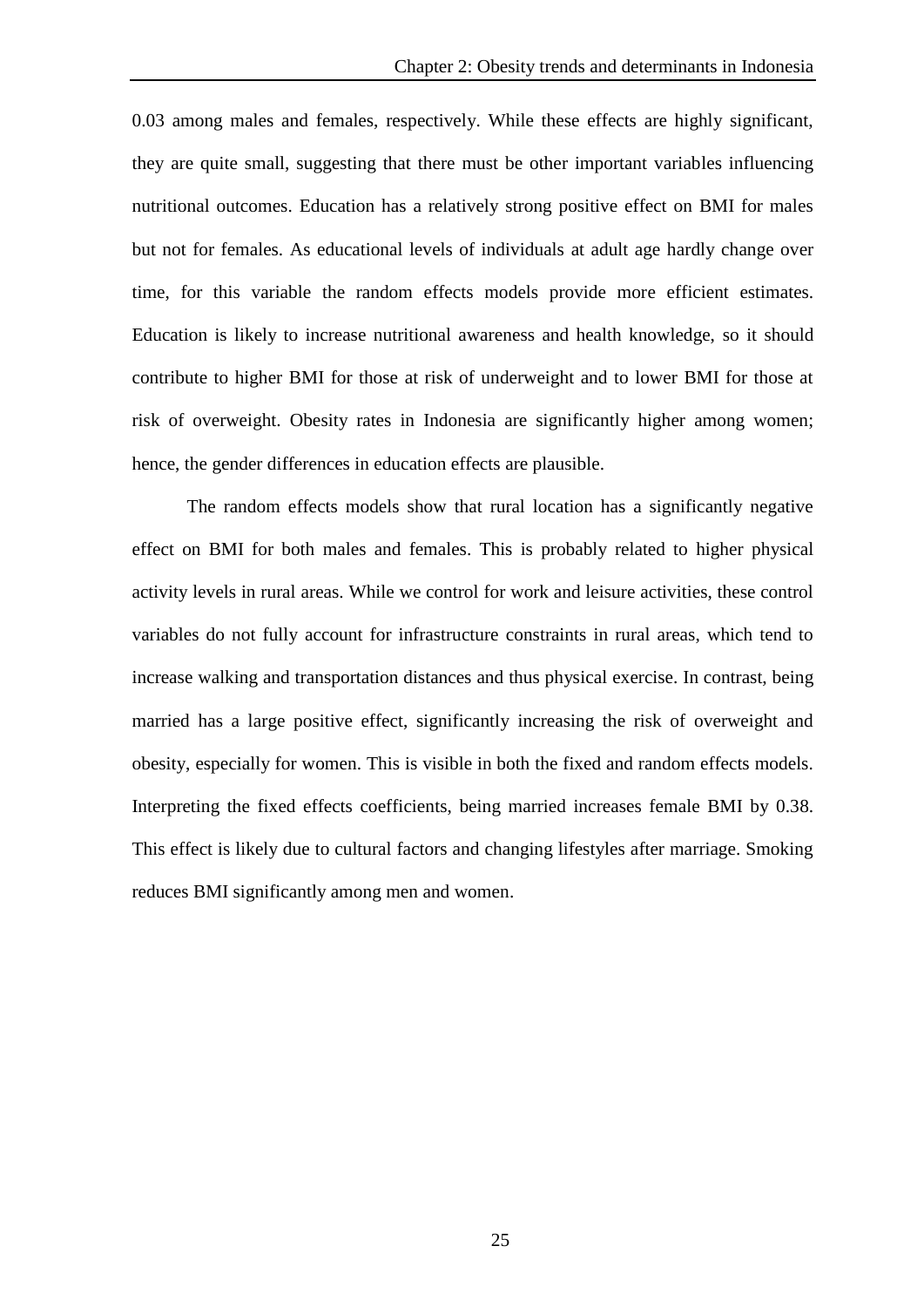#### **Table 5: Panel regressions explaining BMI (2000 and 2007)**

|                                   |                      |              | <b>Male</b>           |                      |                      |                      | Female                |                      |
|-----------------------------------|----------------------|--------------|-----------------------|----------------------|----------------------|----------------------|-----------------------|----------------------|
|                                   | <b>Fixed effects</b> |              | <b>Random effects</b> |                      | <b>Fixed effects</b> |                      | <b>Random effects</b> |                      |
|                                   | <b>Coefficients</b>  | t-statistics | <b>Coefficients</b>   | <i>t</i> -statistics | <b>Coefficients</b>  | <i>t</i> -statistics | <b>Coefficients</b>   | <i>t</i> -statistics |
| Constant                          | 19.42***             | (24.49)      | 18.95***              | (115.5)              | 20.96***             | (20.27)              | 19.32***              | (84.29)              |
| Expenditures per capita           | $0.0214**$           | (2.331)      | $0.0551***$           | (6.054)              | $0.0279**$           | (2.455)              | $0.0431***$           | (4.704)              |
| Education                         | $-0.0775$            | $(-0.784)$   | $0.527***$            | (12.08)              | $-0.0599$            | $(-0.463)$           | 0.0833                | (1.637)              |
| Rural location                    | 0.0465               | (0.510)      | $-0.205***$           | $(-3.874)$           | $-0.0361$            | $(-0.352)$           | $-0.488***$           | $(-7.698)$           |
| Married                           | $0.351***$           | (3.414)      | $0.481***$            | (7.450)              | $0.376***$           | (3.724)              | $0.731***$            | (10.80)              |
| Smoking                           | $-0.255***$          | $(-2.958)$   | $-0.614***$           | $(-11.39)$           | 0.219                | (0.987)              | $-0.393**$            | $(-2.385)$           |
| Food consumption                  |                      |              |                       |                      |                      |                      |                       |                      |
| Food exp per capita.              | $0.0366**$           | (2.098)      | 0.00123               | (0.0733)             | $-0.00689$           | $(-0.318)$           | $-0.00446$            | $(-0.240)$           |
| Meat and dairy share              | $-0.155$             | $(-0.709)$   | 0.226                 | (1.242)              | $-0.265$             | $(-0.984)$           | 0.0418                | (0.190)              |
| Staple food share                 | $-0.258*$            | $(-1.682)$   | $-0.529***$           | $(-4.142)$           | $-0.383**$           | $(-2.040)$           | $-0.622***$           | $(-3.987)$           |
| Work-related physical activity    |                      |              |                       |                      |                      |                      |                       |                      |
| Sedentary work                    | 0.101                | (0.735)      | $0.628***$            | (5.866)              | $0.504**$            | (2.359)              | $0.662***$            | (4.145)              |
| Light work                        | $0.127*$             | (1.698)      | $0.462***$            | (8.102)              | $0.184*$             | (1.856)              | $0.740***$            | (9.649)              |
| Medium work                       | $0.199***$           | (2.929)      | $0.326***$            | (6.196)              | 0.0600               | (0.494)              | $0.342***$            | (3.419)              |
| Housekeeping                      | $-0.0623$            | $(-0.469)$   | $-0.0172$             | $(-0.151)$           | 0.110                | (1.376)              | $0.564***$            | (8.688)              |
| Unemployed                        | $0.232**$            | (2.032)      | $0.312***$            | (3.702)              | 0.467                | (1.051)              | $0.515*$              | (1.755)              |
| Leisure-related physical activity |                      |              |                       |                      |                      |                      |                       |                      |
| Possession of television          | 0.0387               | (0.758)      | $0.234***$            | (5.647)              | 0.0516               | (0.744)              | $0.435***$            | (7.935)              |
| Household appliances              | 8.16e-06             | (0.0103)     | $0.00216***$          | (2.654)              | $0.00243***$         | (2.918)              | 0.00199***            | (3.262)              |
| 2007 dummy                        | 0.356                | (1.007)      | $0.503***$            | (16.51)              | $1.415***$           | (3.085)              | $0.841***$            | (21.78)              |
| Observations                      | 18,138               |              | 18,138                |                      | 19,378               |                      | 19,378                |                      |
| R-squared                         | 0.237                |              |                       |                      | 0.262                |                      |                       |                      |
| Number of ID                      | 12,647               |              | 12,647                |                      | 13,282               |                      | 13,282                |                      |

Note: \*\*\*, \*\*, and \* means significant at the 1%, 5%, and 10% level, respectively. Province and age cohort dummies were included in estimation but are not shown for space reasons. Monetary values were adjusted using the consumer price index. Heavy physical work is the omitted reference for work -related physical activity.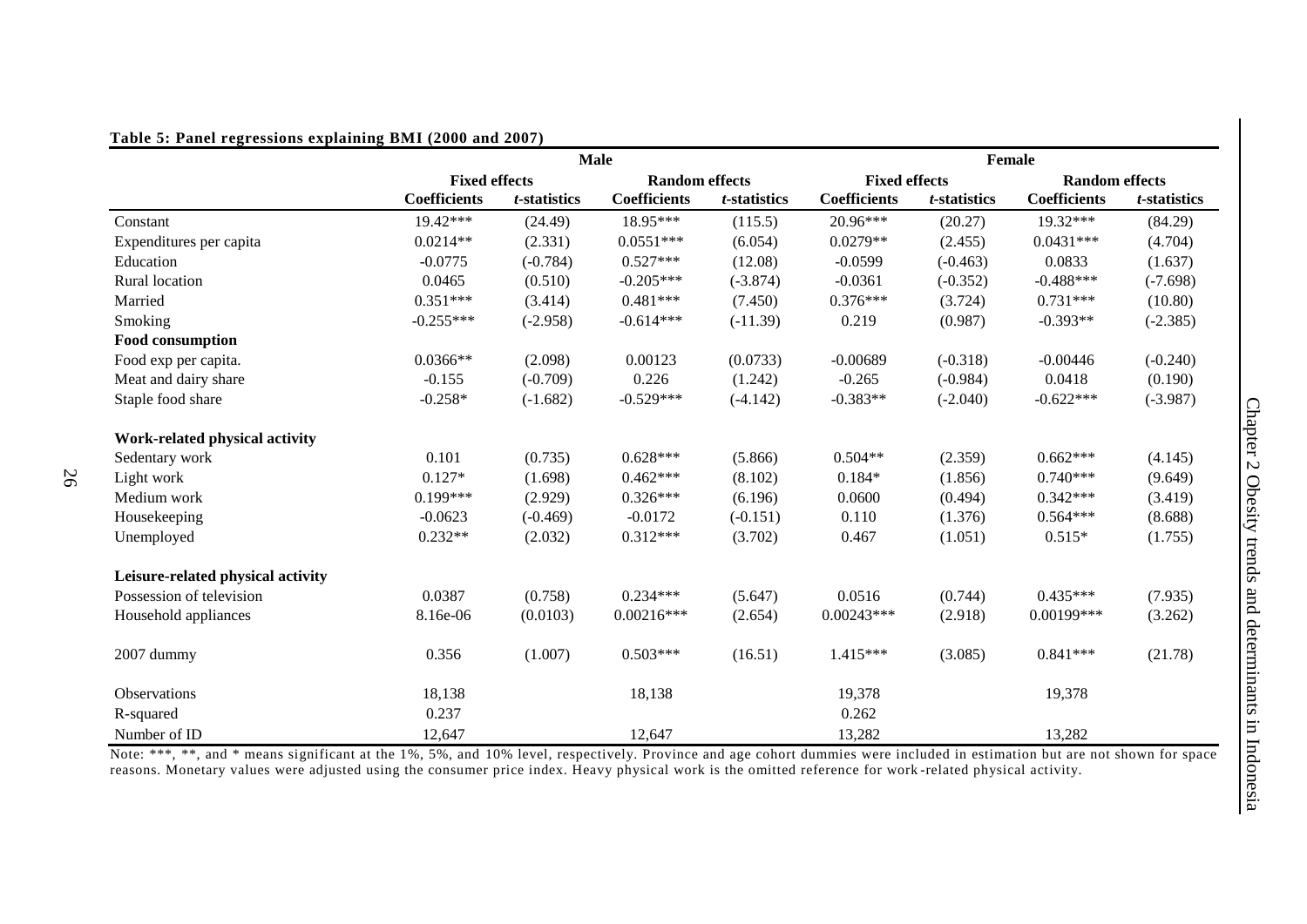The effects of behavioral variables are shown in the lower part of Table 5. Higher food expenditures contribute to higher BMI for males, as the fixed effects model indicates. Moreover, a higher expenditure share for traditional staple foods significantly reduces BMI in all models. This confirms the hypothesis that shifting away from traditional diets contributes to rising obesity. Yet, the other food-related variables are insignificant, which we mainly attribute to measurement problems. Aggregated food expenditure data seem to be weak proxies of calorie intake and dietary composition. This may be true in particular when using panel data from different time periods, where changes in food quality and prices are likely to occur.

Results for the physical activity proxies are in line with expectations. We mostly concentrate on the random effects coefficients, because data variation over time is very small for individuals. Lighter physical activity levels during work contribute to higher BMI. For instance, working in a sedentary job, as compared to a job involving heavy physical work, increases BMI by approximately 0.6 for men and women. The results also show that physical activity in leisure time has an important effect on BMI. Owning a television is associated with a 0.23 and 0.44 higher BMI for men and women, respectively, suggesting that watching television prevents people from more active hobbies. Furthermore, television may influence food consumption behavior through parallel intake of junk food and through commercial advertisements. Estimation coefficients for the value of household appliances are positive and significant, too, suggesting that these appliances ease physical activity during household work. The effects of the socioeconomic and behavioral variables are in addition to a general time trend that is captured by the 2007 dummy. Net of all other effects, BMIs in Indonesia were significantly higher in 2007 than in 2000.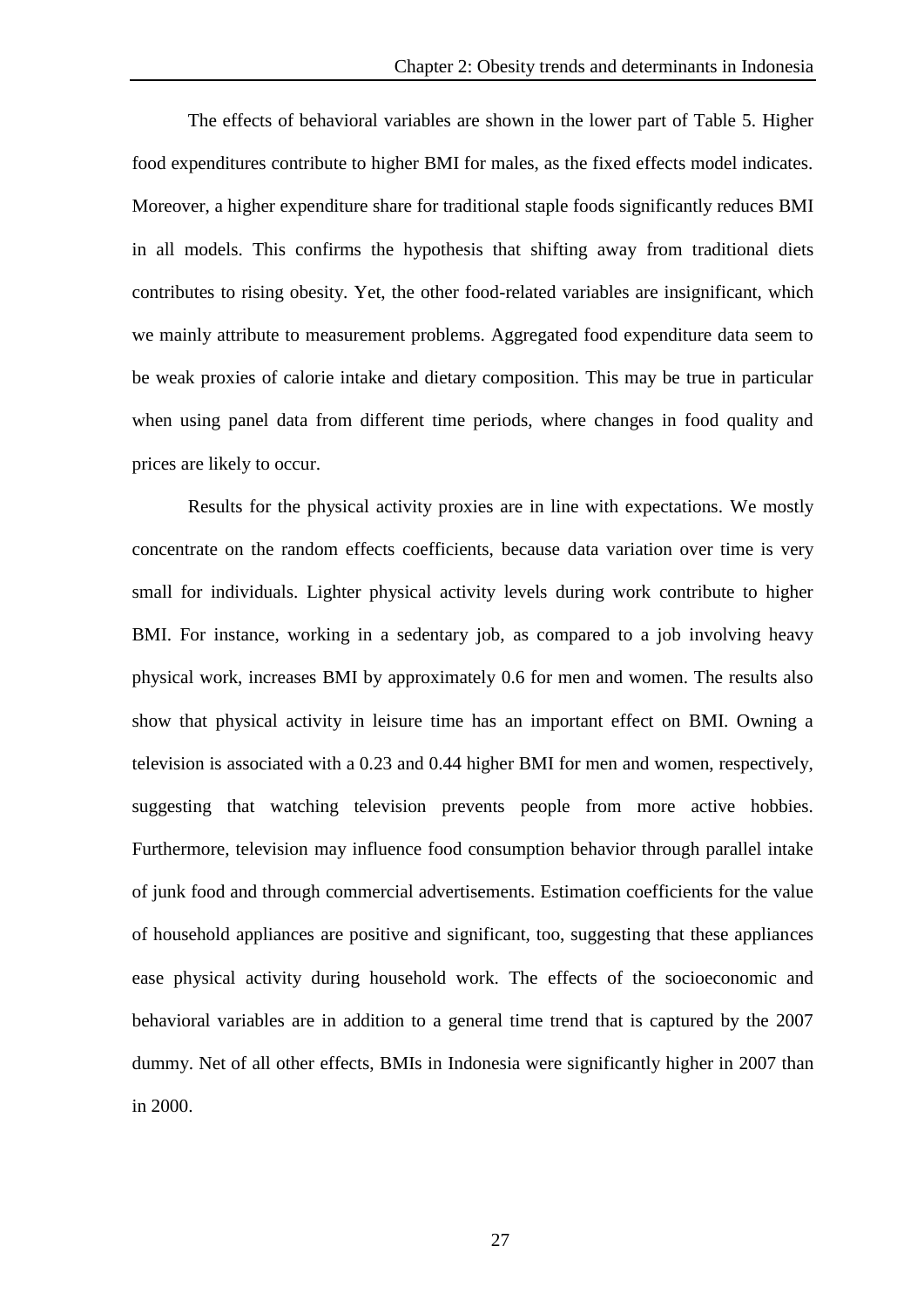### 2.3.3 LIMITATIONS

Our panel data analysis constitutes an improvement over most previous studies building on cross-section data, because we could include a broader set of socioeconomic and behavioral variables to explain BMI and could better account for time trends. Nonetheless, there are a few limitations, which are mostly related to data issues. First, per capita food expenditures are an imperfect proxy for individual level food consumption or intake, since important aspects such as food quality, waste, and intra-household distribution cannot be accounted for. Moreover, the aggregate food expenditure data available in the IFLS did not allow a more detailed analysis of sugar and fat contents or other aspects of dietary composition, which would have been interesting to better understand preference shifts and their nutritional implications. Second, issues of endogeneity in the regression analysis cannot be ruled out completely. While in the fixed effects models we control for unobserved heterogeneity, there may be potential problems of reverse causation. For instance, people with higher BMI may choose jobs or leisure time activities that are physically less strenuous. Such problems can be avoided through use of instrumental variables, as was recently done by Ng et al. (2010) in China. Unfortunately, price measures or other suitable variables that could be used as instruments for behavioral factors are not available in the IFLS.

To test the robustness of the results we tried different sets of variables in the regression analysis. When stepwise excluding food consumption, leisure activity, or workrelated variables, the remaining coefficients are mostly robust in terms of signs and significance levels. Some notable changes can be observed for living standard and education effects, but this is expected because these are correlated with behavioral factors. This correlation is also the reason why not including food consumption and physical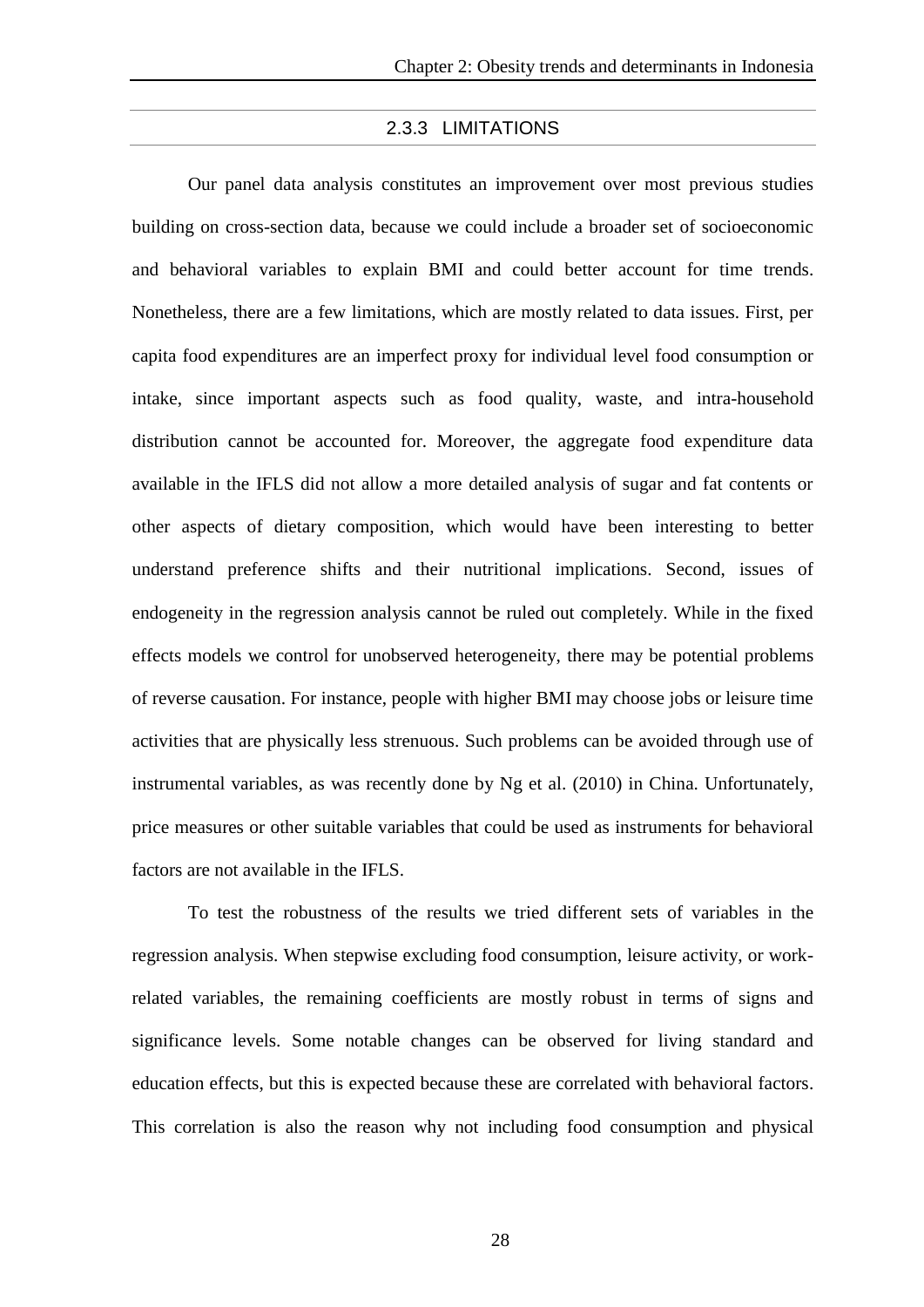activity levels may lead to estimation bias. In summary, better data would be useful for more accurate estimates, but our main findings seem to be fairly robust.

#### 2.4 DISCUSSION

Our analysis of nutritional trends and determinants among adults confirms that Indonesia is in the process of a fast and profound nutrition transition, with constantly rising obesity rates. Comparing with other developing countries, Indonesian overweight rates in 1993 were similar to values observed in Brazil, China, and India at the same time. Also the rates observed in 2000 were similar to the ones in Brazil and China, but not to the ones in India anymore, since in India the nutrition transition has started much later (Jones-Smith et al., 2011b; Lu and Goldman, 2010; Subramanian et al., 2011). Even today, India still has high underweight rates and relatively low overweight rates (Gaiha et al., 2010). By contrast, in a few other middle income countries, such as South Africa, Mexico, Peru, or in transition countries such as Russia, the nutrition transition has started earlier than in Indonesia (Case and Menendez, 2009; Huffman and Rizov, 2010; Rivera et al., 2004).

The overweight problem in Indonesia is especially pronounced among females. Unlike often believed, rising obesity is not confined to urban and relatively richer households, but is increasingly observed also in rural areas and low income segments. This is in line with findings from a few other developing countries (Jones-Smith et al., 2011b). At the same time, underweight still persists in some pockets of Indonesia. The trends described here are similar to results based on the National Basic Health Survey (Riskesdas) of Indonesia, including prevalence rates when international cut-offs are used (Usfar and Fahmida, 2011; Usfar et al., 2010).

The fast increase in overweight and obesity prevalence rates in developing countries is probably supported by two mechanisms. First, there is a higher risk of overweight in stunted children (Fernald and Neufeld, 2006; Kimani-Murage et al., 2010;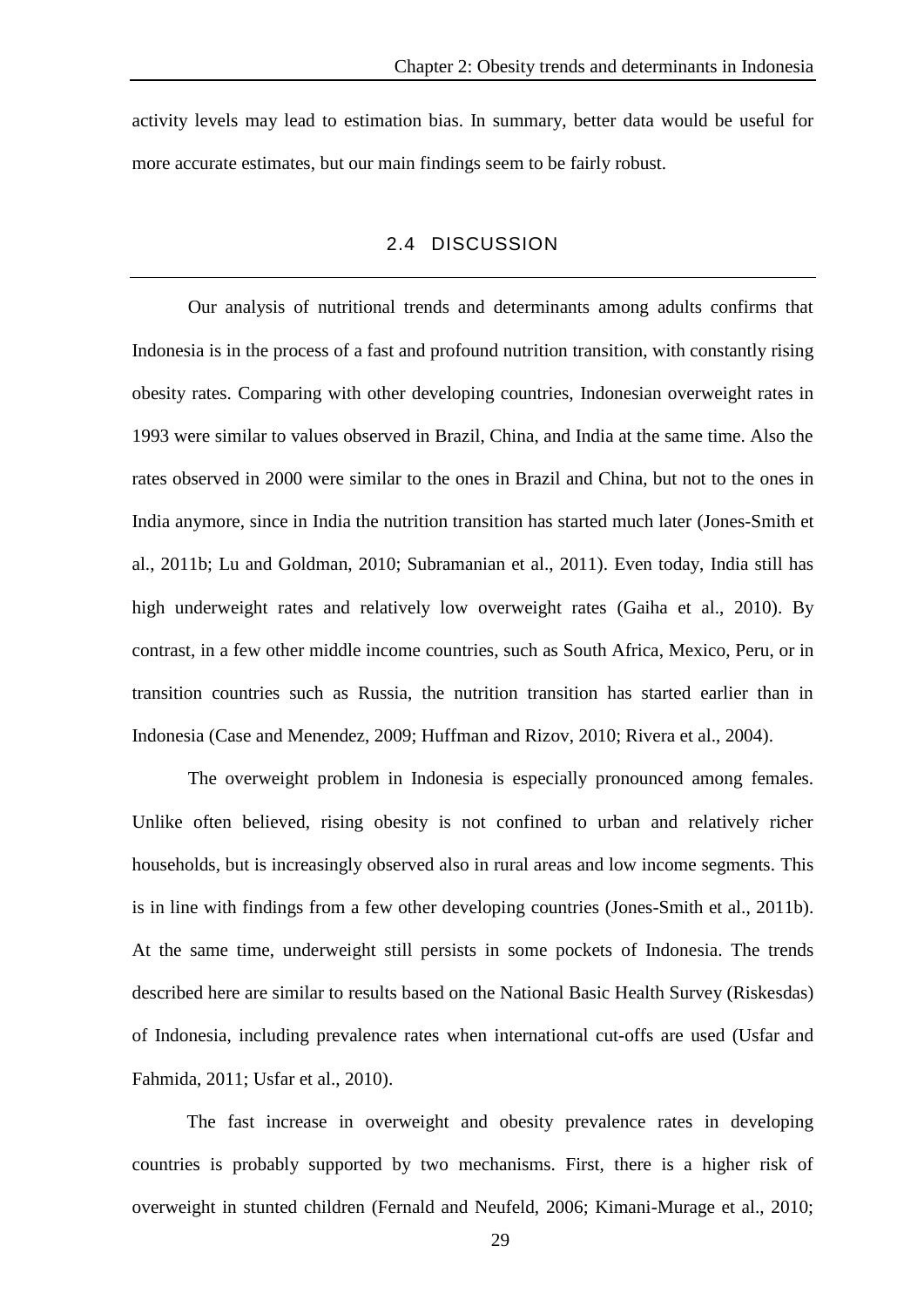Popkin et al., 1996), and overweight in early years is a good predictor for overweight in adult age (Guo et al., 2002). Second, undernutrition in early childhood and fast weight gain increase the probability of chronic diseases and obesity (Kelishadi, 2007; Victora et al., 2008). Consequently, poverty and food insecurity are not only the main causes for undernutrition, but they indirectly also contribute to the obesity problem. This is especially true when incomes rise rapidly for some population groups, as is observed in Indonesia and many other developing countries.

Panel regressions have shown that changes in food consumption and physical activity levels are important determinants of BMI in Indonesia. Additional regressions, which were run to explain changes in BMI over time (results not shown), underline that individuals that are already overweight at a certain starting point tend to increase their BMI much more than individuals who start from normal weight. This clearly suggests that the obesity pandemic in Indonesia will further increase in extent and severity, unless significant remedial action is taken. A crucial precondition is that policymakers recognize obesity as a serious health and development issue.

Policy strategies need to raise awareness of the problem and its costs in terms of lost health and life quality. An important starting point is the use of BMI cut-off values for Asian populations in national health and nutrition statistics. Use of higher international cutoffs leads to underestimation of the obesity problem in Indonesia. To improve the situation, broad-based education campaigns towards more balanced diets and physical exercise should be considered, also clearly explaining the health risks associated with excess weight. Such campaigns need to have a long-term perspective, and they should already start in primary school. For obvious reasons, women should be targeted in particular, although cultural change certainly also requires the involvement of men. Workrelated physical activity will be difficult to influence through policy, because the trend

30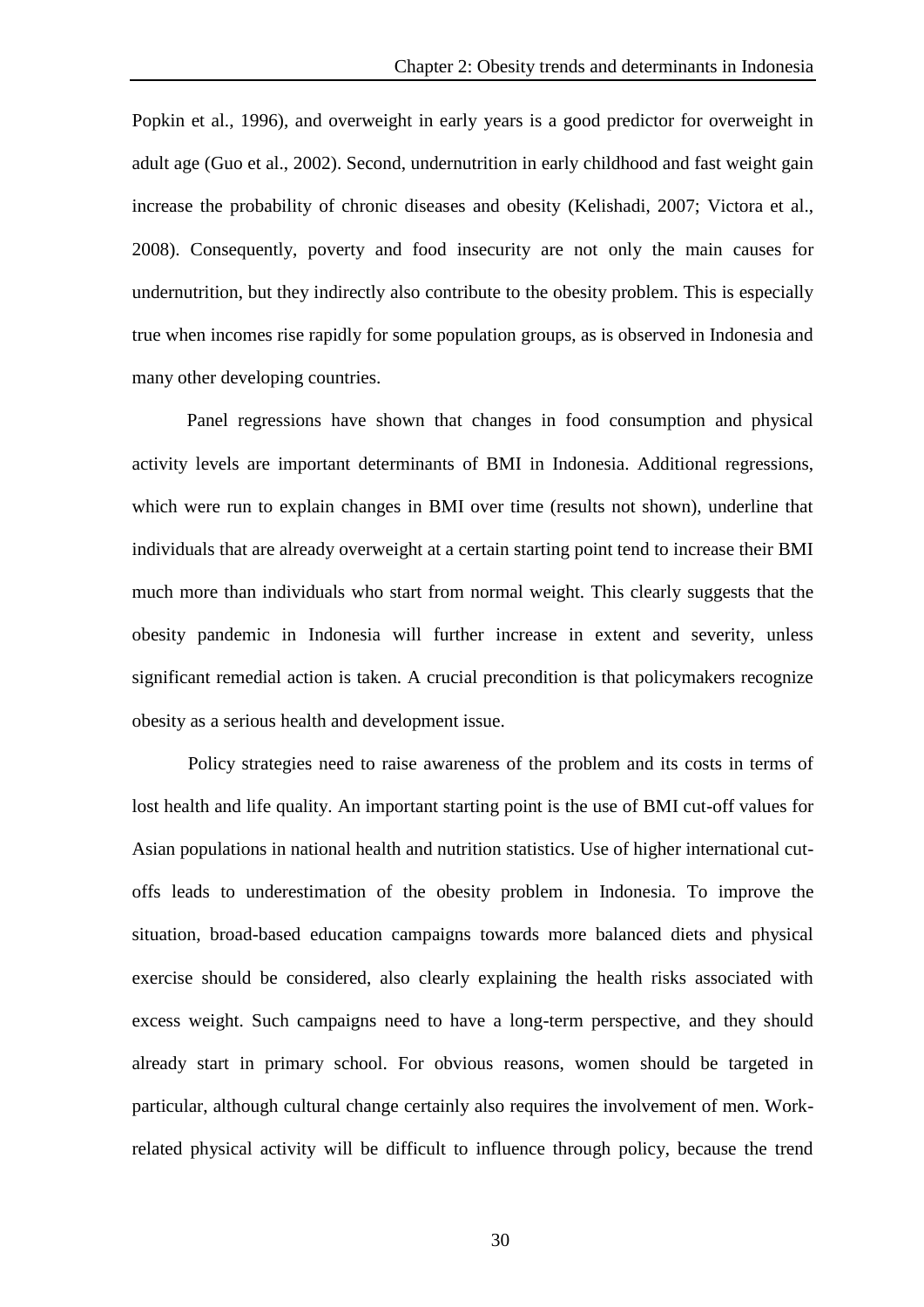towards more sedentary jobs is intrinsically linked with economic development. But the choice of transportation and leisure time activities may be influenced in the longer run.

Education and awareness campaigns may have to be accompanied by measures in the food industry to reduce the usage and consumption of sugar, fat, and salt. In addition to direct regulation of production and advertisement, food labels as well as taxes and subsidies to set incentives towards more healthy foods are options to be further analyzed. Experience from developed countries shows that such policies are sometimes difficult to implement and not always very effective. Tight cooperation between public and private sector entities will be important to instigate sustainable change.

There are also a few research implications emerging from our results. Cultural factors were not properly captured here, but they may be important to better understand nutritional trends and outcomes. Furthermore, the food expenditure data used are imperfect proxies of food consumption and dietary composition. This is a general problem in living standard survey data from developing countries. In order to better understand food preference changes in the nutrition transition, more disaggregated food consumption data are needed, including many more details on processed foods and meals eaten away from home. Availability of price data may help to further reduce possible issues of endogeneity. Databases and survey formats should be better adapted to emerging problems and research.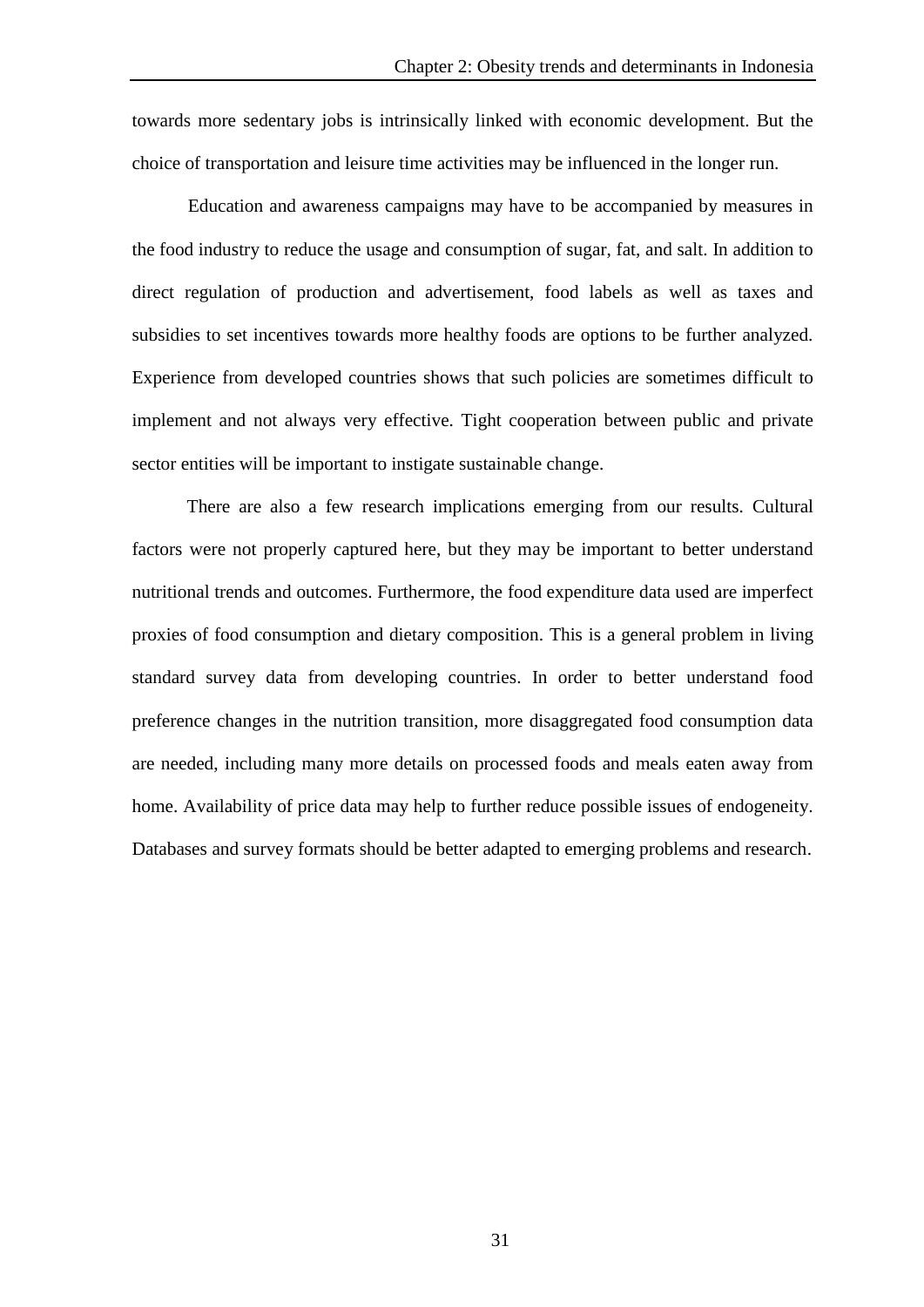# 3 DUAL BURDEN HOUSEHOLDS AND NUTRITIONAL INEQUALITY IN INDONESIA

## 3.1 INTRODUCTION

Currently, both underweight and overweight are challenges for policy-makers in developing countries. While undernutrition has long been a major concern, malnutrition in the form of overweight and obesity is a newly emerging issue. Countries in Latin America, North Africa and other regions have been dealing with the effects for years (Rivera et al., 2004), but recently we have seen this development in some Asian & Sub-Sahara African countries (Jones-Smith et al., 2011a, 2011b; Martorell et al., 2000; Ziraba et al., 2009). China and India are the most prominent examples where overweight and obesity are new on the development agenda and chronic disease rates are rapidly increasing even though underweight is not yet eradicated (Khor, 2008). A process of changing food consumption and physical activity patterns caused by rising income levels, globalization and urbanization is contributing to this development termed the nutrition transition (e.g. Popkin, 2003; Popkin and Gordon-Larsen, 2004). Therefore, developing countries face a dual burden of nutrition in which the incidence of overweight is increasing, while the incidence of underweight is still a challenge.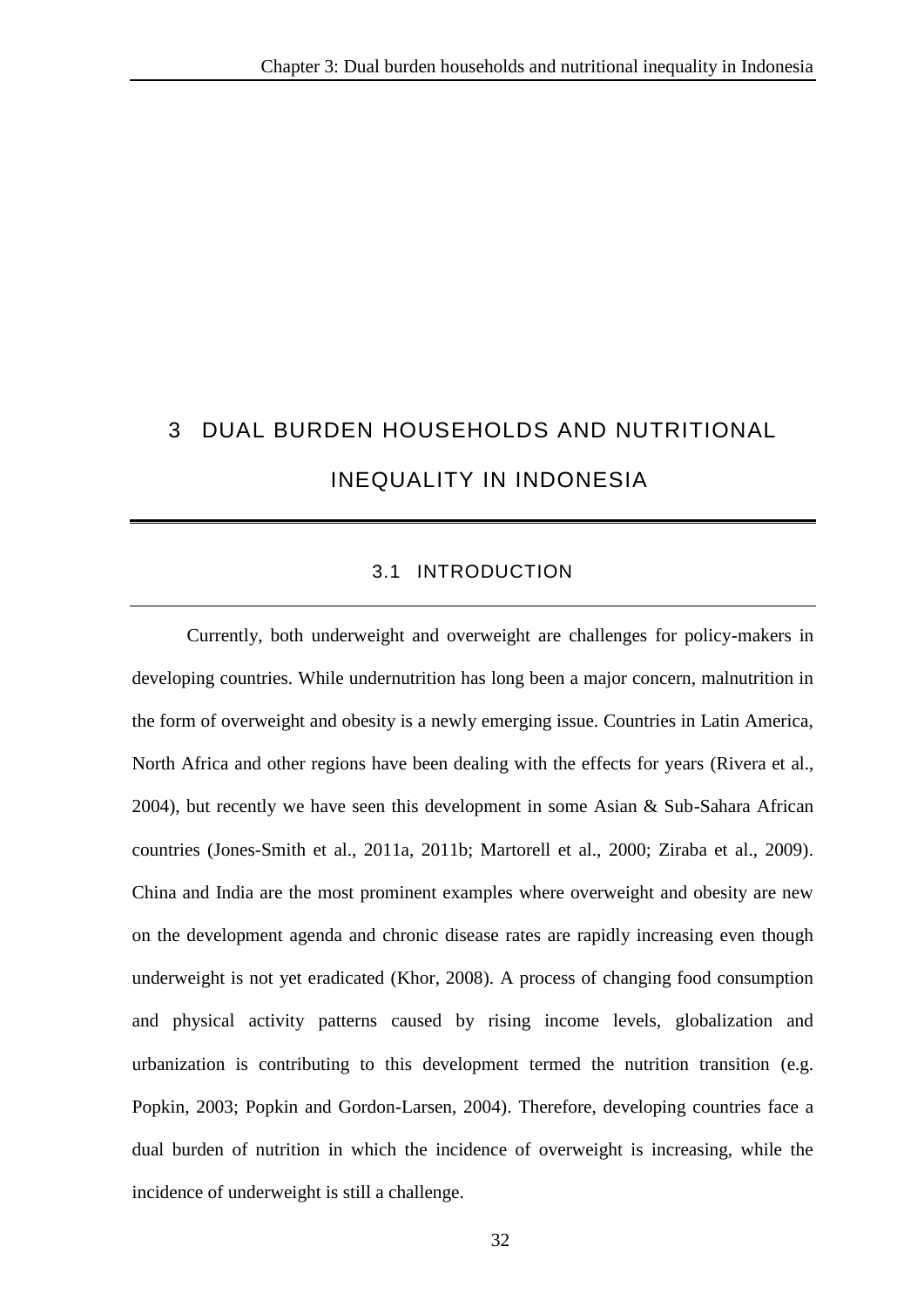This dual burden phenomenon is not only found at the country level. At the household level, overweight and underweight can also coexist, where some members are overweight while others are underweight (e.g. Doak et al., 2005). This phenomenon has forced household economic theories to be revised. The unitary household model theory assuming equal distribution through equal preferences or a dictator making all allocation decisions was replaced by the theory of collective household models. These revised models help explain the unequal distribution of resources within the household due to parental preferences or bargaining frameworks (e.g., Alderman et al., 1995; Thomas, 1990).

Literature on the intra-household dual burden is characterized by several papers that categorize the household using the nutritional status of its members. For example, Doak et al. (2005) and Doak et al. (2000) find dual burden households in Brazil, China, Indonesia, Kyrgyz Republic, Russia, Vietnam and the United States. The relationship between this and income and urban location is one main research interest and differs across countries. For example in Indonesia and China "dual burden" and "overweight only" households are generally richer and located in urban areas; in other countries like Brazil and Russia, these households tend to have lower incomes (Doak et al., 2002; Doak et al., 2005).

Other studies calculate the mother-child dual burden comparing the nutritional status of the child with the nutritional status of the mother. Underweight children and overweight mothers are the most common paradox in all studies. Jehn and Brewis (2009) find that these pairs exist in mainly higher income and urban locations. A study of a Malay indigenous population by Saibul et al. (2009) finds that higher food variety in diets of dual burden households stands for a higher probability of overweight and obesity in adults. Khor and Sharif (2003) find in Malaysia mother-child pairs in which overweight mothers had relatively similar inputs but children showed illnesses and insufficient calorie consumption compared to children in normal weight pairs. When using the stunting measure for children, Garret and Ruel (2005) find high rates of dual burden households in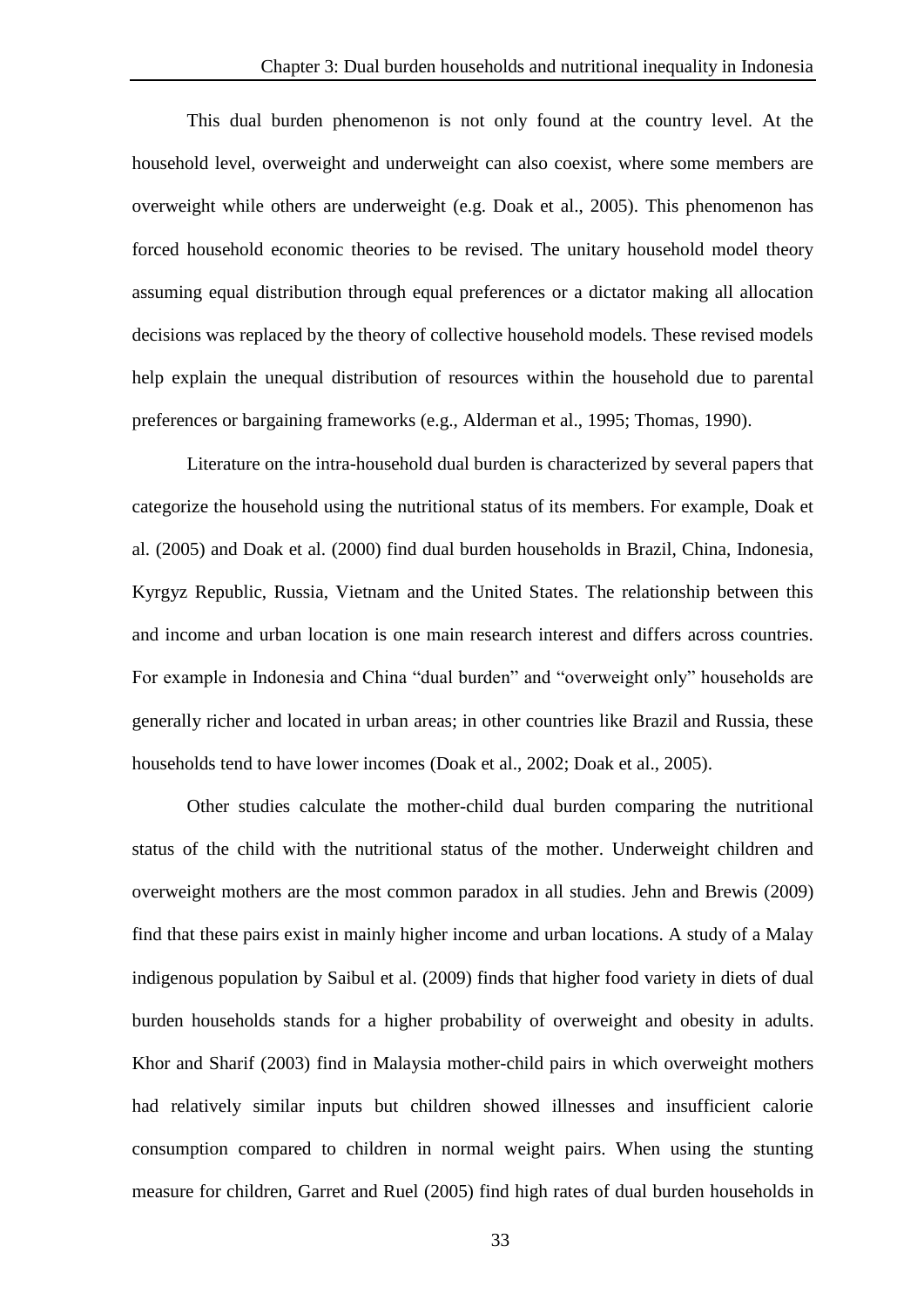countries where stunting in children is high or which are in the nutrition transition. Lee et al. (2010) and Lee at al. (2011) find for Guatemala that this dual burden is characteristic of the most disadvantaged -rural, poor and indigenous- population.

These measures described before have some drawbacks as the household categorization is relatively arbitrary. It does not take into account the magnitude of the intra-household inequality and the analysis of mother-child pairs only uses limited information within the household. An improved measure of nutritional inequality is the continuous measure used by Sahn and Younger (2009). They used the Body Mass Index (BMI) of all household members and calculate the intra-household nutritional Theil index. In their study higher intra-household health inequality is associated with higher well-being and higher mean BMI (Sahn and Younger, 2009). Using the Theil index at the household level allows a more precise measure of intra-household nutritional inequality and allows households to be ranked in a more reliable way. This is the only published study using the nutritional Theil index at the household level.

Building upon their work, we introduce this measure into our analysis of dual burden households. We conduct a detailed analysis of trends and determinants of nutrition using a large-scale panel household survey using the categorization of Doak et al. (2005) and the nutritional Theil index from Sahn and Younger (2009). In addition to the novelty of using the Theil index, panel data has not yet been used in this field. Our goal is to provide more information about the dynamics and determinants of intra-household nutritional inequality in developing countries to provide insights for policy development. We stress the importance of our descriptive analysis in terms of wealth, the nutrition transition and household head characteristics, and what that can mean for policy options. In particular, female decision-making appears crucial for the support of child and family health (e.g. Hoddinott and Haddad, 1995; Thomas, 1990). Our regression analyses help

34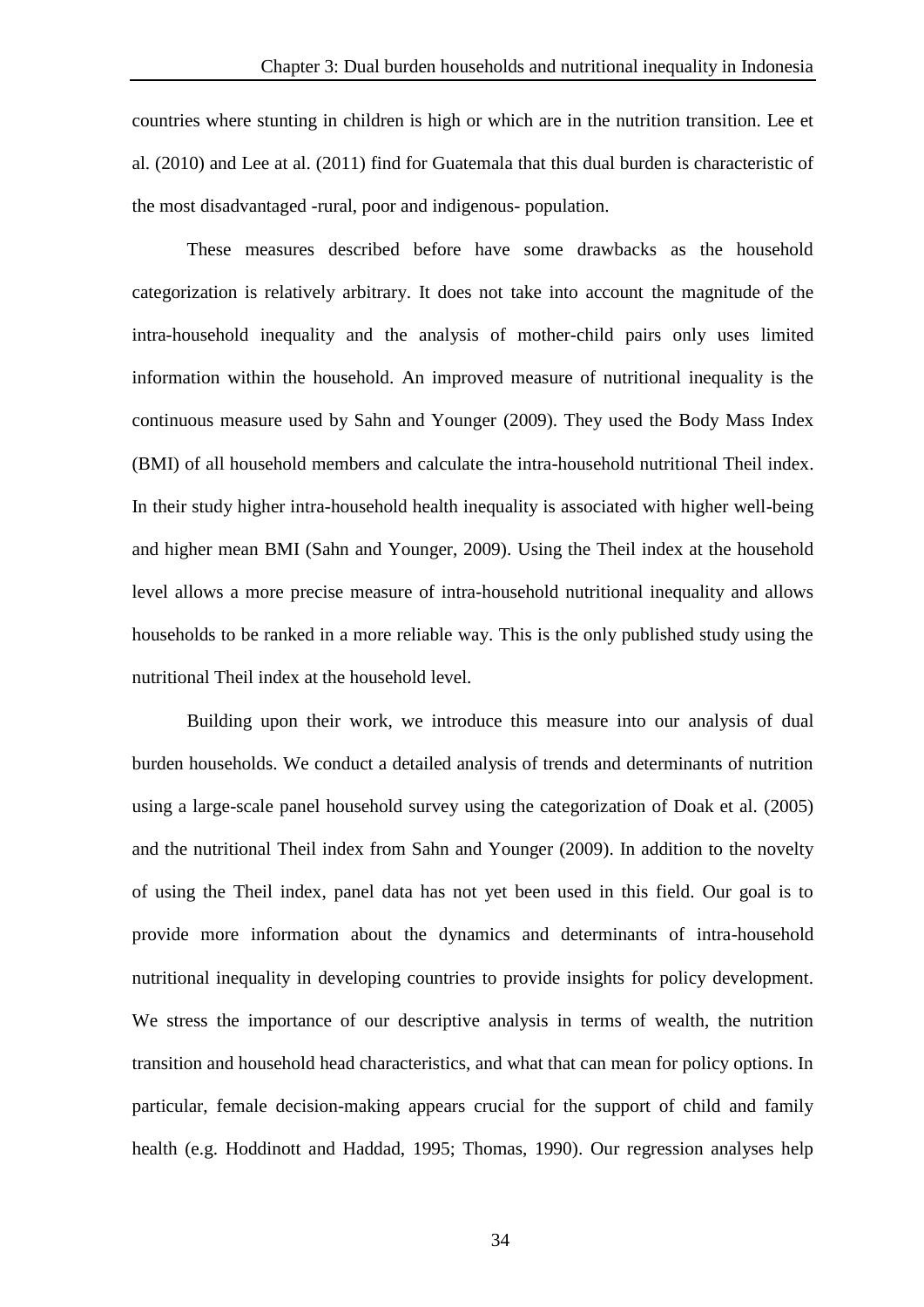control for several coexisting influences and for unobserved heterogeneity in a panel framework.

For our analysis, we rely upon data from Indonesia which is one of the most populous developing country. Indonesia shows increasing incomes and is in the middle of the nutrition transition (Roemling and Qaim, 2012). Food consumption and physical activity patterns are changing. Energy intake is increasing and micronutrient deficiency is decreasing (Kurniawan, 2002). Underweight rates for adults and stunting rates for children are going down but rates of overweight and obesity are increasing. However, undernutrition is still prevalent and a dual burden of nutrition at the country level is evident and has been found at the household level by Doak et al. (2005).

The paper is structured as follows. In the next section, we describe our data and the empirical approach. In section three, we present the results and discussion. The final section provides conclusions and policy implications.

## 3.2 DATA AND METHODS

#### 3.2.1 DATA

This study uses the Indonesian Family and Life Survey (IFLS) that encompasses four survey waves from 1993, 1997, 2000, and 2007 (Frankenberg and Karoly, 1995; Frankenberg and Thomas, 2000; Strauss et al., 2004; Strauss et al., 2009). The data are representative for 83 percent of the Indonesian population (13 out of 27 provinces). The selection of the provinces was done taking account of the high heterogeneity of the population, and included the following: North Sumatra, West Sumatra, South Sumatra, and Lampung (in Sumatra), DKI Jakarta, West Java, Central Java, DI Yogyakarta, and East Java (in Java), as well as Bali, West Nusa Tenggara, South Kalimantan, and South Sulawesi. Villages and households were sampled using the National Socioeconomic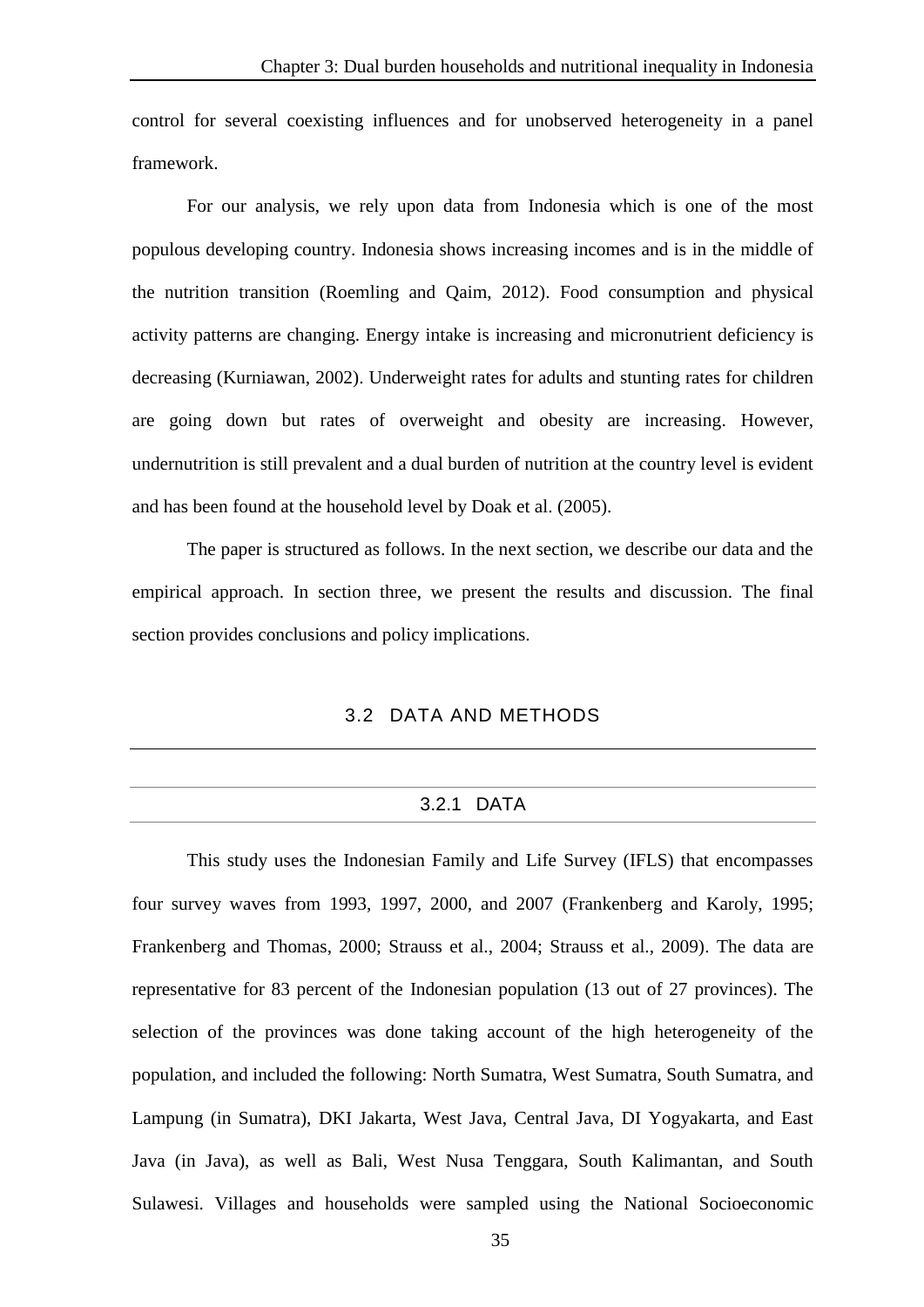Survey (SUSENAS) sampling frame of the Indonesian Bureau of Statistics (BPS). Further information on the sampling scheme and additional information is given in Frankenberg and Karoly (1995), Frankenberg and Thomas (2000), Strauss et al. (2004) and Strauss et al. (2009).

In the first wave of the survey, not all household members were interviewed in the original households. After the first wave of 1993, all household members in the original households were interviewed. Thus, in the first wave, results can differ because of this difference in sampling scheme. In particular, the 15 to 25 year age group has a relatively low population share in the first wave. Still, when we compare results of this age group over the years, results seem plausible and not biased within or by this group.

### 3.2.2 MEASURES OF NUTRITIONAL INEQUALITY

#### 3.2.2.1 THE BMI

As mentioned previously, we use two measurements (a categorization of households and the intra-household nutritional Theil index) to assess and analyze the within-household dual burden and intra-household nutritional inequality. The basis for both measurements is the anthropometric measure Body Mass Index (BMI), calculated by dividing the weight in kilograms by the squared height in meters. The measurement offers an individual-level measurement of health and nutrition and is widely recognized as an accurate measurement of nutritional outcomes (WHO, 1995, 2000). We use the standardized BMI-for-age for children and adolescents to make it comparable across different age groups and genders. For the standardization, optimal growth curves have been calculated for children and adolescents that set a comparable standard in every month of life until the age of 19 years (WHO, 1995). In the newest version of this standardization, children from different ethnic groups are included in the reference groups to account for possible differences across populations (de Onis et al., 2007; WHO, 2009).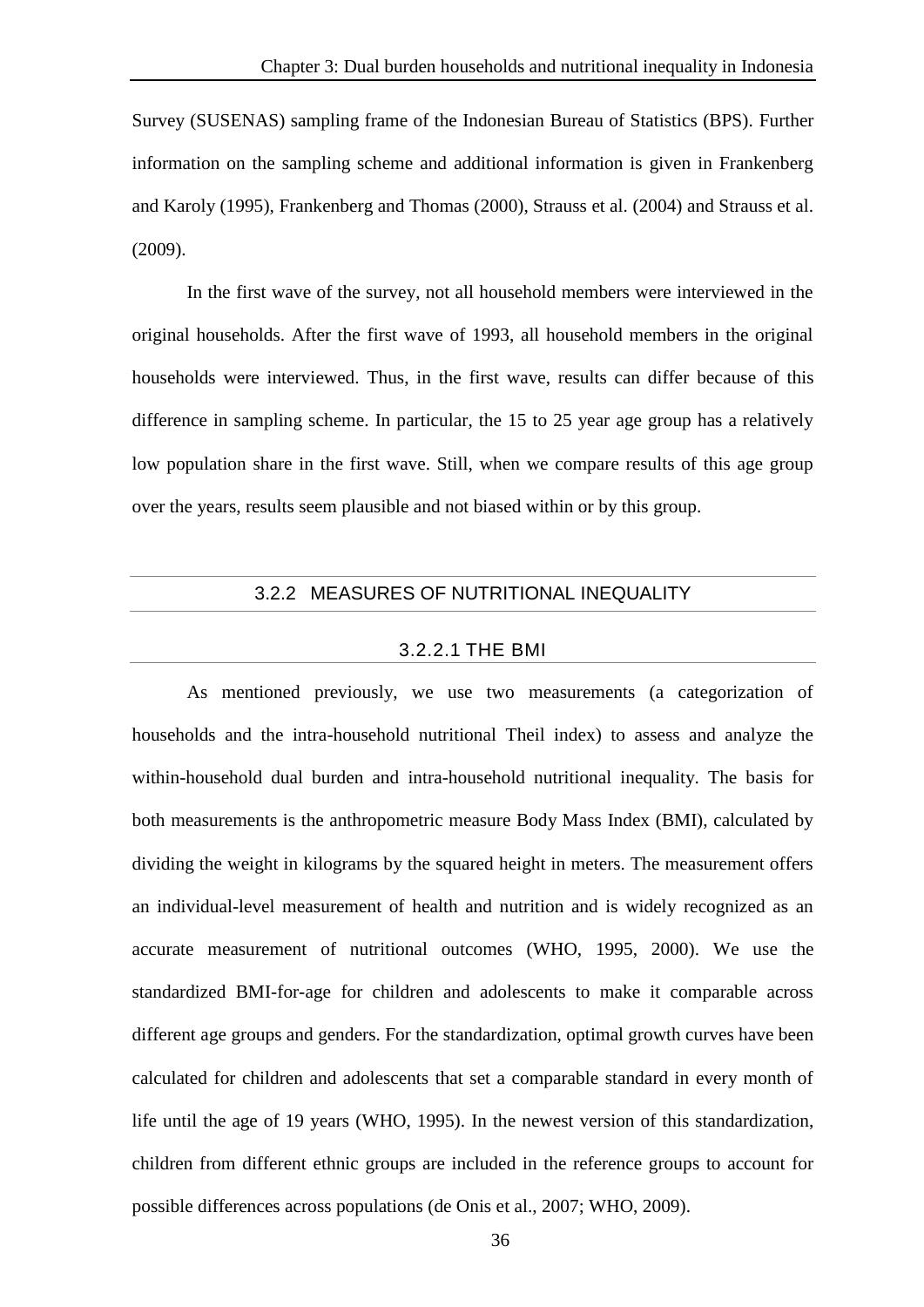#### 3.2.2.2 DUAL BURDEN HOUSEHOLDS

Our first measure for intra-household inequality is the categorization of households into four categories: underweight, normal weight, overweight and dual burden (Doak et al., 2002; Doak et al., 2005; Doak et al., 2000; Doak et al., 1999). This categorization uses the nutritional status of the individual. For adults the recommended cut-off values of the BMI for overweight and underweight by the WHO are used (WHO, 1995). They need to be adapted for Asian populations since they have a higher risk of morbidity at lower levels of body fat and BMI than other ethnic groups (Deurenberg et al., 2002; Gurrici et al., 1998; WHO, 2004). For adults, a BMI of higher than 23 is categorized as overweight rather than the average of 25 across all populations. However, the cut-off value 18.5 for underweight is as in other populations (WHO, 1995).

The BMI-for-age has also for children and adolescents been proved to be a good indicator for overweight, obesity and also underweight (Cole et al., 2007; Mei et al., 2002). Only the method used to classify weight status is different and for comparability needs to be adjusted for age and gender since body composition changes rapidly during childhood and adolescence. The BMI-for-age is constructed by calculating optimal growth curves that account for age and gender. These are used to derive percentiles of BMI that stand for higher morbidity and mortality from undernutrition or overweight. Measurements of BMI for children and adolescents can with these growth curves and other parameters (the median, the Box-Cox transformation parameter and the coefficient of variation of the reference population) be standardized into z-scores to achieve comparability across the different groups. Zero represents the optimal z-score and certain standard deviations are associated with underweight or overweight. Underweight with the BMI-for-age measure has been defined as a standard deviation of minus two and overweight as a standard deviation of plus one (de Onis, 2010; WHO, 2012).

37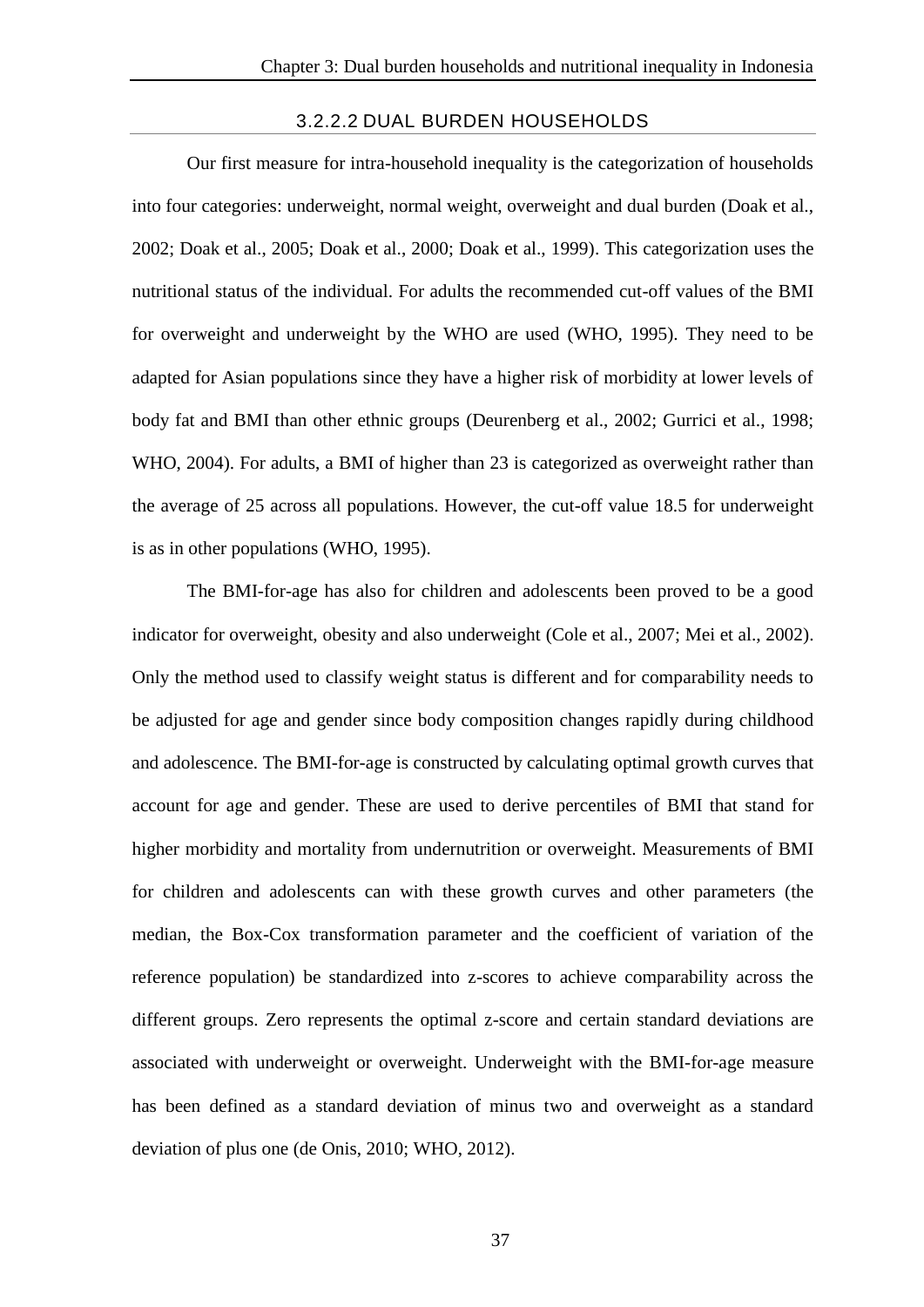This categorization of the individuals is then used to classify the household where a normal weight household consists of only normal weight members. An underweighthousehold has at least one underweight member and a variable number of normal weight members. The overweight household has at least one overweight member apart from normal weight members. The dual burden household has at least one underweight and one overweight individual while the rest of the members can be of normal weight.

#### 3.2.2.3 INTRA-HOUSEHOLD NUTRITIONAL THEIL INDEX

As mentioned, our second measure calculates the intra-household nutritional Theil index using the BMI of the members (Araar et al., 2009; Sahn and Younger, 2009). As continuous measurement for intra-household nutritional and health inequality, it helps to eliminate the problem of inappropriate categorization due to arbitrary cut-offs and high heterogeneity within groups. Further, it provides the opportunity to measure the distance between household members, giving a more precise measurement of inequality. We standardize the BMI for all individuals to calculate the Theil inequality index at the household level with the same method used by Sahn and Younger (2009). The standardization is conducted using the following formula to standardize and solve for the BMI.

Thus from

(1) 
$$
z = \frac{((BMI/m)^{l}-1)}{(l*s)},
$$

we derive

(2) 
$$
BMI = m(z * l * s + 1)^{\frac{1}{l}}
$$

where m, l and s are the median, the Box-Cox transformation parameter and the coefficient of variation of the reference population, respectively, in this case a 20 year old female (WHO, 2009). Once all z-scores are converted into BMIs, we calculate the household-level (H) Theil index of intra-household inequality.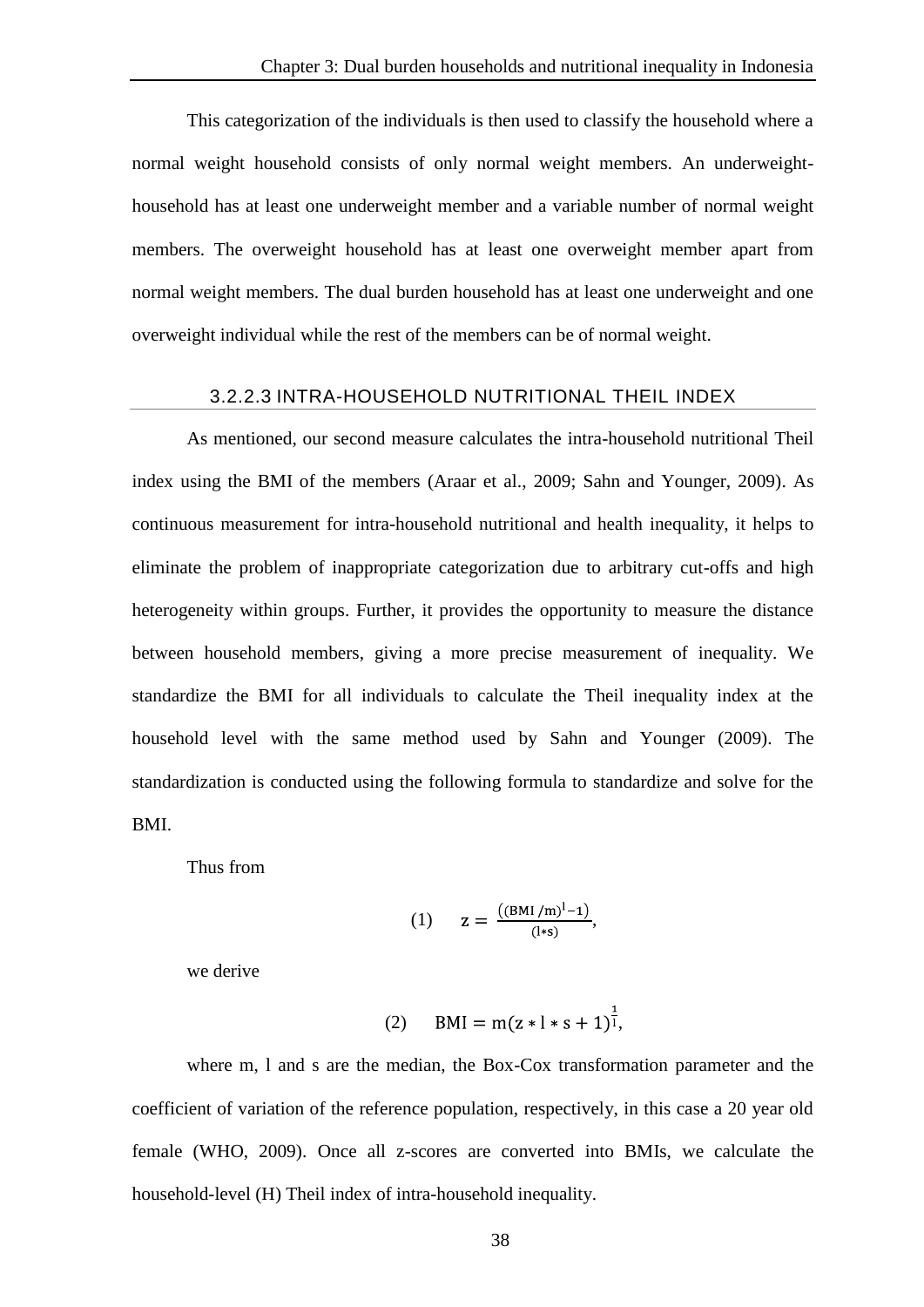$$
(3) \qquad T_H = \frac{1}{N} \sum_{i=1}^{N} \left( \frac{BMI_i}{\overline{BMI}} * \ln \left( \frac{BMI_i}{\overline{BMI}} \right) \right)
$$

BMI<sub>i</sub> is the individual's BMI value,  $\overline{BMI}$  is the mean BMI of the household and N is the number of household members.

#### 3.2.3 COVARIATES

Several factors could be thought of as likely determinants of intra-household nutritional allocation and resulting inequality, such as the distribution of food, physical activity, and healthcare. Of course, this is dependent upon the availability of this goods and the decision-making within the household. Since data on the within-household distribution of these factors is not available, we use general determinants such as income, education, location, household head characteristics and household composition as proxies for intrahousehold allocation of food and healthcare. In particular, we investigate the connection between intra-household nutritional inequality and wealth indicators. Expenditures are measured as total expenditure levels per capita for consumption of all food and non-food goods and services. For the descriptive analysis, we also present expenditure quintiles.

General characteristics such as urban/rural location and province and household characteristics such as mean household age, household size, and the number of children and working household members are important factors to consider. In the regression, dummy variables were included to control for rural areas and provinces. The mean household age was calculated by summing the age of all household members divided by the household size. The household size counts total members, the number of children all children and adolescents under 19 years old and the number of working household members all members that stated that they have worked in the last week.

Of course, it is important to consider the characteristics of the household head as they are crucial for purchase and distribution of food and healthcare. In particular, the age,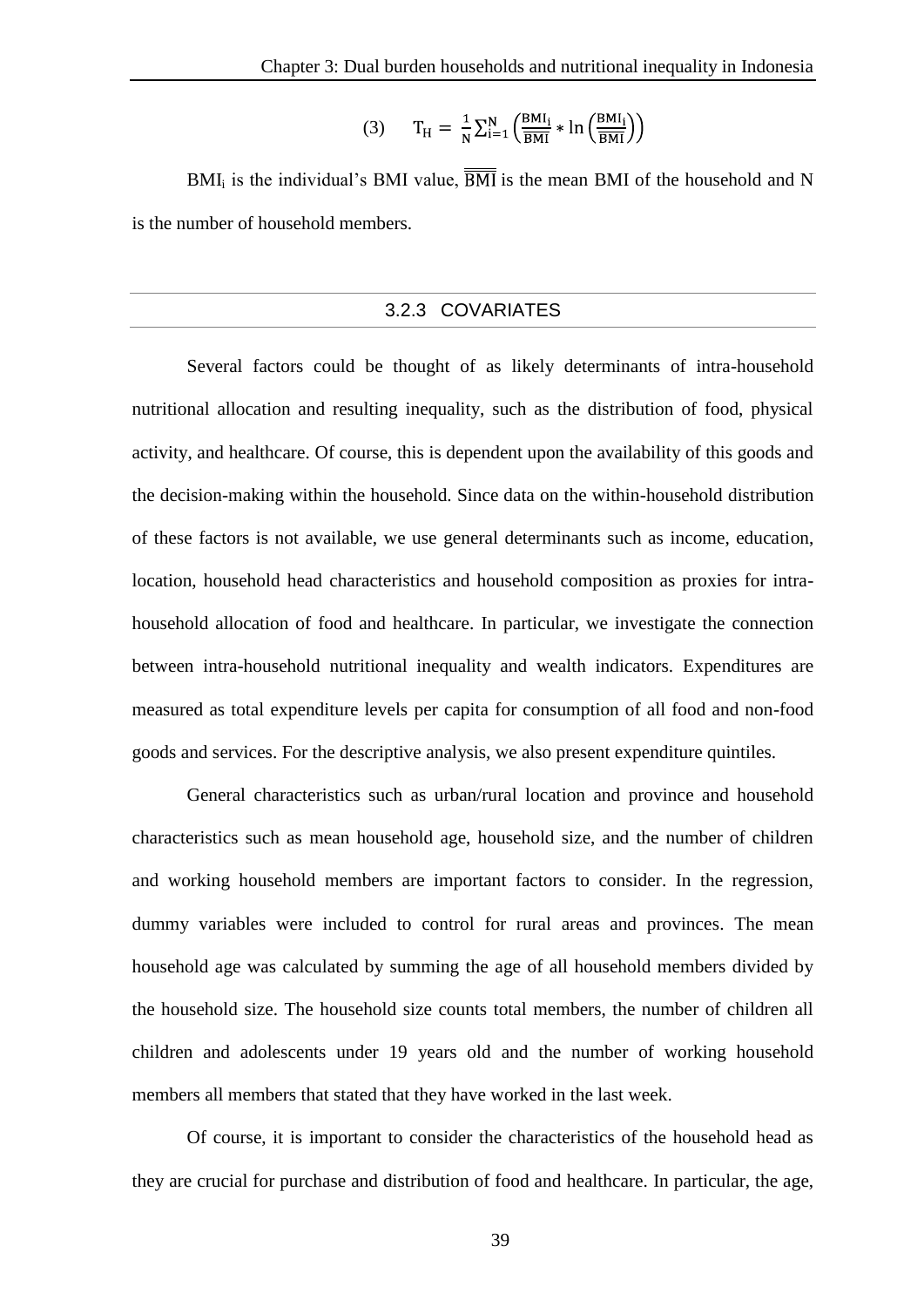education, occupation and gender of the household head can be important influencing factors. Education levels are defined as "no education", "primary school", "secondary school" and "tertiary education". The occupation type can be an important factor since the household head's occupation can create time constraints for food preparation and planning but also for food needs and occupational choices of other members. The occupation of the household head is categorized by occupation codes (sedentary work, light work, medium work, heavy work, housekeeping, unemployed and retired). Age of the household head is measured continuously and the gender of the household head is a dummy variable where 1 identifies a female household head.

## 3.2.4 STATISTICAL ANALYSIS

In our analysis, we focus first on the descriptive investigation of different household categories and intra-household nutritional inequality, using the measures described above, analyzing correlations and associations with possible determinants. Building on this knowledge of the household descriptives, we conduct regression analyses to look at the determinants of nutritional inequality.

For the categorical household classification, we apply probit regressions with random effects, comparing the dual burden household with other parts of the sample population. First, we compare the dual burden household with all other households, then with normal weight and underweight households combined and lastly, we compare them with overweight households, calculating marginal effects of the determinants. We use random effects estimation since equal outcomes over time would be dropped from the sample in a fixed-effects panel probit estimation. While this has the strong assumption of no correlation between the individual part of the error term and the independent variables, it is the best option for our data. Within a multinomial panel framework we were not able to achieve convergence.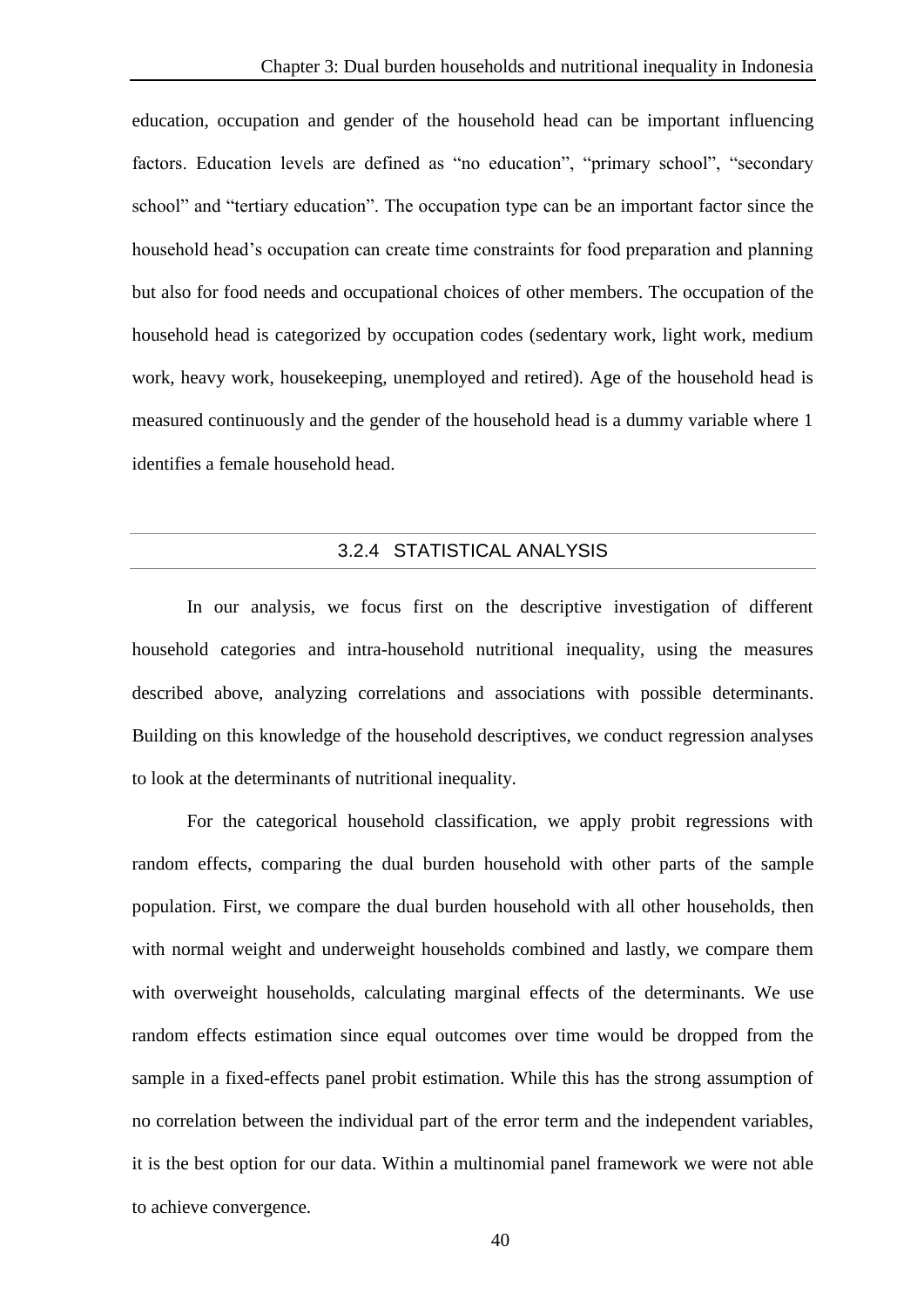In a second step, we use the continuous measure of household inequality and conduct fixed effect and random effect panel estimation. Fixed effect regressions are consistent since they do not rely on the non-correlation of the error term and the independent variables. The Hausman test finds significant differences between the two models, supporting the use of the fixed effect model. However, since random effect models have the advantage of efficiently estimating the time-invariant and almost time-invariant variables like education or occupation, we show these results as well.

For the analysis, the Theil index is log-transformed to improve statistical properties and interpretation. The independent variables are the same in all specifications. Time dummies are included in the regression analysis to account for time fixed effects not captured by the covariates. Robust and cluster-adjusted standard errors at the household level have been used in the Theil regressions.

## 3.3 RESULTS

## 3.3.1 TIME TRENDS AND PREVALENCE RATES

The data show that intra-household inequality is a problem for Indonesian households. Dual burden households have a stable share of around 17 percent of all households from 1997 to 2007 (Table 6). This number increased from 1993 levels by about 5 percentage points. However, the share of underweight households declines steadily from 1993 to 2007 with a significant decline after 2000, with only 15 percent of households currently underweight. This clearly shows an improvement of the nutritional conditions in Indonesia at the household level. Interestingly, however, the category showing the largest change is the category of overweight households. In 2007, 50 percent of all households are categorized as overweight compared to only 35 percent in 1993.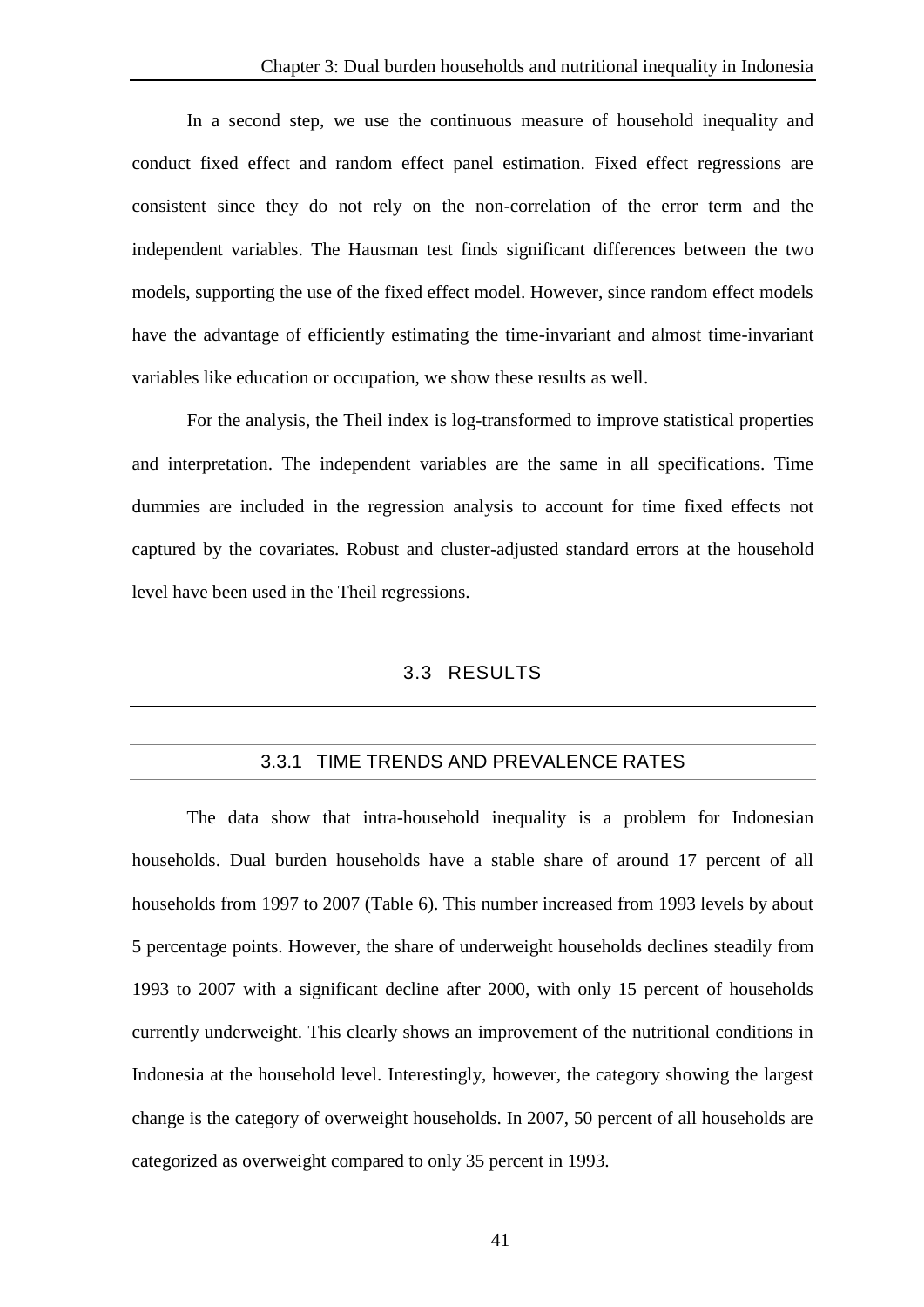|               | 1993  | $\frac{6}{9}$ | 1997  | $\frac{6}{9}$ | <b>2000</b> | $\frac{6}{9}$ | 2007  | $\frac{6}{9}$ |
|---------------|-------|---------------|-------|---------------|-------------|---------------|-------|---------------|
| Underweight   | 1.359 | 26.34         | 1.347 | 23.76         | 1.587       | 21.30         | 1.351 | 14.94         |
| <b>Normal</b> | 1.364 | 26.44         | 1.167 | 20.59         | 1.414       | 18.98         | 1.556 | 17.21         |
| Dual burden   | 621   | 12.04         | 977   | 17.24         | 1.377       | 18.48         | 1.546 | 17.1          |
| Overweight    | 1.815 | 35.18         | 2.177 | 38.41         | 3.073       | 41.24         | 4.587 | 50.74         |
| <b>Total</b>  | 5.159 | 100           | 5,668 | 100           | 7.451       | 100           | 9.040 | 100           |

**Table 6: Household categories of nutritional outcome** 

Source: IFLS1, IFLS2, IFLS3, IFLS4

The Theil index shows a different picture and gradually increases over time in each year (Table 7). While rates are relatively higher in urban areas, rates have increased in both rural and urban locations over time. Therefore, despite the decrease in underweight, the Theil index shows a clear increase over time in dual burden households since the spread in BMI is increasing. This confirms the general results found in Roemling and Qaim (2012) that the BMI distribution is widening in Indonesia.

Comparing our two measures, the intra-household Theil index shows highest intrahousehold inequality in dual burden households (Figure 4). However, overweight households also have relatively high values of nutritional inequality at the household level. Therefore, even for overweight households, more than one targeting food and health policy may be appropriate.

|             | total  | rural  | urban  |
|-------------|--------|--------|--------|
| 1993        | 0.0074 | 0.0063 | 0.0087 |
| 1997        | 0.0084 | 0.0074 | 0.0096 |
| <b>2000</b> | 0.0088 | 0.0077 | 0.0102 |
| 2007        | 0.0099 | 0.0090 | 0.0109 |

**Table 7: Nutritional Theil index at household level over time and rural/urban location**

Source: IFLS1, IFLS2, IFLS3, IFLS4

The transition matrix in Table 8 shows changes over time in the household categorization and reveals the directions of change. For example, 50 percent of those categorized as underweight are also classified as underweight in the next period. The other half of underweight households transitions into other categories. Over 60 percent of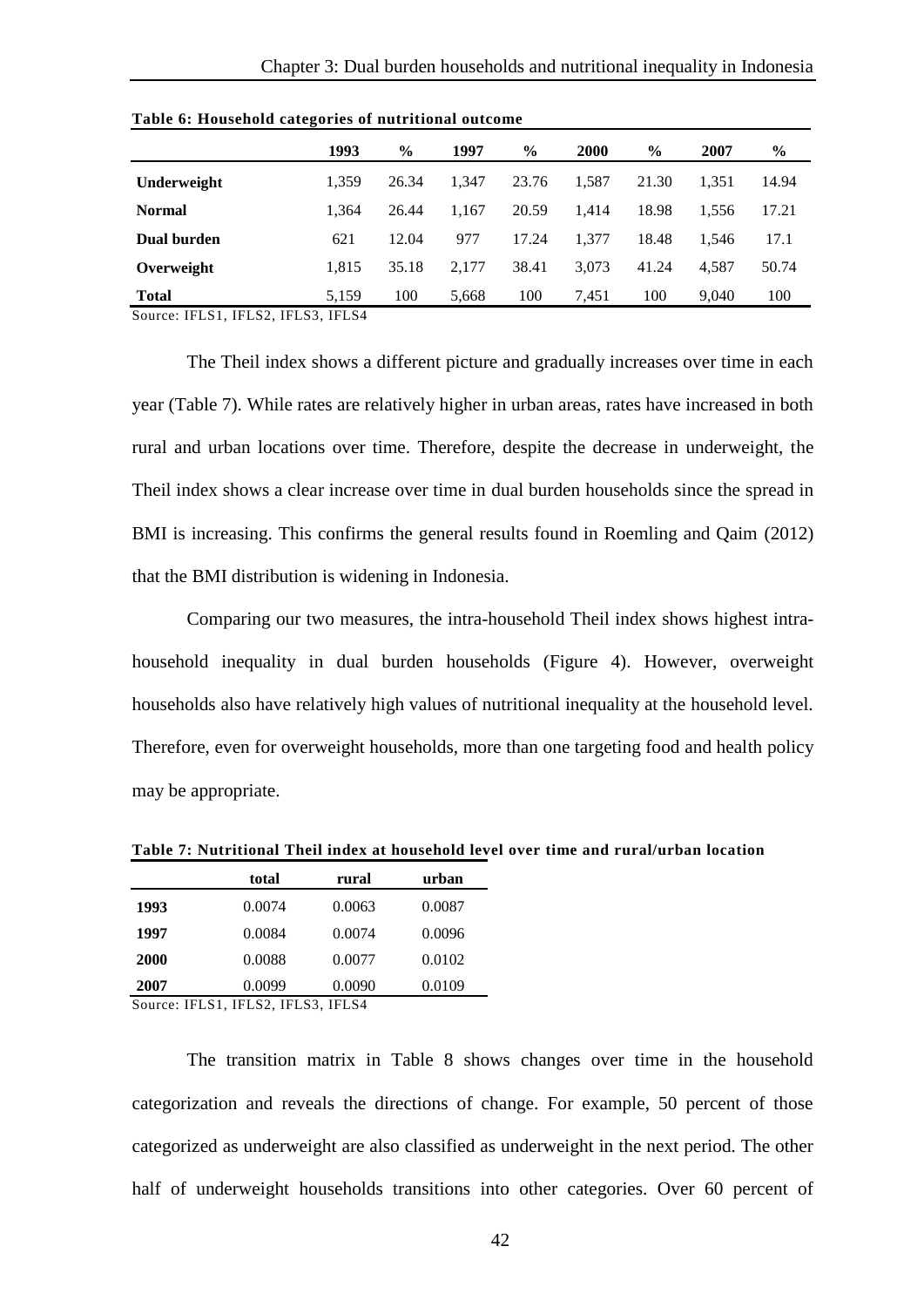households categorized as normal weight or dual burden are in a different category the next period. Even though the general share of the population categorized as underweight has been reduced, there is still high nutritional vulnerability in Indonesia. Dual burden households tend to be transitional households in that members become mostly of normal weight or overweight.



**Figure 4: Intra-household nutritional Theil index over time and household BMI category**

Thus, in contrast to the findings of Jehn and Brewis (2009), we see the dual burden as a transitory phenomenon since households in our case move in and out of this category. Households classified as overweight tend to be the most static, with 70 percent of households classified as overweight in one period also classified as overweight in the next period. This is quite alarming since overweight and obesity is becoming more and more of a problem in Asian developing countries. This trend is very hard to reverse.

**Table 8: Transition matrix: Transition over time between the BMI household categories**

|               | Underweight | <b>Normal</b> | Dual burden | Overweight | <b>Total</b> |
|---------------|-------------|---------------|-------------|------------|--------------|
| Underweight   | 50.94       | 17.73         | 17.41       | 13.91      | 100          |
| <b>Normal</b> | 18.71       | 38.18         | 9.54        | 33.58      | 100          |
| Dual burden   | 11.8        | 7.01          | 43.52       | 37.66      | 100          |
| Overweight    | 3.65        | 8.1           | 15.22       | 73.03      | 100          |
| <b>Total</b>  | 19.37       | 16.78         | 19.08       | 44.77      | 100          |

Source: IFLS1, IFLS2, IFLS3, IFLS4

Source: IFLS1, IFLS2, IFLS3, IFLS4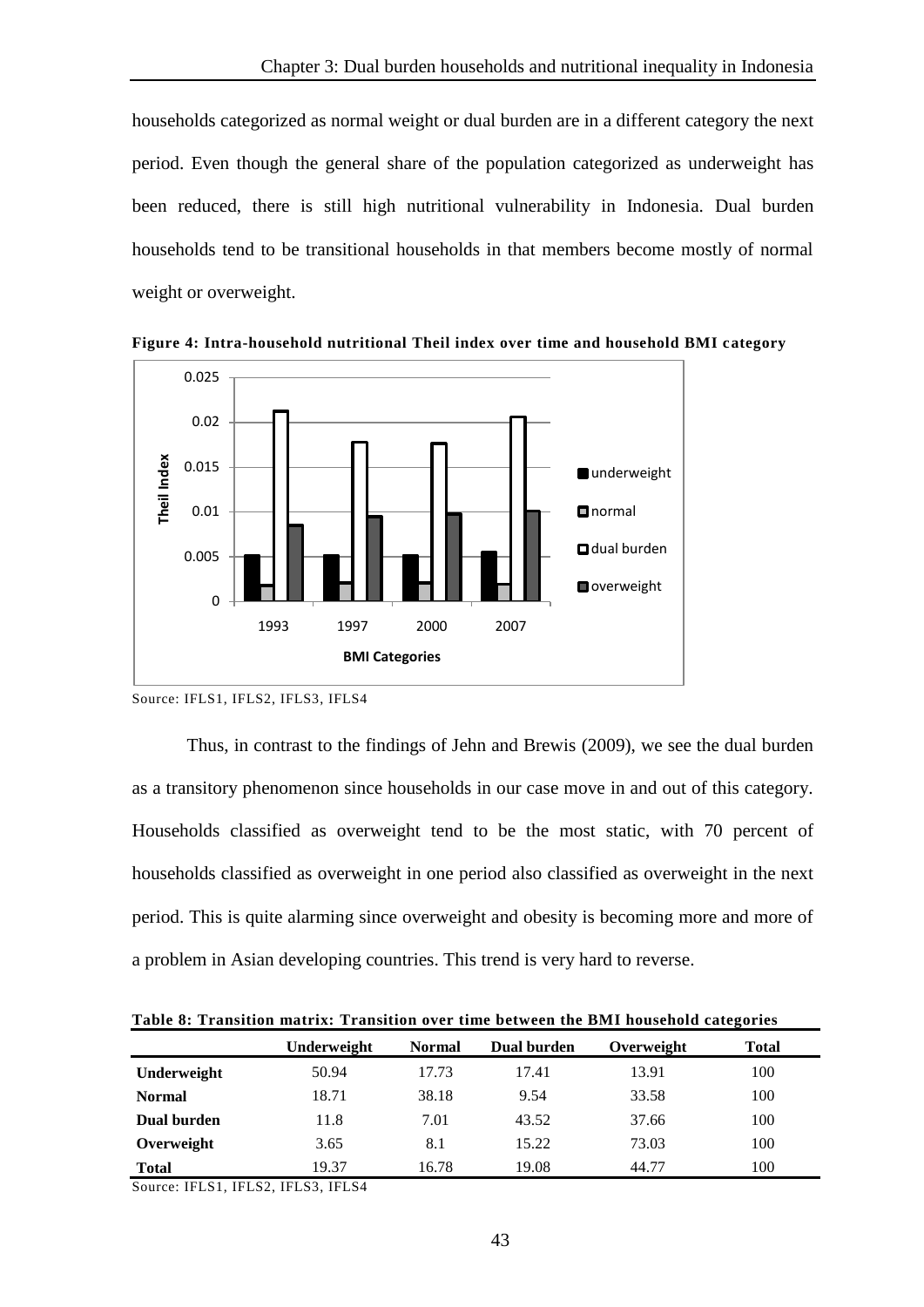|             |       | Dual burden $(n=4521)$ |                  | Overweight $(n=11652)$ |                  | Underweight $(n=5644)$ |
|-------------|-------|------------------------|------------------|------------------------|------------------|------------------------|
| Age group   | Mean  | Std. Dev.              | Mean             | Std. Dev.              | Mean             | Std. Dev.              |
| Underweight |       |                        |                  |                        |                  |                        |
| till 10     | 0.225 | 0.454                  | $\boldsymbol{0}$ | $\mathbf{0}$           | 0.178            | 0.425                  |
| 10 to 20    | 0.218 | 0.453                  | $\theta$         | $\Omega$               | 0.177            | 0.430                  |
| 20 to 30    | 0.273 | 0.508                  | $\mathbf{0}$     | $\Omega$               | 0.250            | 0.487                  |
| 30 to 40    | 0.137 | 0.350                  | $\boldsymbol{0}$ | $\Omega$               | 0.181            | 0.407                  |
| 40 to 50    | 0.100 | 0.302                  | $\boldsymbol{0}$ | $\mathbf{0}$           | 0.144            | 0.373                  |
| 50 to 60    | 0.111 | 0.320                  | $\boldsymbol{0}$ | $\Omega$               | 0.184            | 0.418                  |
| 60 to 70    | 0.115 | 0.327                  | $\boldsymbol{0}$ | $\boldsymbol{0}$       | 0.176            | 0.406                  |
| over 70     | 0.098 | 0.304                  | $\boldsymbol{0}$ | $\boldsymbol{0}$       | 0.136            | 0.372                  |
| Overweight  |       |                        |                  |                        |                  |                        |
| till 10     | 0.132 | 0.363                  | 0.144            | 0.379                  | $\Omega$         | $\boldsymbol{0}$       |
| 10 to 20    | 0.073 | 0.283                  | 0.106            | 0.339                  | $\boldsymbol{0}$ | $\boldsymbol{0}$       |
| 20 to 30    | 0.206 | 0.437                  | 0.247            | 0.485                  | $\boldsymbol{0}$ | $\boldsymbol{0}$       |
| 30 to 40    | 0.329 | 0.526                  | 0.434            | 0.600                  | $\boldsymbol{0}$ | $\boldsymbol{0}$       |
| 40 to 50    | 0.313 | 0.523                  | 0.350            | 0.571                  | $\boldsymbol{0}$ | $\boldsymbol{0}$       |
| 50 to 60    | 0.189 | 0.418                  | 0.189            | 0.439                  | $\theta$         | $\mathbf{0}$           |
| 60 to 70    | 0.077 | 0.278                  | 0.090            | 0.309                  | $\boldsymbol{0}$ | $\boldsymbol{0}$       |
| over 70     | 0.031 | 0.175                  | 0.037            | 0.197                  | $\boldsymbol{0}$ | $\boldsymbol{0}$       |

**Table 9: Mean number of underweight and overweight household members by age group and BMI household category**

Source: IFLS1, IFLS2, IFLS3, IFLS4

Note: Pooled sample is used.

As long as underweight exists, dual burden households will continue being a problem in developing countries, especially since obesity generally increases with age while undernutrition is more prevalent in children. This is the case especially in dual burden households as shown in Table 9. Underweight in dual burden households is mainly seen in children, while overweight is highest in the middle age categories between 30 and 50 years old. In contrast, in underweight households, the underweight members are equally distributed over all age groups. Overweight households show higher overweight rates for individual members than dual burden households in most age categories.

We also look at the statistics by gender and because of space constraints only summarize the results. For adults, overweight is more common in females and underweight is more common in males. In overweight households, girls are also generally more overweight than boys. In purely underweight households, these differences between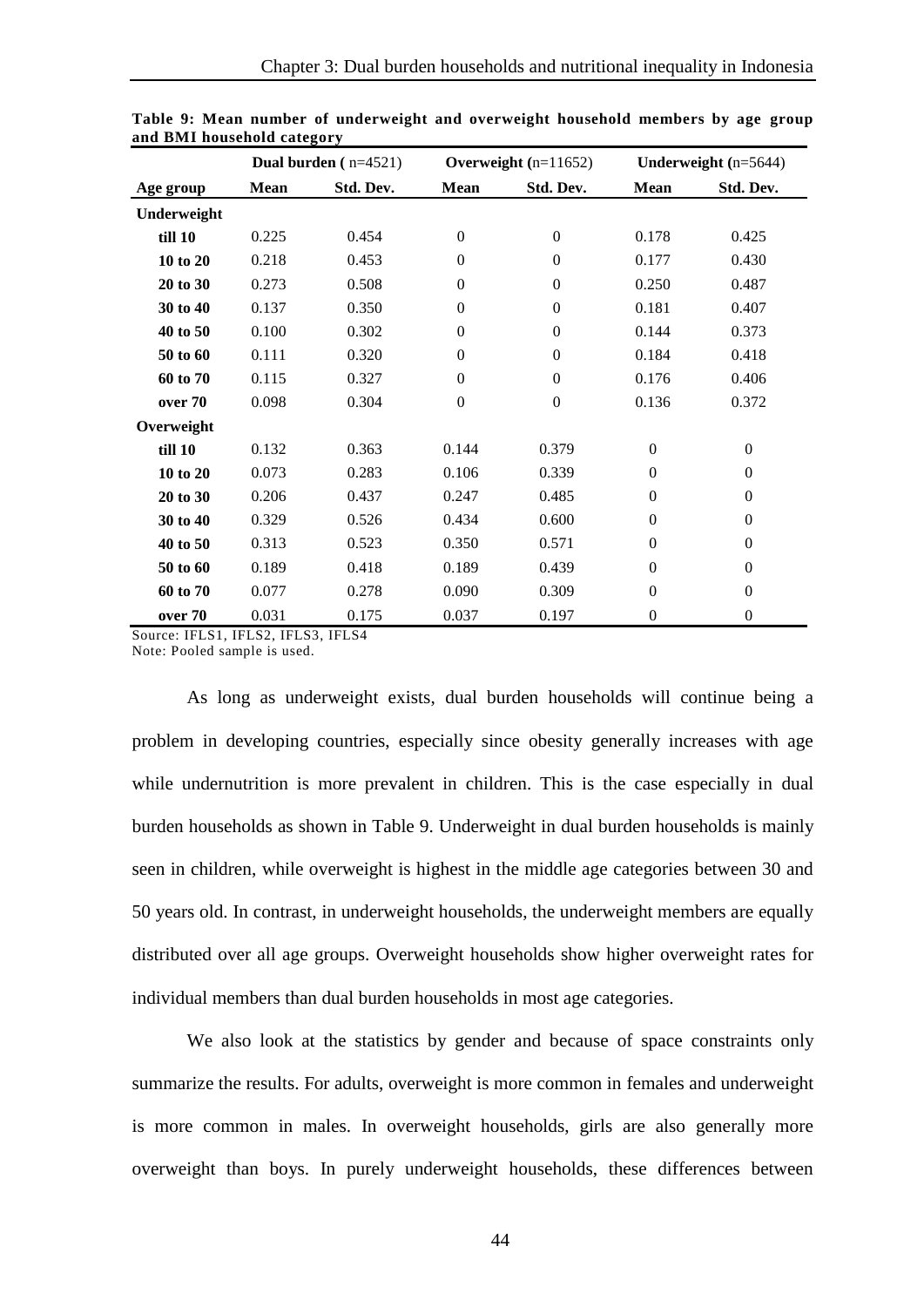genders is not as strong, but in the group between 40 and 60, females have a higher average of underweight members than males.

From these descriptive results, we deduce that inequality in nutritional outcomes in our data is rather unintentional inequality. With intentionally unequal resource allocation, we would expect the preference of males over females, income earners over non-income earners or children over adults. But for all this we do not see a clear support. Male are rather underweight and children as well. Therefore, inequality seems rather unintended and has its reasons probably in bad quality of food or healthcare and lacking health and nutrition knowledge.

## 3.3.2 DESCRIPTIVE ANALYSIS OF SOCIOECONOMIC FACTORS

Now we further analyze the determinants of this problem. First, we compare BMI categories of the household with expenditure quintiles (Figure 5, Panel 1). The pattern is that dual burden households are distributed rather equally over different quintiles whereas overweight households are relatively richer and underweight households relatively poorer than normal weight households. However, this impression changes when we look at each year of the survey separately. In the first year, dual burden households have the highest share in the highest quintile with over 25 percent are in the fifth quintile and only 15 percent are in the lowest quintile. Over time this changes, so that in 2007, the lowest quintile has the highest share and the highest quintile the lowest share of dual burden households.

With expenditure, one has to take into account that underweight is often an issue of the poor while overweight is generally a problem of the rich. Therefore, the probability of both coexisting should be highest in the middle income segments but we do not see this in our data. That is because in Indonesia the nutrition transition is processing and while overweight is already a problem of the poor; the rich get less and less underweight. This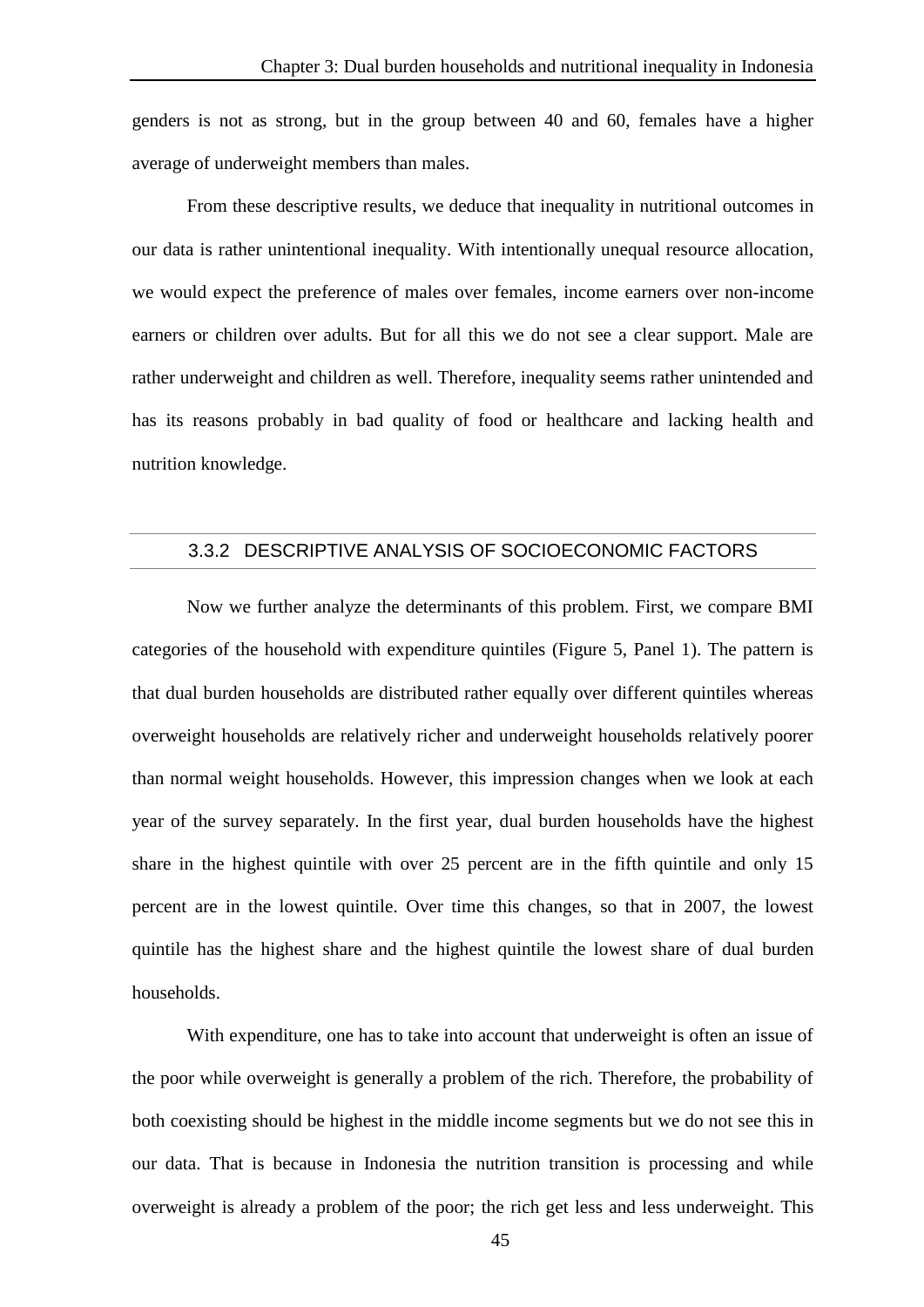leads to higher inequality for the lowest quintile in 2007. The Theil index in contrast increases with higher quintile and differences between quintiles decrease over the years, equalizing levels across the expenditure quintiles.



**Figure 5: Household BMI categories by expenditure quintile**

Source: IFLS1, IFLS2, IFLS3, IFLS4

Note: Panel (1) is the pooled sample across expenditure quintiles. Panel (2) is only the dual burden households across expenditure quintile over time. Differences are significant across household BMI categories.

Possible explanations of a higher inequality with higher expenditure are difficult to find but Sahn and Younger (2009) also find a positive association with well-being and intra-household health inequality. One possibility is that the richer households do not have problems in providing food but having good quality healthcare may still be a problem. For children this has also been detected to be very important since they are more vulnerable to diseases (Khor and Sharif, 2003; Molini et al., 2010). Indonesian households have also been shown to be very vulnerable with respect to healthcare since during the Asian financial crisis health expenditures went rapidly down because healthcare is mainly paid privately (Waters et al., 2003). In general, the healthcare system in Indonesia lacks sufficient coverage and quality, even though progress has been made in recent years and programs especially insuring the poor like Askeskin are valuable (Rokx et al., 2009).

Urbanization is another important factor often associated with the dual burden problem. Also in our study, the Theil index shows higher inequality in urban areas than in rural areas. Furthermore, only around 45 percent of the dual burden and overweight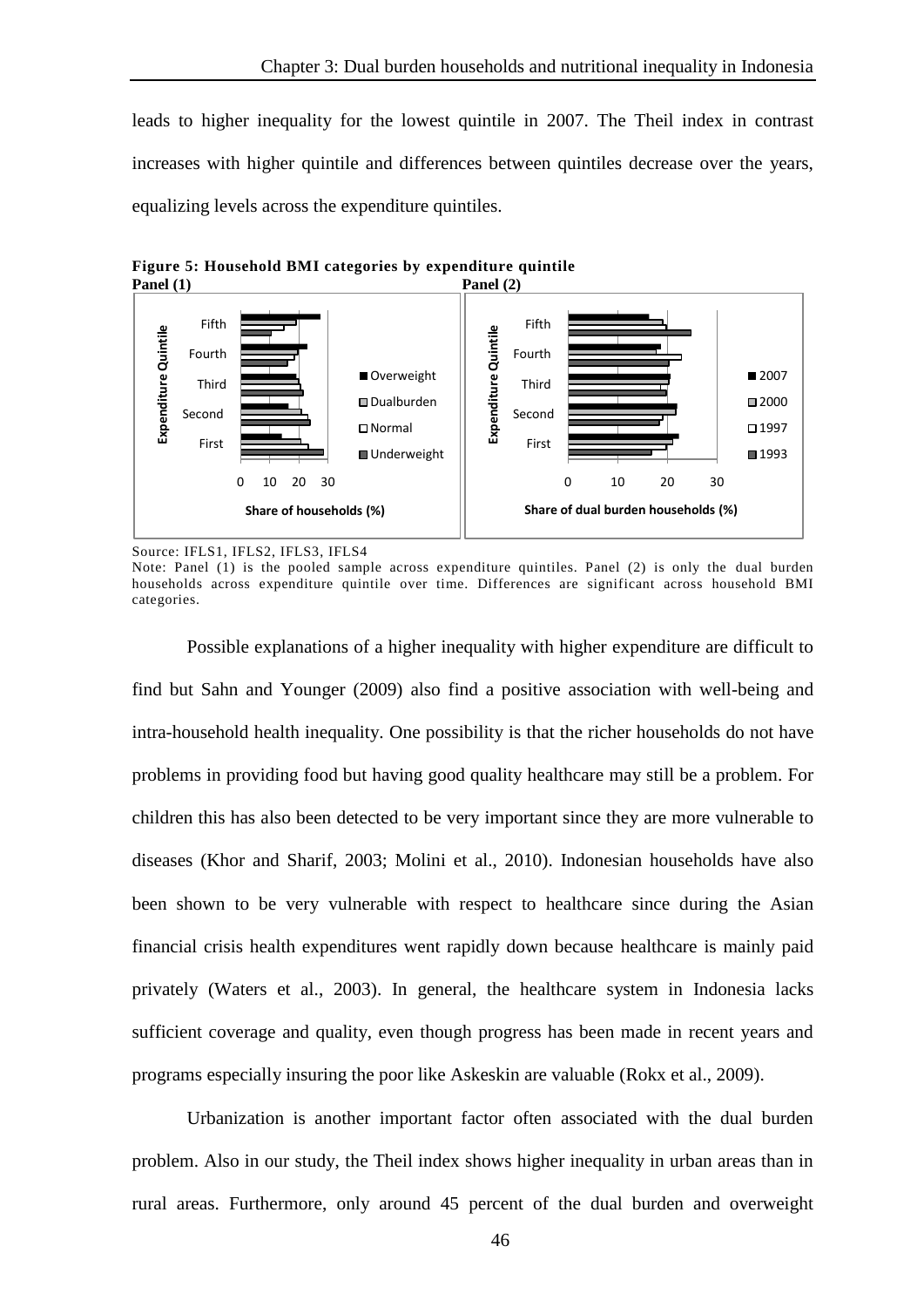households are located in rural areas but about 65 percent of the normal and underweight households are located there. This has consequences for the kind of job available to the household head. A lower share of heavy workers can be found in dual burden as well as overweight household categories. Inequality is also higher when the household head has a low physical activity occupation.

In general, urbanization provides many new opportunities in food choice, work choice and reduced physical activity which may support the dual burden syndrome. Thus, Indonesian dual burden households are similar to overweight households confirming the result of Doak et al. (2005). However, over time, dual burden households have the highest share in the lowest expenditure quintile moving in the direction of Brazil and Russia (Doak et al., 2005). This further supports the transitory nature of dual burden households.

|                                                   | <b>Theil index</b> | <b>Observations</b> | Mean  | Std. error | <b>Significance</b> |
|---------------------------------------------------|--------------------|---------------------|-------|------------|---------------------|
| Rice share in total food<br>expenditure           | low                | 13659               | 0.060 | 0.053      | ***                 |
|                                                   | high               | 13656               | 0.046 | 0.043      |                     |
| Meat and dairy share in total<br>food expenditure | low                | 13659               | 0.151 | 0.117      | ***                 |
|                                                   | high               | 13656               | 0.168 | 0.119      |                     |
| <b>Television possession</b>                      | low                | 11075               | 0.600 | 0.490      | ***                 |
|                                                   | high               | 11075               | 0.730 | 0.444      |                     |

**Table 10: Theil index and nutrition transition characteristics**

Source: IFLS1, IFLS2, IFLS3, IFLS4

Note: Theil index divided at the median into low and high Theil index. Information about television possession is for 1993 not available. Significance stands for significant different between low and high level Theil index for each variable.

Further similarities between overweight and dual burden households not shown in the tables confirm these households to be characterized by the nutrition transition. Both overweight and dual burden households have significantly higher shares of television possession, lower share of rice in their food expenditure and a higher share of meat and dairy products in the food expenditures, even after controlling for income. The Theil index can provide characteristics of inequality in the different household categories. We see that higher inequality in overweight households is associated with a lower share of rice in total food expenditures, higher share of meat and dairy food expenditure, more urban locales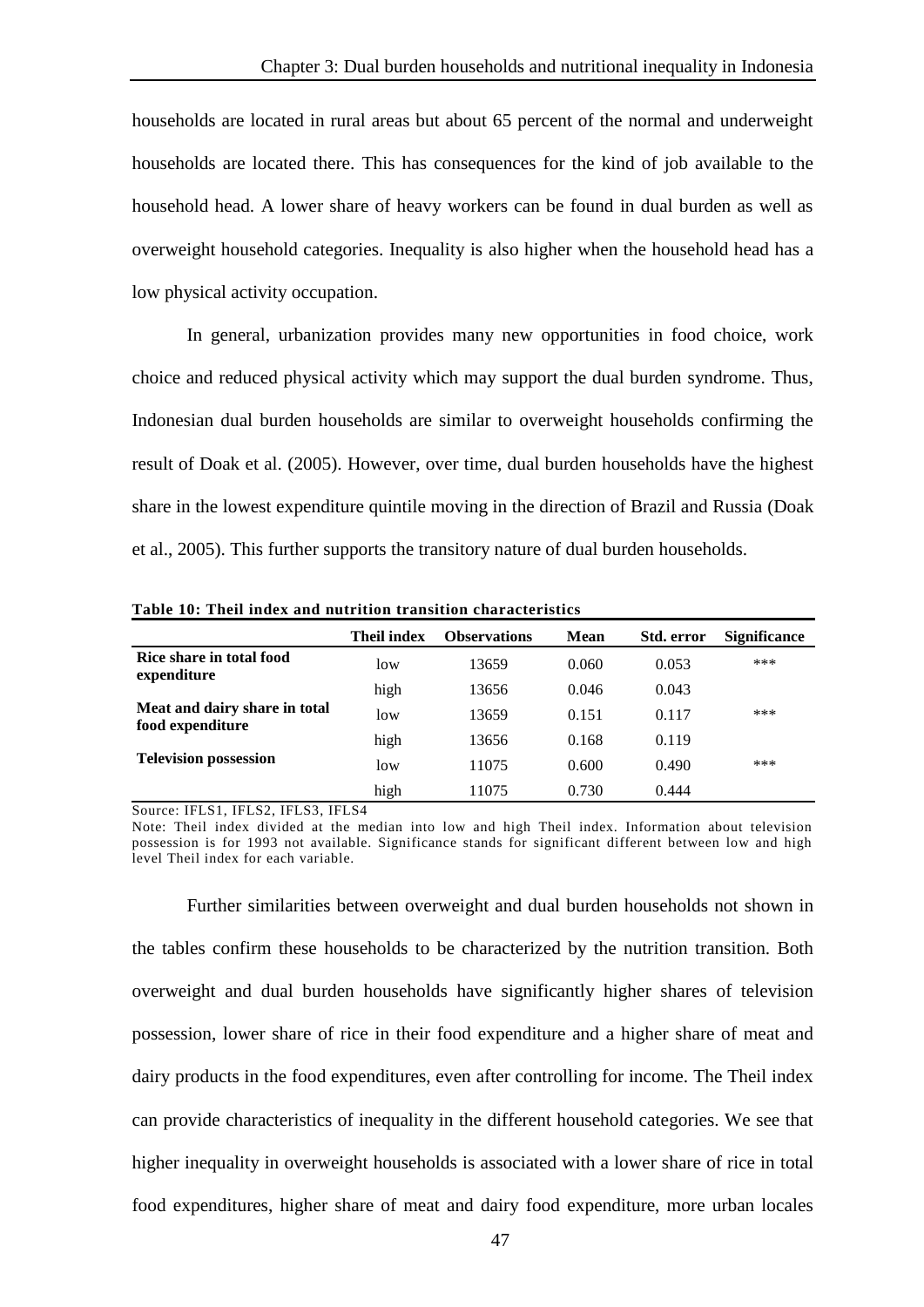and the higher rates of television possession (Table 10). Therefore, characteristics associated with the nutrition transition are also factors for higher intra-household inequality within overweight households.

Characteristics of household composition show that the number of household members, the number of children and the number of working household members is highest in dual burden households. These three characteristics show the high vulnerability for malnutrition. Children are more vulnerable than adults for undernutrition and many working household members create time constraints in caring for children by providing good quality food. In general, large households can create difficulties in ensuring equal distribution.

A female household head or resources in the hands of women often makes a difference. In this survey about 13 percent of all households are headed by females (Appendix 3). Female household heads show lower shares in overweight and dual burden households than men. Excluding 1993, a female household head is significantly and negatively associated with the Theil index (Table 11). Thus, in a household with a female household head, the intra-household inequality is generally lower (not controlling for other factors). The share of female-headed households in overweight households is also lower. From the higher prevalence rates of overweight in women, one would expect the contrary.

|                       | <b>Household head</b> | $-$<br><b>Observations</b> | <b>Mean</b> | Std. error | <b>Significance</b> |  |
|-----------------------|-----------------------|----------------------------|-------------|------------|---------------------|--|
| Dual burden household | male                  | 23844                      | 0.169       | 0.375      | ***                 |  |
|                       | female                | 3474                       | 0.142       | 0.349      |                     |  |
| Overweight household  | male                  | 23844                      | 0.432       | 0.495      | ***                 |  |
|                       | female                | 3474                       | 0.386       | 0.487      |                     |  |
| <b>Theil index</b>    | male                  | 23844                      | 0.0089      | 0.0104     | *                   |  |
|                       | female                | 3474                       | 0.0085      | 0.0103     |                     |  |

**Table 11: Intra-household nutritional inequality and gender of household head**

Source: IFLS1, IFLS2, IFLS3, IFLS4

A straightforward explanation would be a lower income for these households but the income levels appear to be similar to male-headed households. However, male-headed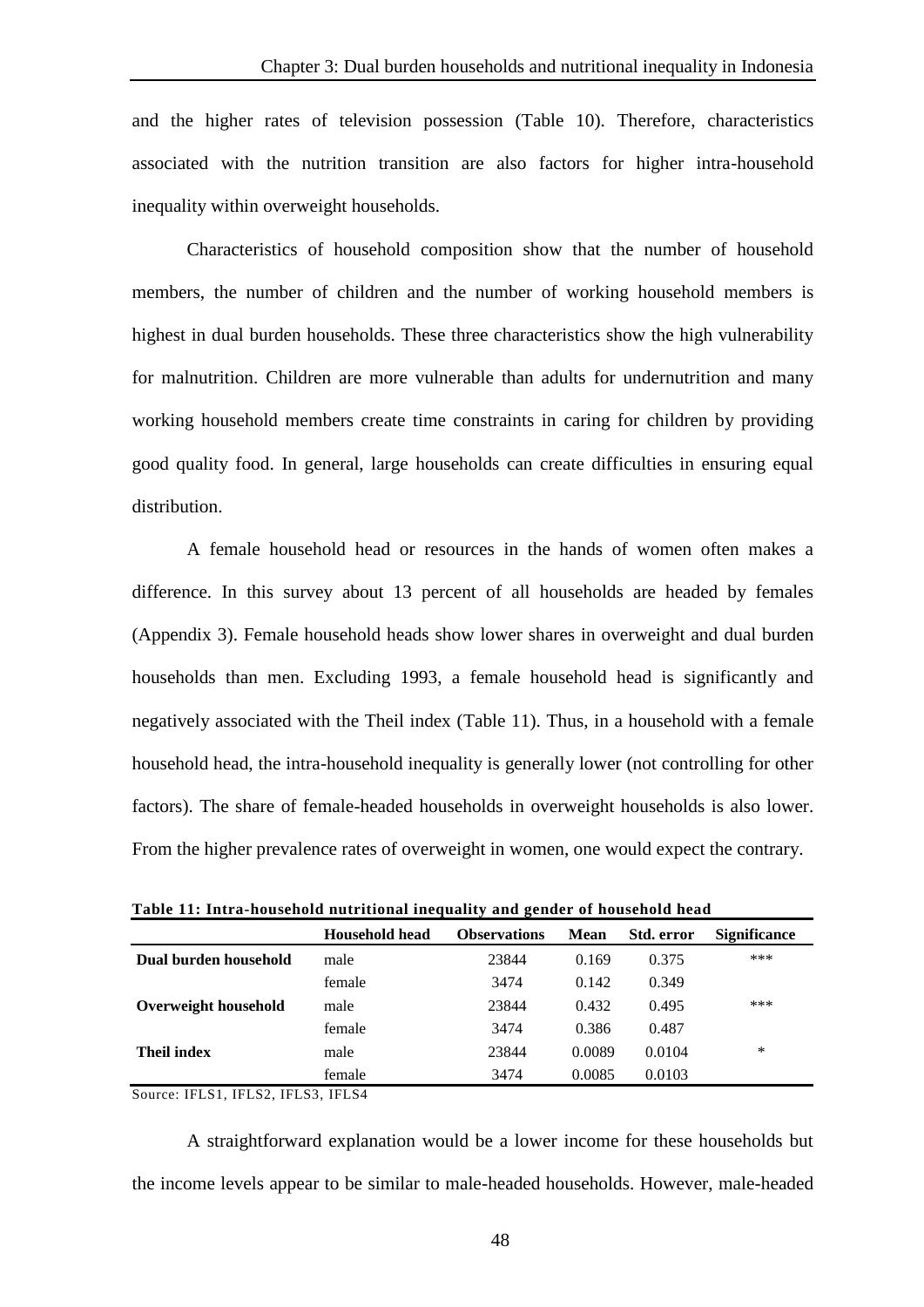households show more of the characteristics associated with the nutrition transition, such as a lower share of television possession and a lower share of rice in the food expenditure when compared to female household heads.

## 3.3.3 REGRESSION ANALYSIS

In our regression analysis, we are able to control for all these variables that may influence inequality as noticed in the descriptive data. The probit regressions show that education of the household head increases the probability of being a dual burden household in comparison to the reference group of normal weight and underweight households (Table 12, column 2). This shows that education is not equal nutrition and health knowledge and that this needs to be addressed separately. The occupational variables are mostly not significant determinants but having physical work does decrease the probability of being in the dual burden category. Higher exercise is associated with a lower probability of overweight, thus probably balancing out the excess calorie input. Female household heads and younger household heads also significantly diminish the probability of being a dual burden household. Expenditures, household size, and the number of working household members all increase the probability of being a dual burden household, while rural location reduces the probability. The time dummies are all positive and increasing over time.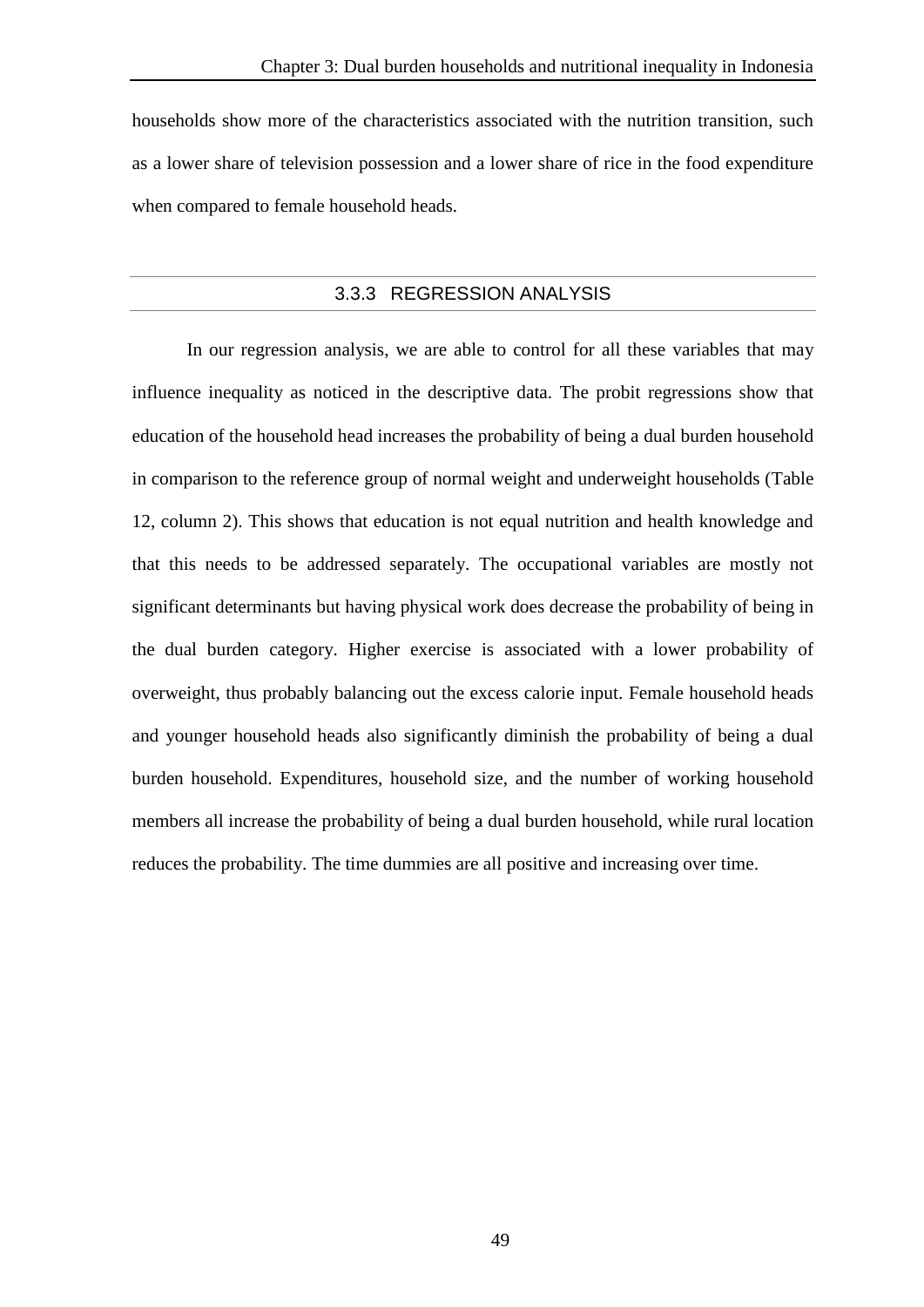|                                      | (1)           |            | (2)<br>Dual burden- |            | (3)                    |             |
|--------------------------------------|---------------|------------|---------------------|------------|------------------------|-------------|
|                                      | Dual burden   |            | normal/underweight  |            | Dual burden-overweight |             |
| <b>Primary school</b>                | 0.00832       | (1.093)    | $0.0366**$          | (2.341)    | $-0.0234$              | $(-1.353)$  |
| <b>Secondary school</b>              | $0.0167*$     | (1.809)    | 0.0848***           | (3.982)    | $-0.0204$              | $(-1.056)$  |
| <b>Tertiary education</b>            | 0.00364       | (0.299)    | $0.155***$          | (3.977)    | $-0.0549**$            | $(-2.551)$  |
| <b>Light work</b>                    | 0.00150       | (0.151)    | 0.00355             | (0.144)    | 0.000899               | (0.0467)    |
| <b>Medium work</b>                   | 0.00232       | (0.225)    | $-0.0275$           | $(-1.162)$ | 0.0246                 | (1.180)     |
| <b>Heavy work</b>                    | $-0.0299$ *** | $(-3.044)$ | $-0.104***$         | $(-4.414)$ | $-0.0159$              | $(-0.767)$  |
| Housekeeping                         | 0.00592       | (0.423)    | $-0.0245$           | $(-0.857)$ | 0.0402                 | (1.332)     |
| Unemployed                           | 0.0284        | (1.494)    | $-0.00735$          | $(-0.212)$ | $0.0995**$             | (2.450)     |
| <b>Retired</b>                       | 0.0221        | (1.472)    | 0.00106             | (0.0338)   | $0.0697**$             | (2.294)     |
| <b>Female household</b>              | $-0.0170**$   | $(-2.438)$ | $-0.0483***$        | $(-3.390)$ | $-0.0213$              | $(-1.336)$  |
| head<br>Age of household             | $0.00164***$  | (6.298)    | $0.00450***$        | (8.105)    | $0.00271***$           | (4.754)     |
| head<br><b>Monthly</b>               | 0.000136      | (0.0396)   | $0.0667***$         | (8.641)    | $-0.0520***$           | $(-7.120)$  |
| expenditure<br><b>Rural location</b> | $-0.0194***$  | $(-3.623)$ | $-0.0971***$        | $(-7.579)$ | 0.00895                | (0.791)     |
| <b>Household size</b>                | $0.0296***$   | (17.06)    | $0.0754***$         | (18.84)    | $0.0436***$            | (12.04)     |
| Mean household                       | $-0.000641**$ | $(-2.090)$ | $-0.00150**$        | $(-2.339)$ | $-5.19e-05$            | $(-0.0765)$ |
| age<br><b>Working</b><br>household   | $0.0178***$   | (6.990)    | $0.0424***$         | (7.378)    | $0.0284***$            | (5.371)     |
| members<br>Number of                 | $-0.000280$   | $(-0.105)$ | 0.00134             | (0.229)    | 0.00310                | (0.543)     |
| children<br><b>Dummy 1997</b>        | $0.0466$ ***  | (6.054)    | $0.109***$          | (6.907)    | $0.0519***$            | (3.541)     |
| Dummy 2000                           | $0.0665***$   | (8.735)    | $0.171***$          | (10.70)    | $0.0592***$            | (4.233)     |
| <b>Dummy 2007</b>                    | 0.0698***     | (9.469)    | $0.246***$          | (14.41)    | $0.0251*$              | (1.885)     |
| <b>Observations</b>                  | 27,318        |            | 15,666              |            | 16,173                 |             |
| Number of groups                     | 11,242        |            | 7,907               |            | 8,231                  |             |

| Table 12: Panel random effects probit estimation for household categories (marginal effects) |
|----------------------------------------------------------------------------------------------|
|----------------------------------------------------------------------------------------------|

Source: IFLS1, IFLS2, IFLS3, IFLS4

Note: Z-statistics in parentheses. \*\*\*, \*\*, and \* means significant at the 1%, 5%, and 10% level, respectively. Province dummies were included in the analysis but are not shown in the table. Expenditure adjusted by Consumer Price Index. Base category for education of household head is "no education". Base category for household head occupation is "sedentary work".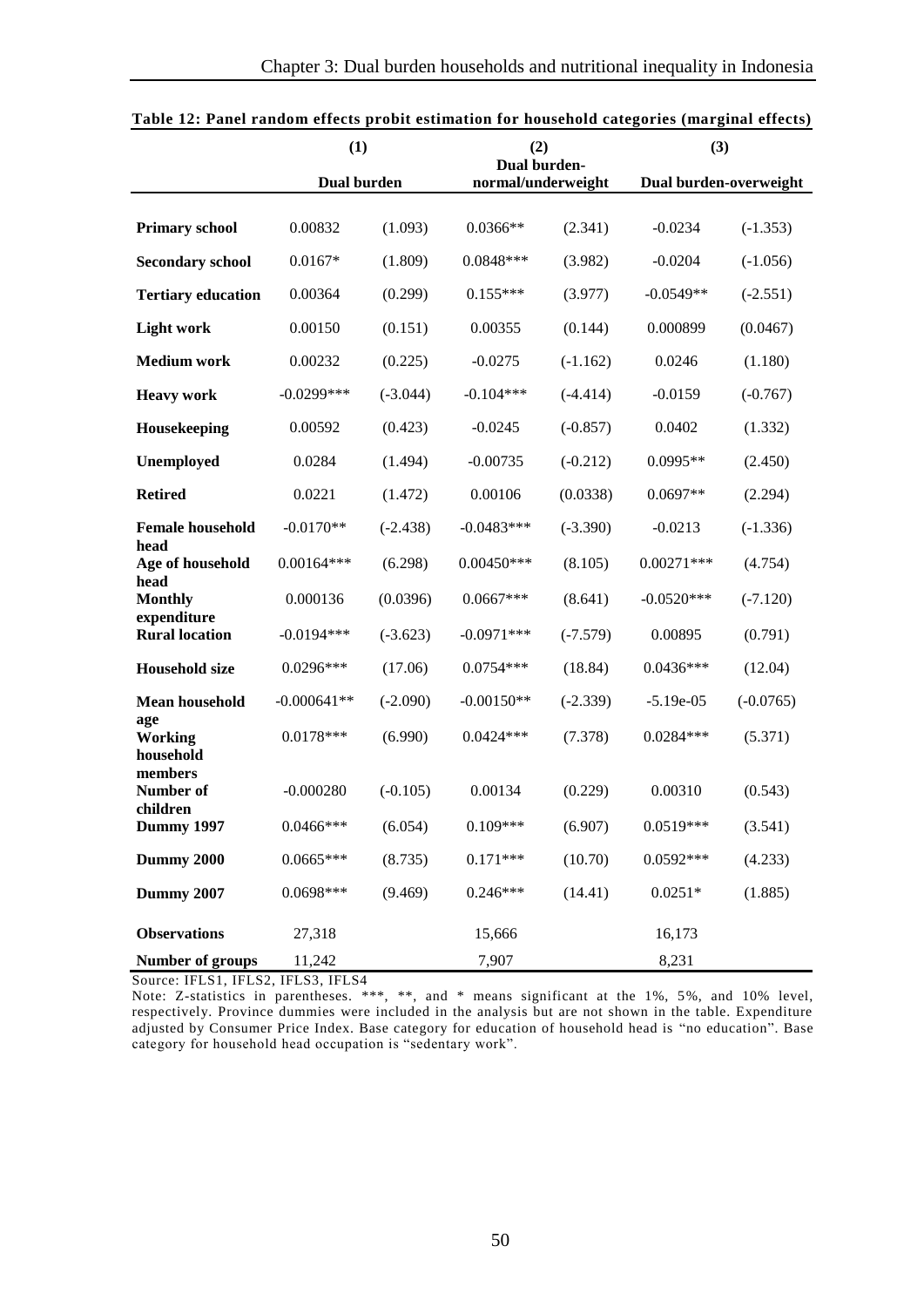|                              | (1)                  |             | (2)                   |            |
|------------------------------|----------------------|-------------|-----------------------|------------|
|                              | <b>Fixed effects</b> |             | <b>Random</b> effects |            |
|                              |                      |             |                       |            |
| <b>Primary school</b>        | $-0.00437$           | $(-0.0895)$ | $0.0902**$            | (2.403)    |
| <b>Secondary school</b>      | 0.0112               | (0.170)     | $0.141***$            | (3.297)    |
| <b>Tertiary education</b>    | $-0.134$             | $(-1.361)$  | $0.172***$            | (3.082)    |
| <b>Light work</b>            | 0.0296               | (0.509)     | $-0.0514$             | $(-1.240)$ |
| <b>Medium</b> work           | $-0.0407$            | $(-0.675)$  | $-0.119***$           | $(-2.777)$ |
| <b>Heavy work</b>            | 0.0117               | (0.189)     | $-0.216***$           | $(-4.857)$ |
| Housekeeping                 | 0.0184               | (0.245)     | $-0.0866$             | $(-1.432)$ |
| Unemployed                   | $-0.0861$            | $(-0.974)$  | $-0.166**$            | $(-2.239)$ |
| <b>Retired</b>               | 0.0656               | (0.880)     | $-0.0958$             | $(-1.576)$ |
| <b>Female household head</b> | $-0.292***$          | $(-5.935)$  | $-0.194***$           | $(-5.021)$ |
| Age of household head        | $0.0155***$          | (9.219)     | $0.0216***$           | (16.27)    |
| <b>Monthly expenditure</b>   | 0.0123               | (0.592)     | $0.0742***$           | (4.627)    |
| <b>Rural location</b>        | $-0.0836$            | $(-1.533)$  | $-0.169***$           | $(-6.774)$ |
| <b>Household size</b>        | $0.139***$           | (13.40)     | $0.142***$            | (17.39)    |
| Mean household age           | $-0.0327***$         | $(-18.74)$  | $-0.0290***$          | $(-17.66)$ |
| Working hh members (no.)     | 0.00409              | (0.293)     | $0.0236**$            | (2.160)    |
| Number of children           | $0.0455***$          | (3.070)     | $0.0667***$           | (5.661)    |
| <b>Dummy 1997</b>            | $0.293***$           | (10.66)     | $0.245***$            | (9.529)    |
| <b>Dummy 2000</b>            | $0.405***$           | (14.47)     | $0.324***$            | (12.31)    |
| <b>Dummy 2007</b>            | $0.651***$           | (19.86)     | $0.464***$            | (16.36)    |
| <b>Constant</b>              | $-6.578***$          | $(-19.66)$  | $-7.326***$           | $(-33.95)$ |
|                              |                      |             |                       |            |
| <b>Observations</b>          | 27,318               |             | 27,318                |            |
| <b>R-squared</b>             | 0.110                |             | 0.125                 |            |
| <b>Number of households</b>  | 11,242               |             | 11,242                |            |

#### **Table 13: Panel regressions with Theil index**

Source: IFLS1, IFLS2, IFLS3, IFLS4

Note: \*\*\*,\*\* , and \* means significant at the 1%, 5%, and 10% level, respectively. Province dummies were included in the analysis but are for space reasons here omitted. Expenditure adjusted by Consumer Price Index. Base category for education of household head is "no education". Base category for occupation of the household head is "sedentary work".

In column 3 of Table 12, the comparison group is overweight households. Here we have less significant effects and for education and expenditures the relationship changes. The probability of being a dual burden household decreases with high income and increased education. Female household heads, rural locations and mean household age are no longer significant.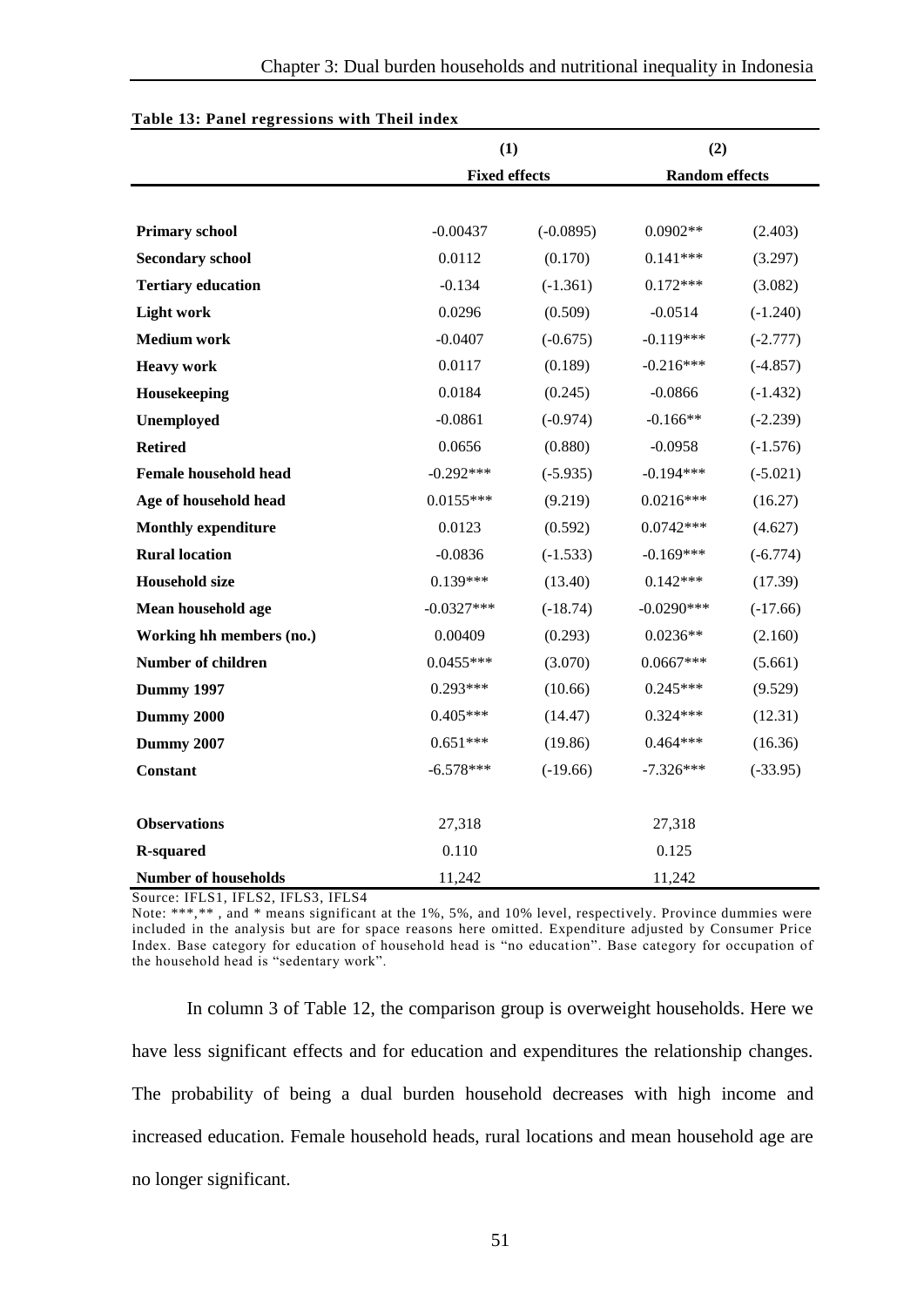The Theil index regressions focus on the intra-household nutritional inequality independent of the categorization of the household (Table 13). Higher education of the household head is associated with higher inequality levels within the household. Thus, higher education of the household is no proxy for possible health knowledge. But health knowledge can be important since children (especially the youngest) are in need of certain micronutrients (Block, 2007; Rivera et al., 2003). If household heads and caregivers do not know about these special needs, they can create health inequalities in the household through purchasing decisions. For example, when food low in micronutrients is provided, this can lead to malnutrition and impact intra-household inequality. Both children and adults need micronutrients, with adults that are overweight often being micronutrientdeficient, showing that calorie input is not a sufficient measure of nutrition (Asfaw, 2007b). Even though health indicators are probably important to be considered (Lee et al., 2010) when trying to include medical measures like water origin or medical expenditures, these did not increase the model fit and were thus left out.

A female household head is significantly and negatively associated with less nutritional inequality in the Theil regressions, independent of weight categories of the household members. Thus, the idea that women often allocate resources to basic needs and to children thus having a positive effect on family health is confirmed in our study (e.g. Rogers, 1996; Thomas, 1990).

Expenditures are only positively correlated with intra-household inequality in the random effects regression (Table 13). Urban location is again associated with a higher intra-household nutritional inequality. In addition, the age of the household head, the household size and the number of children are in all three specifications positively and significantly correlated with the Theil index. Some of the time-invariant variables are not significant in the fixed effect equation e.g., education, some of the occupation variables, expenditures, rural location and the number of working household members. The education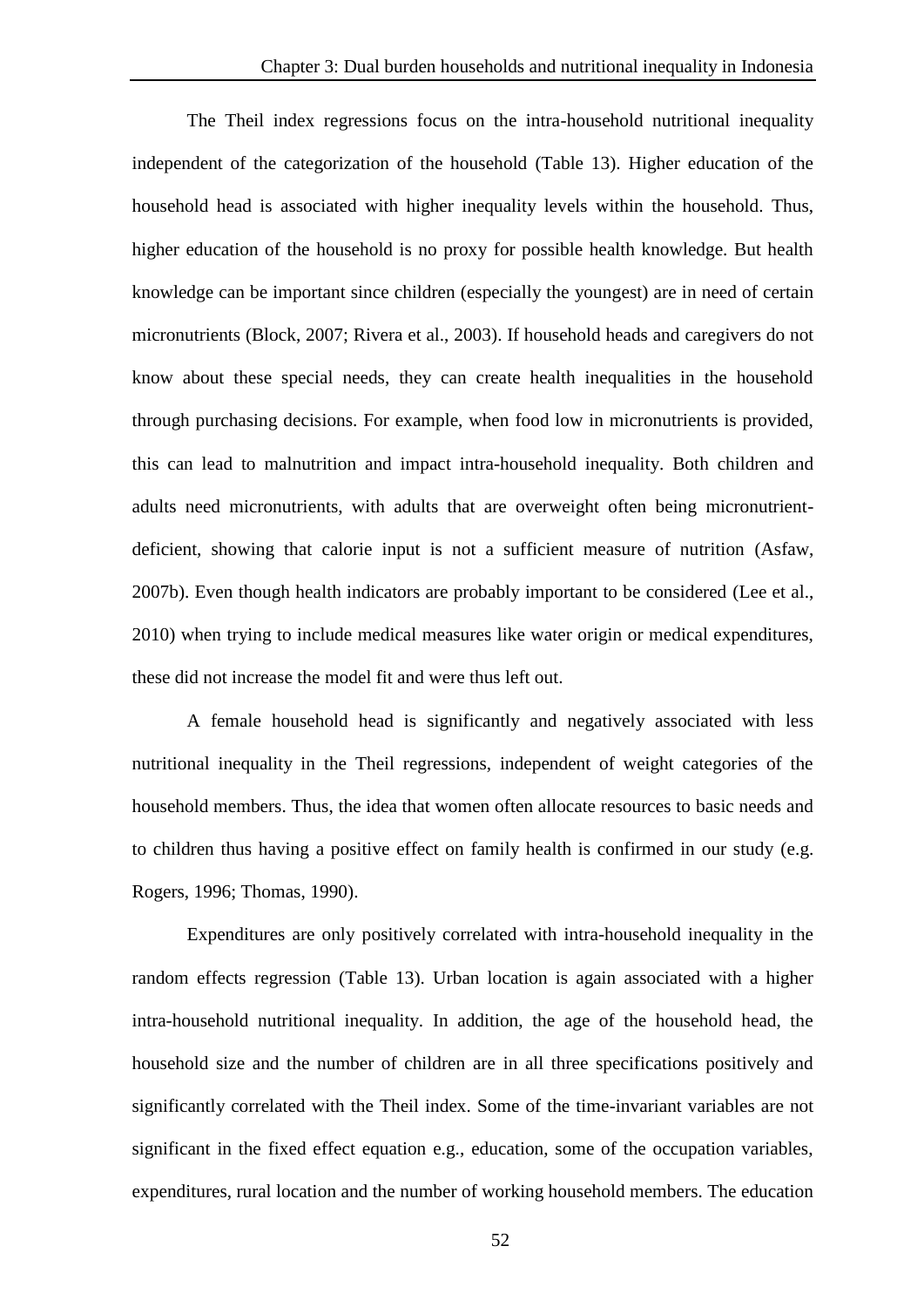and occupation variables in the random effects regressions have the same sign as in the probit regressions in the comparison with normal/underweight households.

Generally, we see in the Theil regressions that nutritional inequality will increase further over time since factors such as higher education, higher expenditures, less physical activity, higher age and urban life are positively associated with the Theil index and all these factors are expected to increase further with development and urbanization. This is supported by the time dummies showing an increase in inequality over time.

## 3.3.4 LIMITATIONS

The limitations of our study, and of studies such as this, mainly concern the measurements. A main limitation of the categorization measure is that we are arbitrarily selecting households into categories when there is one overweight member. The number of overweight individuals in the household is not considered. The same is true also for underweight individuals. The number of members with a certain weight status in a category does not count. Therefore, groups are still very heterogeneous within the categories. We tried to cover this limitation by introducing a new measure in this field of research. The Theil index of nutritional inequality showed many similarities to the results found with the categorization but provides a more exact measurement at the household level. Moreover, it gives the opportunity to analyze more in depth the higher inequality levels also for overweight households which share many characteristics with the dual burden households.

Child measurements below the age of five can still be criticized and different measurements have certain drawbacks (de Haen et al., 2011). For example, it is questionable how growth standards with several ethnicities included in the reference group account for different populations since an average of these does not necessarily represent an optimal growth curve of a certain population (de Haen et al., 2011). Until now,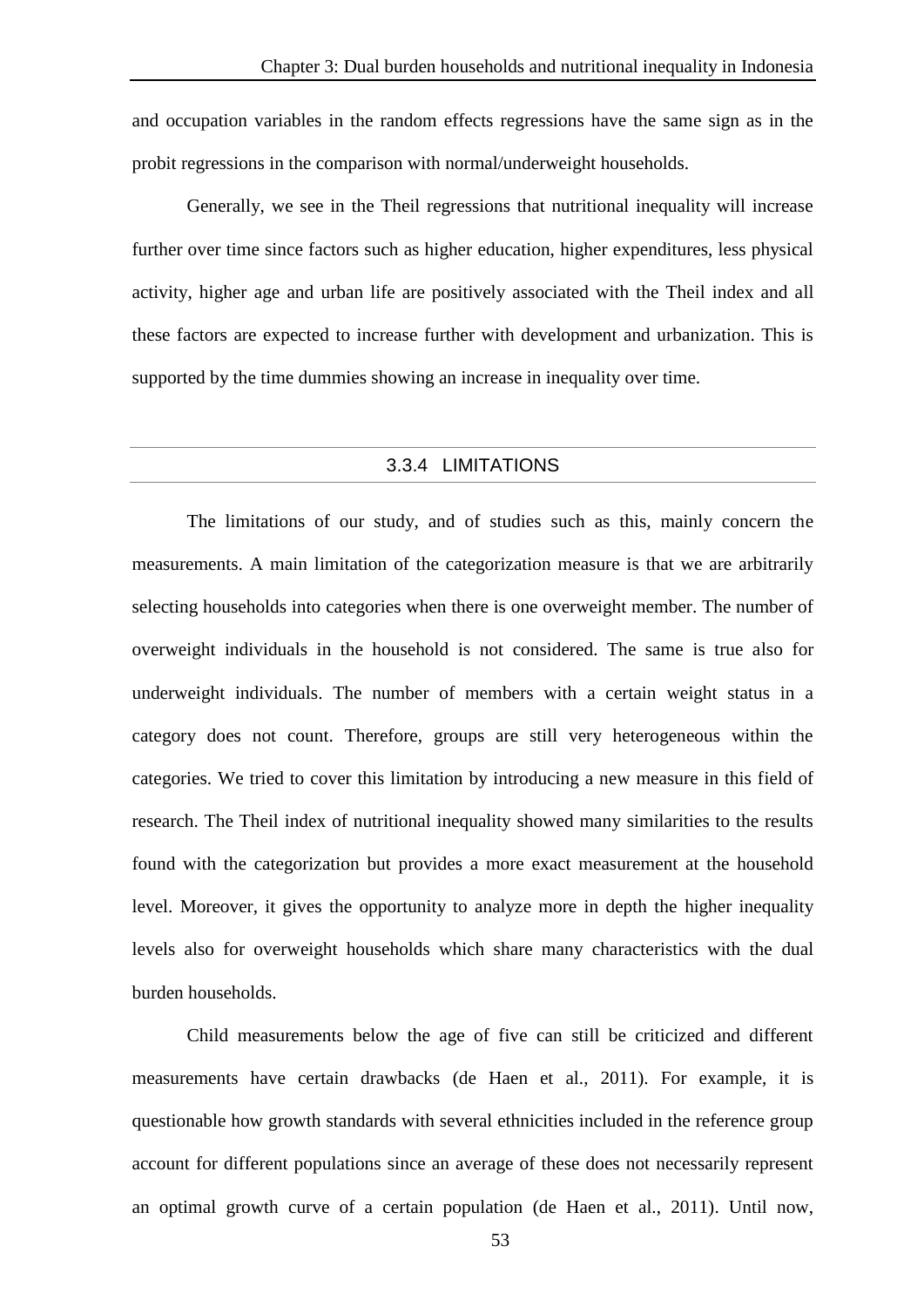differences in optimal growth curves between different ethnic groups until the age of 5 is assumed insignificant (de Onis, 2006). Child measurements that are specifically-targeted to particular populations would be an important improvement for research.

## 3.4 CONCLUSION

Our research incorporates for the first time panel data in this type of analysis and applies a newly introduced measure of intra-household inequality. Dual burden households continue to be a concern in Indonesia. Around 20 percent of all households have overweight and underweight members. Children comprise much of the underweight members and female adults the overweight. Even poorer households are increasingly affected by this problem. Even more concerning may be that trends over time show that dual burden households are households in transition that develop to mainly overweight households in the future. Occasionally, households again face the problem of underweight in later periods, documenting the high vulnerability of households in Indonesia.

Since the classification of the households is very rough, we included a new measure for this type of research. The intra-household nutritional Theil index is a continuous measure that better describes nutritional inequality since it is an exact measurement of differences in nutritional outcome at the household level. The Theil index shows significant increases over time in contrast to the share of dual burden households which remains constant from 1997 onwards. With this measure, we found that intra-household inequality is also increasing over time in overweight households. This is in contrast to a simple categorization measure and provides new insights.

The association between intra-household nutritional inequality and household expenditures changes over time and shows similar trends observed for obesity. Rather than being more a problem of the rich only, with time, it becomes more and more of a problem for the poorer strata. In addition, households with high inequality measurements by the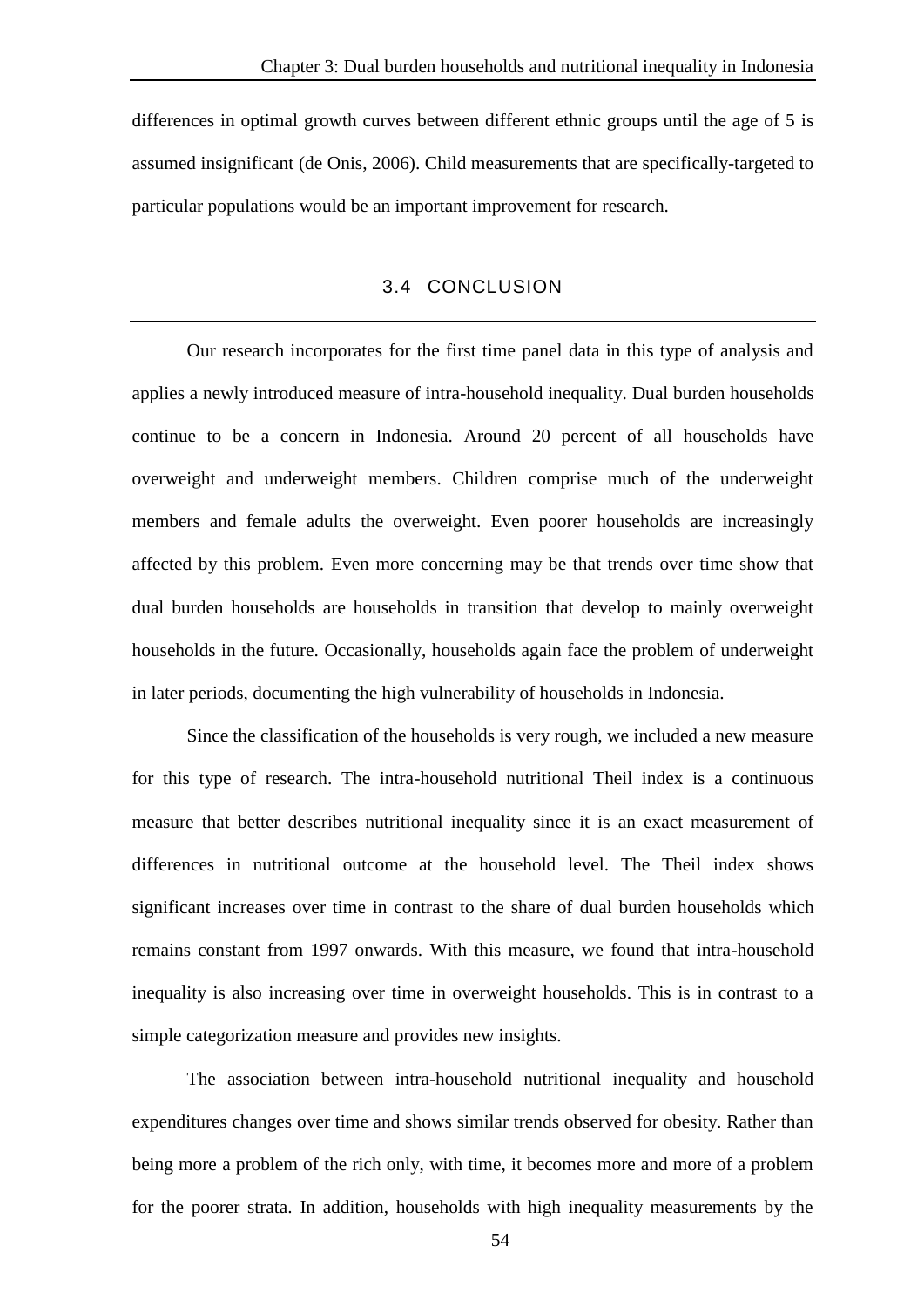categorization as well as with the Theil index tend to be more urban, have lower shares of occupations in heavy work, higher consumption in meat and dairy products, with lower consumption of rice, as well as higher rates of television possession. Dual burden households are those changing their behavior in the way generally associated with the nutrition transition.

Inequality is also expected to increase in Indonesia and this is supported by what we see with the time trend in our data. Many factors like urbanization, expenditures and education positively associated with the Theil index in regressions will increase in the future. Female decision-making supports a more equal distribution and/or better adaption to personal needs, lowering inequality. Their focus on children is especially valuable since children's nutritional status is not determined primarily by the food quantity but also food composition and healthcare.

The results of our study document the complex challenge governments in developing countries are facing. Targeting households is very difficult if the nutritional discrepancy is high within a household. Increasing nutritional quality will help to more equalize the distribution of nutritional outcomes at a household level. Policymakers need to be aware of all of the different kinds of nutritional outcomes that exist in the country. Onesided actions that address only underweight by increasing available calories might not be a good way of solving some of the problems this research has documented. Long-term strategies will be needed that can promote the consumption of healthy food with all the critical micronutrients that support development and healthy growth of children. The connection of intra-household inequality and changing lifestyles but also the upcoming obesity epidemic requires adapted policy action to emphasize the healthy ingredients in traditional food.

In terms of policy actions, this may mean that food interventions targeted to children such as school meals, will need to consider the quality of the diet in addition to the

55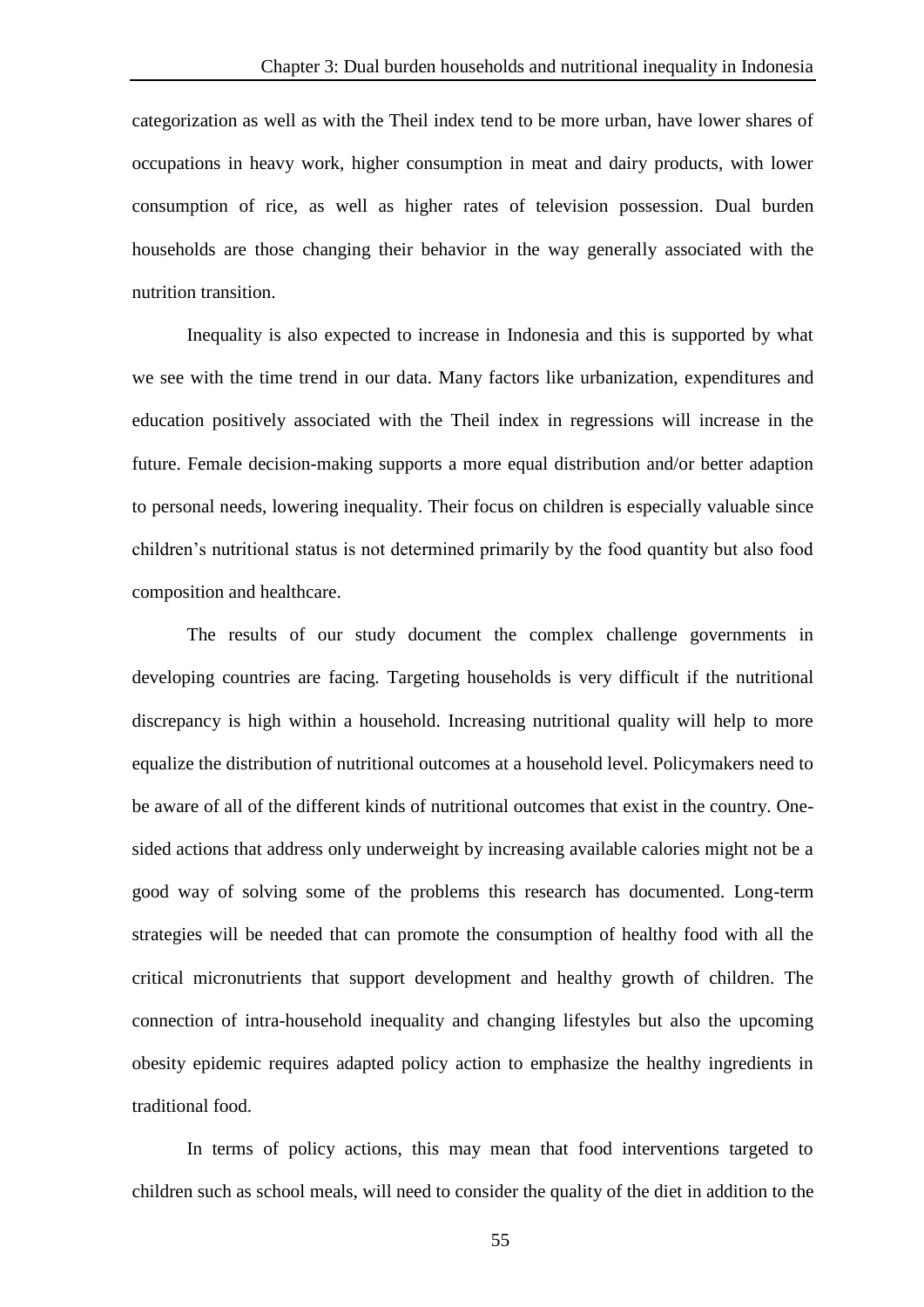caloric input. Fortification is one cheap way of reducing many micronutrient deficiencies when there are severe shortages across the population. For adults, especially those of middle-age and females, it is important to raise awareness for the problem of overweight. Furthermore, nutritional quality in general can be improved by increasing the health and nutrition knowledge of mothers or other primary caregivers who are responsible for purchasing and distributing food in the household. Since women often can be shown to have an equalizing effect on the nutritional outcomes within the household, their empowerment in household decisions should be further supported. In addition to addressing these societal burdens from the perspective of nutrition and food, the healthcare and sanitation system is important especially in Indonesia where healthcare quality is poor and individuals have to pay privately for healthcare. An improvement of this system could further reduce the nutritional inequalities currently documented.

In summary, the most important lesson to be taken from this analysis is that policies targeting the problem of underweight need to take into account the current and future problem of overweight. Similarly, strategies targeting overweight should keep in mind that underweight still exists. For this reason, policy interventions need to be well-organized to avoid counter-balancing goals to decrease nutritional inequality within not only the country, but also the household.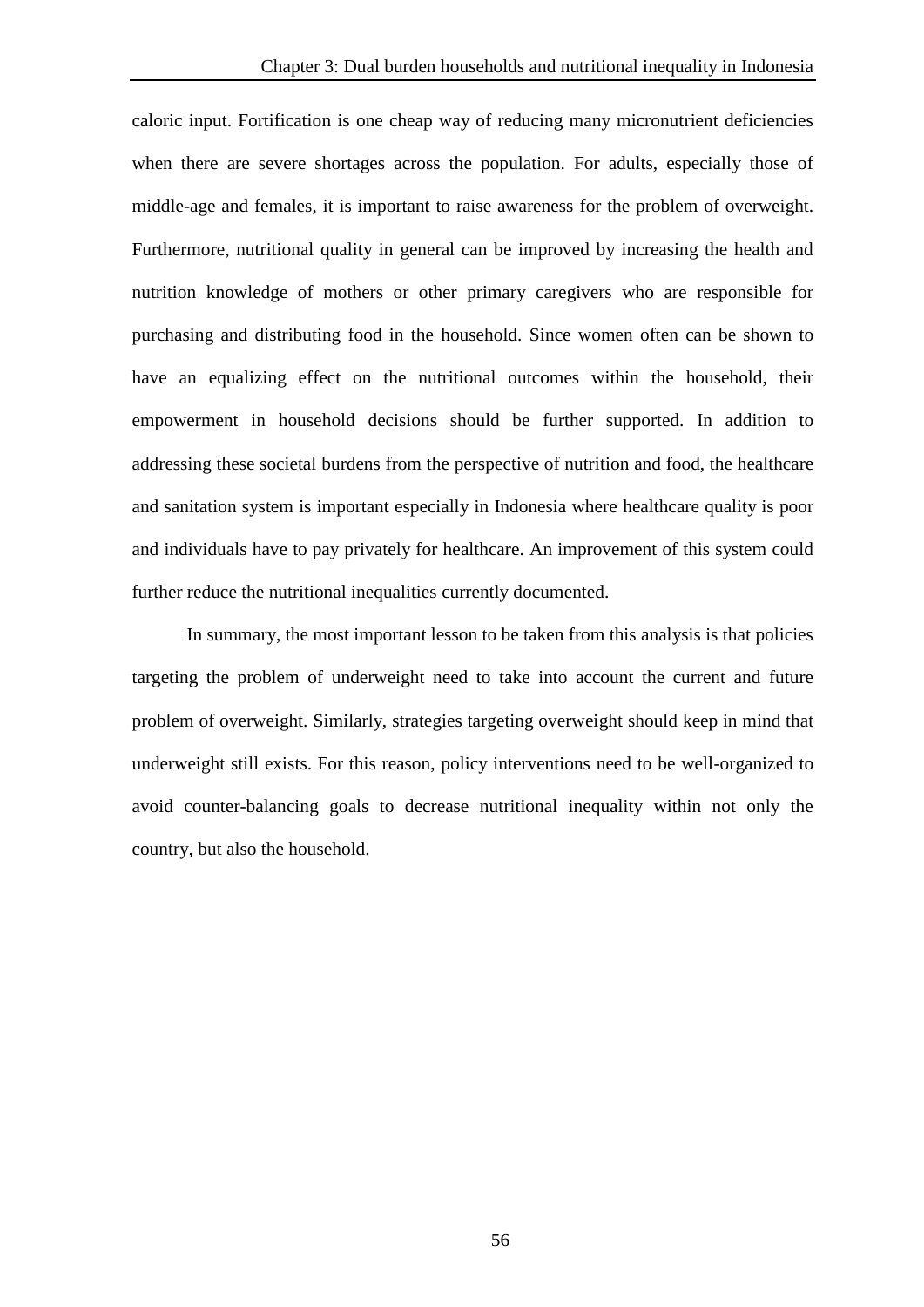# 4 CONCLUSION

## 4.1 SYNOPSIS

Nutrition and other lifestyle patterns in developing countries are undergoing profound changes, as these countries strive to reduce poverty and increase living standards. Rising incomes, urbanization, globalization and technology innovation are the main factors contributing to this change. The nutrition transition brings with it changes in food consumption, with meat and dairy products increasingly included in the daily diet. Individuals are eating more sugar and fat that is often hidden in processed foods from the supermarket and food eaten away from home. Overweight and obesity are increasingly a problem and presenting an additional challenge to the still prevalent underweight problem. Countries are facing both communicable diseases and non-communicable diseases as consequences from malnutrition. These are responsible for high losses through increased health costs and decreased productivity.

These developments have been apparent for some time in Latin America, North Africa and the Middle East. Recently, parts of Africa and Asia are becoming affected by these changes as well. In Asia (especially China but also Thailand and Malaysia) the rapid spread of these developments can be witnessed. Even though "hunger" was a much greater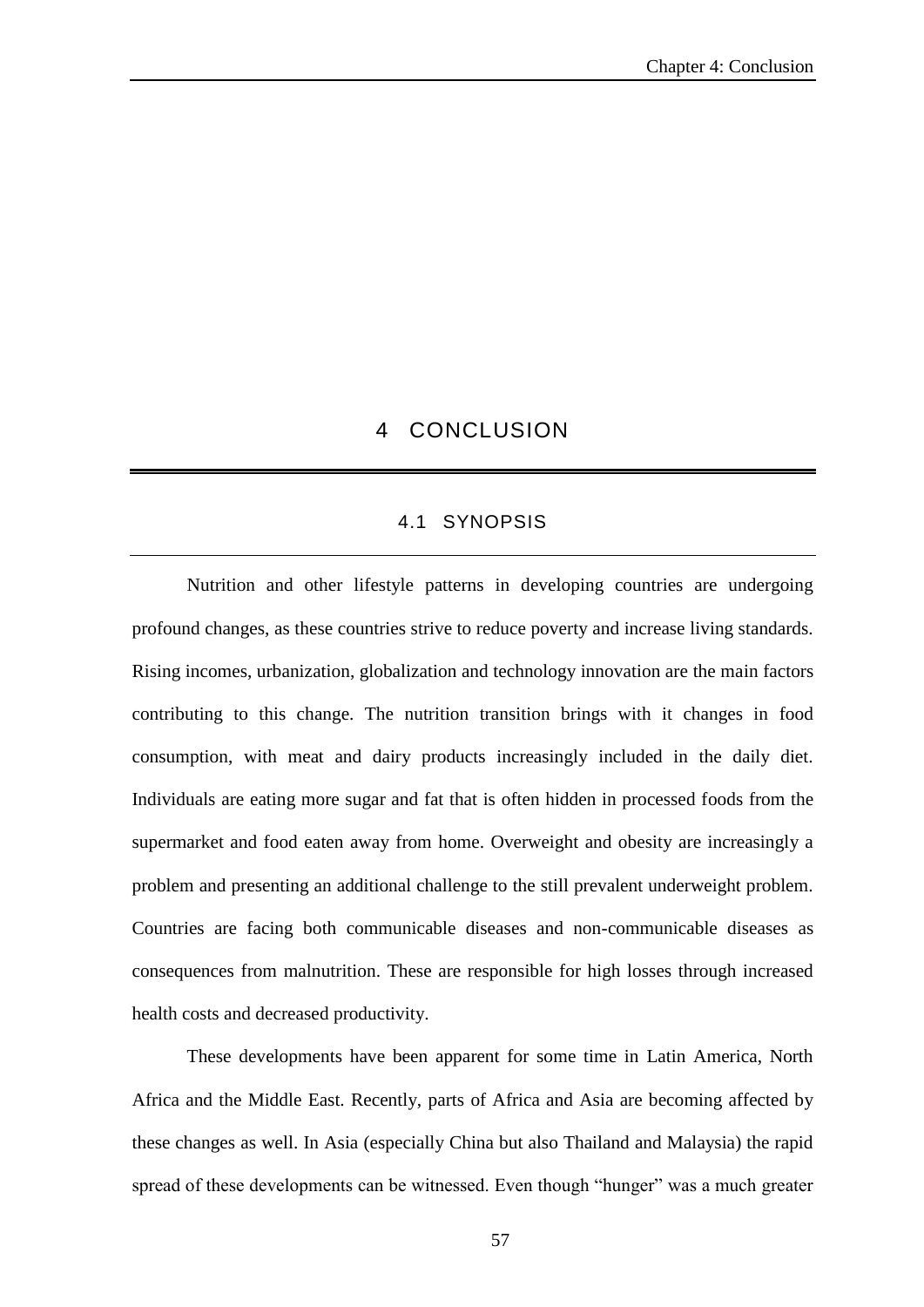problem in Indonesia in the past, recent evidence suggests that the nutritional transition is taking place. Incomes are rising, urbanization is increasing and supermarkets and television are becoming more common.

In this study we investigated nutritional development over time in Indonesia. We find that obesity and overweight in Asia should be measured with ethnicity-specific measurements so that the risk of morbidity and mortality is correctly assessed. A large part of the population was found to already be overweight and obese. All expenditure quintiles and even the rural area are affected, but women especially. The physical activity of the occupation, expenditures, and proxies for household chores and television are positively associated with the BMI. Rural locations are negatively associated with the BMI even when controlling for all other influences.

In order to analyze nutritional inequality at the household level, we used two measures. The household categorization was accompanied by a new measure in this field of research: the intra-household Theil index of nutrition. Dual burden households compromise a significant share of households in Indonesia. Children are mostly those underweight, while adults (especially women in middle age) are those overweight. Even though the share of dual burden households stays stable over time, the households fluctuate from this category into others, in particular overweight households. The transitional notion is further compounded since characteristics of the nutrition transition such as higher meat and dairy consumption relative to grains and the possession of a television can be found in dual burden households. These seem to be the households that are within the nutrition transition process.

The Theil index gives further insight because it more precisely measures intrahousehold inequality and can thus also measure intra-household inequality across the categories calculated before. Here we see that apart from the dual burden category, intrahousehold inequality is also high in overweight households. Further, we find many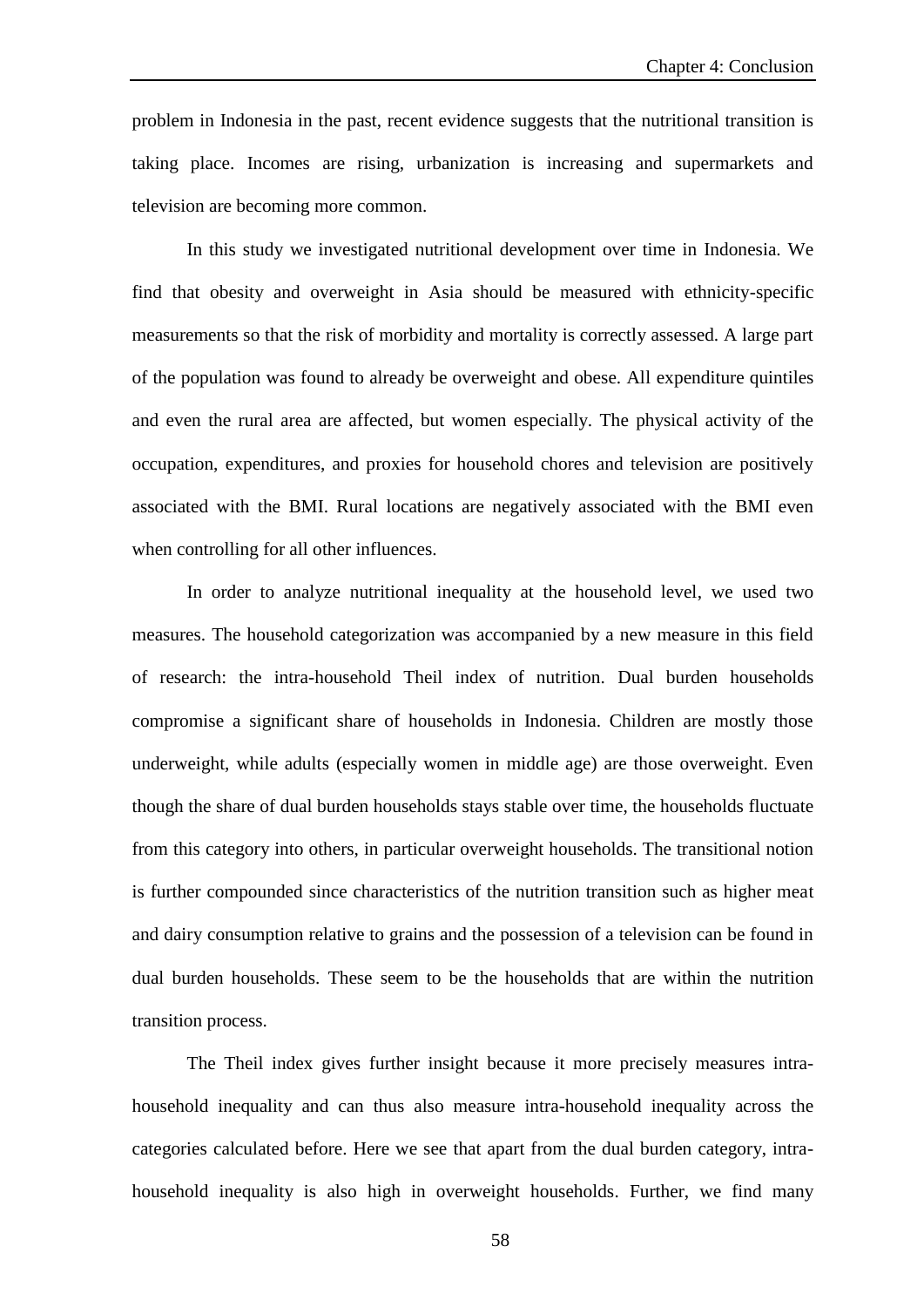indications that inequality will increase in the near future. The Theil index in contrast to the dual burden categorization shows a gradual increase over time, especially as all covariates positively associated with the Theil index (income, urbanization and education) are expected to increase over time.

Summarizing our findings, due to the nutrition transition, some nutrition problems are vanishing but others are newly emerging. We generally observe a reduction in undernutrition but an increase in overweight. We find that access and availability of food are not the only nutritional concern anymore. Our second study in particular, showed that undernutrition and overnutrition exist at the same time and even in the same households. The food is available but the intra-household food allocation misses the needs of children too often. These findings point to the fact that with increasing incomes and higher food availability malnutrition is still a big issue. Incentives to change food consumption and to have a more comfortable life are high. Therefore, it will be important to include nutritional and healthy lifestyle information along with efforts to guarantee the individual's access to food. The provisions of nutritional education, healthcare facilities, sanitation systems or disease prevention seem crucial.

### 4.2 POLICY IMPLICATIONS

Overall our study shows that there are nutritional changes in developing countries that challenge policymakers in many different ways. Overweight and obesity are becoming a serious issue for countries undergoing the nutrition transition. These changes occur across all population groups even rural and lower income strata are affected.

Furthermore, while general intra-household inequality of nutrition is increasing and supposed to further increase, our study shows that there is an even greater policy challenge with intra-household inequality. Overweight and underweight members are often found in the same household. Many factors increase the inequality like expenditures, education and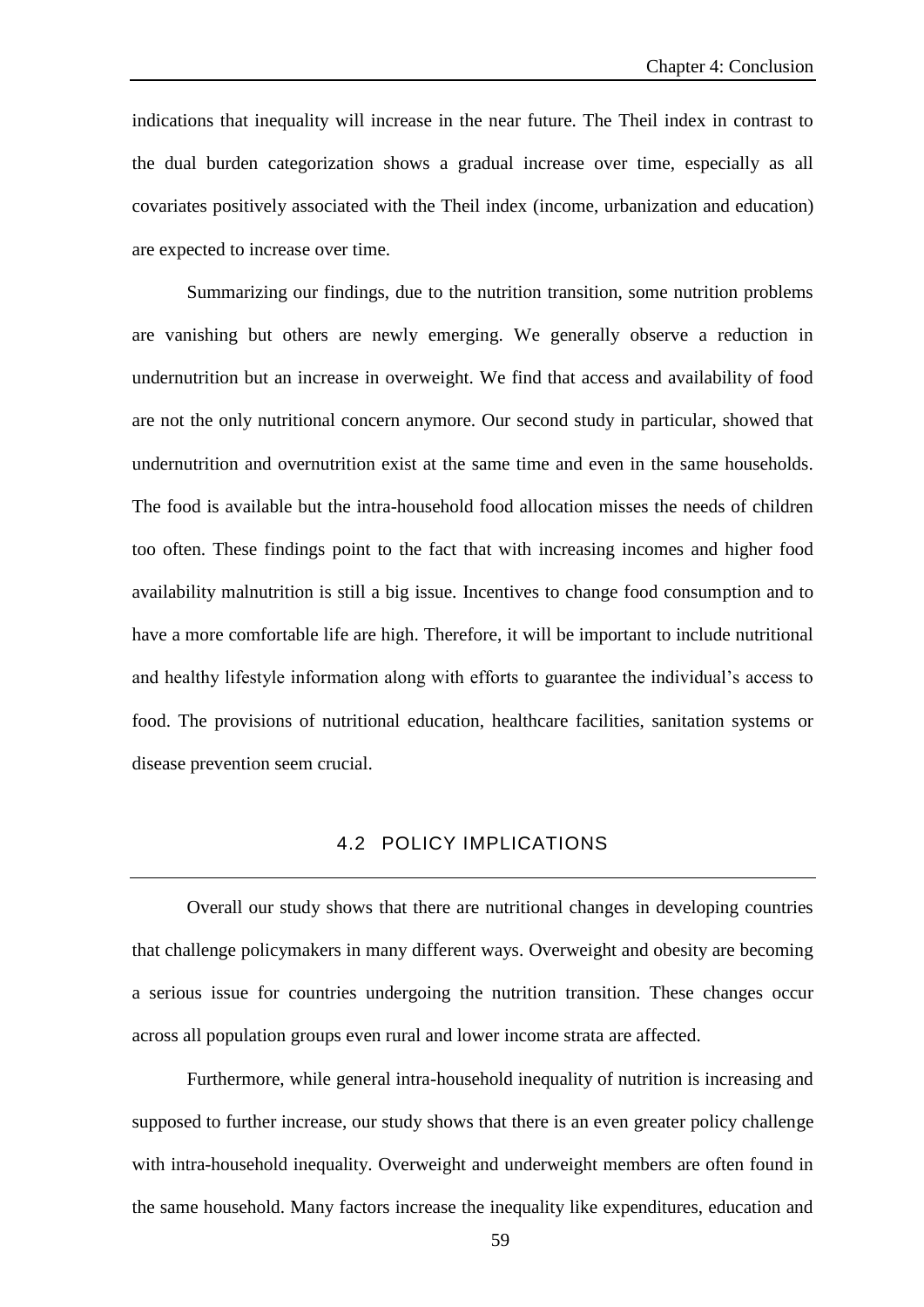occupation while female household heads can have a negative impact on this inequality. This shows that the rules of distribution and purchase are heavily influenced by the household head.

Nutrition in developing countries has become a more complex policy challenge over the last years. While further economic growth and poverty reduction are important pathways to reduce malnutrition, special nutrition policies are needed to really fight against it sustainably. Knowledge on nutrition does not trickle down and income does not lead automatically to a well-nourished population. Calorie intake may increase but this will not address all malnutrition issues.

The obesity epidemic has arrived in Indonesia. As can be seen in developed countries, efforts to address this are especially difficult and in developing countries with less financial resources it will be harder. The obesity problem needs to be tackled by increasing awareness in the population for such a problem and challenging the social norms that higher weight is equal to higher social status. This could be addressed in general by campaigns that increase health and nutritional knowledge, emphasizing the use of products like vegetables and fruits. Also the general promotion of indigenous food as opposed to modern and processed supermarket food is important.

With respect to intra-household inequality of nutrition, policies urgently need to consider underweight, overweight, and nutrition simultaneously. Counter-effective strategies should be avoided as only increasing caloric input will not address all of the issues. First, families and individuals need to be aware that overweight is not good for health. In addition, families need to know that mild (non-visible) malnutrition is also influencing mortality, morbidity and cognitive abilities and that especially for children micronutrients are important for their healthy development. Often, these micronutrient deficiencies are not easily detected and nutrition services can assist in diagnosis. Focus on very young children is very important since they often have future impairments that are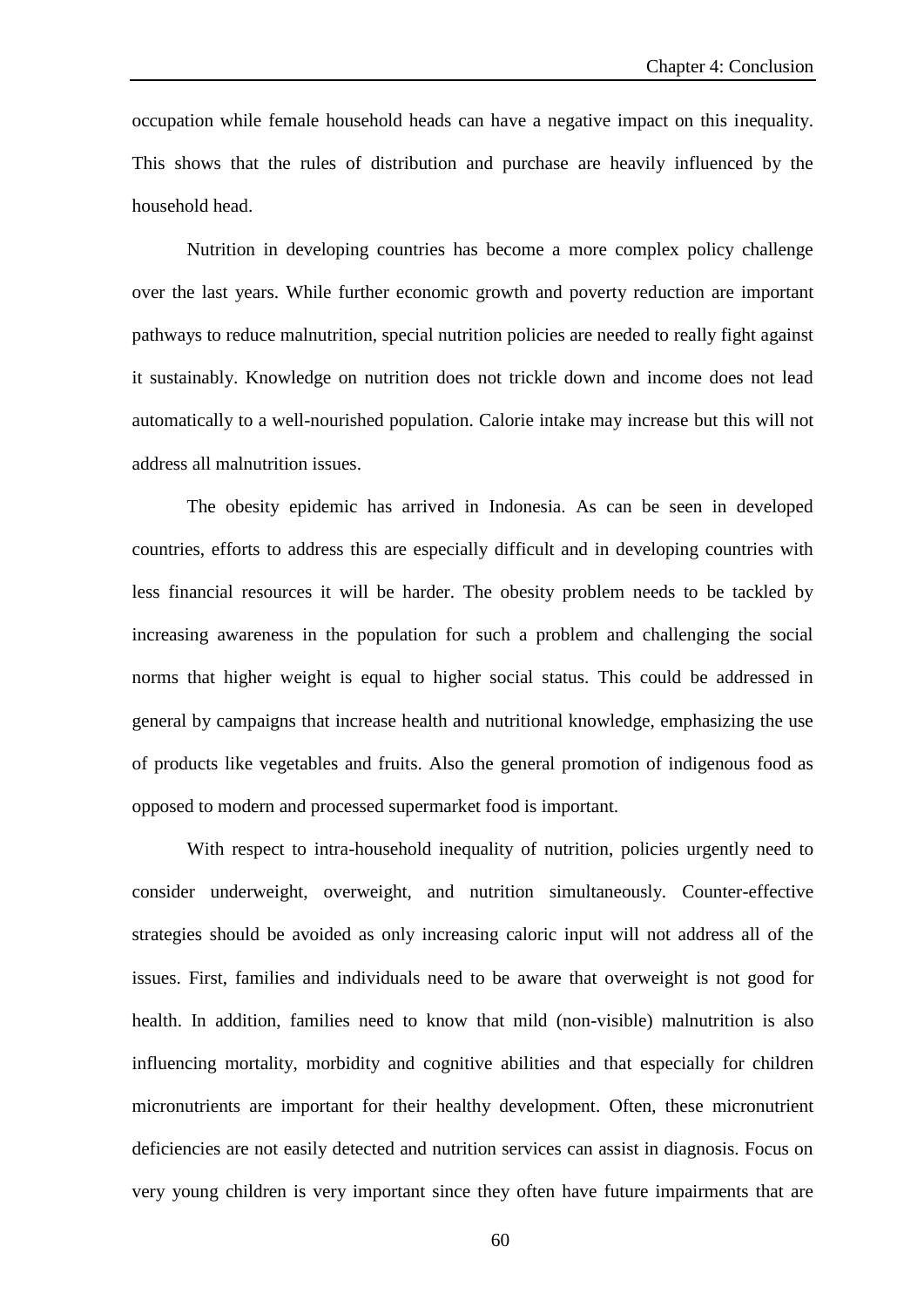irreversible. For this, mothers need to be the focus since their nutritional status in pregnancy, but also in early child years, heavily influence the child's weight. Women need to be empowered since our study shows that they focus more on basic needs and their children when expenditure and food is provided through their hands.

In Indonesia the government needs to increase expenditures for nutrition and health policies. Many policies are inefficient and an expansion of the healthcare system and increasing its quality is necessary. The capacity of the government to cooperate but also regulate the private sector is important since the food-supplying sector has a major role in offering healthful (e.g. fortified food) but also counter-productive food (e.g. with high fat and sugar content or fast food).

In the end all the investments in health or nutrition will pay out since the population will be more productive because of higher cognitive abilities, less sickness and a higher quality of life. The returns to invest in nutrition are relatively high in comparison with other policy actions.

#### 4.3 FURTHER RESEARCH

Research in this area is confronted with several problems. First, anthropometrics and especially classifications of nutritional status are problematic. In general, there are valid concerns about population-specific optimal growth curves for children and optimal weight ranges for adults. For adults there is the option of using different cut-off values discovered through research but no strict policy exists to guide their use for particular countries. Even between Asian countries there are huge differences in optimal weight ranges. We believe that the international cut-offs should not be used in the Indonesian case since comparability with the Caucasian population is not given. For children, it becomes even more difficult. Further studies on optimal growth studies for specific populations are a future task that would increase the reliability of research results.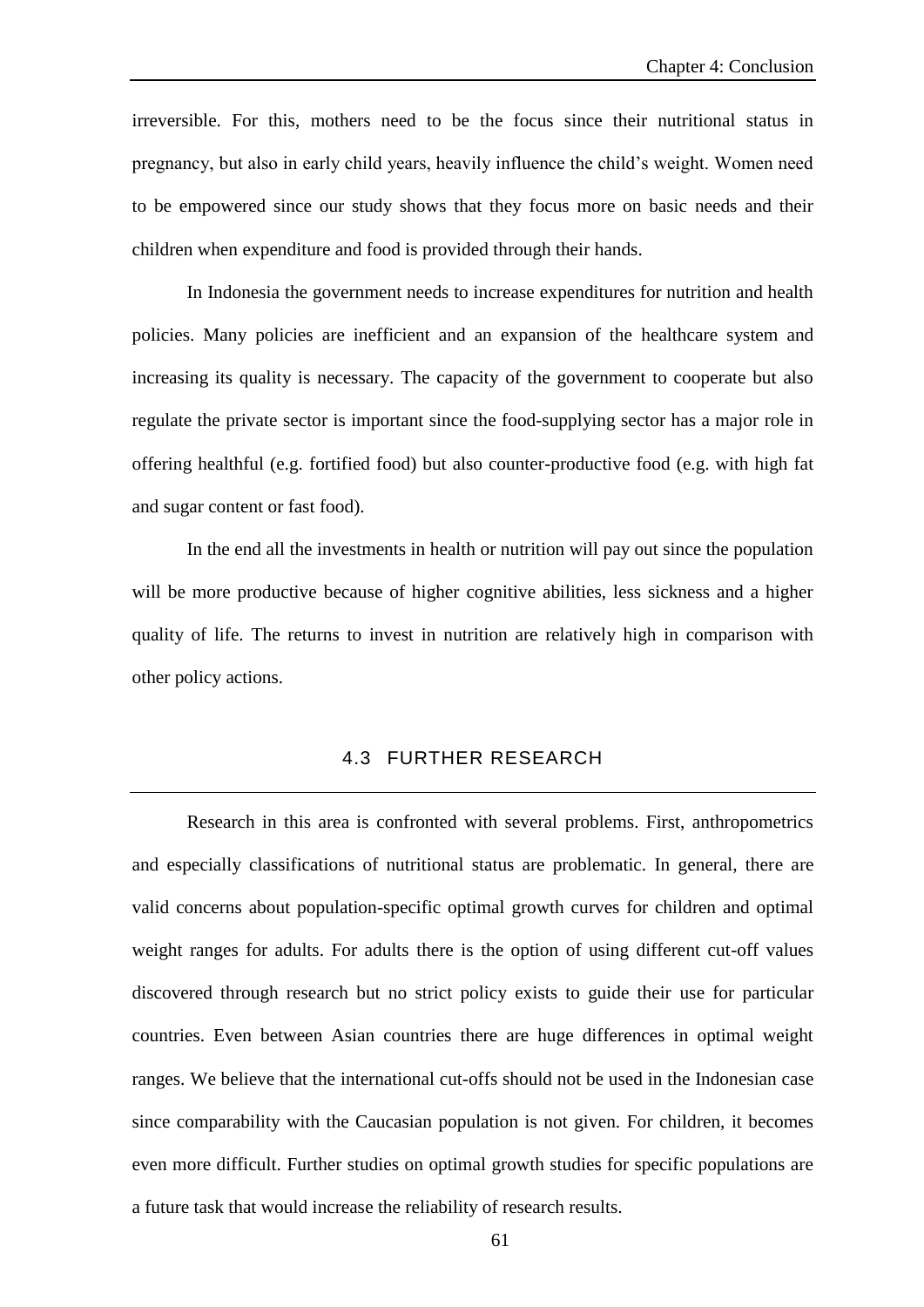A second challenge in this research is that especially in large-scale country surveys information on food consumption is often not reliable. In our case, we had to use expenditure data to proxy nutritional input. Further, this data is collected at the household level where we cannot draw exact conclusions about each individual's input. Therefore, intra-household distribution is completely neglected which especially for Chapter 3 would be of importance and bring further insights. Nevertheless, we know that it is expensive and burdensome to incorporate such detailed information on nutritional input in large household surveys. Thus, the combination of this study with a small-scale survey in Indonesia, in which the information could be asked more exactly, would bring additional insights on obesity and intra-household inequality determinants.

Additionally, especially for the second study, decision-making data is clearly desirable. Even though the IFLS data of 2007 offered a small section on decision making information, quality and scope of the data were very limited and could not be used effectively. Thus, with additional surveys that add information, more insights could be gained. This is important since good and balanced nutrition is one cornerstone for development as it promotes health, productivity and higher ability. Large-scale efforts by governments and others should be made to improve the nutritional status by fighting overweight and underweight at the same time. We believe that the yield of the efforts will be worth the expense.

62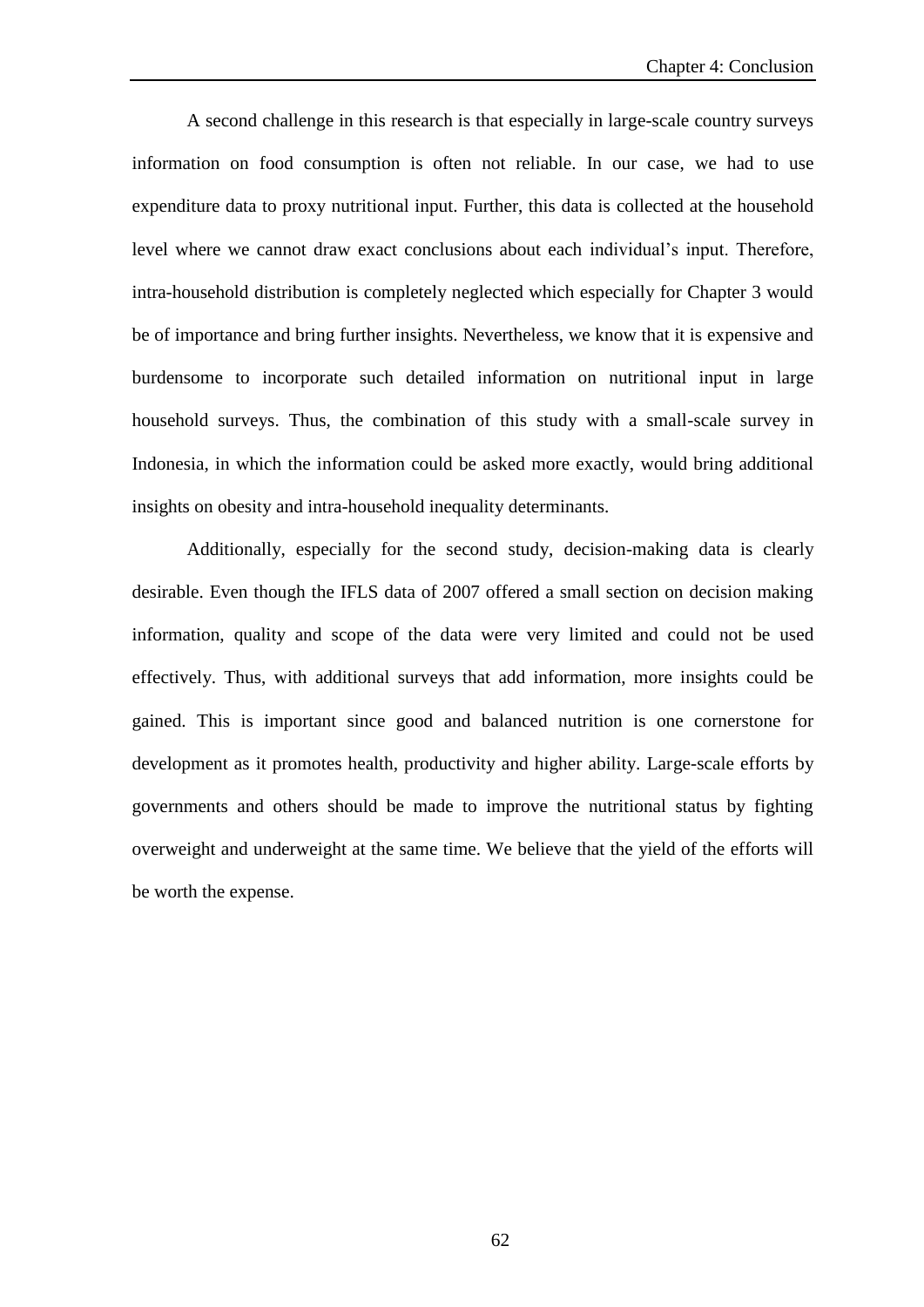# 5 REFERENCES

- Alderman, H., P.A. Chiappori, L. Haddad, J. Hoddinott, and R. Kanbur. (1995). Unitary versus collective models of the household: is it time to shift the burden of proof? *World Bank Research Observer*, 10 (1), 1-19.
- Allen, L.H. (2003). Interventions for micronutrient deficiency control in developing countries: past, present and future. *Journal of Nutrition*, 133 (11), 3875S-3878S.
- Araar, A., S. Levine, and J.-Y. Duclos. (2009). *Body Mass Index, Poverty and Inequality in Namibia*. Paper Prepared for the Central Bureau of Statistics.
- Asfaw, A. (2007a). Do government food price policies affect the prevalence of obesity? Empirical evidence from Egypt. *World Development*, 35 (4), 687-701.

———. (2007b). Micronutrient deficiency and the prevalence of mothers' overweight/obesity in Egypt. *Economics & Human Biology*, 5 (3), 471-483.

- ———. (2008). Does supermarket purchase affect the dietary practices of households? Some empirical evidence from Guatemala. *Development Policy Review*, 26 (2), 227-243.
- Balarajan, Y., and E. Villamor. (2009). Nationally Representative Surveys Show Recent Increases in the Prevalence of Overweight and Obesity among Women of Reproductive Age in Bangladesh, Nepal, and India. *Journal of Nutrition*, 139 (11), 2139-2144.
- Baltagi, B.H. (2005). *Econometric Analysis of Panel Data*. West Sussex: John Wiley & Sons.
- Black, R.E., L.H. Allen, Z.A. Bhutta, L.E. Caulfield, M. de Onis, M. Ezzati, C. Mathers, and J. Rivera. (2008). Maternal and child undernutrition: global and regional exposures and health consequences. *Lancet*, 371 (9608), 243-260.
- Block, S.A. (2007). Maternal nutrition knowledge versus schooling as determinants of child micronutrient status. *Oxford Economic Papers*, 59 (2), 330-353.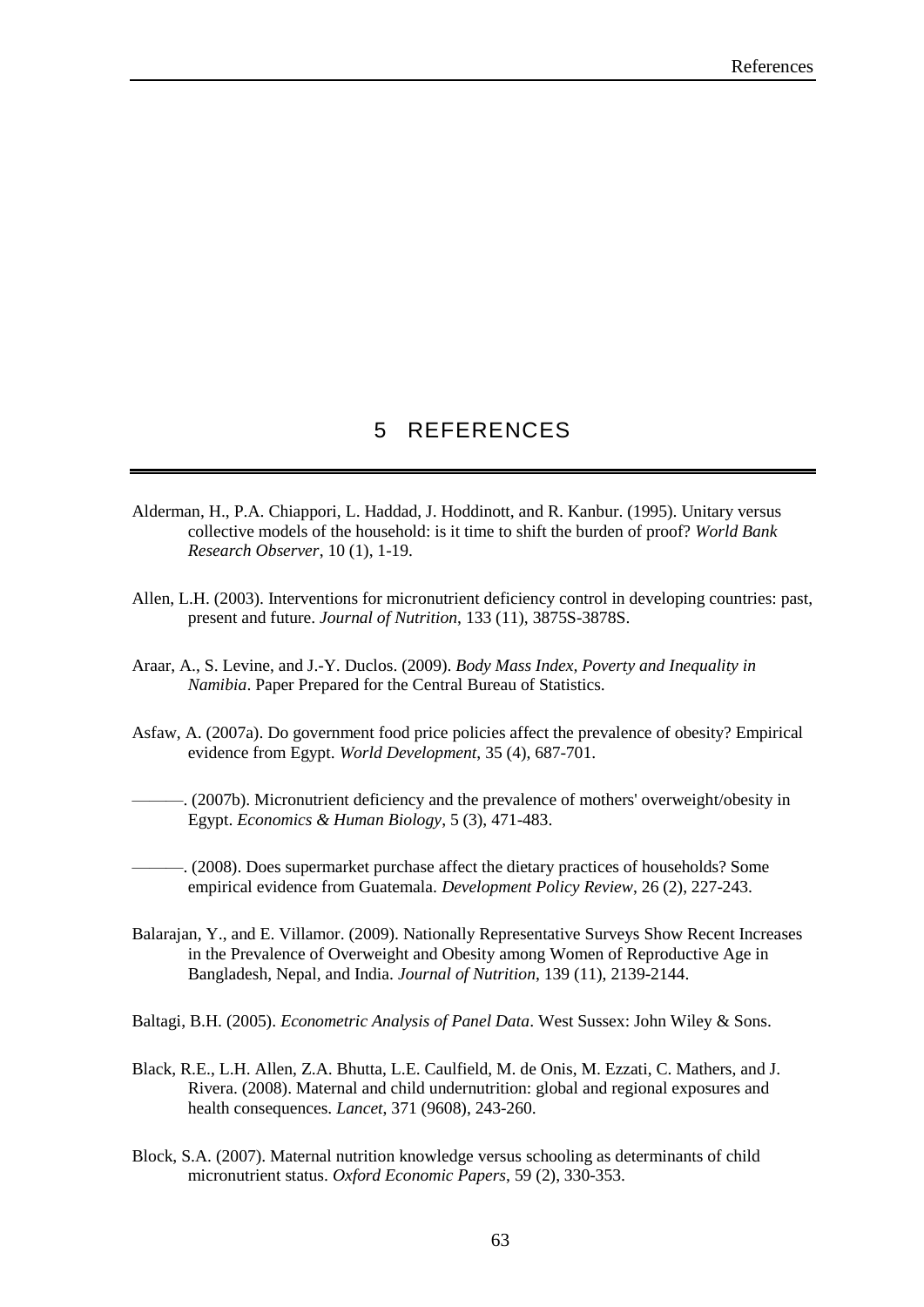- BPS, BAPPENAS, and UNDP. (2004). *The Economics of Democracy Financing human development in Indonesia*. National Human Development Report 2004.
- Case, A., and A. Menendez. (2009). Sex differences in obesity rates in poor countries: evidence from South Africa. *Economics & Human Biology*, 7 (3), 271-282.
- CCC. (2004). Copenhagen Consensus 2004: The Results. *Copenhagen Consensus Center, Copenhagen*.
- Chan, J.C., and J. Sobal. (2011). Family meals and body weight. Analysis of multiple family members in family units. *Appetite*, 57 (2), 517-524.
- Chiolero, A., D. Faeh, F. Paccaud, and J. Cornuz. (2008). Consequences of smoking for body weight, body fat distribution, and insulin resistance. *American Journal of Clinical Nutrition*, 87 (4), 801-809.
- Cole, T.J., K.M. Flegal, D. Nicholls, and A.A. Jackson. (2007). Body mass index cut offs to define thinness in children and adolescents: international survey. *BMJ*, 335 (7612), 194.
- Collins, A.E., B. Pakiz, and C.L. Rock. (2008). Factors associated with obesity in Indonesian adolescents. *International Journal of Pediatric Obesity*, 3 (1), 58-64.
- de Haen, H., S. Klasen, and M. Qaim. (2011). What do we really know? Metrics for food insecurity and undernutrition. *Food Policy*, 36 (6), 760-769.
- de Onis, M. (2006). Assessment of differences in linear growth among populations in the WHO Multicentre Growth Reference Study. *Acta Paediatrica*, 95, 56-65.
- $\sim$  (2010). Defining obesity risk status in the general childhood population: Which cut-offs should we use? *International Journal of Pediatric Obesity*, 5 (6), 458-461.
- de Onis, M., M. Blössner, and E. Borghi. (2010). Global prevalence and trends of overweight and obesity among preschool children. *American Journal of Clinical Nutrition*, 92 (5), 1257- 1264.
- de Onis, M., M. Blössner, E. Borghi, E.A. Frongillo, and R. Morris. (2004). Estimates of global prevalence of childhood underweight in 1990 and 2015. *Journal of the American Medical Association*, 291 (21), 2600-2606.
- de Onis, M., A. Onyango, E. Borghi, A. Siyam, C. Nishida, and J. Siekmann. (2007). Development of a WHO growth reference for school-aged children and adolescents. *Bulletin of the World Health Organization*, 85 (9), 660-667.
- Dearth-Wesley, T., H. Wang, and B.M. Popkin. (2008). Under- and overnutrition dynamics in Chinese children and adults (1991-2004). *European Journal of Clinical Nutrition*, 62 (11), 1302-1307.
- Delgado, C.L. (2003). Rising consumption of meat and milk in developing countries has created a new food revolution. *Journal of Nutrition*, 133 (11), 3907s-3910s.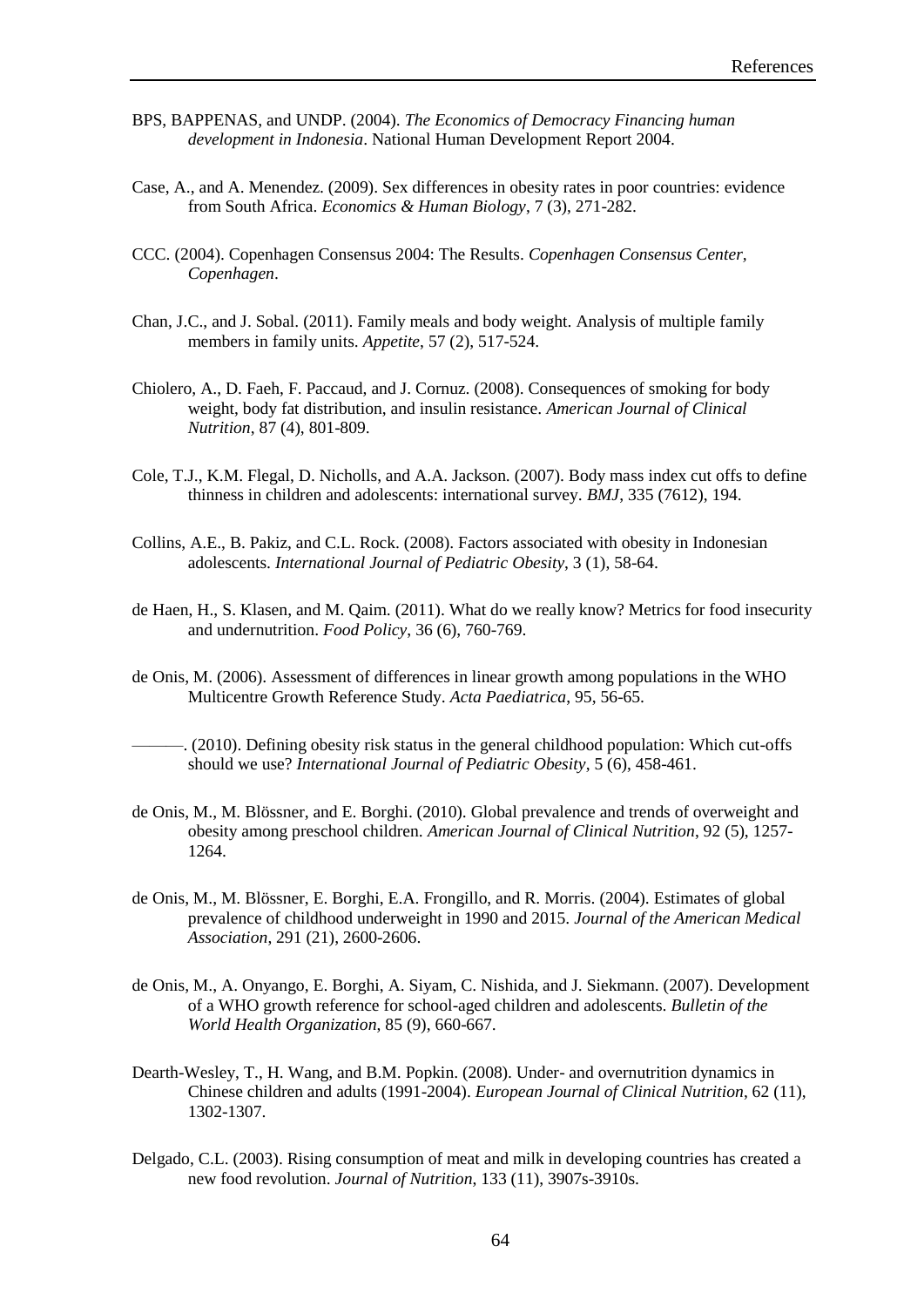- Deurenberg, P., M. Deurenberg-Yap, and S. Guricci. (2002). Asians are different from Caucasians and from each other in their body mass index/body fat per cent relationship. *Obesity Reviews*, 3 (3), 141-146.
- Doak, C.M., L. Adair, M. Bentley, F.Y. Zhai, and B.M. Popkin. (2002). The underweight/ overweight household: an exploration of household sociodemographic and dietary factors in China. *Public Health Nutrition*, 5 (1A), 215-221.
- Doak, C.M., L.S. Adair, M. Bentley, C. Monteiro, and B.M. Popkin. (2005). The dual burden household and the nutrition transition paradox. *International Journal of Obesity*, 29 (1), 129-136.
- Doak, C.M., L.S. Adair, C. Monteiro, and B.M. Popkin. (2000). Overweight and underweight coexist within households in Brazil, China and Russia. *Journal of Nutrition*, 130 (12), 2965-2971.
- Doak, C.M., C. Monteiro, and B.M. Popkin. (1999). The coexistence of obesity and undernutrition in the same household is an emerging phenomena in lower income countries. *Faseb Journal*, 13 (5), A894-A894.
- Drèze, J., and A. Sen. (1989). *Hunger and public action*. Oxford: Oxford University Press.
- Du, S.F., B. Lu, F.Y. Zhai, and B.M. Popkin. (2002). A new stage of the nutrition transition in China. *Public Health Nutrition*, 5 (1A), 169-174.
- FAO. (2011). *Women in Agriculture: closing the gender gap for development*. The State of Food and Agriculture. Food and Agriculture Organization, Rome, Italy.
- ———. (2012). *World food and agriculture*. FAO Statistical Yearbook. FAO, Rome, Italy.
- Fernald, L.C. (2007). Socio-economic status and body mass index in low-income Mexican adults. *Social Science & Medicine*, 64 (10), 2030-2042.
- Fernald, L.C., and L.M. Neufeld. (2006). Overweight with concurrent stunting in very young children from rural Mexico: prevalence and associated factors. *European Journal of Clinical Nutrition*, 61 (5), 623-632.
- Frankenberg, E., and L. Karoly. (1995). *The 1993 Indonesian Family Life Survey: overview and field report*. RAND, Santa Monica, CA.
- Frankenberg, E., and D. Thomas. (2000). *The Indonesia Family Life Survey (IFLS): study design and results from waves 1 and 2*. DRU-2238/1-NIA/NICHD. RAND, Santa Monica, CA.
- Gaiha, R., R. Jha, and V.S. Kulkarni. (2010). *Obesity, affluence and urbanisation in India*. ASARC Working Papers. 2010/10. Australia South Asia Research Centre,
- Galal, O. (2003). Nutrition-related health patterns in the Middle East. *Asia Pacific Journal of Clinical Nutrition*, 12 (3), 337-343.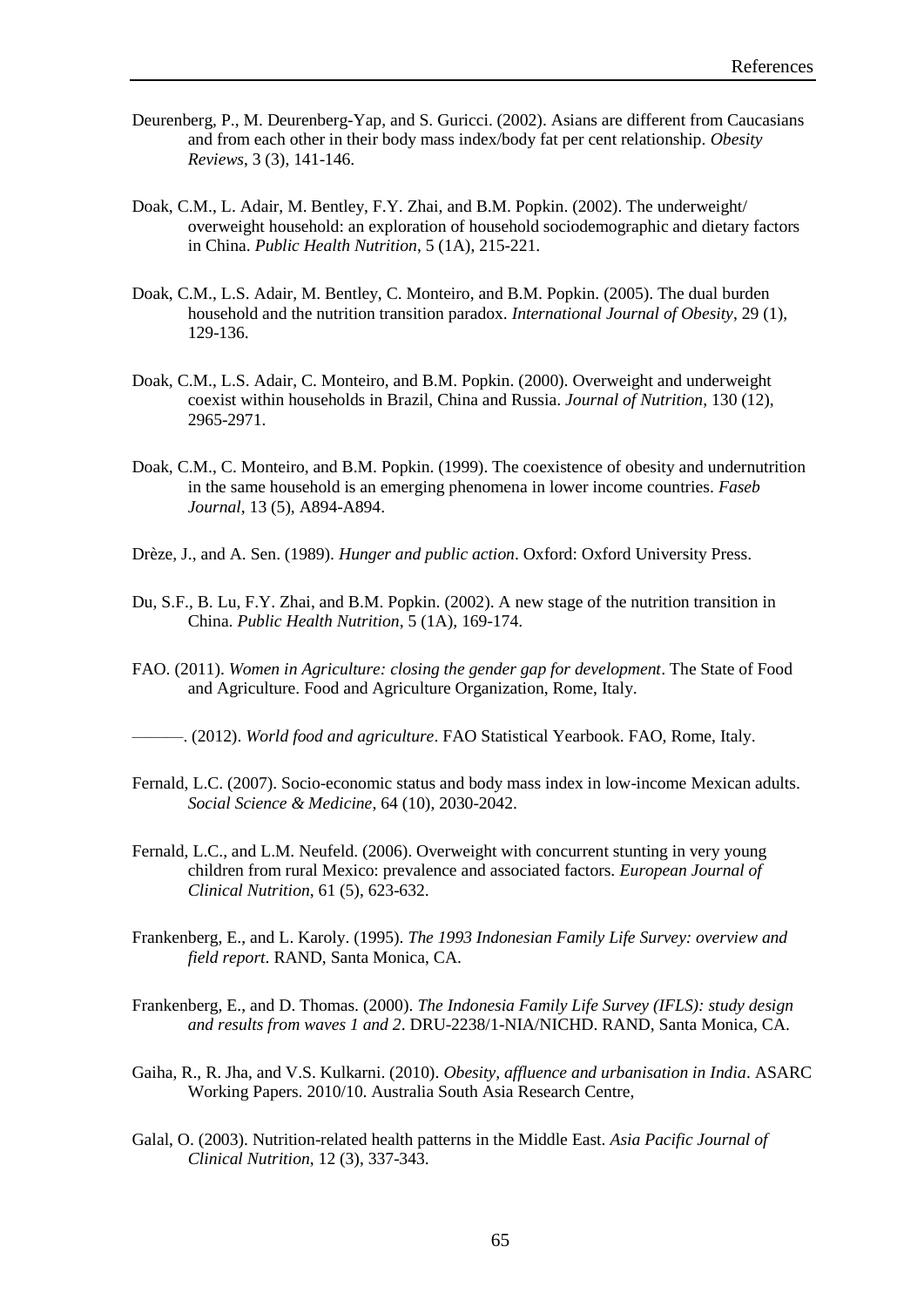- García, O.P., K.Z. Long, and J.L. Rosado. (2009). Impact of micronutrient deficiencies on obesity. *Nutrition Reviews*, 67 (10), 559-572.
- Garrett, J.L., and M.T. Ruel. (2005). Stunted childoverweight mother pairs: prevalence and association with economic development and urbanization. *Food & Nutrition Bulletin*, 26, 209-221.
- Gerbens-Leenes, P.W., S. Nonhebel, and M.S. Krol. (2010). Food consumption patterns and economic growth. Increasing affluence and the use of natural resources. *Appetite*, 55 (3), 597-608.
- Glewwe, P., and E.A. Miguel. (2007). The impact of child health and nutrition on education in less developed countries. In: *Handbook of development economics*, ed. T. P. Schultz and A. S. John. Amsterdam, Netherlands: Elsevier.
- Guo, S.S., W. Wu, W.C. Chumlea, and A.F. Roche. (2002). Predicting overweight and obesity in adulthood from body mass index values in childhood and adolescence. *American Journal of Clinical Nutrition*, 76 (3), 653-658.
- Gurrici, S., Y. Hartriyanti, J.G. Hautvast, and P. Deurenberg. (1998). Relationship between body fat and body mass index: differences between Indonesians and Dutch Caucasians. *European Journal of Clinical Nutrition*, 52 (11), 779-783.
- Hansford, F. (2010). The nutrition transition: a gender perspective with reference to Brazil. *Gender and Development*, 18 (3), 439-452.
- Hawkes, C. (2008). Dietary implications of supermarket development: a global perspective. *Development Policy Review*, 26 (6), 657-692.
- Hoddinott, J., and L. Haddad. (1995). Does female income share influence household expenditures? Evidence from Côte d'Ivoire. *Oxford Bulletin of Economics and Statistics*, 57 (1), 77-96.
- Hoffman, D.J., A.L. Sawaya, I. Verreschi, K.L. Tucker, and S.B. Roberts. (2000). Why are nutritionally stunted children at increased risk of obesity? Studies of metabolic rate and fat oxidation in shantytown children from Sao Paulo, Brazil. *American Journal of Clinical Nutrition*, 72 (3), 702.
- Huffman, S.K., and M. Rizov. (2010). The rise of obesity in transition: theory and empirical evidence from Russia. *Journal of Development Studies*, 46 (3), 574-594.
- James, P.T., R. Leach, E. Kalamara, and M. Shayeghi. (2001). The worldwide obesity epidemic. *Obesity*, 9, 228S-233S.
- Jehn, M., and A. Brewis. (2009). Paradoxical malnutrition in mother-child pairs: untangling the phenomenon of over- and under-nutrition in underdeveloped economies. *Economics & Human Biology*, 7 (1), 28-35.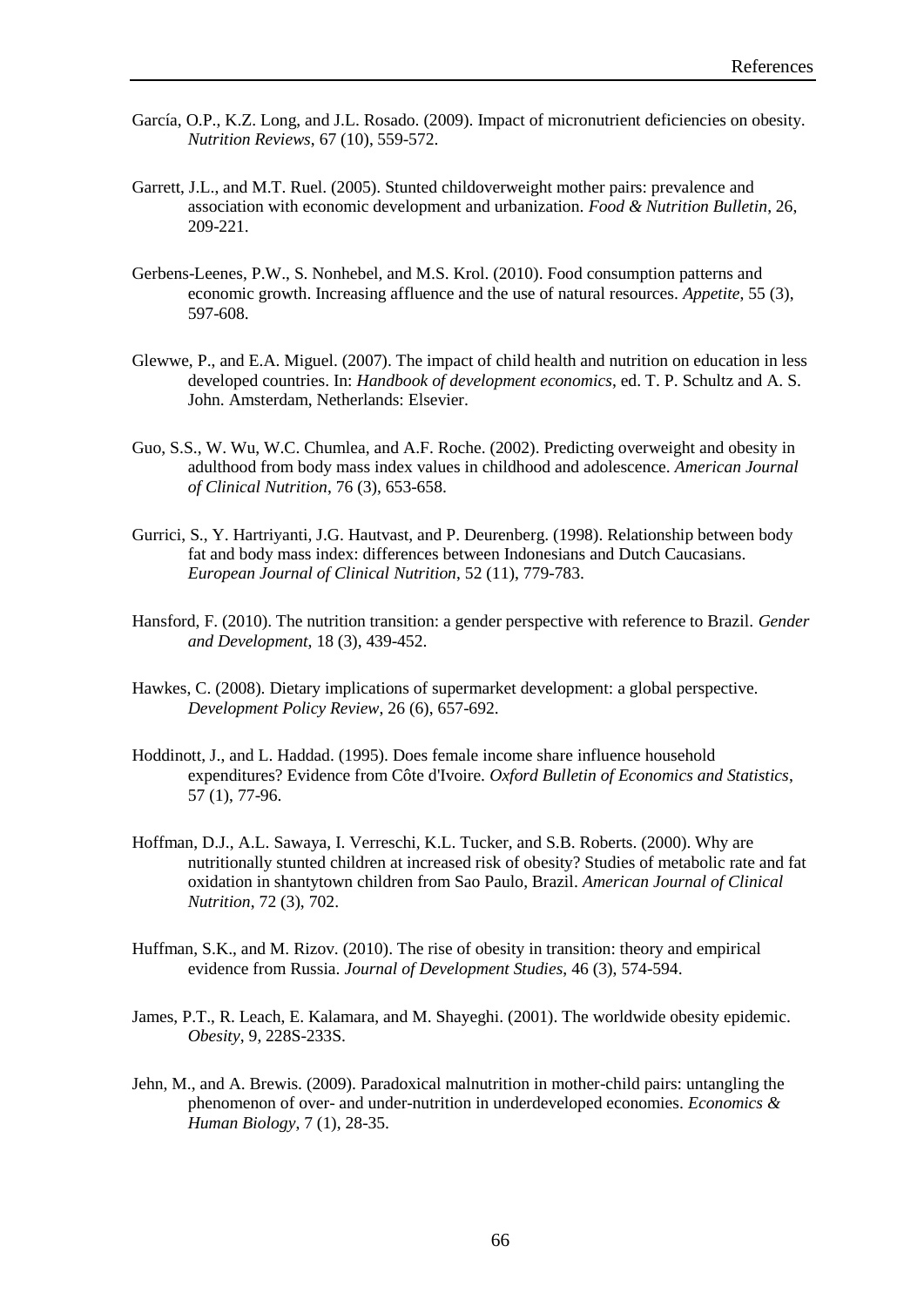- Jones-Smith, J.C., P. Gordon-Larsen, A. Siddiqi, and B.M. Popkin. (2011a). Emerging disparities in overweight by educational attainment in Chinese adults (1989-2006). *International Journal of Obesity*, doi:10.1038/ijo.2011.179.
	- $\sim$  (2011b). Is the burden of overweight shifting to the poor across the globe? Time trends among women in 39 low- and middle-income countries (1991-2008). *International Journal of Obesity*, doi:10.1038/ijo.2011.179.
- Kelishadi, R. (2007). Childhood overweight, obesity, and the metabolic syndrome in developing countries. *Epidemiologic Reviews*, 29, 62-76.
- Kelly, T., W. Yang, C.S. Chen, K. Reynolds, and J. He. (2008). Global burden of obesity in 2005 and projections to 2030. *International Journal of Obesity*, 32 (9), 1431-1437.
- Khor, G.L. (2008). Food-based approaches to combat the double burden among the poor: challenges in the Asian context. *Asia Pacific Journal of Clinical Nutrition*, 17, 111-115.
- Khor, G.L., and Z.M. Sharif. (2003). Dual forms of malnutrition in the same households in Malaysia - a case study among Malay rural households. *Asia Pacific Journal of Clinical Nutrition*, 12 (4), 427-437.
- Kimani-Murage, E., K. Kahn, J. Pettifor, S. Tollman, D. Dunger, X. Gomez-Olive, and S. Norris. (2010). The prevalence of stunting, overweight and obesity, and metabolic disease risk in rural South African children. *Bmc Public Health*, 10 (1), 158.
- Kosulwat, V. (2002). The nutrition and health transition in Thailand. *Public Health Nutrition*, 5 (1A), 183-189.
- Kurniawan, A. (2002). Policies in alleviating micronutrient deficiencies: Indonesia's experience. *Asia Pacific Journal of Clinical Nutrition*, 11, S360-S370.
- Lakdawalla, D., and T. Philipson. (2009). The growth of obesity and technological change. *Economics & Human Biology*, 7 (3), 283-293.
- Lee, C.M.Y., A.L.C. Martiniuk, M. Woodward, V. Feigin, D.F. Gu, K. Jamrozik, T.H. Lam, C.N. Mhurchu, W.H. Pan, I. Suh, H. Ueshema, J. Woo, and R. Huxley. (2007). The burden of overweight and obesity in the Asia-Pacific region. *Obesity Reviews*, 8 (3), 191-196.
- Lee, J., R.F. Houser, A. Must, P.P. de Fulladolsa, and O.I. Bermudez. (2010). Disentangling nutritional factors and household characteristics related to child stunting and maternal overweight in Guatemala. *Economics & Human Biology*, 8 (2), 188-196.
- Lee, J., R.F. Houser, A. Must, P. Palma de Fulladolsa, and O.I. Bermudez. (2011). Socioeconomic disparities and the familial coexistence of child stunting and maternal overweight in Guatemala. *Economics & Human Biology*, 10 (3), 232-241.
- Lipoeto, N.I., N. Wattanapenpaiboon, A. Malik, and M.L. Wahlqvist. (2004). The nutrition transition in West Sumatra, Indonesia. *Asian Pacific Journal of Clinical Nutrition*, 13 (3), 312-316.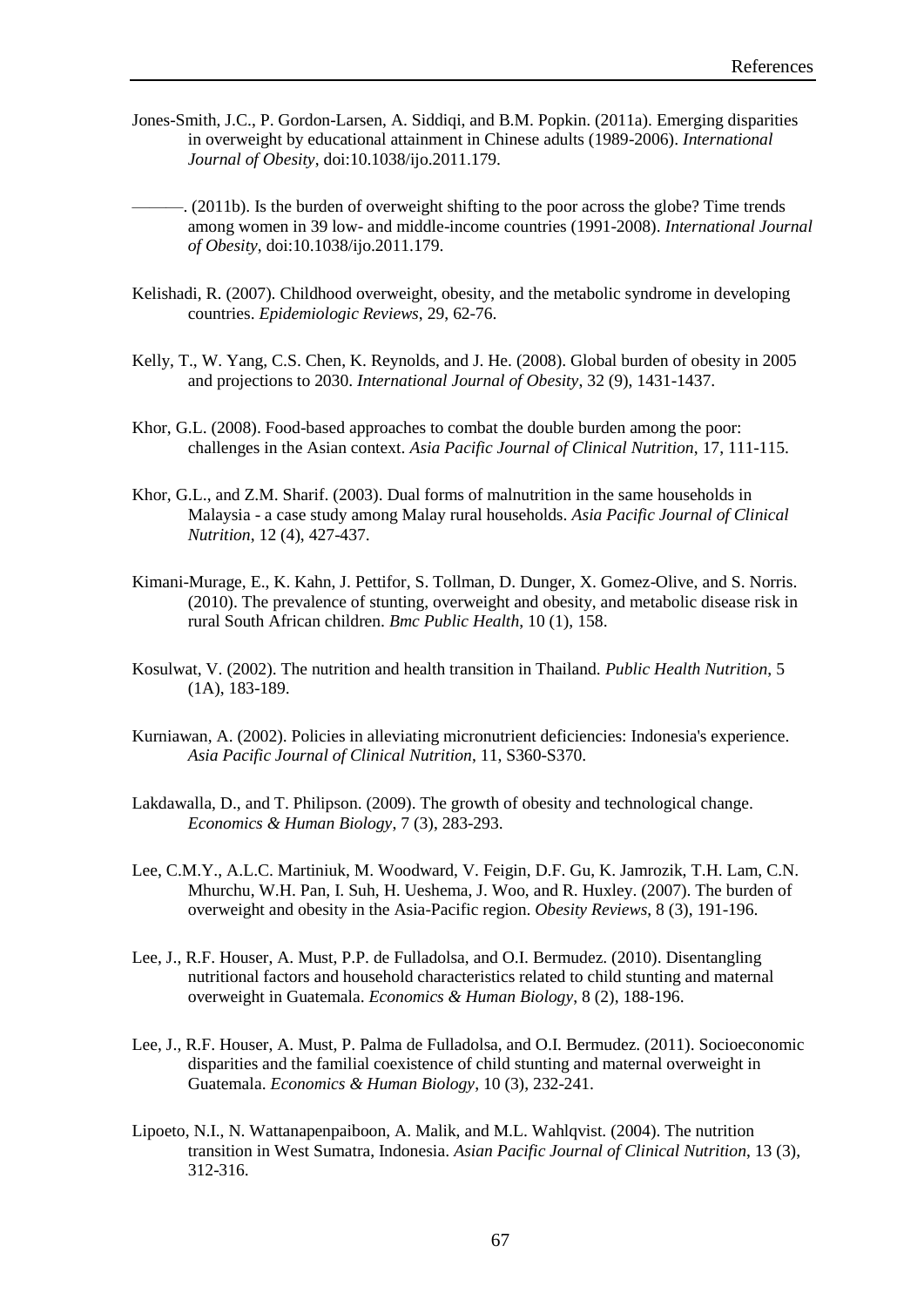- Lobato, J.C.P., A.J.L. Costa, and R. Sichieri. (2009). Food intake and prevalence of obesity in Brazil: an ecological analysis. *Public Health Nutrition*, 12 (11), 2209-2215.
- Lu, Y., and D. Goldman. (2010). *The effects of relative food prices on obesity: evidence from China: 1991-2006*. NBER Working Papers No. 15720. 15720. Cambridge, MA: National Bureau of Economic Research.
- Ma, B. (2010). *Socioeconomic status and overweight and obesity: how does the gradient change with age? New evidence from China*. UMBC Economics Department Working Papers. No 10-122. Baltimore: UMBC Department of Economics.
- Martorell, R., L.K. Khan, M.L. Hughes, and L.M. Grummer-Strawn. (2000). Obesity in women from developing countries. *European Journal of Clinical Nutrition*, 54 (3), 247-252.
- Mehio Sibai, A., L. Nasreddine, A.H. Mokdad, N. Adra, M. Tabet, and N. Hwalla. (2010). Nutrition transition and cardiovascular disease risk factors in Middle East and North Africa countries: reviewing the evidence. *Annals of Nutrition and Metabolism*, 57 (3-4), 193-203.
- Mei, Z., L.M. Grummer-Strawn, A. Pietrobelli, A. Goulding, M.I. Goran, and W.H. Dietz. (2002). Validity of body mass index compared with other body-composition screening indexes for the assessment of body fatness in children and adolescents. *American Journal of Clinical Nutrition*, 75 (6), 978-985.
- Mendez, M.A., C.A. Monteiro, and B.M. Popkin. (2005). Overweight exceeds underweight among women in most developing countries. *American Journal of Clinical Nutrition*, 81 (3), 714- 721.
- Mokhtar, N., J. Elati, R. Chabir, A. Bour, K. Elkari, N.P. Schlossman, B. Caballero, and H. Aguenaou. (2001). Diet culture and obesity in Northern Africa. *Journal of Nutrition*, 131 (3), 887s-892s.
- Molini, V., M. Nube, and B. van den Boom. (2010). Adult BMI as a health and nutritional inequality measure: applications at macro and micro levels. *World Development*, 38 (7), 1012-1023.
- Monda, K.L., P. Gordon-Larsen, J. Stevens, and B.M. Popkin. (2007). China's transition: the effect of rapid urbanization on adult occupational physical activity. *Social Science & Medicine*, 64 (4), 858-870.
- Ng, S.W., E.C. Norton, D.K. Guilkey, and B.M. Popkin. (2010). *Estimation of a dynamic model of weight*. NBER Working Papers. Cambridge, MA: National Bureau of Economic Research.
- Ng, S.W., E.C. Norton, and B.M. Popkin. (2009). Why have physical activity levels declined among Chinese adults? Findings from the 1991-2006 China health and nutrition surveys. *Social Science & Medicine*, 68 (7), 1305-1314.
- Norman, A., T. Moradi, G. Gridley, M. Dosemeci, B. Rydh, O. Nyren, and A. Wolk. (2002). Occupational physical activity and risk for prostate cancer in a nationwide cohort study in Sweden. *British Journal of Cancer*, 86 (1), 70-75.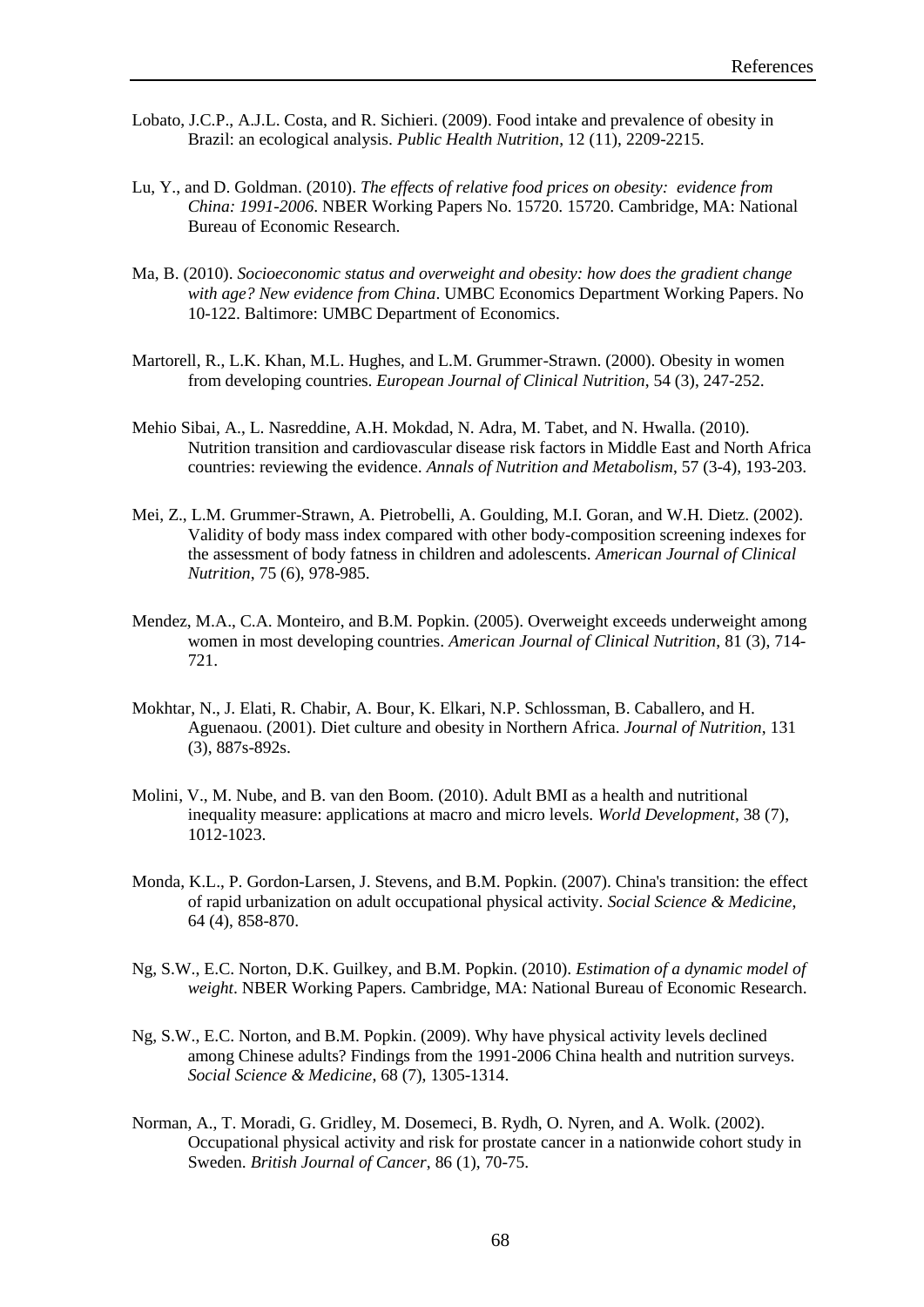- OECD. (2010). *OECD Economic Review of Indonesia*. OECD Economic Reviews. OECD, Paris.
- Offer, A., R. Pechey, and S. Ulijaszek. (2010). Obesity under affluence varies by welfare regimes: the effect of fast food, insecurity, and inequality. *Economics & Human Biology*, 8 (3), 297- 308.
- Olson, C.M., C.F. Bove, and E.O. Miller. (2007). Growing up poor: long-term implications for eating patterns and body weight. *Appetite*, 49 (1), 198-207.
- Penman, A.D., and W.D. Johnson. (2006). The changing shape of the body mass index distribution curve in the population: implications for public health policy to reduce the prevalence of adult obesity. *Preventing Chronic Disease*, 3 (3), 1-4.
- Pinstrup-Andersen, P. (2007). Agricultural research and policy for better health and nutrition in developing countries: a food systems approach. *Agricultural Economics*, 37 (s1), 187-198.
- Popkin, B.M. (2003). The nutrition transition in the developing world. *Development Policy Review*, 21 (5-6), 581-597.
	- ———. (2010). Recent dynamics suggest selected countries catching up to US obesity. *American Journal of Clinical Nutrition*, 91 (1), 284s-288s.
- Popkin, B.M., L.S. Adair, and S.W. Ng. (2012). Global nutrition transition and the pandemic of obesity in developing countries. *Nutrition Reviews*, 70 (1), 3-21.
- Popkin, B.M., and C.M. Doak. (1998). The obesity epidemic is a worldwide phenomenon. *Nutrition Reviews*, 56 (4), 106-114.
- Popkin, B.M., and P. Gordon-Larsen. (2004). The nutrition transition: worldwide obesity dynamics and their determinants. *International Journal of Obesity*, 28, S2-S9.
- Popkin, B.M., S. Horton, S. Kim, A. Mahal, and S.G. Jin. (2001). Trends in diet, nutritional status, and diet-related noncommunicable diseases in China and India: The economic costs of the nutrition transition. *Nutrition Reviews*, 59 (12), 379-390.
- Popkin, B.M., M.K. Richards, and C.A. Monteiro. (1996). Stunting is associated with overweight in children of four nations that are undergoing the nutrition transition. *Journal of Nutrition*, 126 (12), 3009-3016.
- Prentice, A.M. (2006). The emerging epidemic of obesity in developing countries. *International Journal of Epidemiology*, 35 (1), 93-99.
- Reardon, T., C.P. Timmer, C.B. Barrett, and J. Berdegue. (2003). The rise of supermarkets in Africa, Asia, and Latin America. *American Journal of Agricultural Economics*, 85 (5), 1140-1146.
- Rivera, J.A., S. Barquera, T. González-Cossío, G. Olaiz, and J. Sepúlveda. (2004). Nutrition transition in Mexico and in other Latin American countries. *Nutrition Reviews*, 62, S149- S<sub>157</sub>.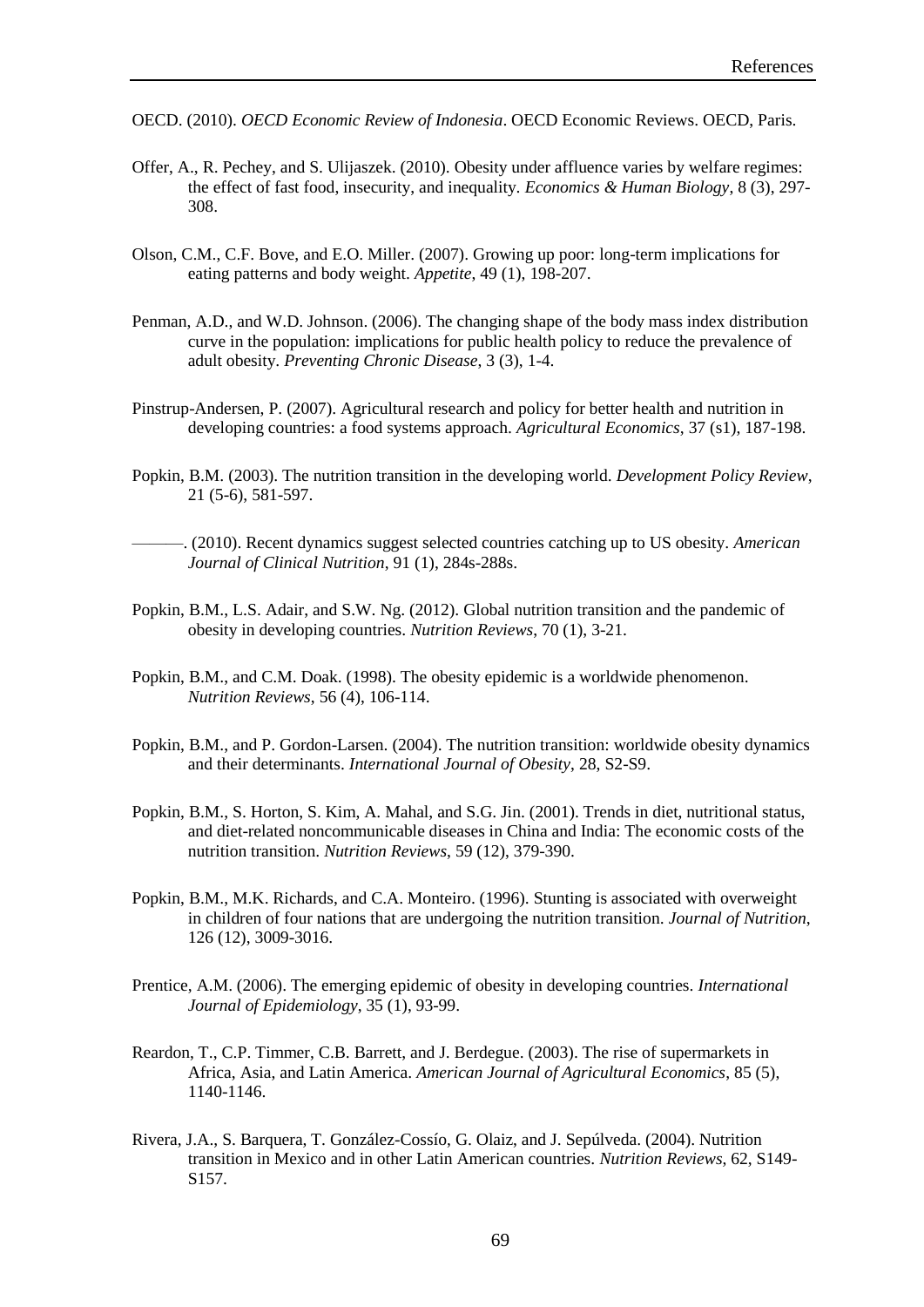- Rivera, J.A., C. Hotz, T. González-Cossío, L. Neufeld, and A. García-Guerra. (2003). The effect of micronutrient deficiencies on child growth: a review of results from community-based supplementation trials. *Journal of Nutrition*, 133 (11), 4010S-4020S.
- Roemling, C., and M. Qaim. (2012). Obesity trends and determinants in Indonesia. *Appetite*, 58 (3), 1005-1013.
- Rogers, B.L. (1996). The implications of female household headship for food consumption and nutritional status in the Dominican Republic. *World Development*, 24 (1), 113-128.
- Rokx, C., G. Schieber, P. Harimurti, A. Tandon, and A. Somanathan. (2009). *Health financing in Indonesia: a reform road-map*. Directions in Development. World Bank, Washington D.C.
- Sahn, D.E., and S.D. Younger. (2009). Measuring intra-household health inequality: explorations using the Body Mass Index. *Health Economics*, 18 (1), S13-S36.
- Saibul, N., Z.M. Shariff, K.G. Lin, M. Kandiah, N.A. Ghani, and H.A. Rahman. (2009). Food variety score is associated with dual burden of malnutrition in Orang Asli (Malaysian indigenous peoples) households: implications for health promotion. *Asia Pacific Journal of Clinical Nutrition*, 18 (3), 412-422.
- Sen, A.K. (1981). *Poverty and famines: an essay on entitlement and deprivation*. Oxford: Clarendon Press.
- Strauss, J., K. Beegle, B. Sikoki, A. Dwiyanto, Y. Herawati, and F. Witoelar. (2004). *The third wave of the Indonesia Family Life Survey (IFLS): overview and field report*. WR-144/1- NIA/NICHD.
- Strauss, J., F. Witoelar, B. Sikoki, and A.M. Wattie. (2009). *The fourth wave of the Indonesian Family Life Survey (IFLS4): overview and field report*. WR-675/1-NIA/NICHD.
- Subramanian, S.V., J.M. Perkins, E. Oezaltin, and G. Davey-Smith. (2011). Weight of nations: a socioeconomic analysis of women in low- to middle-income countries. *American Journal of Clinical Nutrition*, 93 (2), 413-421.
- Suryahadi, A., S. Sumarto, and L. Pritchett. (2003). Evolution of poverty during the crisis in Indonesia. *Asian Economic Journal*, 17 (3), 221-241.
- Thomas, D. (1990). Intra-household resource allocation: An inferential approach. *Journal of Human Resources*, 25, 635-664.
- Thomas, D., and E. Frankenberg. (2007). Household responses to the financial crisis in Indonesia: Longitudinal evidence on poverty, resources, and well-being. In: *Globalization and Poverty*, ed. A. Harrison. Chicago: University of Chicago Press.
- Uauy, R., C. Albala, and J. Kain. (2001). Obesity trends in Latin America: Transiting from underto overweight. *Journal of Nutrition*, 131 (3), 893s-899s.
- UN. (2006). *UN millennium project.* New York, United States: UNDP. [www.unmillenniumproject.org.](http://www.unmillenniumproject.org/) (accessed 03/21/2012).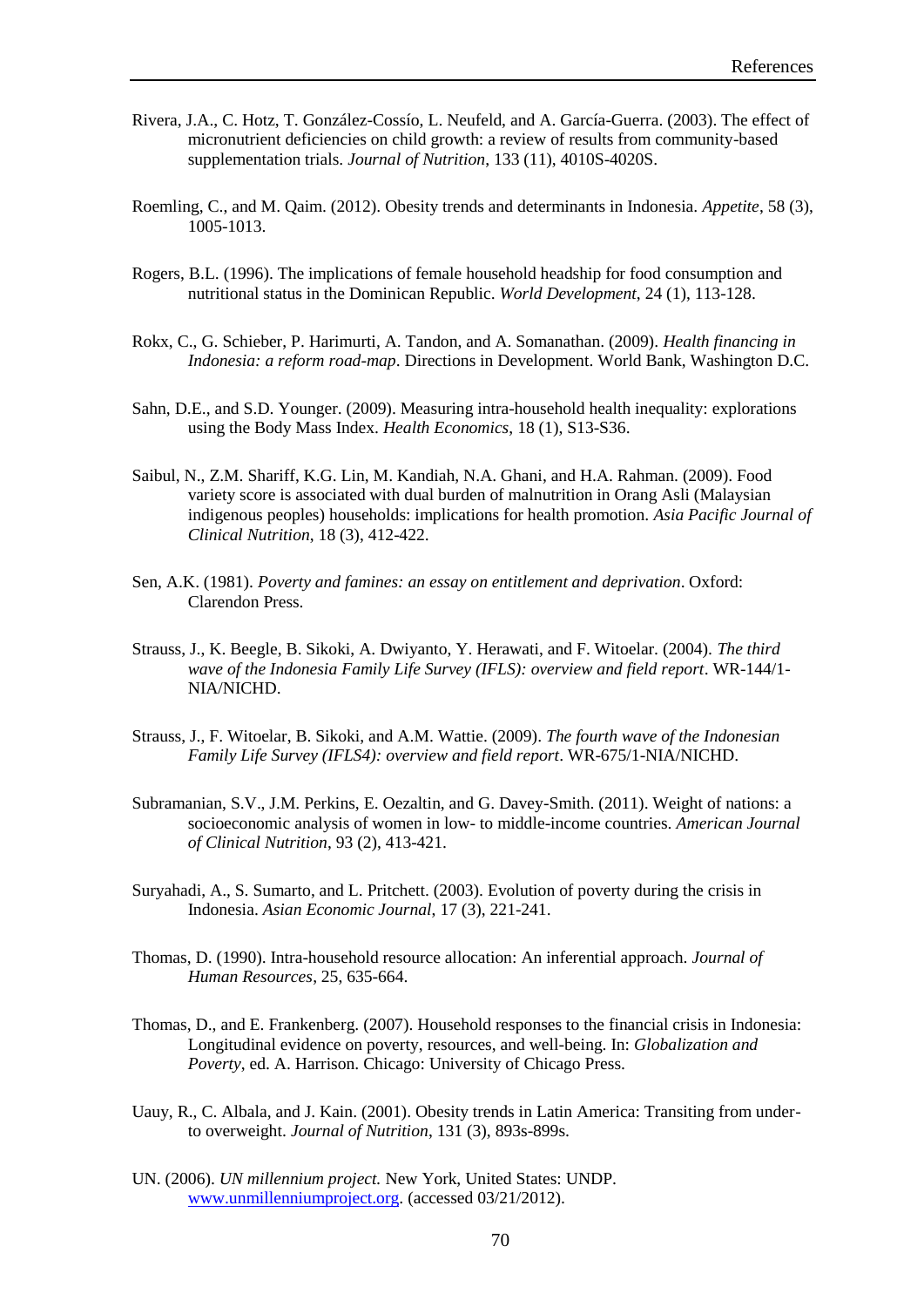- UNICEF. (2012a). *At-a-glance: China statistics.* New York: UNICEF. [http://www.unicef.org/infobycountry/china\\_statistics.html](http://www.unicef.org/infobycountry/china_statistics.html) (accessed 03/06/2012).
	- ———. (2012b). *At-a-glance: India statistics.* New York: UNICEF. [http://www.unicef.org/infobycountry/india\\_statistics.html.](http://www.unicef.org/infobycountry/india_statistics.html) (accessed 03/06/2012).
	- ———. (2012c). *At-a-glance: Indonesia statistics.* New York: UNICEF. [http://www.unicef.org/infobycountry/indonesia\\_statistics.html.](http://www.unicef.org/infobycountry/indonesia_statistics.html) (accessed 6. March 2012).
- Usfar, A.A., and U. Fahmida. (2011). Do Indonesians follow its dietary guidelines? Evidence related to food consumption, healthy lifestyle, and nutritional status within the period 2000-2010. *Asia Pacific Journal of Clinical Nutrition*, 20 (3), 484-494.
- Usfar, A.A., E. Lebenthal, Atmarita, E. Achadi, Soekirman, and H. Hadi. (2010). Obesity as a poverty-related emerging nutrition problems: the case of Indonesia. *Obesity Reviews*, 11 (12), 924-928.
- Victora, C.G., L. Adair, C. Fall, P.C. Hallal, R. Martorell, L. Richter, and H.S. Sachdev. (2008). Maternal and child undernutrition: consequences for adult health and human capital. *Lancet*, 371 (9609), 340-357.
- Vio, F., C. Albala, and J. Kain. (2008). Nutrition transition in Chile revisited: mid-term evaluation of obesity goals for the period 2000-2010. *Public Health Nutrition*, 11 (4), 405-412.
- Waters, H., F. Saadah, and M. Pradhan. (2003). The impact of the 1997–98 East Asian economic crisis on health and health care in Indonesia. *Health Policy and Planning*, 18 (2), 172-181.
- WHO. (1995). *Physical status: the use and interpretation of anthropometry*. WHO Technical Report Series No. 854. Geneva: WHO.
- ———. (2000). *Obesity: preventing and managing the global epidemic*. WHO Technical Report Series No. 894. Geneva: WHO.
- ———. (2004). Appropriate body-mass index for Asian populations and its implications for policy and intervention strategies. *Lancet*, 363, 157-163.
- ———. (2009). *WHO child growth standards: growth velocity based on weight, length and head circumference : methods and development.* WHO, Geneva.
- ———. (2011). *World health statistics 2011*. WHO, Geneva.
- ———. (2012). *Growth reference 5-19 years: BMI-for-age (5-19 years)* Geneva: WHO. [http://www.who.int/growthref/who2007\\_bmi\\_for\\_age/en/index.html.](http://www.who.int/growthref/who2007_bmi_for_age/en/index.html) (accessed 03/27/2012).
- Williams, L., J. Germov, and A. Young. (2011). The effect of social class on mid-age women's weight control practices and weight gain. *Appetite*, 56 (3), 719-725.
- World Bank. (2006). *Repositioning nutrition as central to development: a strategy for large-scale action*. World Bank, Washington.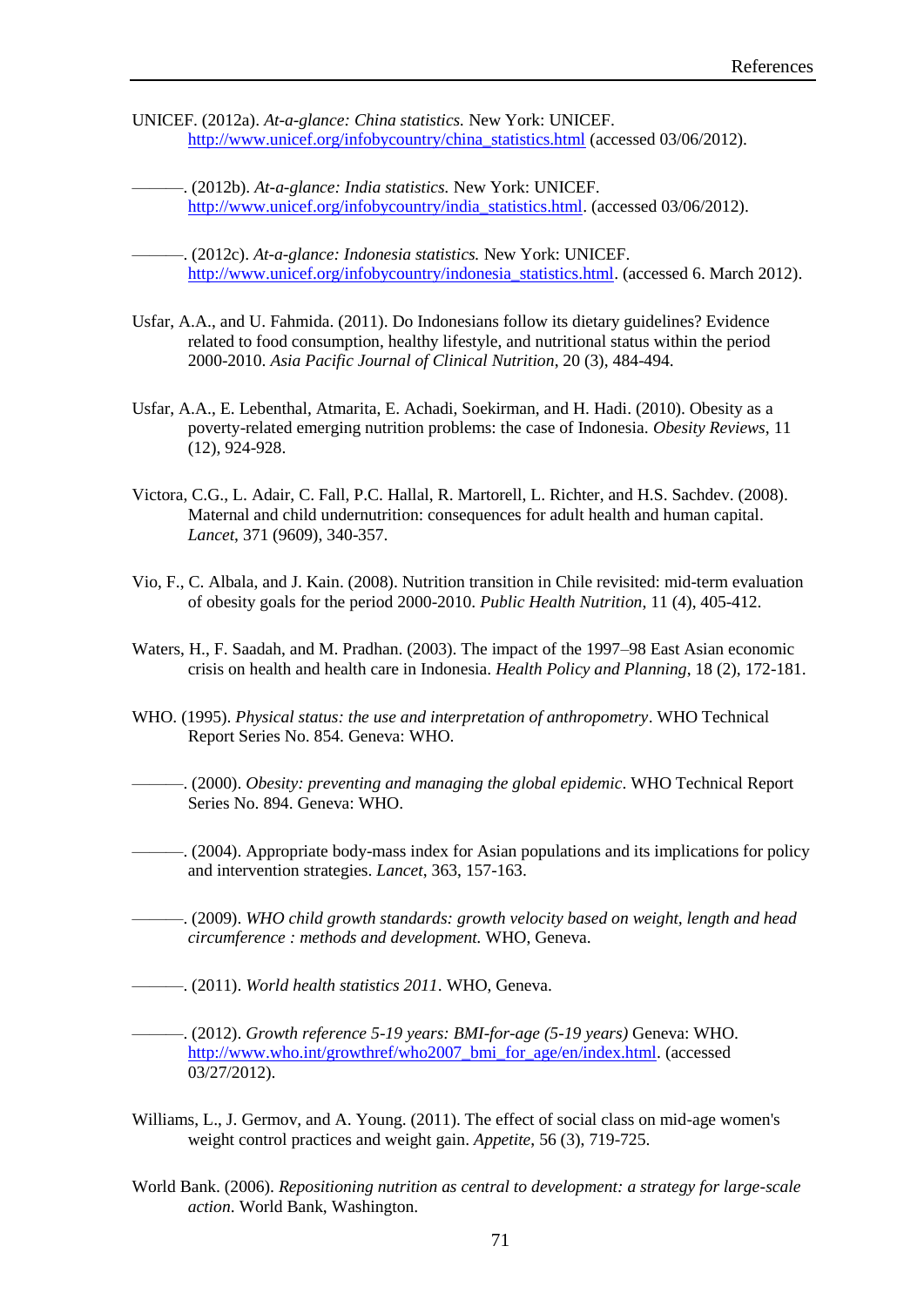- ———. (2007). *Horticultural producers and supermarket development in Indonesia*. Report No.38543-ID. Report No.38543-ID. Washington D.C: The World Bank.
- ———. (2010). *World development indicators 2010*. World Bank, Washington.
	- ———. (2012). *Poverty & equity data.* Washington: World Bank. <http://povertydata.worldbank.org/poverty/home> (accessed 03/20/2012).
- Ziraba, A., J. Fotso, and R. Ochako. (2009). Overweight and obesity in urban Africa: A problem of the rich or the poor? *Bmc Public Health*, 9 (1), doi:10.1186/1471-2458-1189-1465.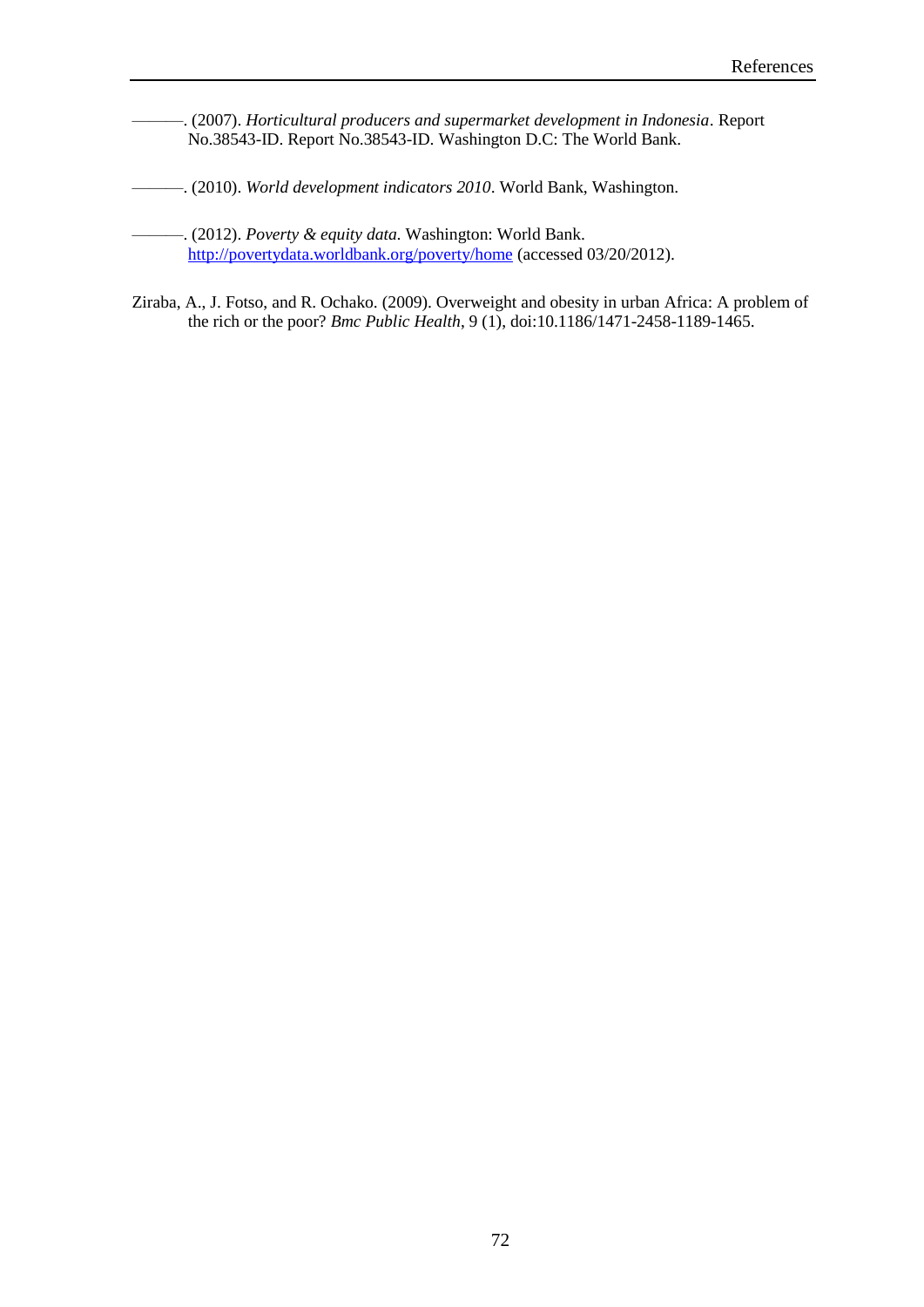# APPENDIX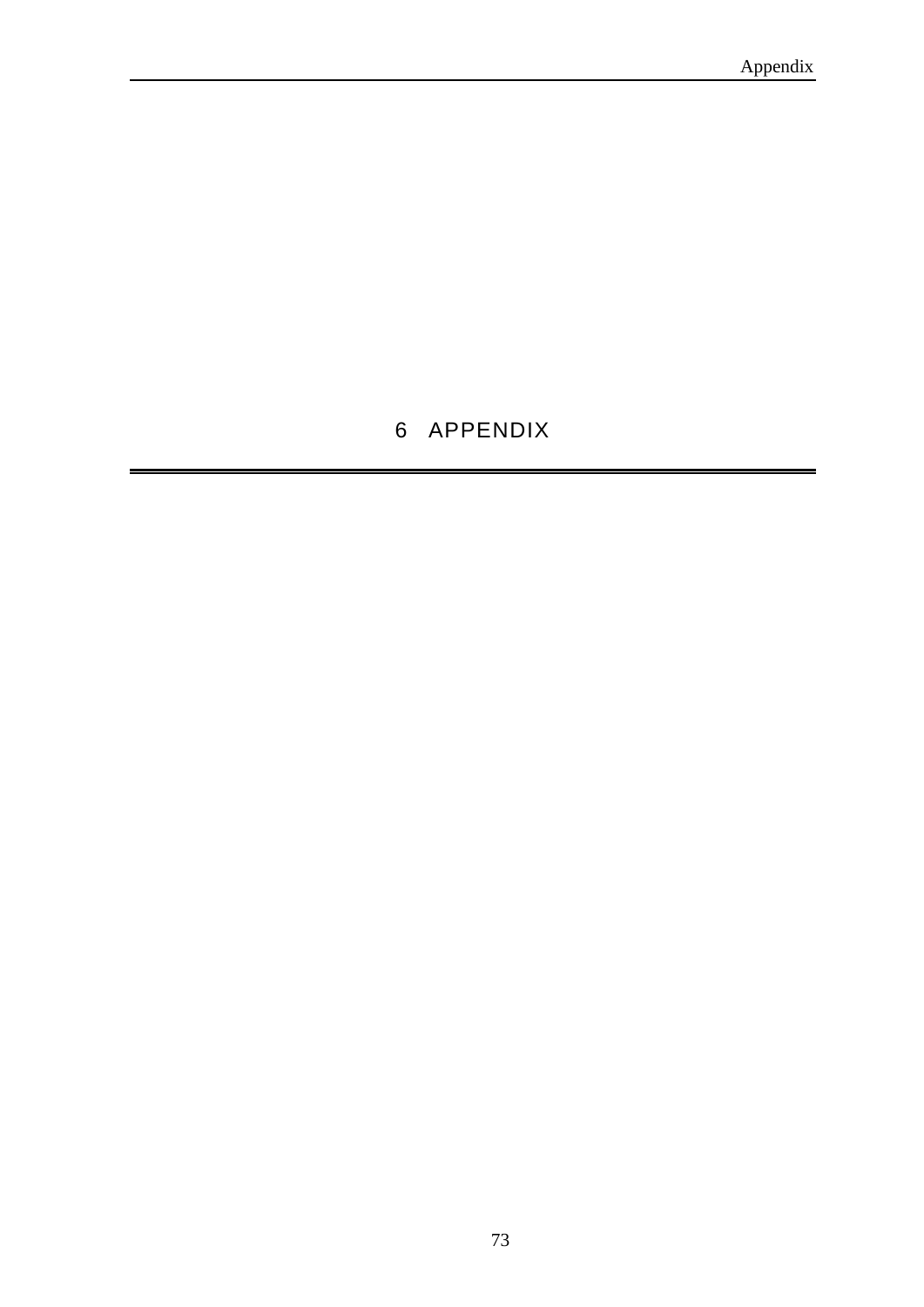|                                        | Male (n=18138) |           | Female (n=19378) |           |
|----------------------------------------|----------------|-----------|------------------|-----------|
| <b>Variable</b>                        | Mean           | Std. Dev. | Mean             | Std. Dev. |
| Body mass index (BMI)                  | 21.66          | 3.38      | 22.99            | 4.25      |
| Expenditures<br>thsd.<br>(100)<br>p.c. |                |           |                  |           |
| rupiah)                                | 4.10           | 4.41      | 4.05             | 4.42      |
| Education $(0-3)$                      | 1.60           | 0.73      | 1.39             | 0.80      |
| Rural location (dummy)                 | 0.51           | 0.50      | 0.50             | 0.50      |
| Married (dummy)                        | 0.81           | 0.39      | 0.77             | 0.42      |
| Age (years)                            | 38.76          | 13.05     | 39.23            | 13.42     |
| Smoking (dummy)                        | 0.71           | 0.46      | 0.03             | 0.16      |
| <b>Food consumption</b>                |                |           |                  |           |
| Food exp p.c. (100 thsd. rupiah)       | 2.17           | 2.11      | 2.10             | 2.03      |
| Meat and dairy share                   | 0.15           | 0.11      | 0.16             | 0.11      |
| Staple food share                      | 0.21           | 0.15      | 0.22             | 0.15      |
| Work-related physical activity         |                |           |                  |           |
| Sedentary work (dummy)                 | 0.05           | 0.22      | 0.02             | 0.15      |
| Light work (dummy)                     | 0.28           | 0.45      | 0.27             | 0.44      |
| Medium work (dummy)                    | 0.26           | 0.44      | 0.07             | 0.25      |
| Heavy work (dummy)                     | 0.33           | 0.47      | 0.15             | 0.36      |
| Housekeeping (dummy)                   | 0.02           | 0.15      | 0.47             | 0.50      |
| Unemployed (dummy)                     | 0.06           | 0.23      | 0.02             | 0.12      |
| Leisure-related physical activity      |                |           |                  |           |
| Possession of television (dummy)       | 0.71           | 0.46      | 0.71             | 0.45      |
| Household appliances (100 thsd.        |                |           |                  |           |
| rupiah)<br>TTA2HTA4                    | 19.78          | 63.45     | 20.14            | 61.42     |

**Appendix 1: Descriptive statistics of sample used for panel regressions (2000 and 2007)**

Source: IFLS3, IFLS4

Note: Monetary values are adjusted using the consumer price index and expressed in thousand rupiah. Food consumption shares are the share of expenditure for a certain product in total food expenditure of a household. For the education variable, 0 stands for no education, 1 for primary education, 2 for secondary education, and 3 for tertiary education.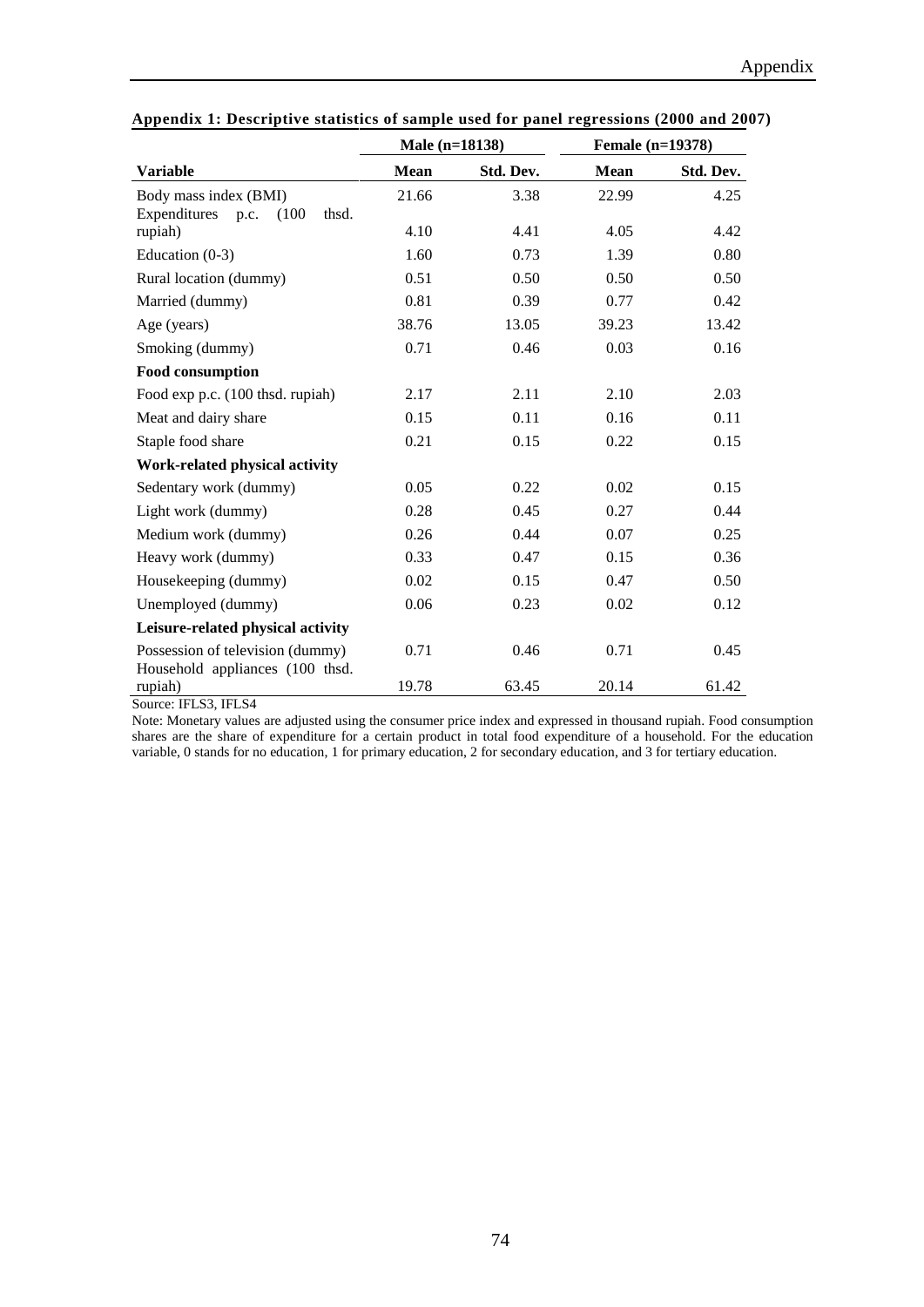

**Appendix 2: BMI distribution by expenditure quintile (1993 and 2007)**

Source: IFLS 1, IFLS 4